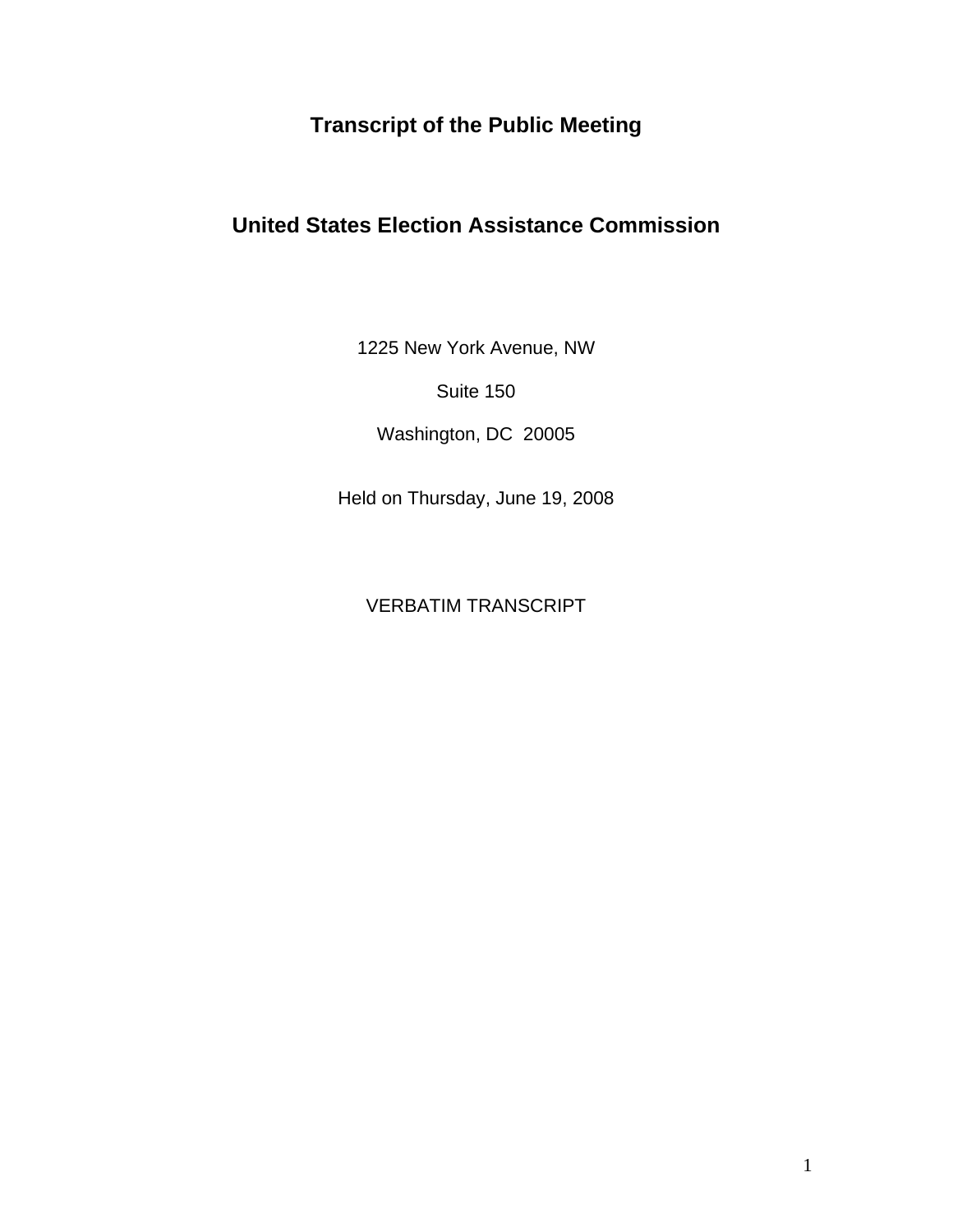The following is the verbatim transcript of the Public Meeting of the United States Election Assistance Commission ("EAC") held on Thursday, June 19, 2008. The meeting convened at 1:00 p.m., EDT. The meeting was adjourned at 5 p.m., EDT.

# **PUBLIC MEETING**

CHAIR RODRIGUEZ:

Good afternoon. Welcome to the June 19, 2008, meeting of the

United States Election Assistance Commission. I'm Rosemary

Rodriguez. I'll call this meeting to order.

And our first action is to say the Pledge of Allegiance.

Please join me.

\*\*\*

[Chair Rosemary Rodriguez led all present in reciting the Pledge of Allegiance.]

\*\*\*

CHAIR RODRIGUEZ:

Madam General Counsel, roll call please.

COUNSEL HODGKINS:

Thank you, Madam Chair. Members please respond by saying

"here" or "present" when I call your name.

Rosemary Rodriguez, Chair.

CHAIR RODRIGUEZ:

Here.

COUNSEL HODGKINS:

Caroline Hunter, Vice-Chair.

VICE-CHAIR HUNTER:

Here.

COUNSEL HODGKINS:

Donetta Davidson, Commissioner.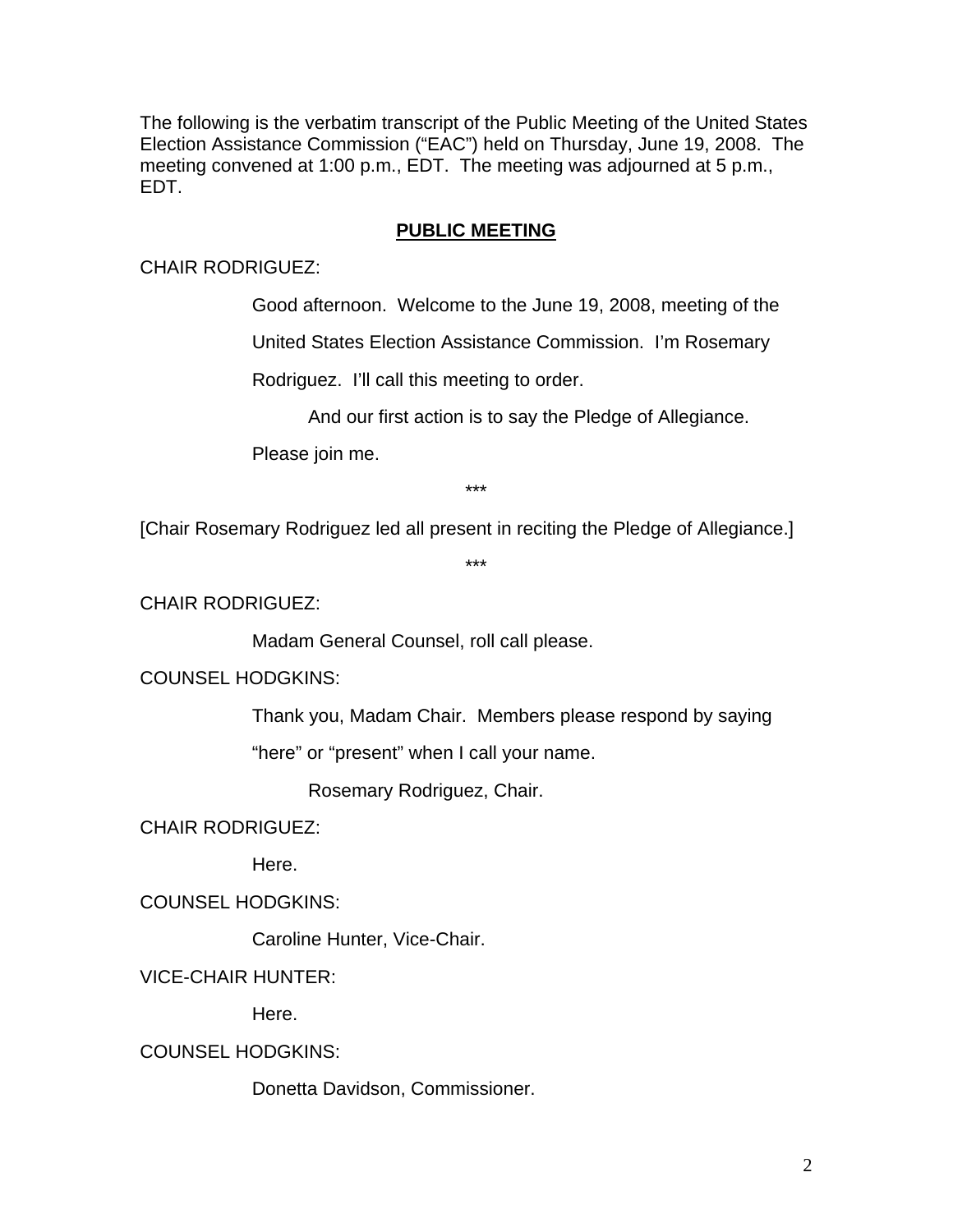## COMMISSIONER DAVIDSON:

Here.

## COUNSEL HODGKINS:

Gracia Hillman, Commissioner.

## COMMISSIONER HILLMAN:

Here.

# COUNSEL HODGKINS:

Madam Chair there are four members present, and a quorum.

# CHAIR RODRIGUEZ:

And do we have a motion to adopt the agenda?

## COMMISSIONER HILLMAN:

So moved.

# VICE-CHAIR HUNTER:

Second.

## CHAIR RODRIGUEZ:

It's been moved and seconded. I believe there's some changes to the agenda. Are you taking something off?

# VICE-CHAIR HUNTER:

Would it be okay if I explained that when it got to that point? Is it okay, just at least, to address it, and then I'll explain that I don't have a specific proposal.

## CHAIR RODRIGUEZ:

All right, then. Are we prepared to vote to adopt the agenda? All those in favor indicate by saying aye. Any opposed?

[The motion carried unanimously.]

\*\*\*

# CHAIR RODRIGUEZ: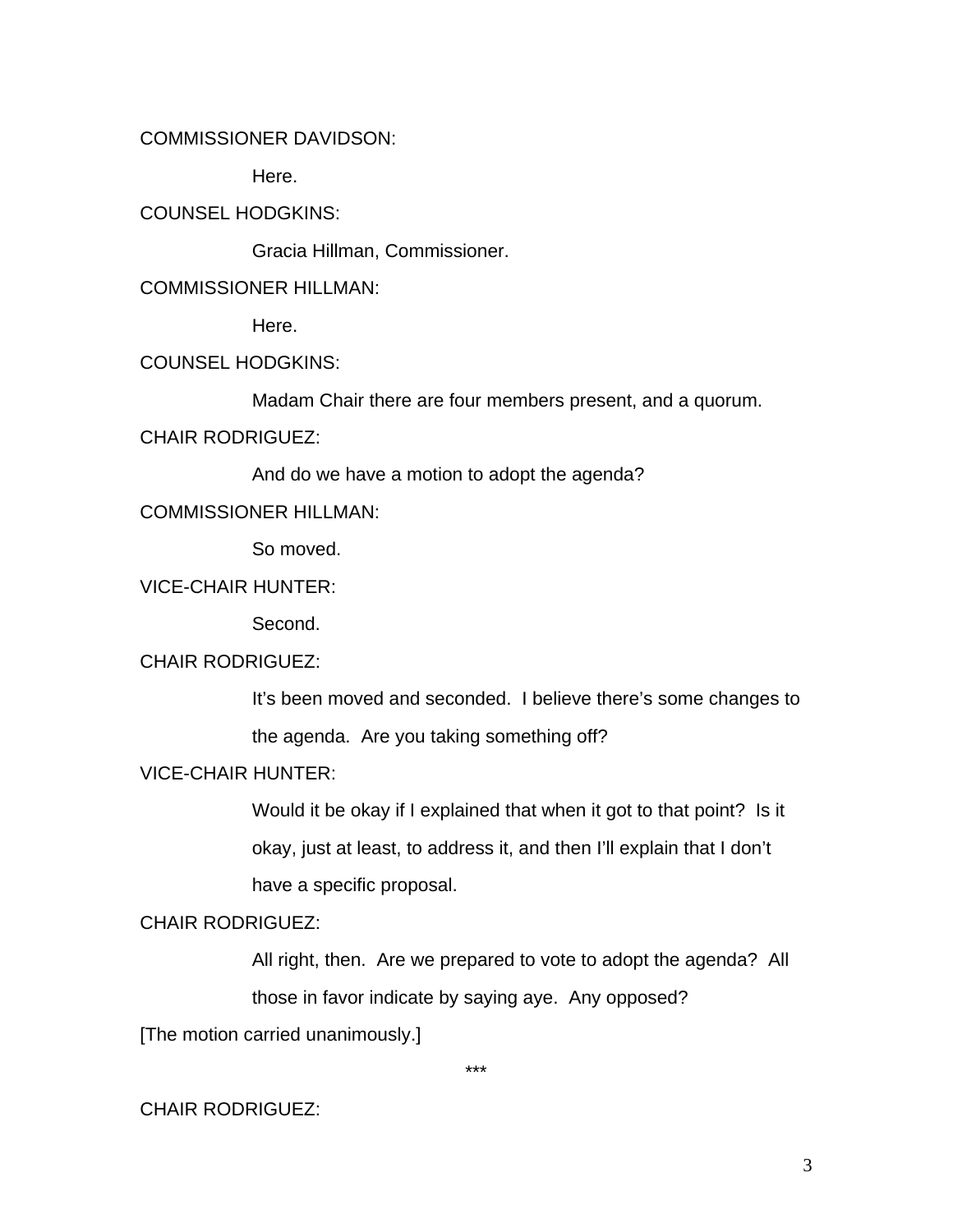Okay, we've adopted the agenda.

I'll give a couple of brief opening remarks just to say that I'm pleased that Commissioner Hunter is still with us, even though she's awaiting her appointment to the FEC and that Commissioner Hillman just ran a two-day meeting of our Board of Advisors along with her special assistant, Maisha Leek. And I thought it was a very productive -- it was a lot of work and a lot of hours spent in preparation, but a very productive two days. And so, I want to publicly thank Commissioner Hillman for leading us through that.

## COMMISSIONER HILLMAN:

Thank you.

## CHAIR RODRIGUEZ:

Okay, old business. We'll look at the April  $30<sup>th</sup>$  minutes. Are there any -- is there a motion to adopt the minutes of April 30, 2008? COMMISSIONER DAVIDSON:

So moved.

#### COMMISSIONER HILLMAN:

Second.

#### CHAIR RODRIGUEZ:

It's been moved and seconded to adopt the minutes of April 30. Any discussion? Commissioner Hillman, I thought you had some changes. Are they satisfactory to you now?

# COMMISSIONER HILLMAN:

I was just flipping through to make sure that -- and I believe that is correct, but please give me one second, because I don't remember. Yes, they look fine. Thank you.

CHAIR RODRIGUEZ: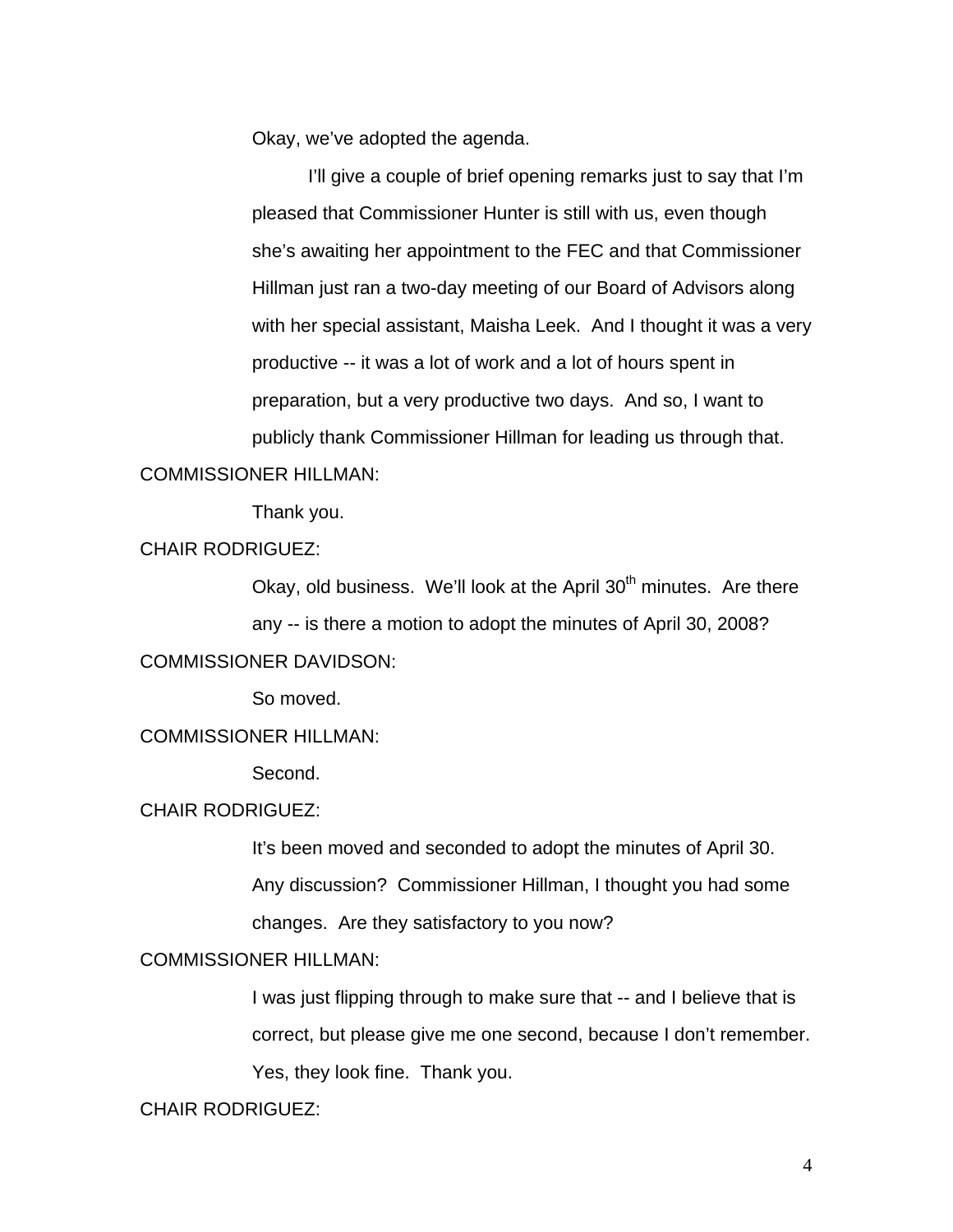All right, then. Any more discussion on the minutes of April  $30<sup>th</sup>$ ? All those in favor of approving the minutes of April  $30<sup>th</sup>$ , please indicate by saying aye. Are there any opposed?

[The motion carried unanimously.]

\*\*\*

### CHAIR RODRIGUEZ:

And more minutes. We'll turn to the minutes of May 22, 2008. Is there a motion to adopt these minutes?

VICE-CHAIR HUNTER:

So moved.

# COMMISSIONER HILLMAN:

So moved.

CHAIR RODRIGUEZ:

And a second. It's been moved and seconded to adopt the minutes of May 22, 2008. Does anybody need time to review these, or are we prepared to vote? Any changes? All those in favor of approving the minutes of Thursday, May 22<sup>nd</sup> indicate by saying aye. Any opposed?

[The motion carried unanimously.]

\*\*\*

### CHAIR RODRIGUEZ:

And so now we'll go to the report of the Executive Director, Mr. Wilkey.

## EXECUTIVE DIRECTOR WILKEY:

Thank you, Madam Chair. I certainly want to welcome everyone today at this meeting. It is -- our busy Presidential primary season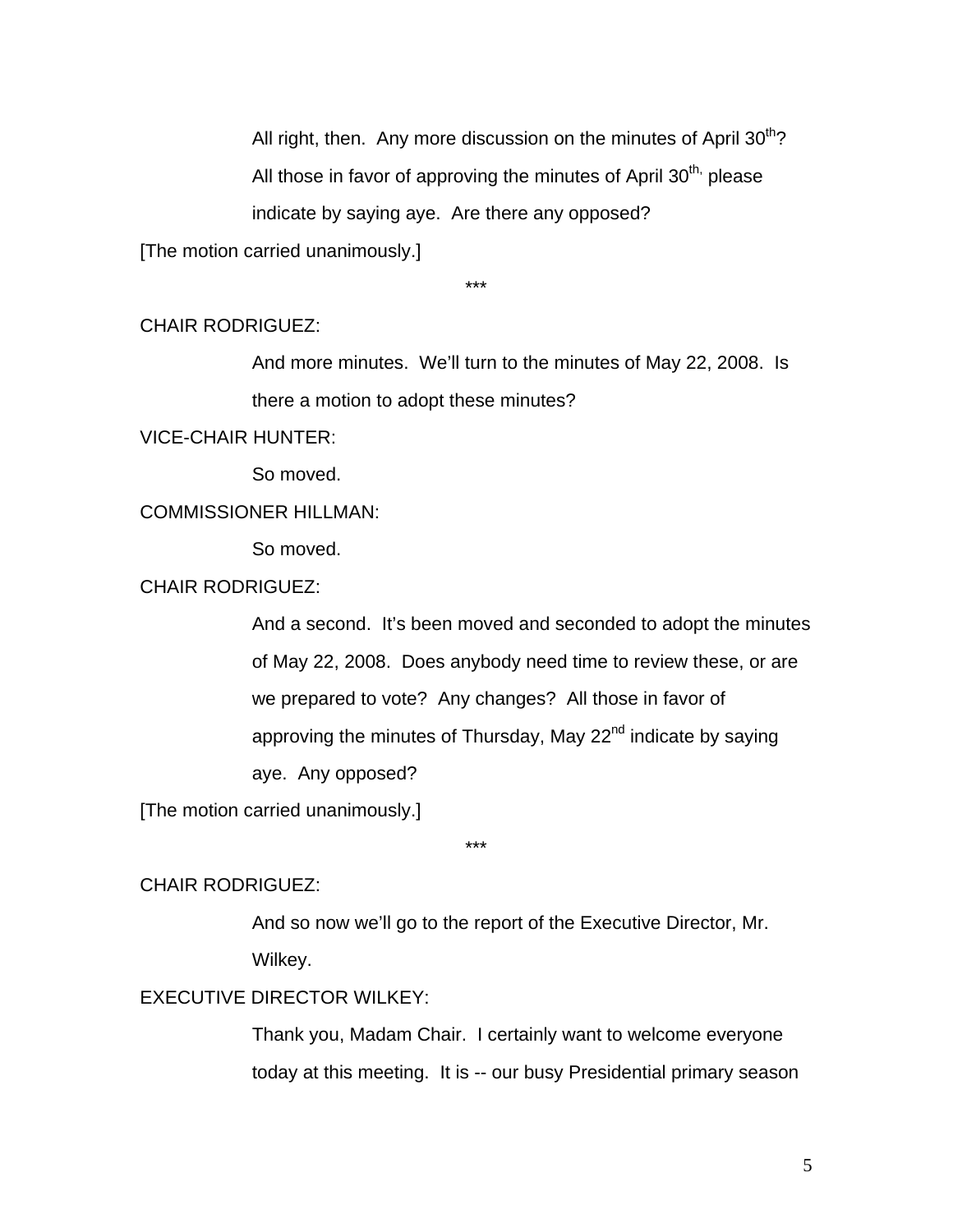is behind us and we are now focusing on activities to help officials prepare for November.

 Under election administration, last week we mailed hundreds of Asian language glossaries of election terms, to election officials and non-profit civic organizations throughout the country.

 Our election glossaries are available in six languages: Spanish, Chinese, Japanese, Korean, Vietnamese and Tagalog. To request a copy of the glossaries, call our office and ask for Laiza Otero or Edgardo Cortes. Also, they may be downloaded free on our website eac.gov.

 Our Election Management Guidelines working group met recently to discuss ways to help election officials comply with language accessibility provisions of the Voting Rights Act. In addition, the Language Assistance Working Group met to discuss tools such as pictorial translations to aid voters who speak Alaskan Native and American Indian languages.

 We've just issued a Quick Start on the Central Count Optical Scan Ballots and will issue six more Quick Starts before the election, on topics including, conducting a recount, provisional ballots, and canvassing and certifying an election.

 We'll be issuing eight new chapters in the Election Management Guidelines series, which we'll hear more about at today's meeting.

 Under grants, several grants have been awarded recently. The Election Data Collection Grants went to five States: Illinois, Minnesota, Ohio, Pennsylvania and Wisconsin. Winners of our Mock Election and College Poll Worker Grants were also recently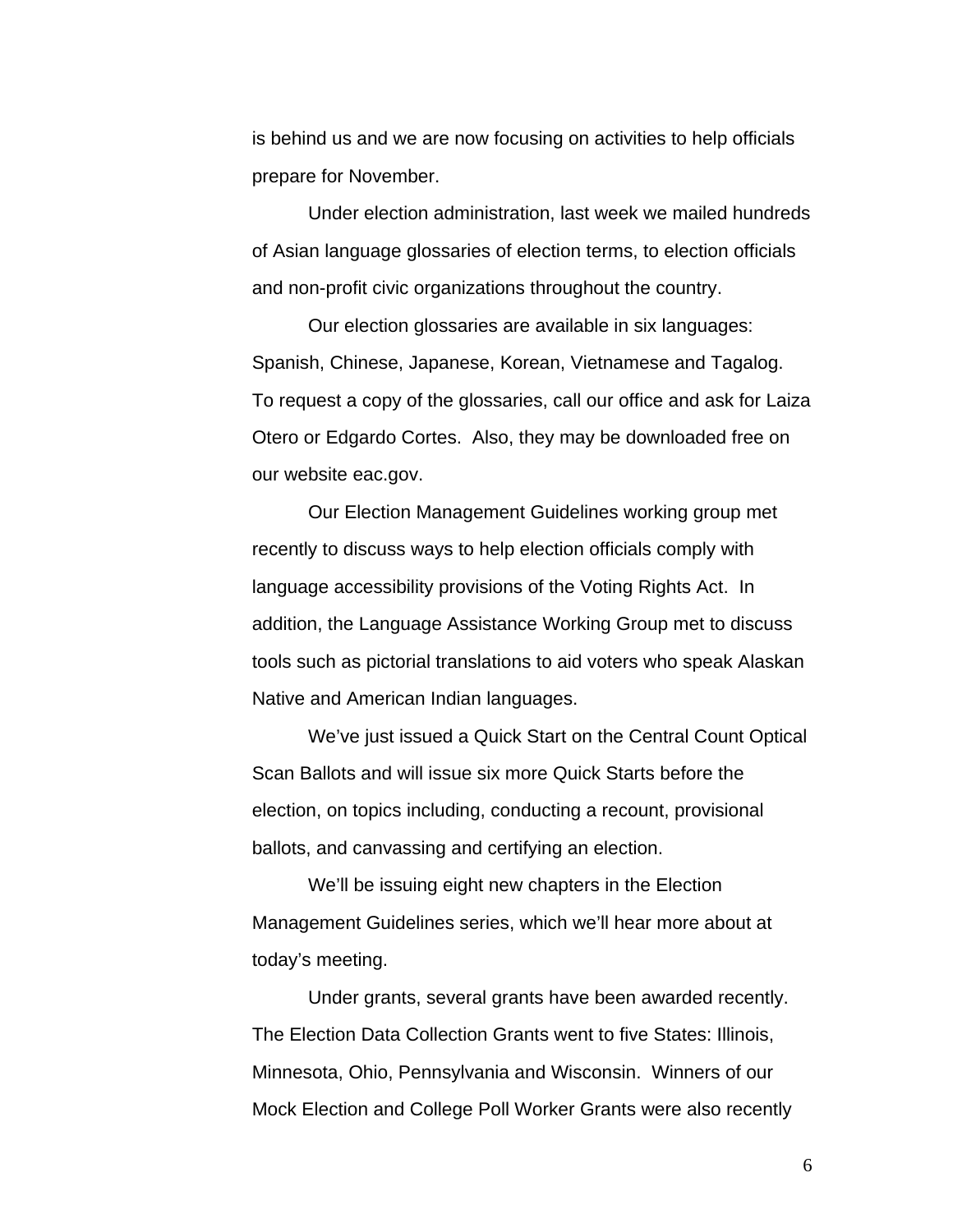announced. Details about the winners and the grants are available, again, on our website at eac.gov.

 Our Board of Advisors met over two days this week to discuss our elections research, among other topics. We'll be carefully considering their suggestions as we move forward on new projects.

 Under website events and updates, we want to, again, remind everyone, both here and who will be looking at the webcast, that we put a tremendous amount of information on our website. We hope you will look at it, periodically, at eac.gov. And we have posted the following new information:

 The IG recently submitted two new reports: An audit report of New Mexico and a semi-annual report to Congress. Both, of course, are available on our website.

 We are now publishing requests for advisory opinions on our website. Since advisory opinions are issued for each request, we'll publish them in the same section of the website. We are soliciting comments for each advisory opinion request, and instructions on how to submit them are on our site.

 We have reorganized the Research, Resources and Reports section of our site, to make it easier to navigate EAC research, and find other election data and resources.

 We have posted a revised test plan under our certification section on Premier Solution's Assure 1.2 system.

 And, finally, a webcast of this event will be available for viewing by tomorrow evening. Archived webcasts of our meetings, going back to April are also available.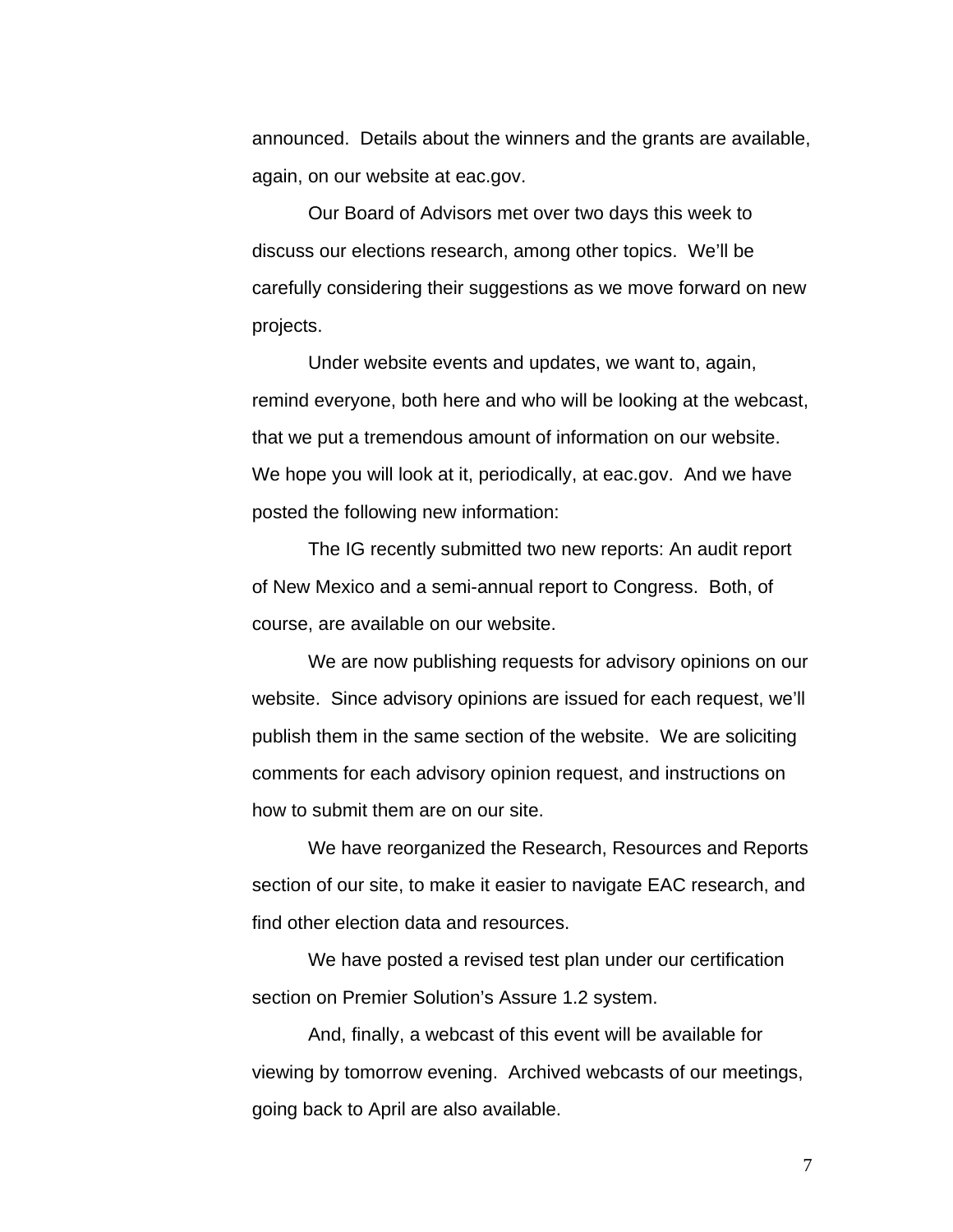And one final note. It gives me a great deal of pleasure to introduce our new staff person, Emily Jones. Emily, take a wave, Emily will join us on July  $7<sup>th</sup>$  in the position of staff coordinator. She will be coordinating these public meetings, as well as meetings of our Advisors, Standards Board and the numerous other meetings that we have throughout the year on various topics. And we want to welcome you Emily. We're glad to have you with us.

Madam Chair, that is my report for this meeting.

## CHAIR RODRIGUEZ:

Thank you, Mr. Wilkey. And two things. We took a couple of tally votes over -- since the last meeting. The first one, on the Data Collection Grants and then the College Poll Worker Grants. And I just wondered if you would explain why we had to do those, via tally votes and weren't able to do them at a public meeting.

#### EXECUTIVE DIRECTOR WILKEY:

Yes. As you know, we are always reluctant to do things that way. We have made an effort to bring these issues to our meetings, so that we can publicly vote on them. But those two grants, particularly the grant program for the five States, by statute, had to be done by a certain date. So, we needed to take a tally vote on that.

 Likewise, we did not want to wait another three or four weeks before we got the information to the college poll worker grantees, because they have a lot of work to get started in order to get their programs up and running. So, that was basically the reason we needed to do the tally votes. It was one of expediency and efficiency, really. And I know that we like to always try to bring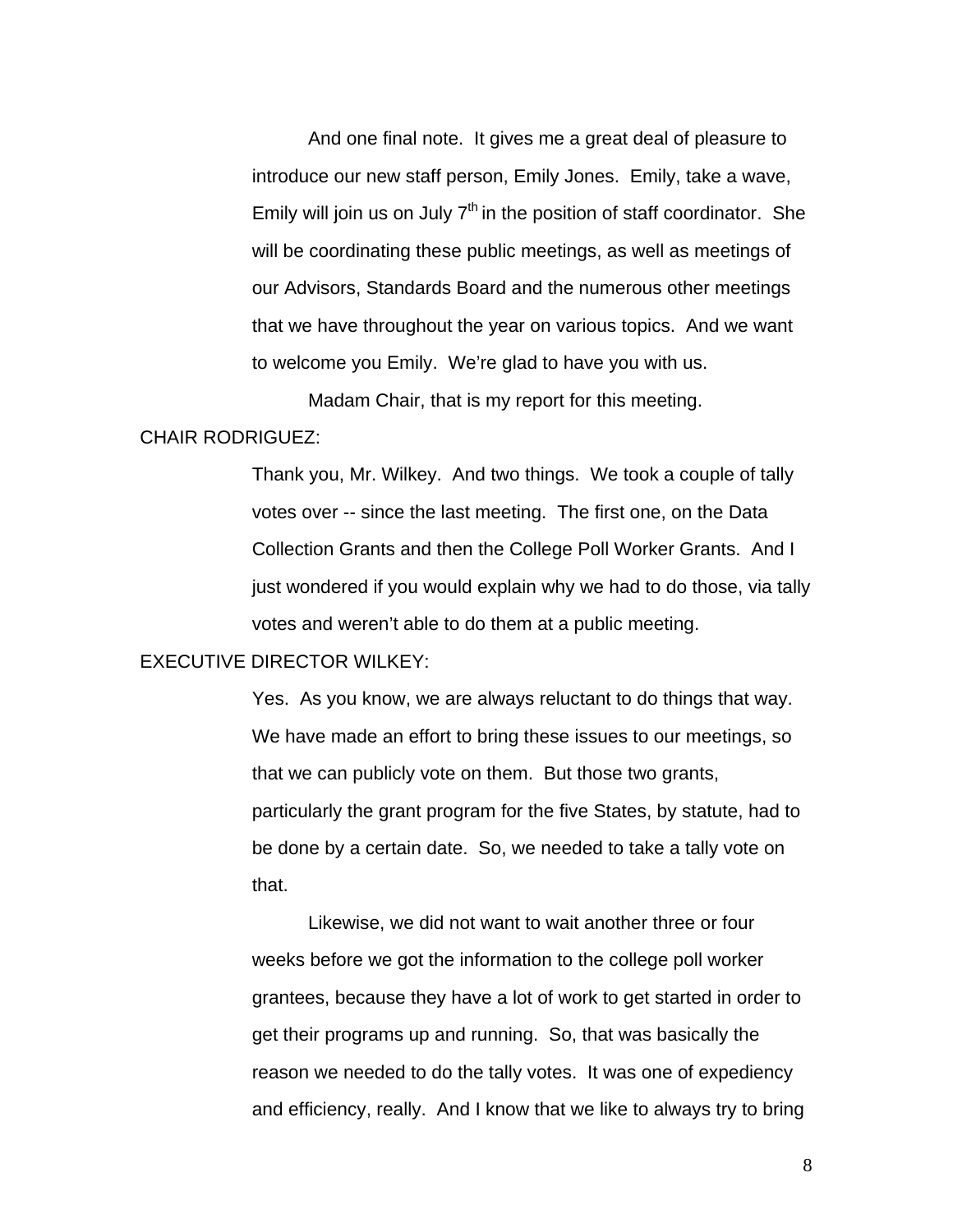these issues to you so that they can be discussed in public, but on these, there were statutory and other reasons for them getting done the way they were.

#### CHAIR RODRIGUEZ:

Thank you. Are there any questions or comments for Mr. Wilkey? All right. Commissioner Hillman?

#### COMMISSIONER HILLMAN:

No questions. But on the topic of EAC staff work, I think it's worth noting, for the record, at this meeting, the wonderful complement that the EAC staff, in particular our communication staff, received for our website, the transparency of our website, the amount of information we have on our website. And I think I'm correct in saying, that it was cited as an example, in Federal government of openness and transparency. And I may not have those words correct, but the sentiment is there.

So, I would just want to make certain that our record shows that our progress is being noted. Sometimes it's painful to get there but, you know, when there's a big rainbow at the end of, you know, a heavy rainstorm, it sometimes takes away all the misery. So, I just wanted to note that.

## EXECUTIVE DIRECTOR WILKEY:

If I may add -- thank you very much for those comments Commissioner. I know I sound like a broken record when I keep reminding, at these meetings and our other meetings for everyone to take a look at our website because I think we put a tremendous amount of information up there. We update it just about every day. Our communications staff does a marvelous job. They're working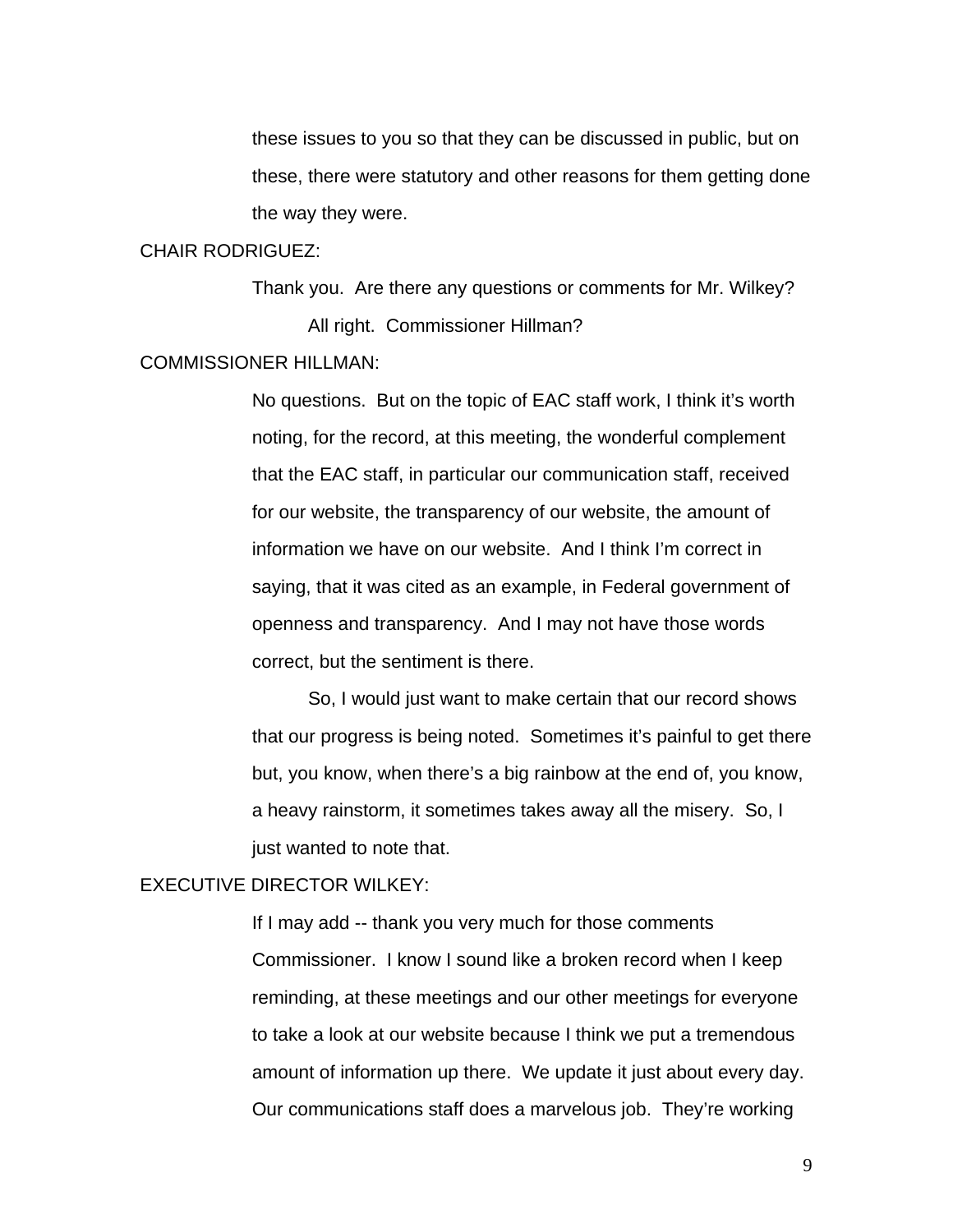towards getting all their updates on there as we move forward and tweak them a little bit more, so that we can get even more information out there. I'm very proud of the work they are doing in addition to the other work in the agency, and I appreciate your comments, on behalf of the staff.

Thank you, Commissioner Hillman.

## CHAIR RODRIGUEZ:

And then you're testifying in Congress again, next week. It's a regular thing now.

## EXECUTIVE DIRECTOR WILKEY:

Yes, I hope they give you, like testifying mileage points or something like that. I think I'm going back on Tuesday to talk about another great program that we have recently completed, our ballot design program. And I think that's a wonderful opportunity for us to not only let Congress know, but to get everything in the Congressional record about some of the great features of our projects.

## CHAIR RODRIGUEZ:

Very good. And then we, in various combinations of Commissioners and staff, are attending a few meetings over the next 30 days.

## EXECUTIVE DIRECTOR WILKEY:

That's correct. We have our large organizations are meeting over the next two months. The National Association of State Election Directors meets next week, followed by the International Association of Clerks, Recorders and Election Officials, IACREOT, and then immediately following that, the National Association of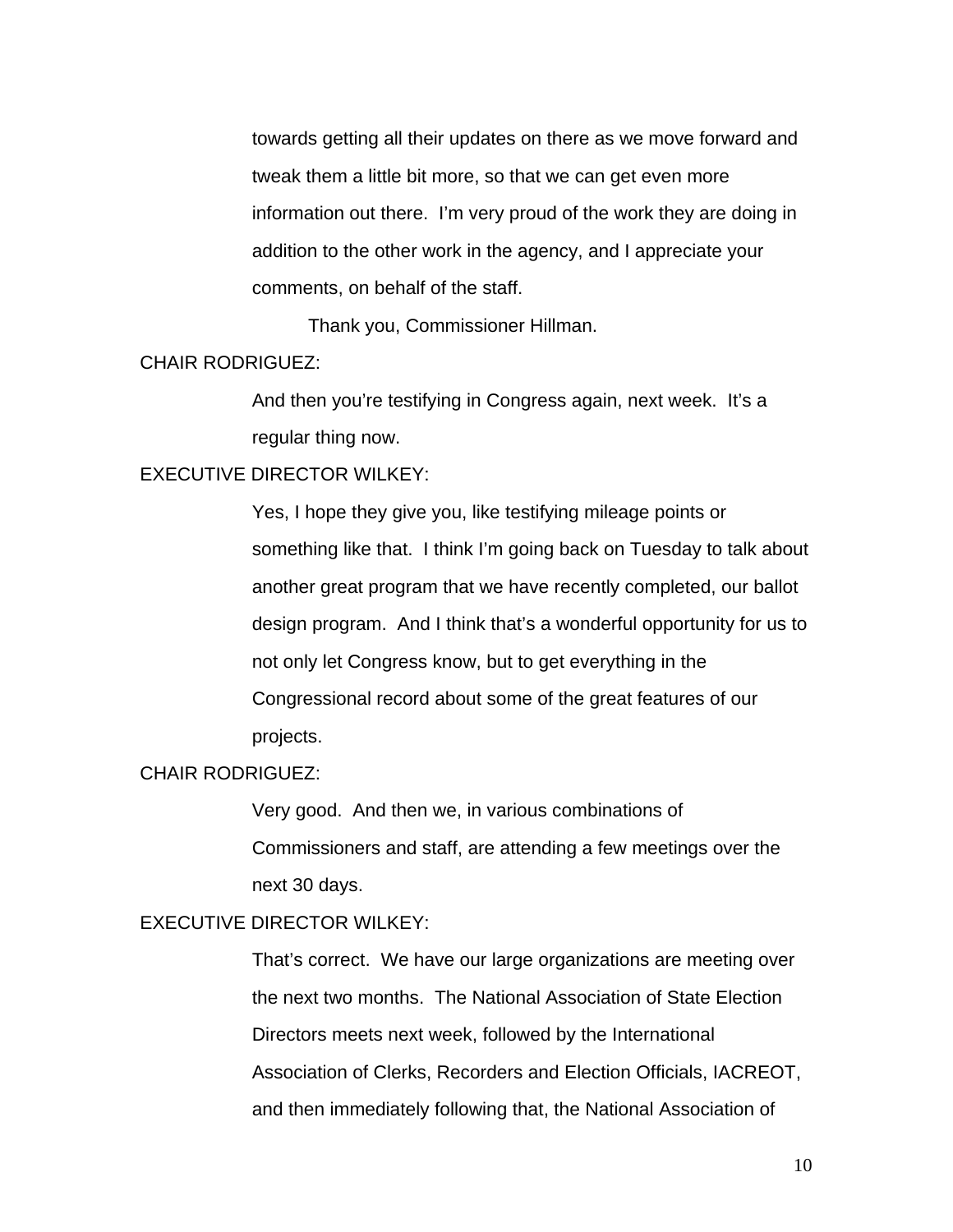Secretaries of State round out their meeting in Dallas, in August with The Election Center annual conference. So, we have all of our election officials meeting within the next two months. We look forward to participating with them.

### CHAIR RODRIGUEZ:

Very good. And the California Clerks also are meeting and I'll be going out for that. So, lots of election travel over the next two months. Very good.

 The next item on the agenda is submitted by Vice-Chair Hunter, the consideration and vote to modify Advisory Opinion 07- 003-A regarding Maintenance of Effort, pursuant to HAVA Section 254(a)(7). Vice-Chair Hunter.

## VICE-CHAIR HUNTER:

Thank you, Madam Chair. My proposal, which was originally proposed, I believe at the April public meeting and we've talked about it a couple of times, since then, is to amend the advisory that was put out by the EAC in September of 2007. Specifically, Advisory 07-003-A, to amend it to state that the Help America Vote Act only requires a Maintenance of Effort on the part of the States and does not require Maintenance of Effort on the part of the counties.

And I've walked through this argument numerous times, but just briefly, it is my view that the Help America Vote Act would have included the words "units of local government" within a specific section that requires Maintenance of Effort. And because Congress does put in that term "units of local government", in two other parts of that same Section 254, it is my belief that that is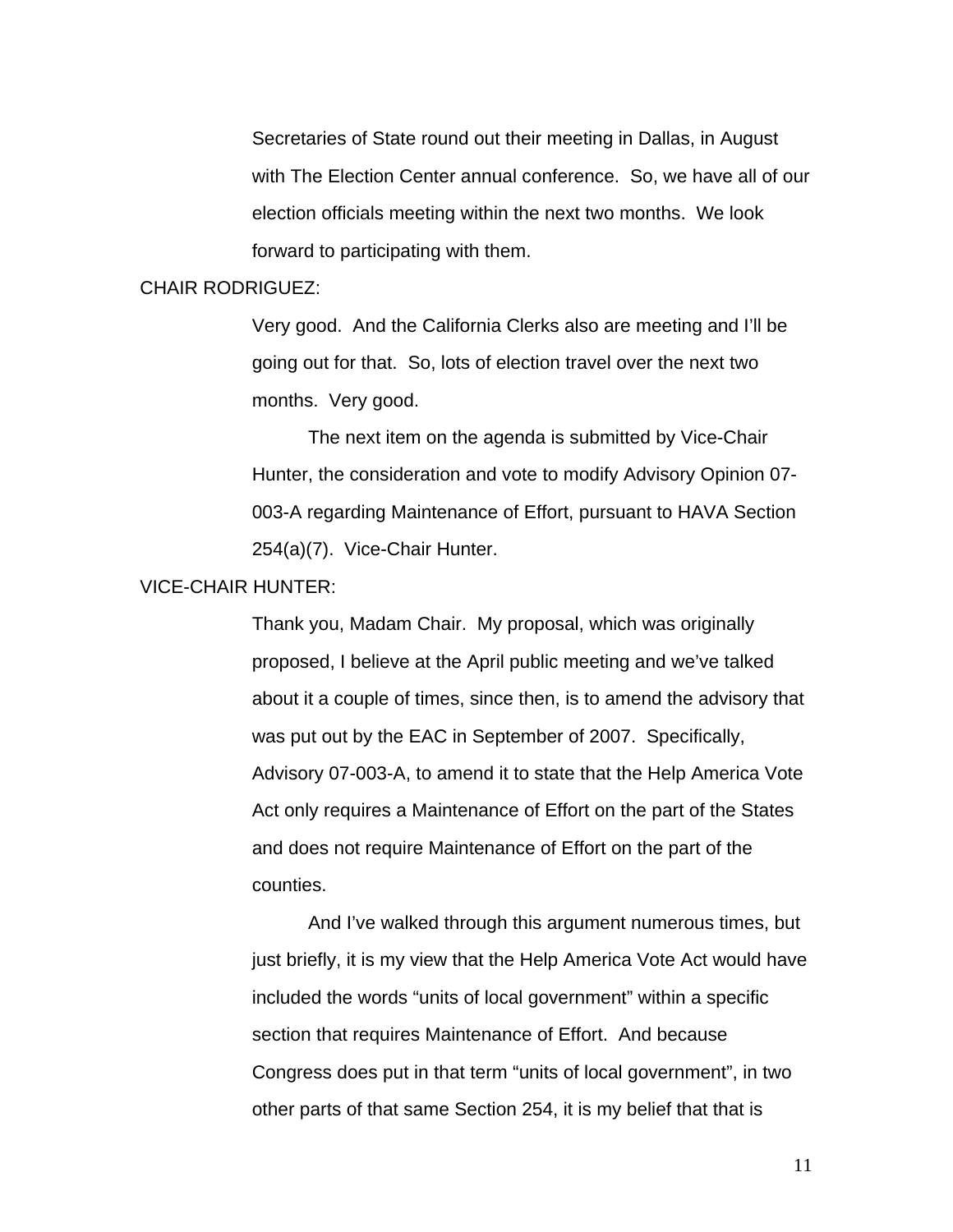relatively clear indication that Congress did not attend for the units of local government, which is usually the counties, to have a Maintenance of Effort requirement.

This issue is one that the Commission has spent a considerable amount of time talking about and studying and we have highlighted in past meetings the number of public comments we've received. It's a pretty substantial number, I think we're somewhere 80, something in that neighborhood, public comments. I think all of the election officials in favor of it.

The Chair just slipped me a note that I have to formally take -- we have to remove my proposal from the table. Okay, sorry about that.

## CHAIR RODRIGUEZ:

Remove it and then we can discuss it.

## VICE-CHAIR HUNTER:

Okay. I move to take my proposal off the table.

#### COMMISSIONER DAVIDSON:

I'll second the motion.

#### CHAIR RODRIGUEZ:

All those in favor of consideration of the motion proposed by Vice-

Chair Hunter indicate by saying aye.

[The motion carried unanimously.]

\*\*\*

## VICE-CHAIR HUNTER:

So, we received a lot of public comments on this issue, and I think that's good. I think we've all learned from the involvement of both election officials and advocacy groups on this issue. And I think,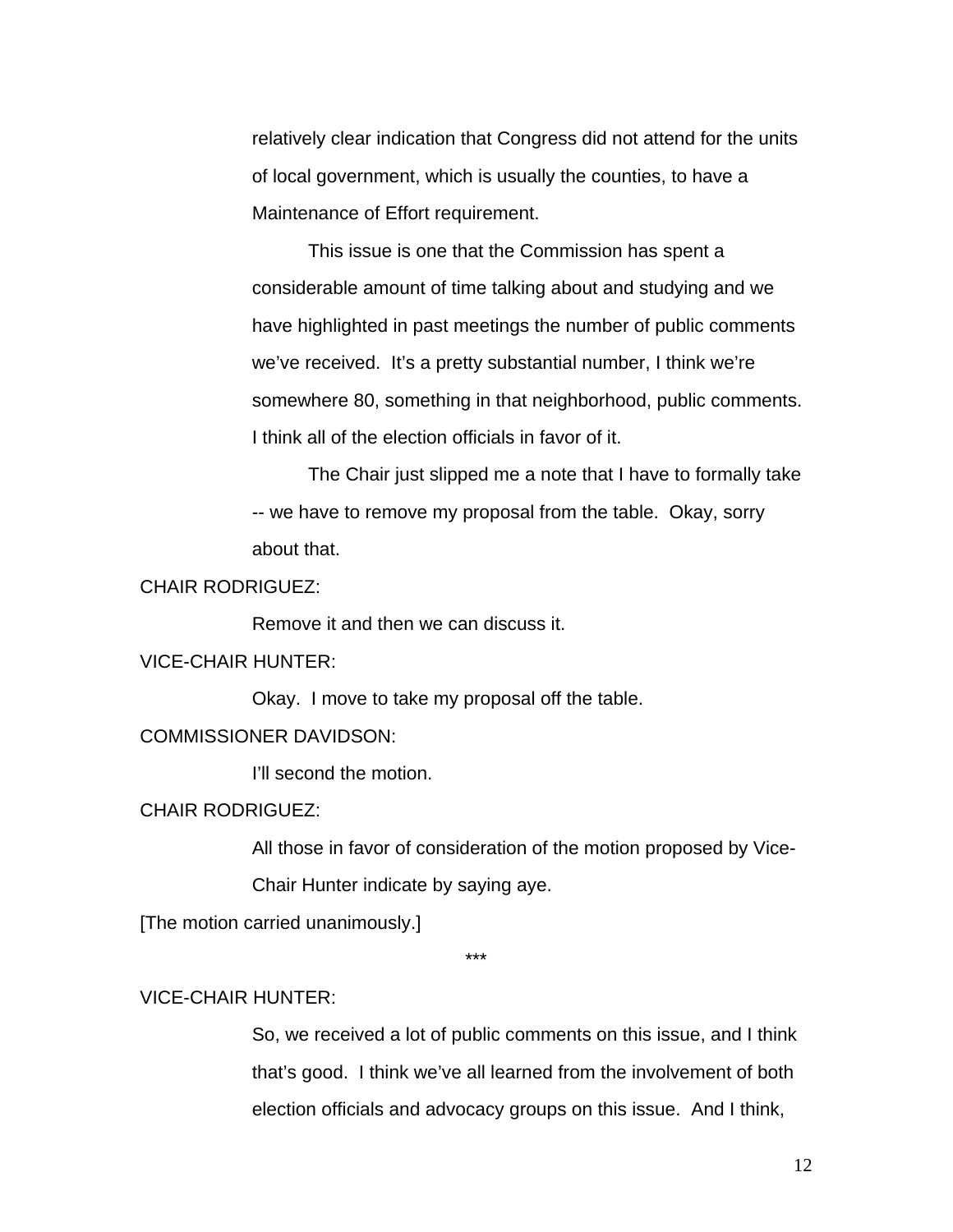ironically, we all have the same goal, which is to make sure we follow the mandates of the Help America Vote Act and make sure that no State, and that sort of includes locals, supplants the efforts that they were doing prior to the passage of the Help America Vote Act. In other words, nobody hopes or wishes that any State or any county takes Federal dollars and puts them in place of what a county was already doing before the Help America Vote was passed.

The problem, though, in my view, is that the Help America Vote Act doesn't require counties to have a Maintenance of Effort requirement. And so, that's not something that I think the EAC should impose on counties. And there is no legislative history on this. Of course, if there were, that would be instructive and it would guide the EAC. In the absence of it, I don't think it's within the purview of the EAC to pass that requirement along to the counties.

 With respect to the conversation that we've had regarding OMB circulars, the EAC, as we all know now, said in several letters to the States when monies were first distributed, that OMB circulars apply. And in this case, we've kind of interchanged the words Circular A-102 and the Common Rule. I know there's been a lot of talk about that, but generally speaking, I'll refer to it as A-102, even though, I think it's technically called the Common Rule. And agencies are supposed to adopt this Common Rule in their own Code of Federal Regulation section, and the EAC has not done so. So, we refer to other parts -- other versions of the Code of Federal Regulations, either through the GSA site, the OMB site or other ones. And they're virtually -- a lot of them are virtually the same.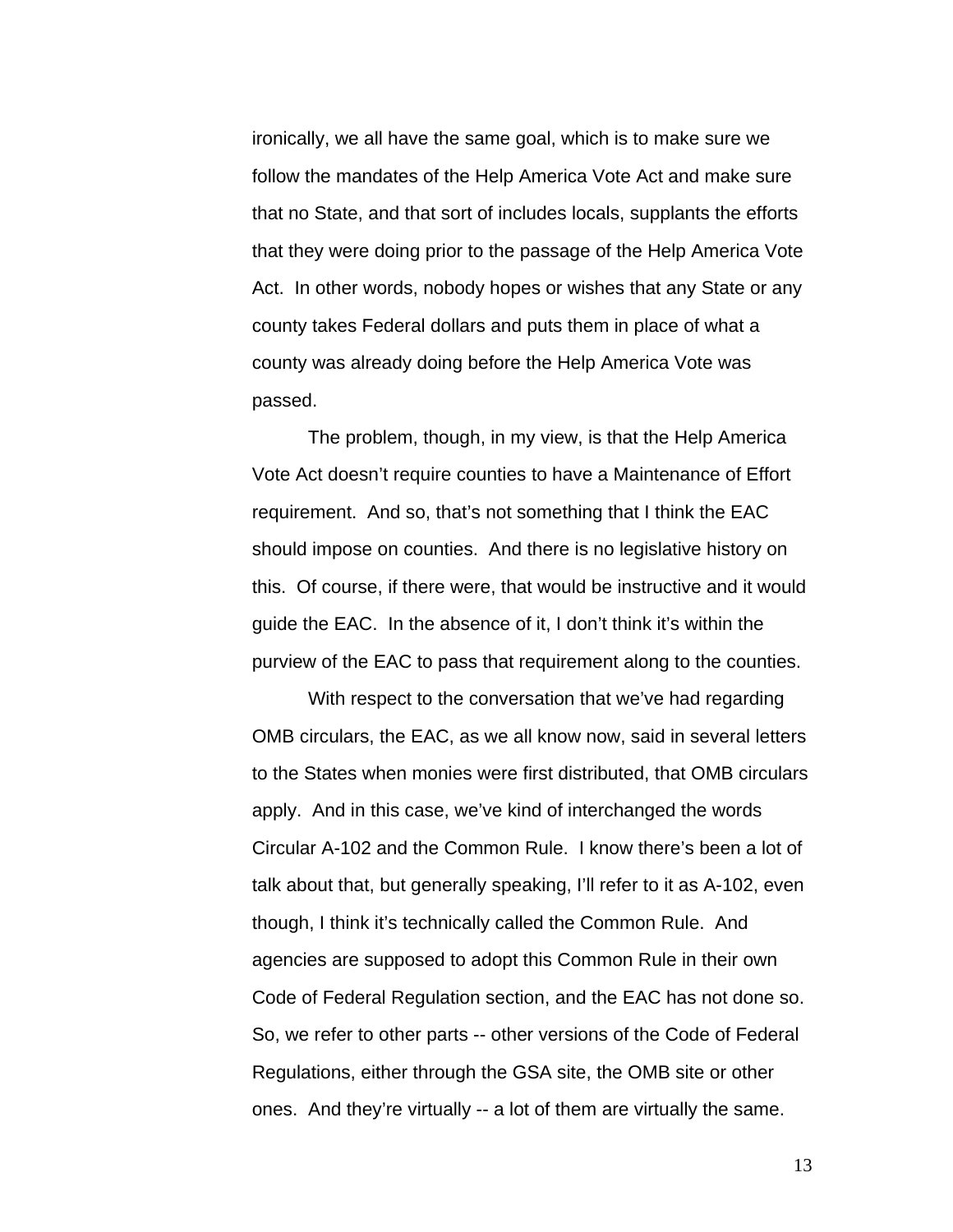So, that was a whole other conversation that we've had and we've gone to several outside sources to get their opinion, because nobody wants to make the wrong decision on this. We talked in our last public meeting about a meeting that we had with OMB and because of a very good conversation I had with a gentleman named Conrad, I think it's Rischer, from the Office of Charles Gonzalez after one of our last public meetings, he said he would consider asking Congressional Research Service to look at this question for us. And I think Chairwoman Rosemary Rodriguez is going to talk about their opinion in a little while, but they have also sent us an opinion.

So, I think the point is, we've all tried very hard to do our own research, to talk to our own people, to ask outsides sources about whether or not this circular applies. In my opinion, it does not apply. I know that there are varying opinions on this, but I think, what I take away from the Congressional Research Service and others, is that it really is up to the EAC. And there are times when we have to make very difficult decisions and I think this is definitely one of them. Whether or not the circular applies, is not a black and white issue. Even though I'm comfortable in believing that it doesn't, I understand it's not a black and white issue.

And something that we talked about in the last public meeting, is, if this provision was one that "follows the money," this provision, the Maintenance of Effort requirement, then does that then mean that counties have to submit an entire State plan? Because, as you know, the Maintenance of Effort requirement is part of the overall State plan requirement. And this is something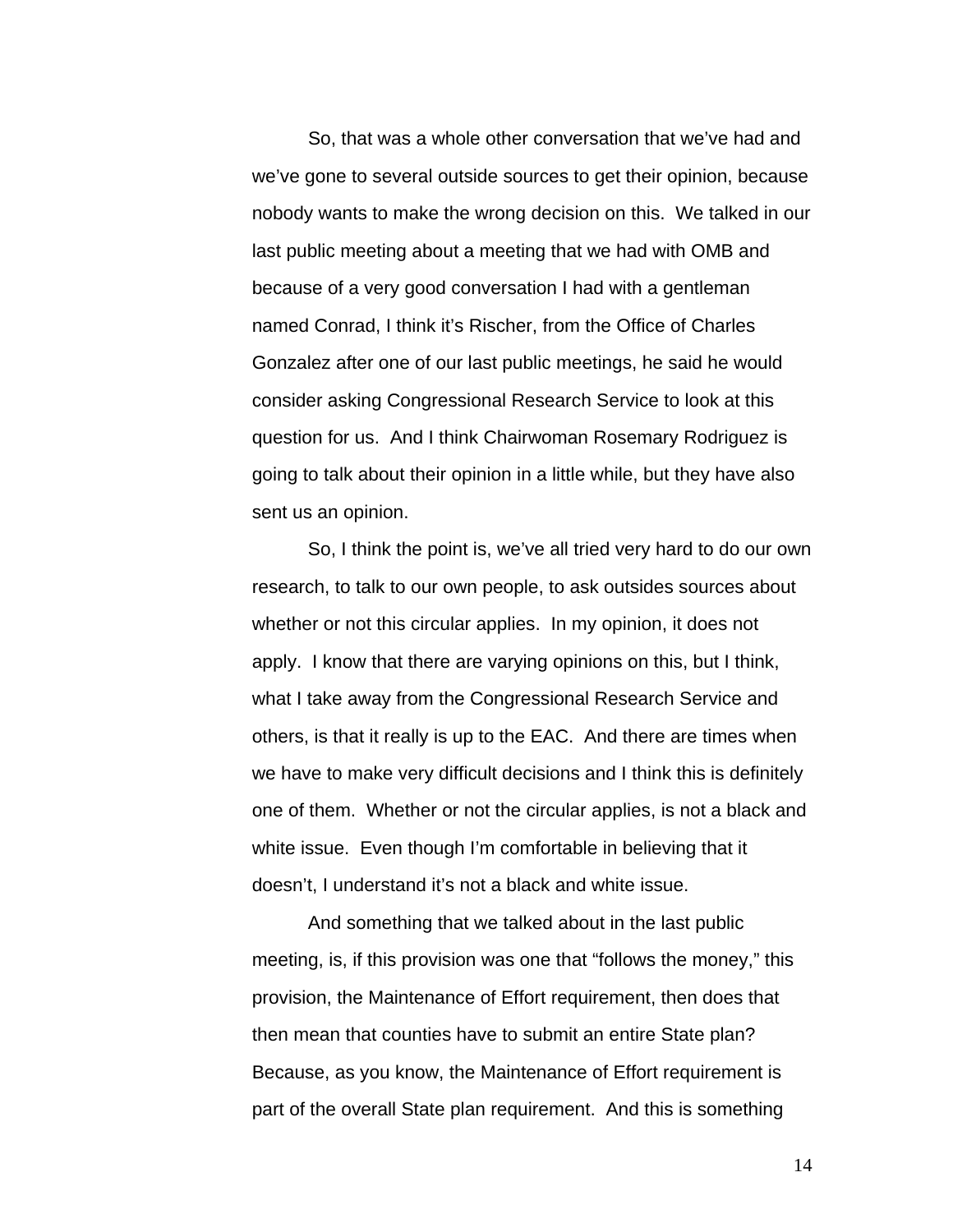that we talked about a little bit in the last public meeting. And I don't think that makes sense and I don't think anybody does, to require counties to submit a State plan.

And specifically, we've talked to the Office of General Counsel and I believe she might be looking into this, but right out of the Common Rule, there's a specific exemption -- or is it exception? It's an exception from the provision of the Common Rule that we've all been referring to, which is 105-71.137, which says, by their own terms, certain provisions of this part do not apply to the award and administration of sub grant. And then, it refers specifically to the section of the CFR 105-71.111, which is entitled "State Plans." So, within this own Common Rule, it specifically exempts State plans from the provision. And we're all looking into this and learning as we go along, but the Maintenance of Effort requirement is part of the State plan requirement. So, in my mind, you can't cherry pick the parts of the State plan requirement that you wish counties to follow.

 So, that is the proposal, Madam Chair, and I'm happy to take any questions. I love talking about Maintenance of Effort, so, anything else we can do let us know.

### CHAIR RODRIGUEZ:

Thank you. I have a couple of questions for our Inspector General, Mr. Crider and for our General Counsel.

We'll go with Mr. Crider first, thanks.

MR. CRIDER:

Good afternoon, Madam Chair.

#### CHAIR RODRIGUEZ: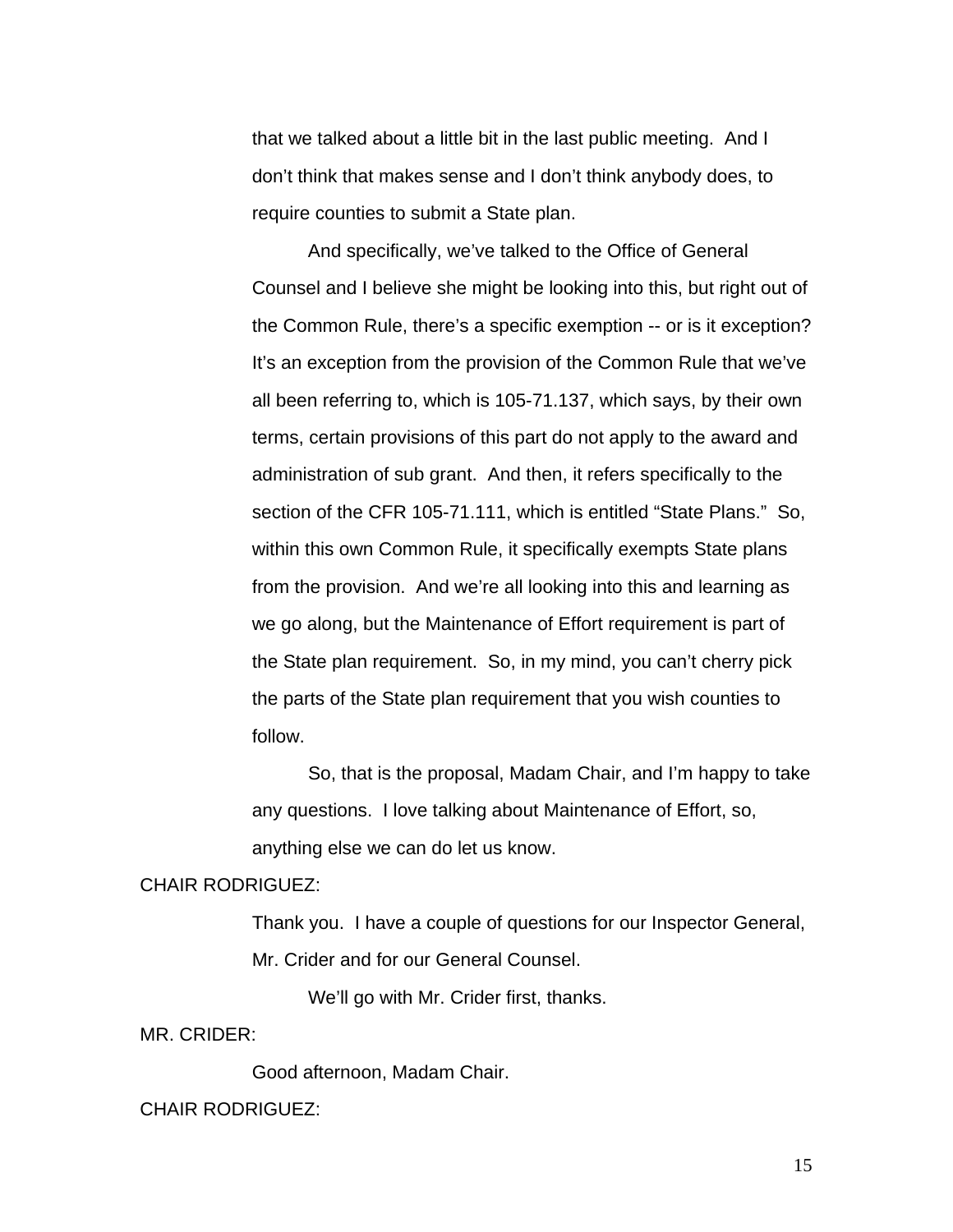Hello, thank you. I wondered if -- I believe, in a past meeting you have explained your new relationship with the Department of Interior, as your Counsel.

#### MR. CRIDER:

Right.

## CHAIR RODRIGUEZ:

My understanding is, one of the first things you asked them to do was, to look at this Maintenance of Effort issue for you and you sent us some, what I believe, are excerpts...

#### MR. CRIDER:

Yes.

## CHAIR RODRIGUEZ:

...from an opinion that they gave you. Can you discuss what exactly you asked them for and what they provided to you, for the record, please?

## MR. CRIDER:

What we asked them to provide us, was their assessment of whether or not Maintenance of Effort applied to the local jurisdictions. The counties are the other political jurisdictions within a State and whether or not A-102 would apply and would that requirement then follow the money. They responded back to us here, about three or four days ago, and their response was, that they took a very literal reading of the statute and they do not believe that Maintenance of Effort applied to the local jurisdictions. But they said, you know, you need to take -- they did not assess the intent of Congress. They felt that was something the EAC needed to do. Theirs was just a very literal reading of the statute without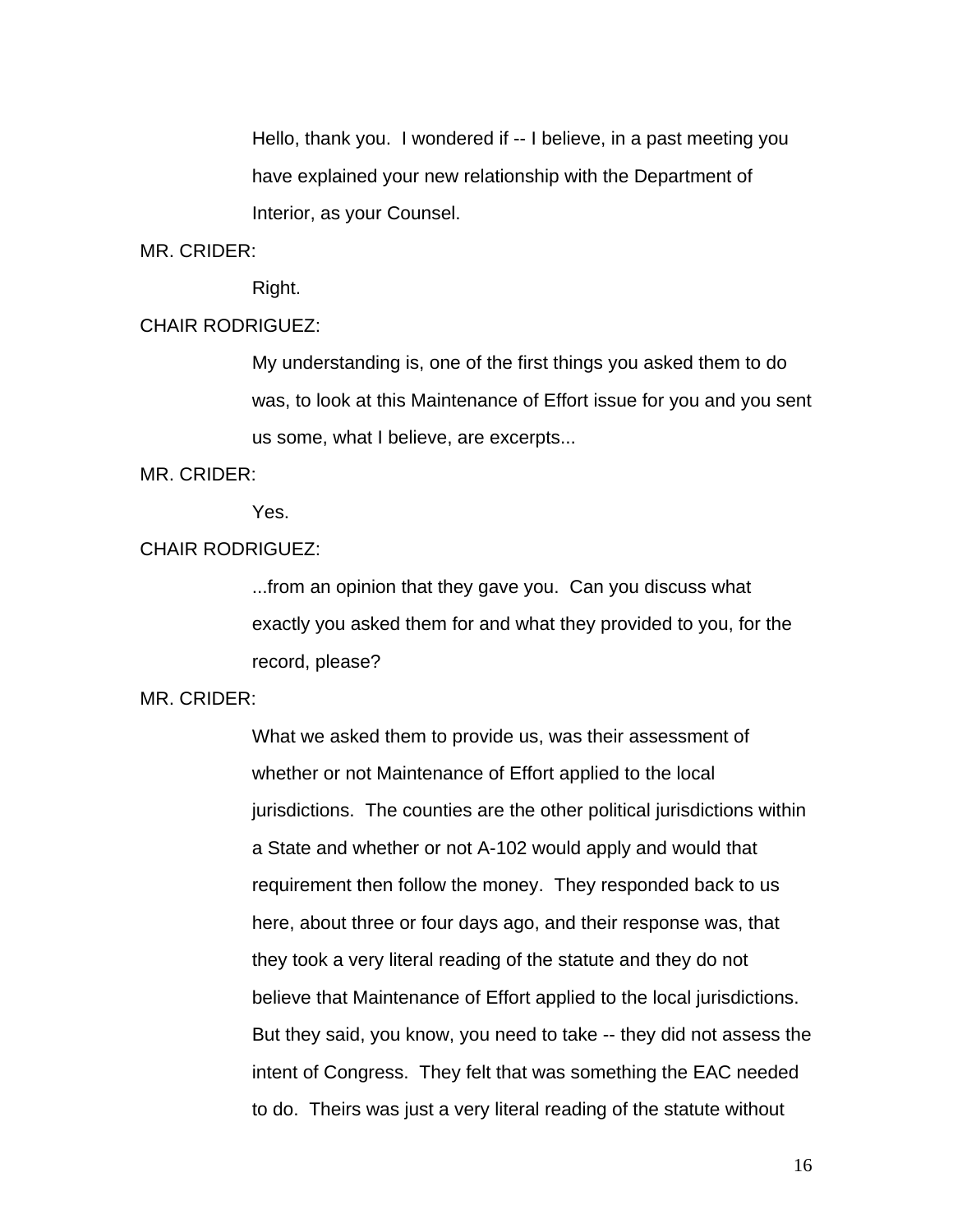taking into consideration the intent of Congress. And they said the intent of Congress, once you determine that, could alter how you interpret that particular section of the statute.

# CHAIR RODRIGUEZ:

And then, yesterday, we received something from the Congressional Research Service.

MR. CRIDER:

Yes.

#### CHAIR RODRIGUEZ:

Have you had an opportunity to review that?

MR. CRIDER:

I looked at it very quickly this morning.

### CHAIR RODRIGUEZ:

Okay. And do you have any -- would you care to give us your

interpretation of that communication?

MR. CRIDER:

That is something...

## CHAIR RODRIGUEZ:

That opinion.

MR. CRIDER:

...I think the EAC will have to interpret. That is something that they gave to the EAC, in terms of what their thought process was. I don't feel comfortable trying to interpret something of that nature, because I think that's a programmatic decision, that management and the Commissioners will have to decide, what does it mean and how do you want to apply it. I think it would be inappropriate for me to do that.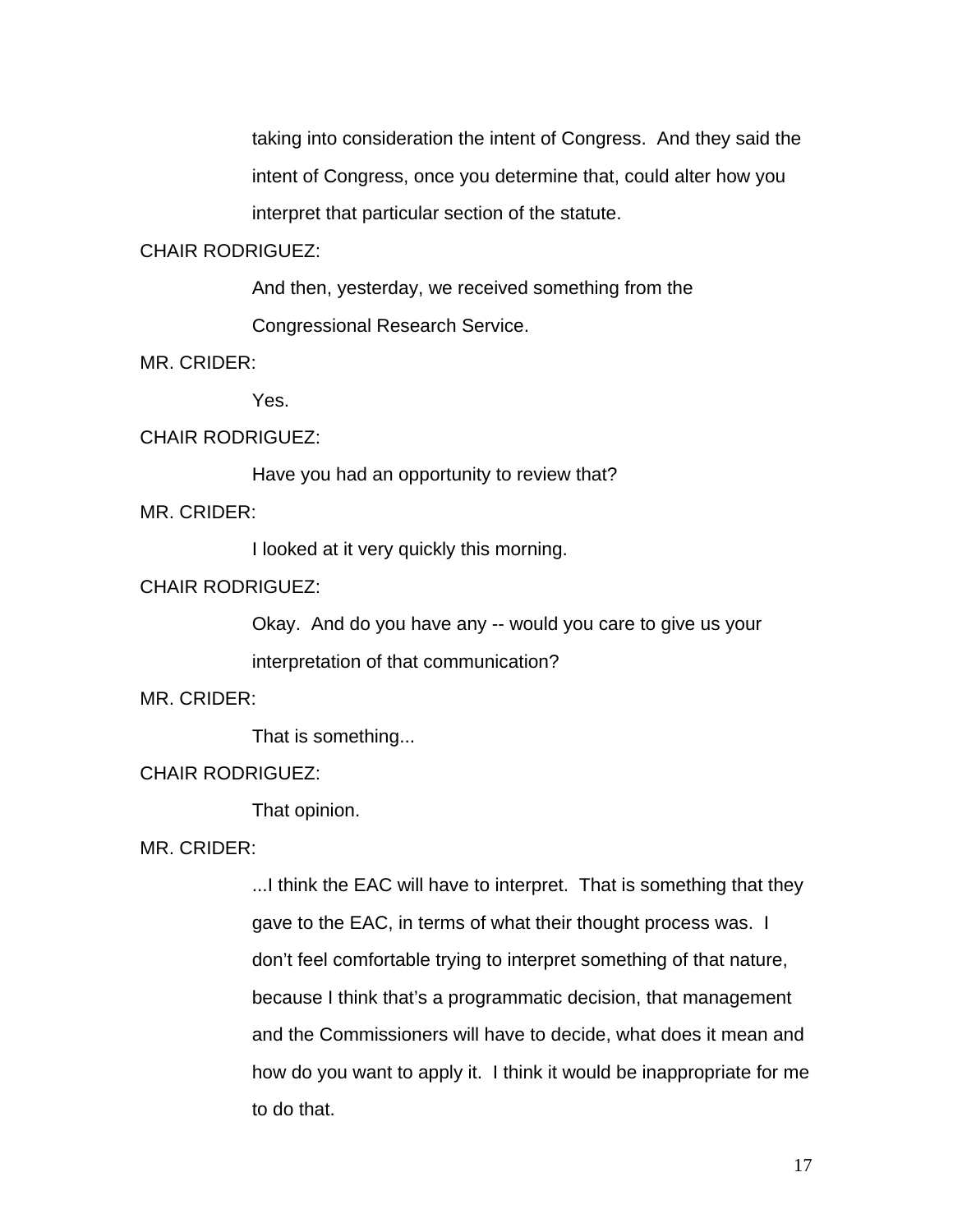# CHAIR RODRIGUEZ:

Okay. Are there any further questions for Mr. Crider? Will you stay

up here just in -- oh, do you have something to offer?

#### MR. CRIDER:

I do have a -- the opinion that we received was an opinion to the

Office of Inspector General.

# CHAIR RODRIGUEZ:

Uh-huh.

MR. CRIDER:

It is not binding on the agency.

## CHAIR RODRIGUEZ:

Correct.

MR. CRIDER:

The agency has to make its own decisions. And I just want to make sure everybody understands that. It was an advisory opinion to me. Okay?

CHAIR RODRIGUEZ:

I appreciate that.

COMMISSIONER HILLMAN:

I do have a question for Mr. Crider.

CHAIR RODRIGUEZ:

Commissioner Hillman.

# COMMISSIONER HILLMAN:

Because I was in the meetings for the past two days, I didn't get a chance to, really absorb, the written response that you received to your question. So, I guess, on a high level, over-arching -- and I appreciate exactly what you said, it was an opinion you sought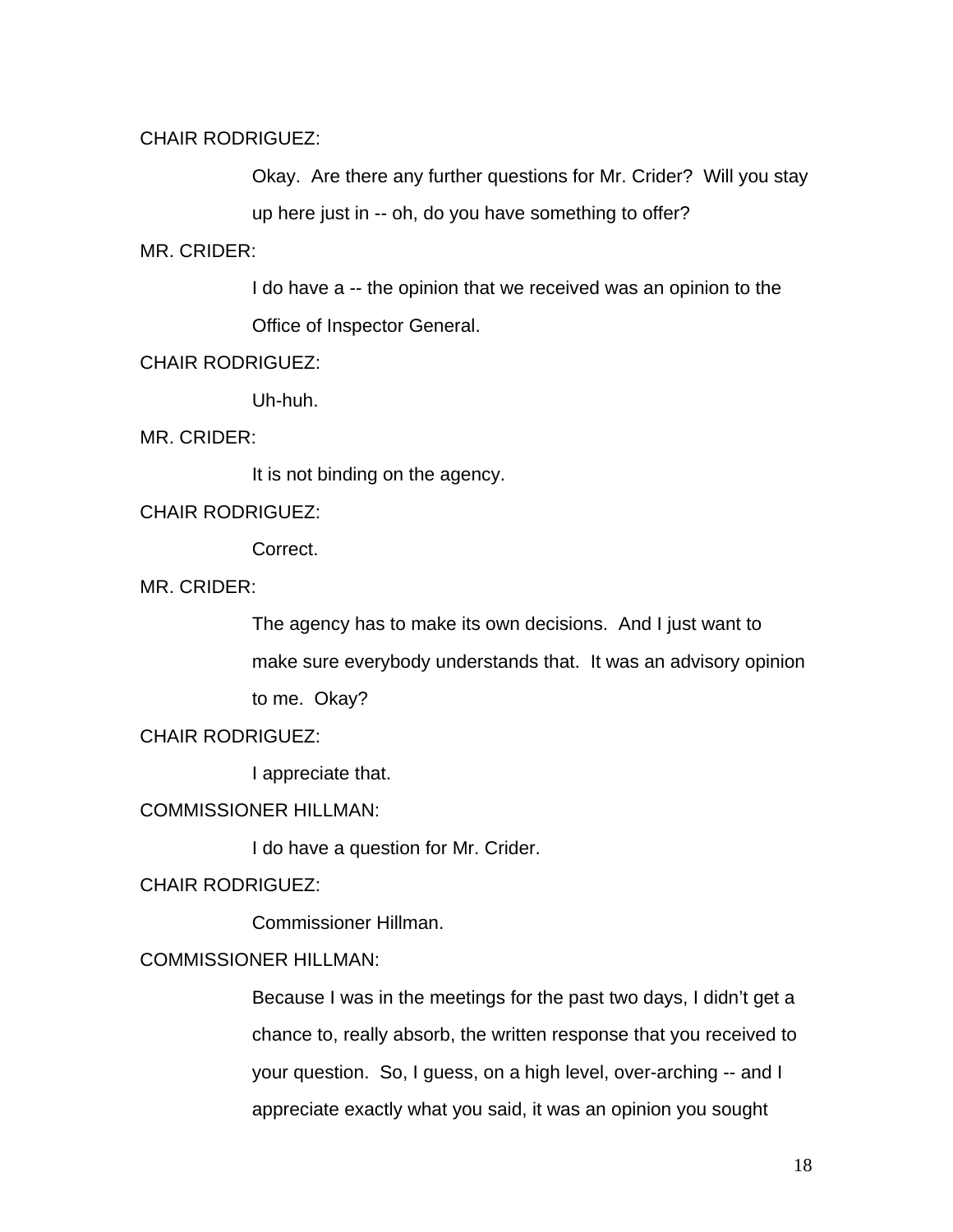after, it was advice to you, and the EAC can take it into consideration...

MR. CRIDER:

Right.

## COMMISSIONER HILLMAN:

...but ultimately, we make our own decision.

MR. CRIDER:

That's correct.

## COMMISSIONER HILLMAN:

But on a high level, what did you walk away from with that letter? I mean what did it help you digest?

MR. CRIDER:

It crystallized, in my own mind, that this is really not a clear-cut issue, all right? And it's as Commissioner Hunter says, there is a number of different ways of reading things and taking into consideration all the comments that had been received and that this is not a clear-cut decision. There is a lot of gray area in here, in terms of, how you would interpret this matter. So, like I said, it's just a matter of, I think the Commission has to decide, in terms of,, how do they want to apply the various things that they've received. General Counsel has rendered you an opinion. You have -- Congressional Research Services has now weighed in on it. You have a number of comments now, from various States and other advocacy groups on both sides of the issue. And how you take those into consideration will help you -- hopefully, help you make your decision, in terms of how you apply MOE.

## COMMISSIONER HILLMAN: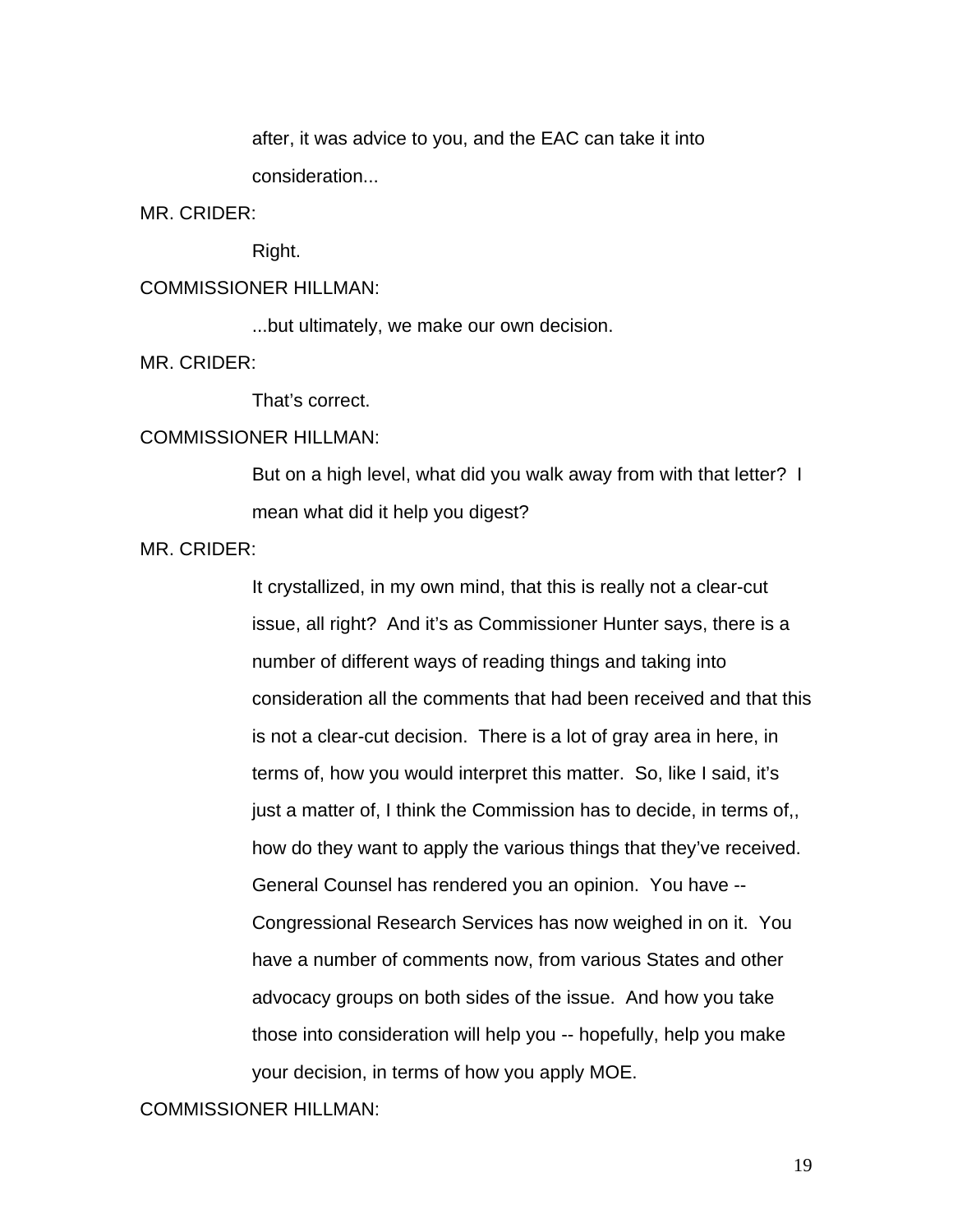Thank you.

## CHAIR RODRIGUEZ:

Again, please stay, because I do have a question for our General Counsel. Madam General Counsel, I asked you to look at the snippets or paragraphs, I guess, from the Interior letter, because my understanding is, we have not been provided with the entire letter. And you had an opinion that I thought, seemed more informed than the snippets would -- or the paragraphs would convey. And I just wondered if you've had a chance to read the entire letter from the Department of Interior.

#### COUNSEL HODGKINS:

Mr. Crider did provide me with a copy of the entire document, which I have reviewed. It's not exceptionally more elucidating than what is in the snippets or summaries, if you will, that were provided by Mr. Crider to the Commission.

I think the major point on the first question, and the first question I'm going to paraphrase, because I don't have the document in front of me and Mr. Crider can correct me if I'm wrong, the first question was, what is the meaning of the term -- or what is the meaning of the Maintenance of Effort requirement in Section 254(a)(7) and whether it applies to States only or to States as an umbrella for the State government and local government? In response to that question, they answered that they believe that the term "State" meant State only and referred to provisions that are in the Help America Vote Act. They addressed the question, or addressed the fact that the Help America Vote Act does, in fact, define the term "State," but that the term, as defined, is not helpful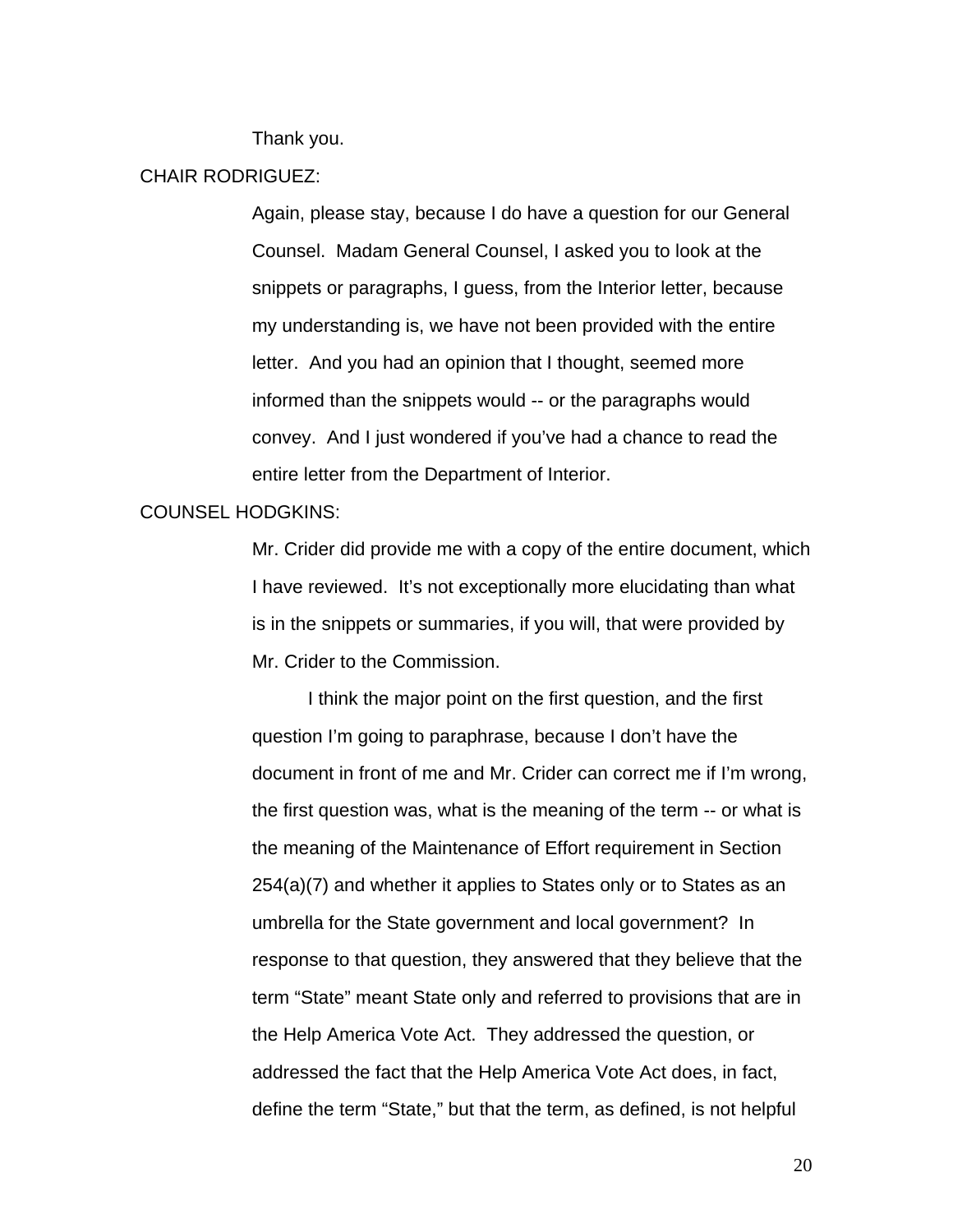to the determination that is on the table, and that is, it merely defines the term to include the territories and not to define what, in fact, is included within the concept of State.

 I think that there's a very important caveat that is placed on the opinion that was given by the Department of Interior, and that is to say, that they did not have access to information relative to whether or not States previously funded elections using, both State funds and local government funds, or whether or not they were funded exclusively by the State government. And they also did not have any information as to whether or not Congress was aware of what the situation was at that time.

As many of you know, I was a State election official -- a lawyer for a State election official prior to the time that HAVA was passed and certainly my prior experience tells me that, in fact, States relied upon the funding of local governments, then, and now, to fund the operations of, not only State and local elections, but also Federal elections. And it is my personal belief that Congress was aware of that fact, at the time that they wrote HAVA.

And I think there are a couple of provisions of HAVA that indicate that that is the case. For instance, there are several sections of 254 that indicate that Congress intended for the State to pass the money down to the units of local government. I don't think that that provision would have been in place had it not been for the idea that that was already happening and that was the regular course of business. It also provides in Section 254(a)(8), that the State is supposed to measure how well the units of local government are, in fact, managing those funds. So, I think there's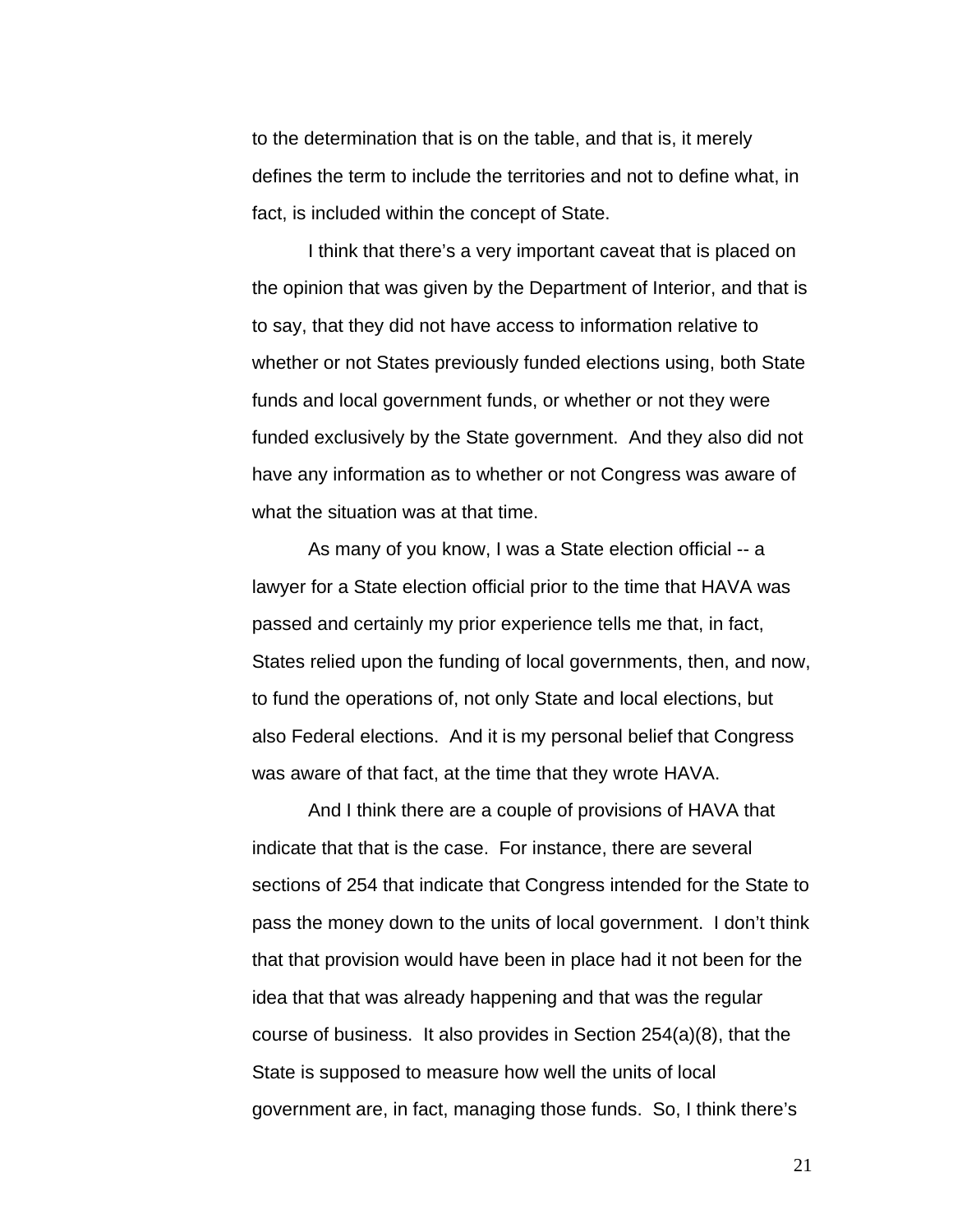a strong case for the idea that Congress both knew that units of local government funded elections and that they intended for that practice to continue.

 So, that's the first question, I guess, my thoughts on the first question. I would agree with the way that it was written by the Department of Interior, including the caveat that they did, in fact, not have and did not consider information relative to the source of funding prior to the passage of HAVA.

 As to the requirement with regard to the application of Circular A-102, to be quite honest, right now I can't remember the basis of that opinion. Perhaps Mr. Crider can offer some explanation because I don't recall what the...

MR. CRIDER:

They follow the same logical argument that Commissioner Hunter did, in terms of the requirement, did not follow the money, because there was no requirement for it, okay, in terms of the MOE. So, it was the same basic argument that Commissioner Hunter has proposed on A-102.

#### COUNSEL HODGKINS:

So, is it a fair characterization to say, that they said, because they answer the first question as defining "State" as "State"...

MR. CRIDER:

Because they answered the first -- right.

#### COUNSEL HODGKINS:

...therefore...

#### MR. CRIDER:

It did not apply.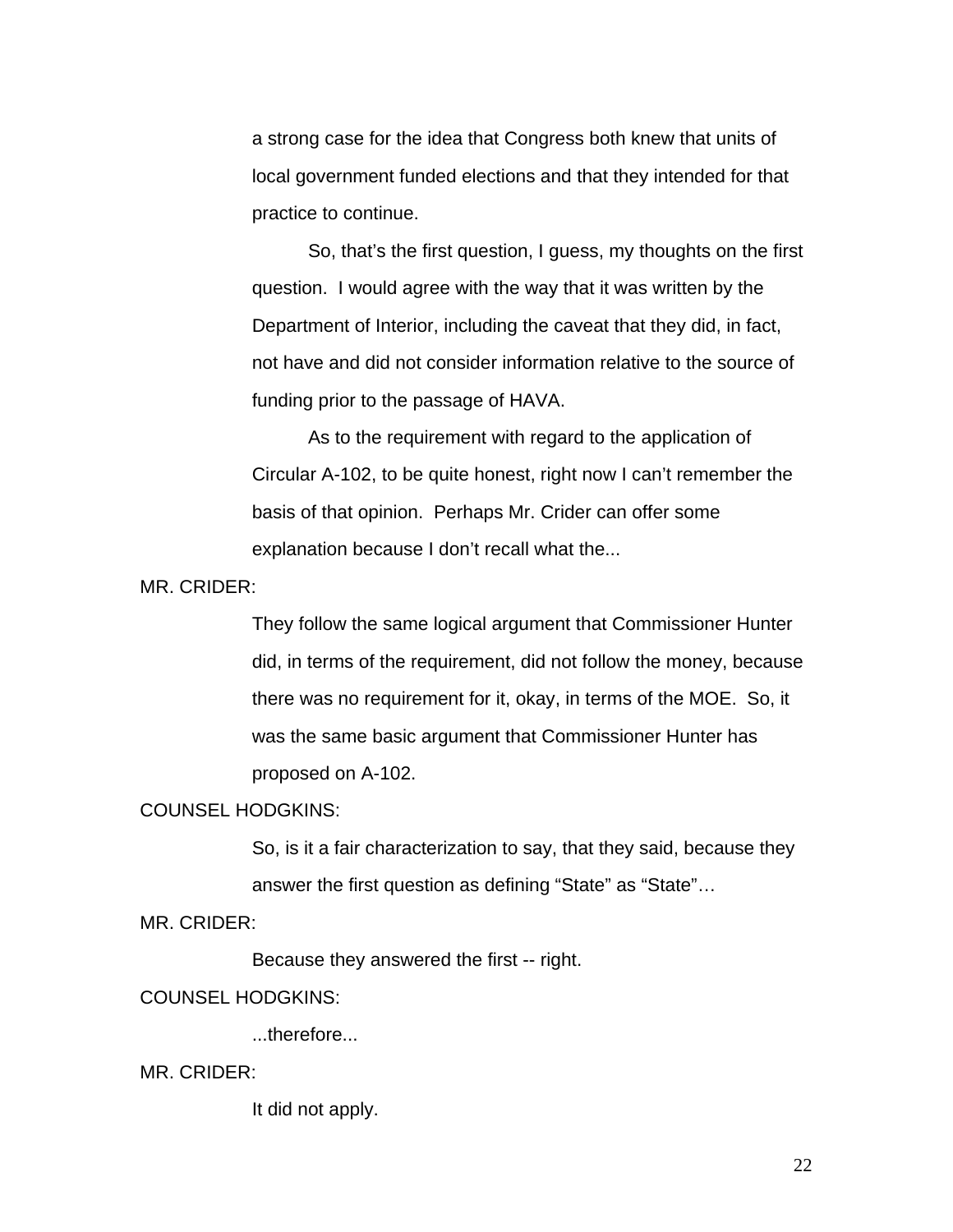#### COUNSEL HODGKINS:

...there was no reason for A-102 to then...

#### MR. CRIDER:

That is correct.

## COUNSEL HODGKINS:

Okay. And I think that my response to you the other day, when you asked sort of the same question, was that we have a contrary opinion from the agency that actually administers the circular, the Office of Management and Budget, and that I would have given that greater deference in my mind.

## CHAIR RODRIGUEZ:

And the opinion you referred to was the verbal opinion? Or do we have something in writing from Office of Management and Budget? COUNSEL HODGKINS:

> I have not received anything in writing. I'm referring to the meeting, and I don't recall the exact date, but the Commissioners were present with several officials from the Office of Management and Budget, in which case, they were asked specifically, whether or not the Maintenance of Effort requirement would pass through a subaward or sub-grant of funds from a State government to a unit of local government, a different spending authority, if you will. And they responded in the affirmative.

# CHAIR RODRIGUEZ:

Commissioner Hunter has a question. And then, I'd like to ask you some more about the Congressional Research opinion we received yesterday.

## COUNSEL HODGKINS: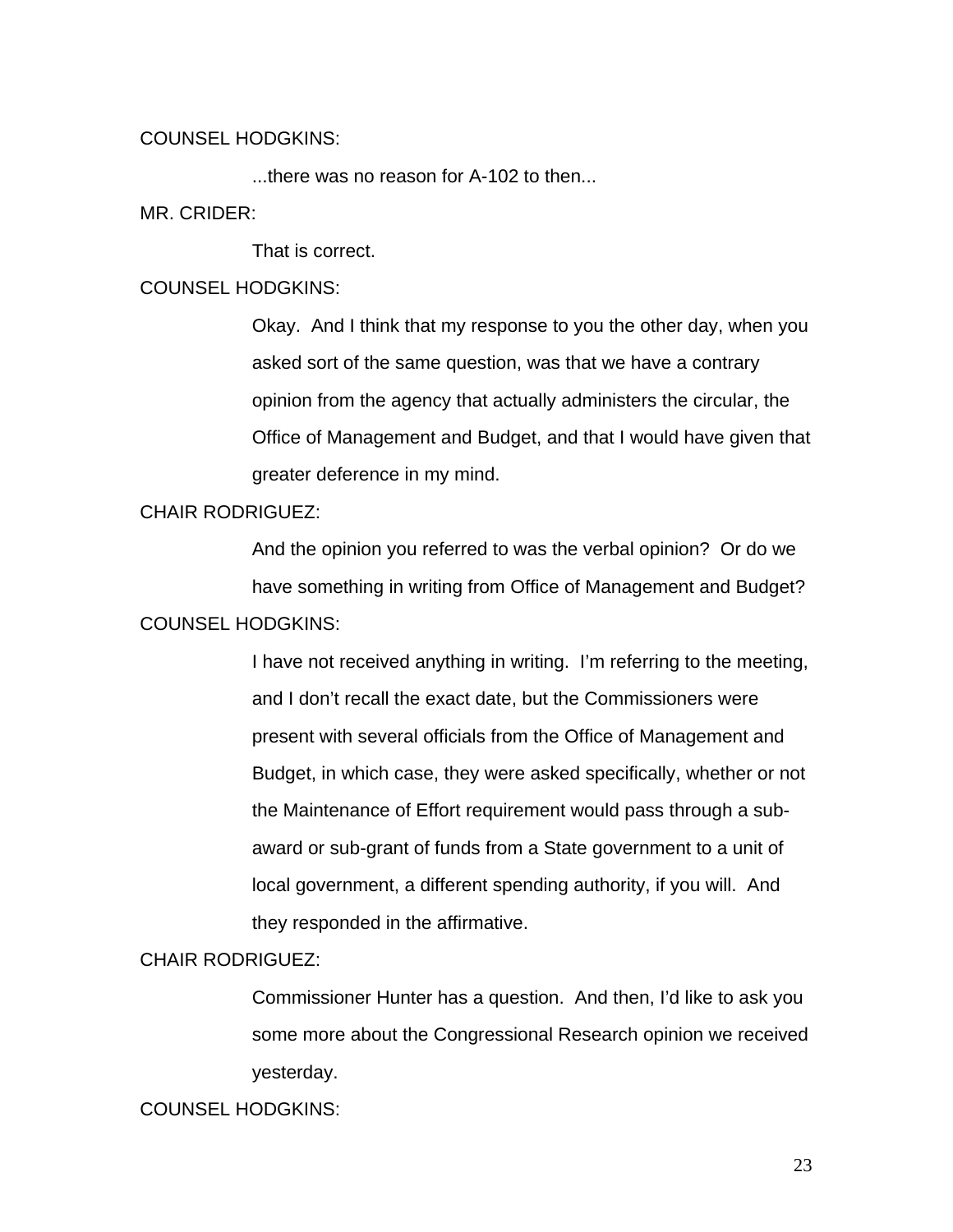Okay, sure.

## CHAIR RODRIGUEZ:

Vice-Chair Hunter.

#### VICE-CHAIR HUNTER:

Of course I was present at the meeting with OMB and they did say that OMB Circular A-102 would follow the money, as they called it. However, as I think I stated in the last public meeting, I have since followed up with them in an email, asking them the specific question that I referenced earlier, which, does that mean to them then, that the entire State plan, you know, follows the money? And they have not gotten back to me. And also, we have the new question now, of the specific exception in the Common Rule for State plans. So, I think there's two follow-ons to the point that OMB did make in that meeting and I, as you said before, I'm the one that requested the meeting and was very dogged about having it with them, but I was a little bit surprised when, at least, one of the participants there said that he had not had an opportunity to read the Help America Vote Act. So, I hope we can get something in writing from them. I think that would help us. But I think there's some caveats to that.

 I also think this is a great country, because we can all look at the same section and have varying interpretations, because I think it's, in my personal opinion and I don't know that it's relevant without some specific information, but Congress, of course, knew that units of local government spent funds on elections. Of course, they knew that. And that is why they require the States to work with counties on their State plans. That's also why they require States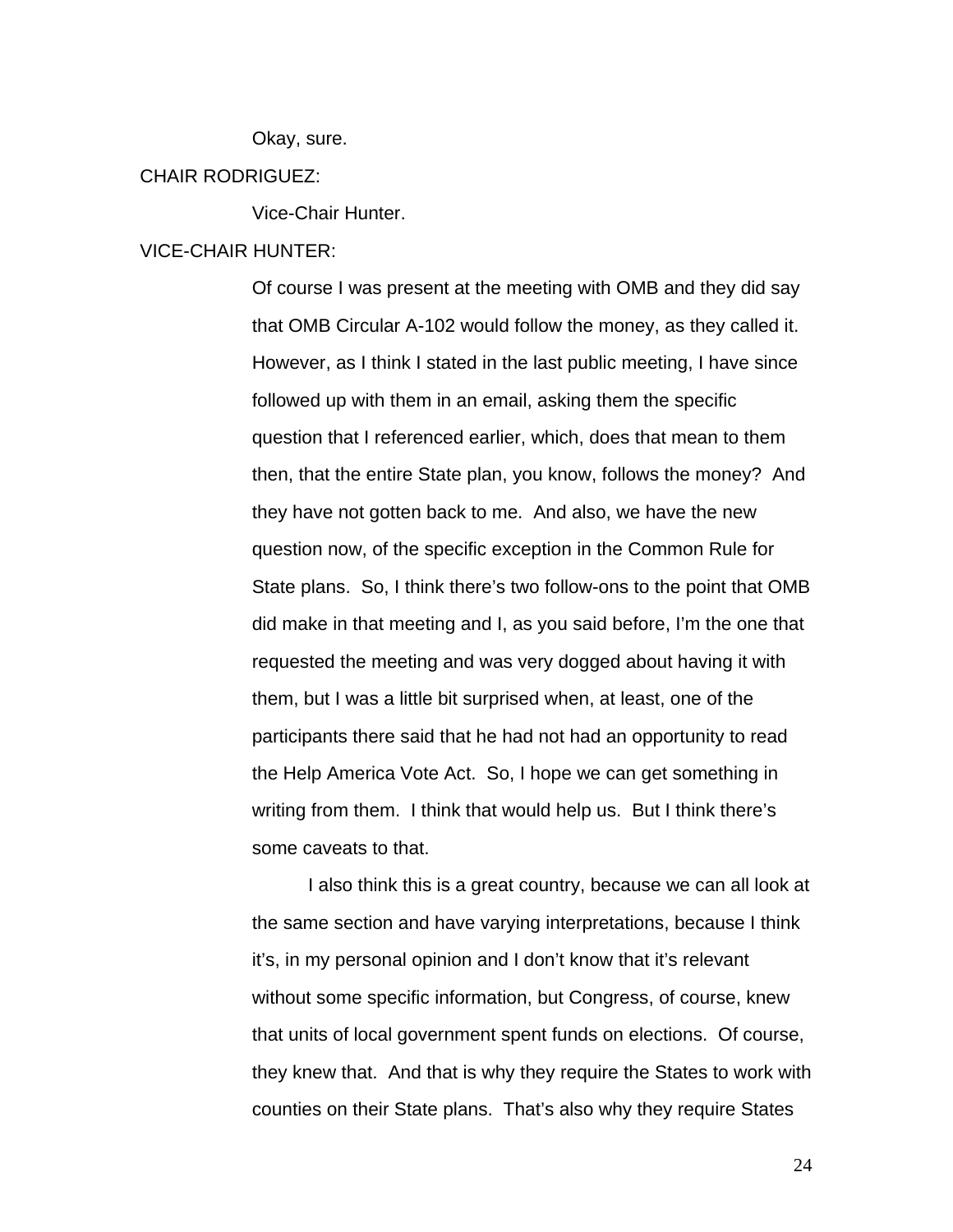to ensure that the counties are properly spending the money. And so, that's the whole reason that the State plan is there and requires States to work with the counties. But they drew a bright line, in my opinion, by saying that the State is the one responsible for doing this.

And the State -- the dynamics in the Help America Vote Act changed things. A lot of what used to happen at the counties, now has to happen at the State, and one example of that, is the voter registration database. And States are responsible for Federal funds in the same way that -- regarding elections, in the same way they weren't before. So to me, because Congress knew that counties and local jurisdictions did spend money and often run elections, then they would have known to add that requirement in the Maintenance of Effort section. So, for me, it exactly makes the opposite argument that our General Counsel is making. And, you know, we can respectfully disagree, but I don't -- that's the way I see it.

#### CHAIR RODRIGUEZ:

So now, I would like to talk a little bit about the Congressional Research opinion. And I didn't know Vice-Chair Hunter had requested it, but, you know, it was welcome information.

### VICE-CHAIR HUNTER:

Well, just to clarify, I didn't specifically request it...

#### CHAIR RODRIGUEZ:

Oh, okay.

#### VICE-CHAIR HUNTER: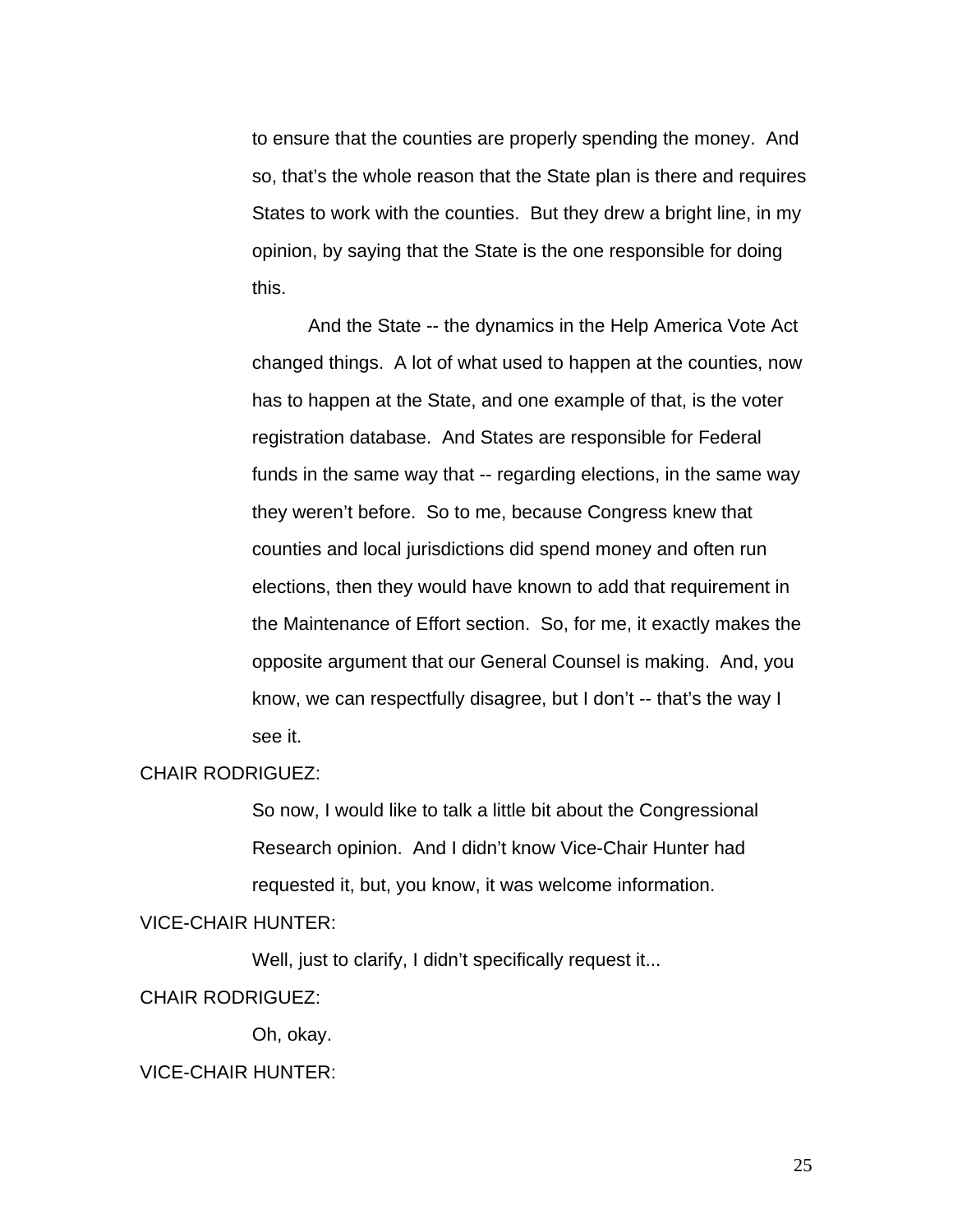...or else I would have told you. But I did have a conversation with a staffer and told him that we were trying our best to get proper information on this and nobody wanted to be accused of, you know, squandering Federal resources. And we had a conversation about the Congressional Research Service and he said, you know, "What do you think about asking them?" And I said, I think it would be a good idea. But he never did call me back and say he was going to do that. Otherwise, I would have let my colleagues know. So, I did not know that he, in fact, did that until the letter was sent to us two days ago.

#### CHAIR RODRIGUEZ:

And for the record, Congressman Gonzalez, whose staffer requested the opinion, wanted us to be sure to have it for today. And also, recall, that Congressman Gonzalez asked us not to make a decision in a vacuum but to seek as much information as possible, before, I believe it was the May  $-$  was it the April 30<sup>th</sup> meeting. So we've -- as a former Judge, I really appreciate his assistance in all of this.

 But now, how would you, Madam General Counsel, advise us to read the opinion from the Congressional Research Service? COUNSEL HODGKINS:

> Well, I think the Congressional Research Service opinion is, frankly, neither supportive nor detractive of any particular position, other than to say, that EAC as the agency authorized and charged with administering the Help America Vote Act, has the authority to make this decision, which of course, we knew, because that's why we're here talking about this issue.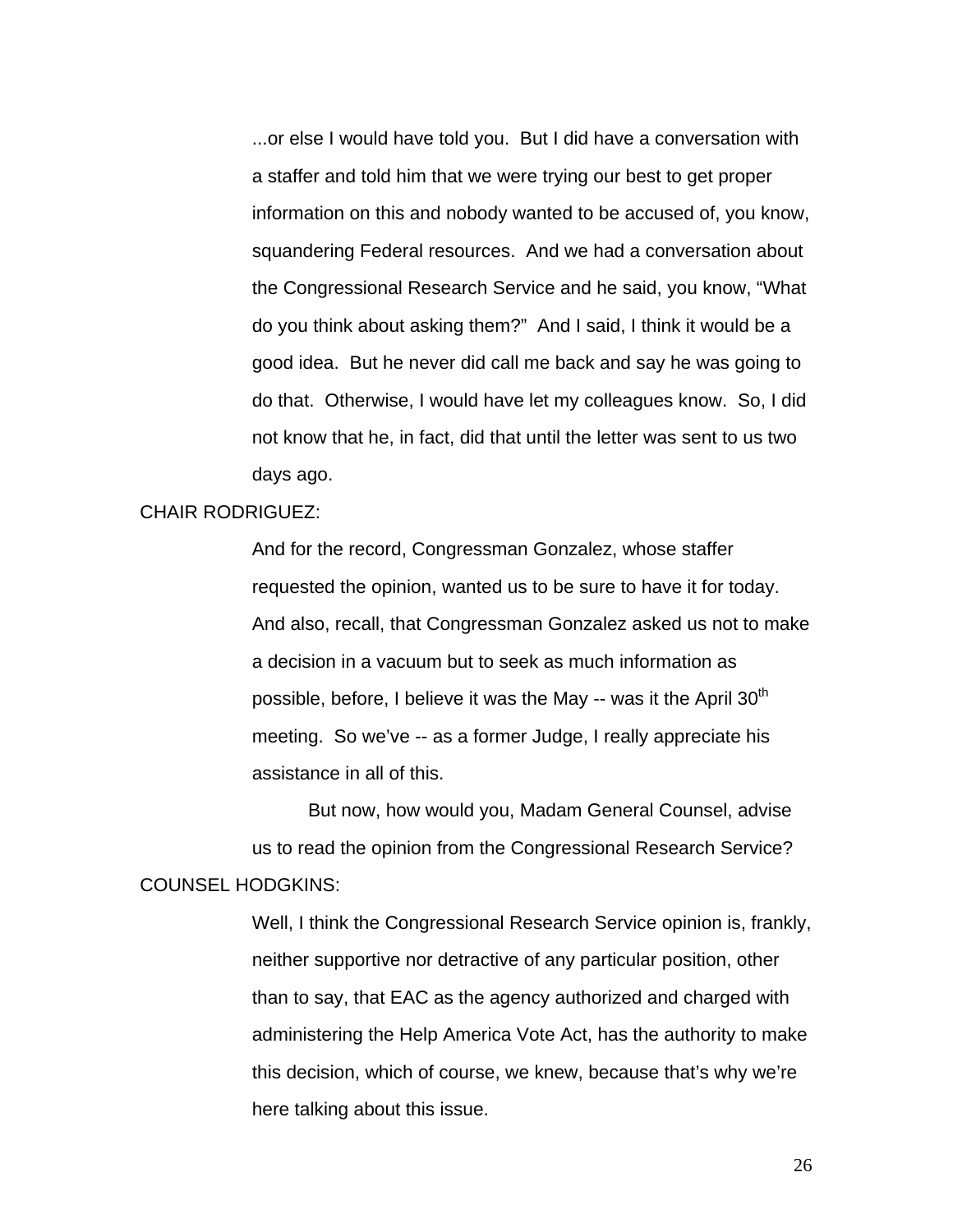They point to the fact that we have, in fact, interpreted this question through previous advisories. And they also point to the fact that we have reached a similar conclusion in another advisory that has to do with matching funds, in terms of -- in other words, we -- to date we have been consistent in the idea of interpreting the term "State" to include both States and units of local government in that concept. We have allowed States to use local money to match their -- as a part of their matching requirement. They talk about the fact that, there again, it all circles back to the idea that we have the ability to make this decision. They talk about the deference standard that we've talked about before, in Chevron, that in fact, unless there's some sort of arbitrary reason or arbitrary decision that's not based in law, then that decision is going to be, generally speaking, upheld by the courts. And I think, for the point of saying that they believe that either position could be argued under the law.

 In terms of the application of A-102, they, again, outline the arguments that there are -- there's the ability to say that it does pass through and there are the abilities -- there's the ability to say it does not pass through.

So, I didn't find this particular opinion extremely helpful on one side or the other of this particular argument.

#### CHAIR RODRIGUEZ:

It seemed to me that it emphasizes, that the EAC is going to have to decide this and wrestle with it, which we do month after month.

 Okay, are there any further questions for either Mr. Crider or Ms. Hodgkins? I'm not yet, unfortunately for Commissioner Hunter who has been very patient, able to vote to adopt or reject this policy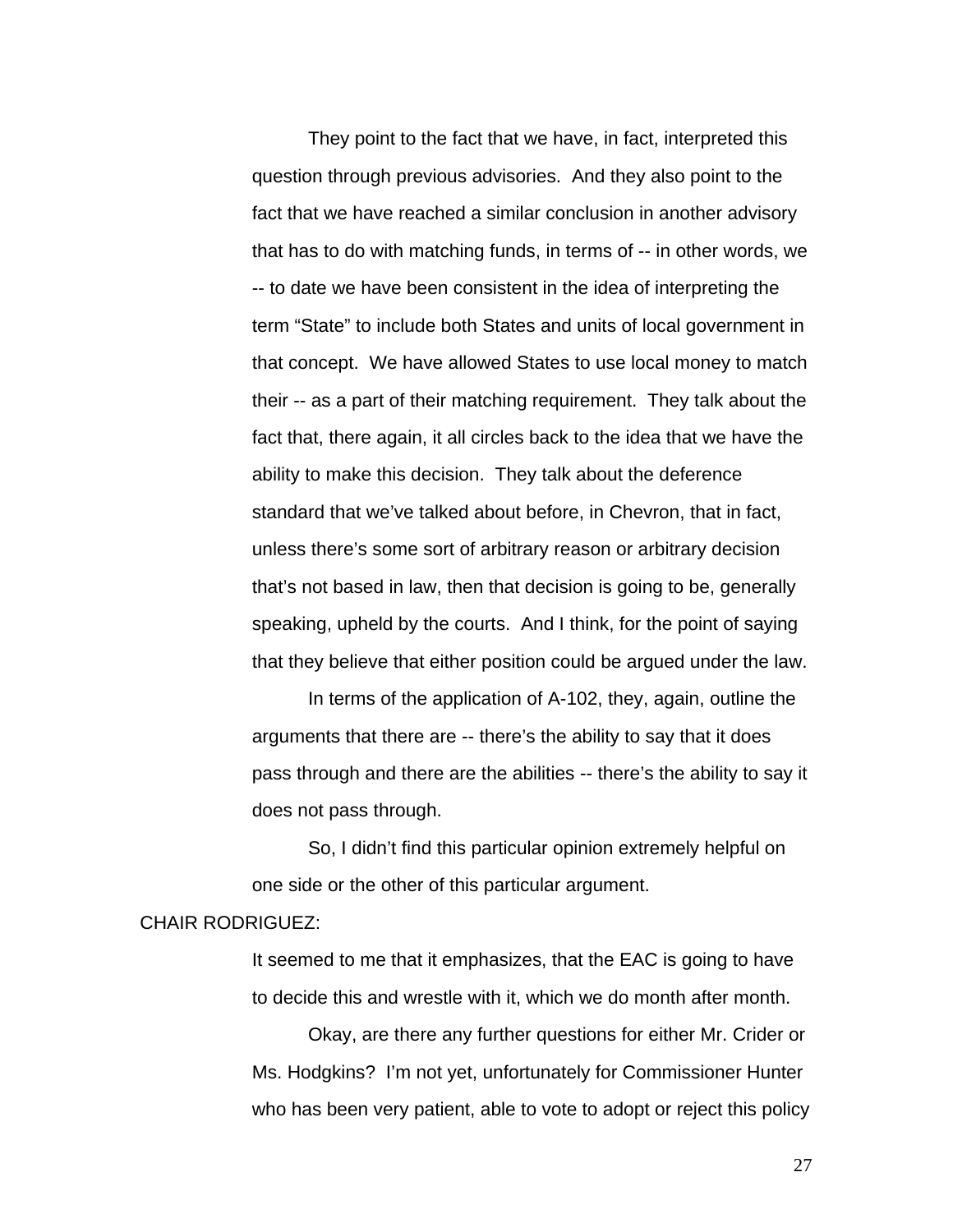today. But I haven't said, I don't think, in my review of the previous meetings, I haven't said how strongly I want to communicate to the States and to the local units of government across the country, that supplanting previously expended funds with Federal funds, is not acceptable to me. And I thought that I should go on the record and say that, I'm not looking for ways for anybody to supplant previously expended funds with Federal funds, in any way, shape or form. And I realize that I had not yet said that, so thank you for letting me enter that into the record.

And I'll respectfully request that Vice-Chair Hunter table, yet again, her proposal.

# VICE-CHAIR HUNTER:

Okay. Should we vote on that?

## CHAIR RODRIGUEZ:

We have to vote on tabling it. Do you want to move…

# VICE-CHAIR HUNTER:

I move we table the proposal to modify the relevant circular -- I mean the relevant advisory opinion on the Maintenance of Effort issue, as proposed.

## COMMISSIONER DAVIDSON:

Second.

## CHAIR RODRIGUEZ:

It's been moved and seconded to table Vice-Chair Hunter's

proposed policy. All those in favor...

# VICE-CHAIR HUNTER:

Point of information for the General Counsel.

#### CHAIR RODRIGUEZ: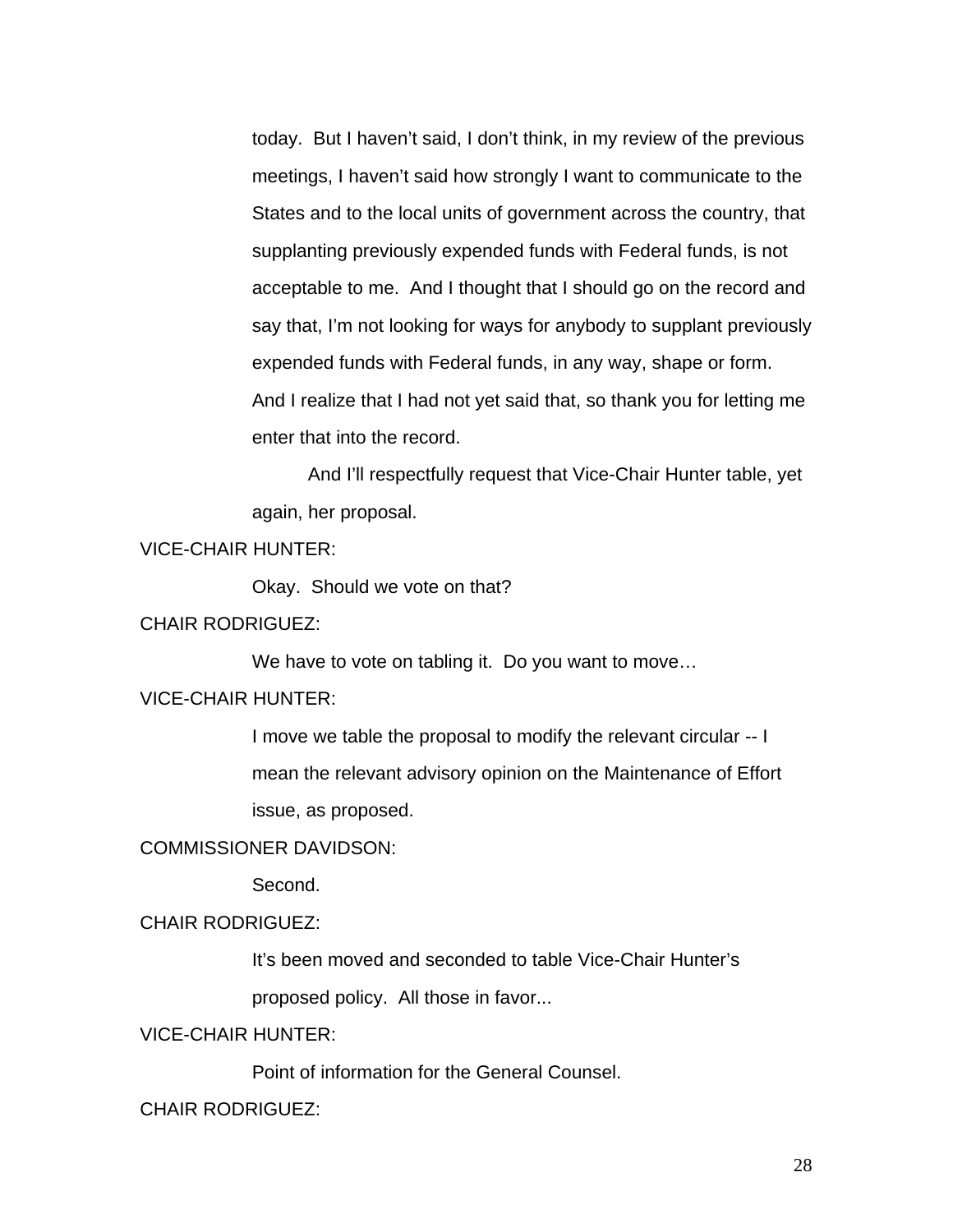Discussion, sorry.

## VICE-CHAIR HUNTER:

If we table this again, I just can't remember right now, is the language that we adopted with it the first time that we tabled it, still enacted, which is, the current advisory is suspended until such time as EAC votes to adopt a new Maintenance of Effort proposal?

## COUNSEL HODGKINS:

That's my recollection. That's my recollection of the way that that motion read, was that it hinged itself on a subsequent vote on a different proposal, and thus far we have not had a vote on any new proposal.

# VICE-CHAIR HUNTER:

Okay. So, do you think I should say that now, just to be clear about it? Is that...

## CHAIR RODRIGUEZ:

I think it's implied.

## COUNSEL HODGKINS:

You can, certainly, if you want to. I don't think it's necessary, in that I think that you have yet to vote on a new proposal. Vote to adopt.

#### VICE-CHAIR HUNTER:

Okay, so it's not necessary to do that because the current Maintenance of Effort will be suspended to the extent it affects counties and local governments until such time as the EAC votes on a new Maintenance of Effort...

# COUNSEL HODGKINS:

Correct.

## VICE-CHAIR HUNTER: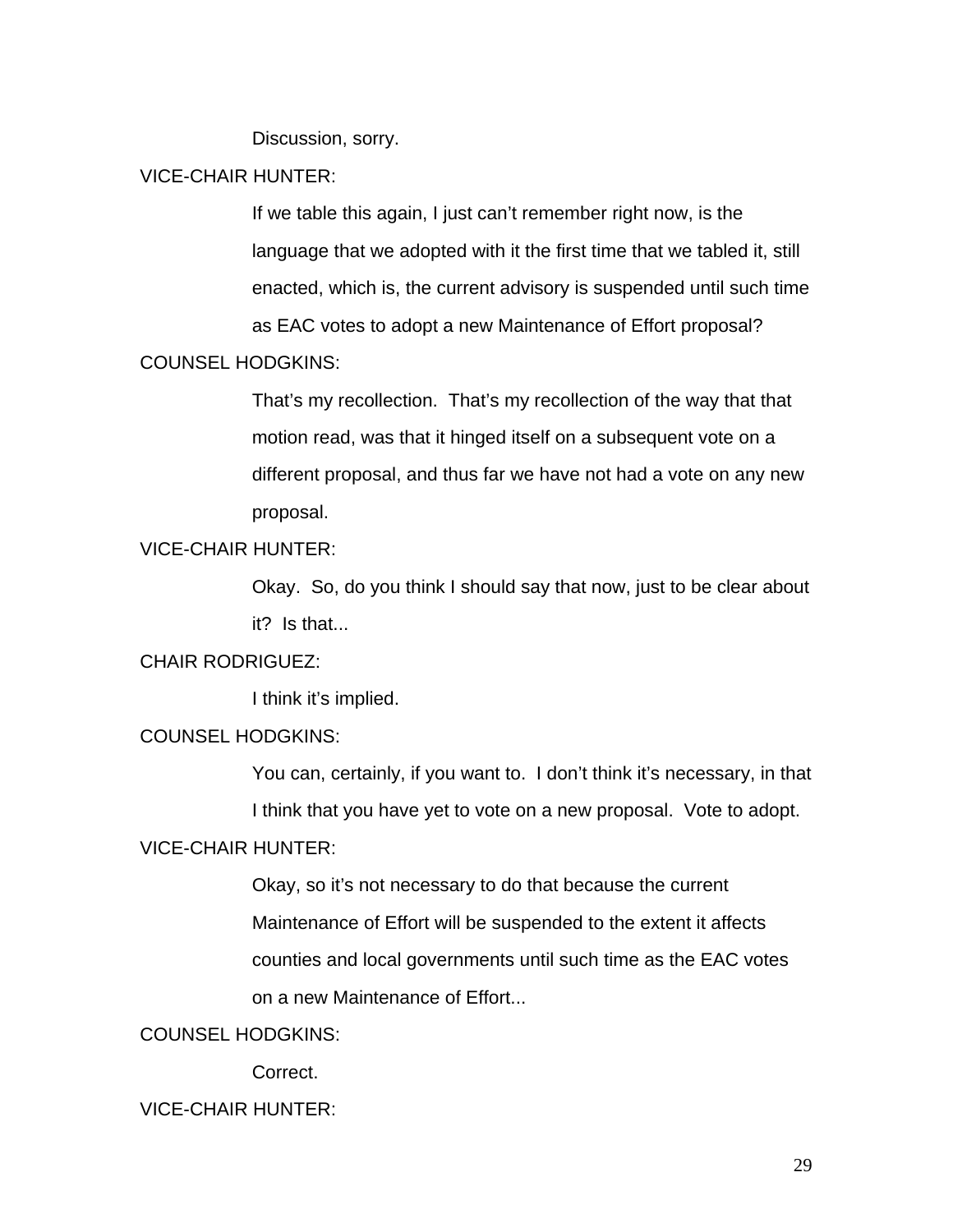...advisory? Okay, thank you.

CHAIR RODRIGUEZ:

All right, then, are we ready to vote on tabling the motion again? All those in favor indicate by saying aye. Those opposed?

COMMISSIONER HILLMAN:

No.

## CHAIR RODRIGUEZ:

The motion is adopted.

[The motion carried. Commissioner Hillman voted in opposition to the motion.]

\*\*\*

#### COMMISSIONER HILLMAN:

Madam Chair and Commissioners, I just want to reexplain why I continue to vote no, because I don't think it has been my position, that EAC should be considering an outright policy that exempts counties and units of local government from MOE. And that's why I continue to vote no. I just don't even think that policy belongs on the table.

## CHAIR RODRIGUEZ:

Thank you, Commissioner Hillman.

Okay. The next item on the agenda is new business, the presentation of EAC draft chapters of the Election Management Guidelines project, Laiza Otero. And Laiza is the Program Specialist with the Election Assistance Commission.

MS. OTERO:

Thank you, Madam Chair, Commissioners, General Counsel and Executive Director, for the opportunity to speak to you, once again, on the Election Management Guidelines program. I thank the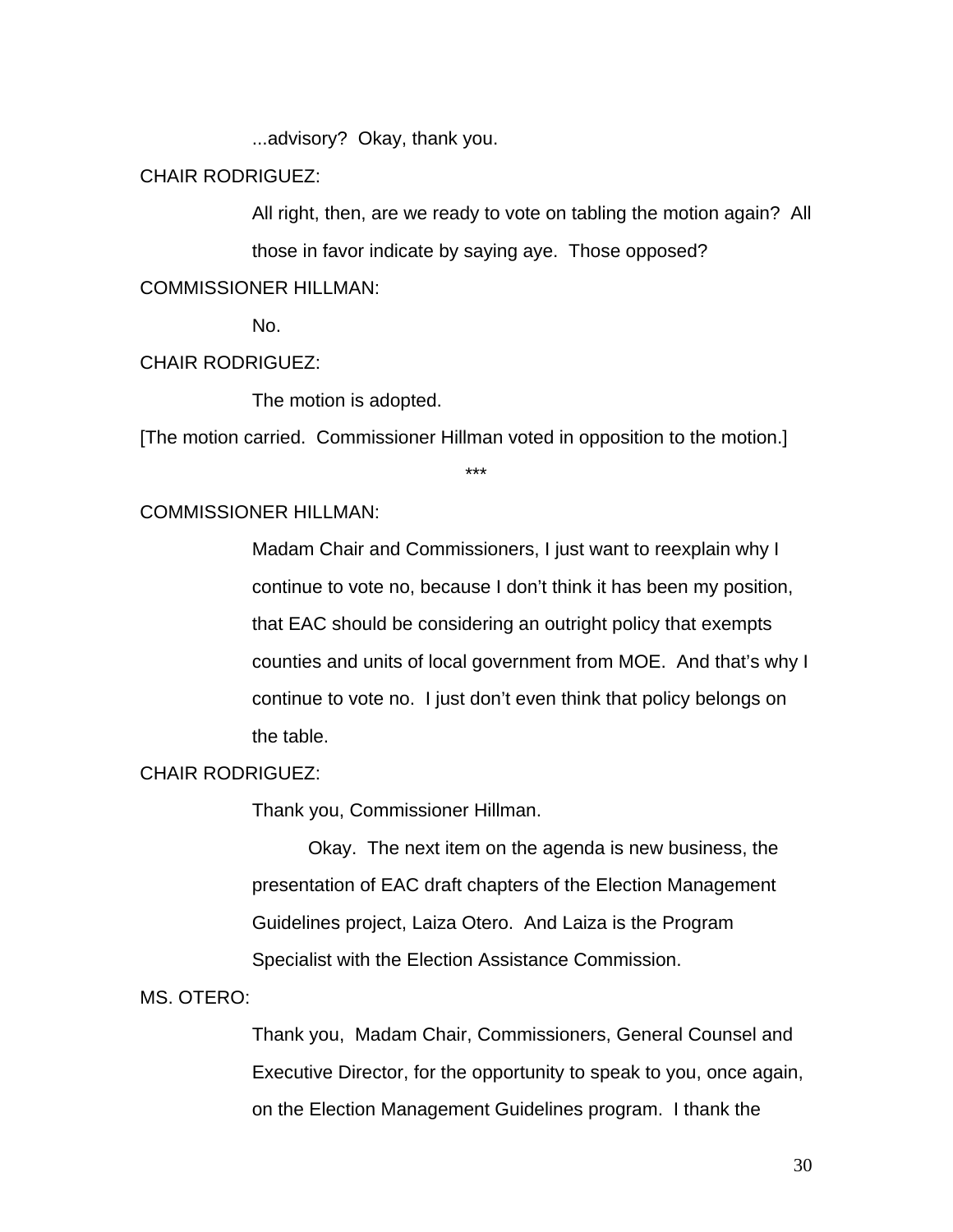Director for briefly updating you, on the status of some of our current programs.

 We did receive, yesterday, the hardcopies of the Central Count Optical Scan Ballot Quick Start Management Guides and I've already received today, a request to send additional ones to a jurisdiction. So we're very excited about that. And for the audience, there are hardcopies out in the lobby area, in case they want to take some. So, just quickly to mention that.

As you recall, on March  $20<sup>th</sup>$  in Denver's public hearing, we submitted to you eight chapters of the Election Management Guidelines to review. And then, we also sent it to the EAC Boards for their public comment. The chapters covered absentee voting and vote by mail, acceptance testing, ballot building, uniformed and overseas voters, developing an audit trail, polling place and vote center management, contingency planning and change management, and pre-election and parallel testing.

I'm very excited to say that the Boards, in spite of us giving them five days to comment this time, as opposed to a week or longer that we did last time for three chapters, we received comments from 16 of the Board members. So, we're very excited about that. I submitted to you yesterday, an Excel spreadsheet that showed the comments and what we did with them. I'm happy to say that we incorporated most of them in whole, and some of them in part, and we just refined the Guidelines a little bit further.

 So, we strongly believe that the information contained in these chapters will assist election officials across the country to develop some best practices for administering elections. We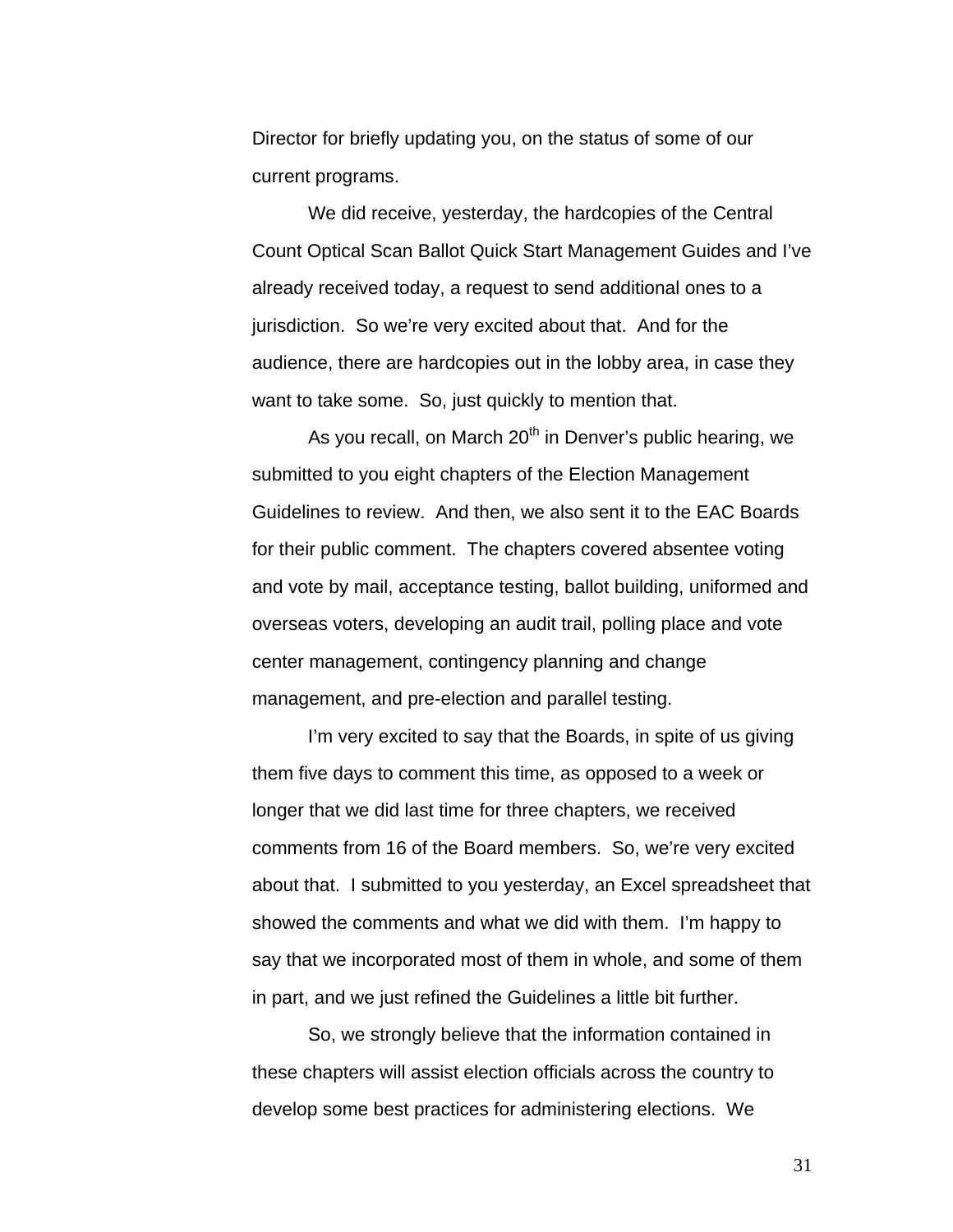recognize that the elections in November do not permit for some of these recommendations to be implemented in time, but we do believe for the next Federal elections, they will help out. And we would rather release that information now, rather than holding on to it until after the election.

 And I'll be brief. Just, again, the chapters are here, as you see. The Quick Start Management Guides for these chapters have, most of them, been released and have been distributed to election officials. If they were to be approved today, they would, once again, be mailed to all 5,200 plus election officials that we have on the mailing list, and they would be available online, for downloading. They would also be available upon request by a jurisdiction, in case that they would like additional copies.

 So, therefore, the EMG staff recommends to the Commissioners that they vote to adopt the Election Management Guidelines as presented today.

Any questions, I'll be happy to answer.

CHAIR RODRIGUEZ:

And did you list the chapters by title?

MS. OTERO:

Yes.

CHAIR RODRIGUEZ:

Okay, sorry.

MS. OTERO:

If you'd like, I can repeat them.

CHAIR RODRIGUEZ: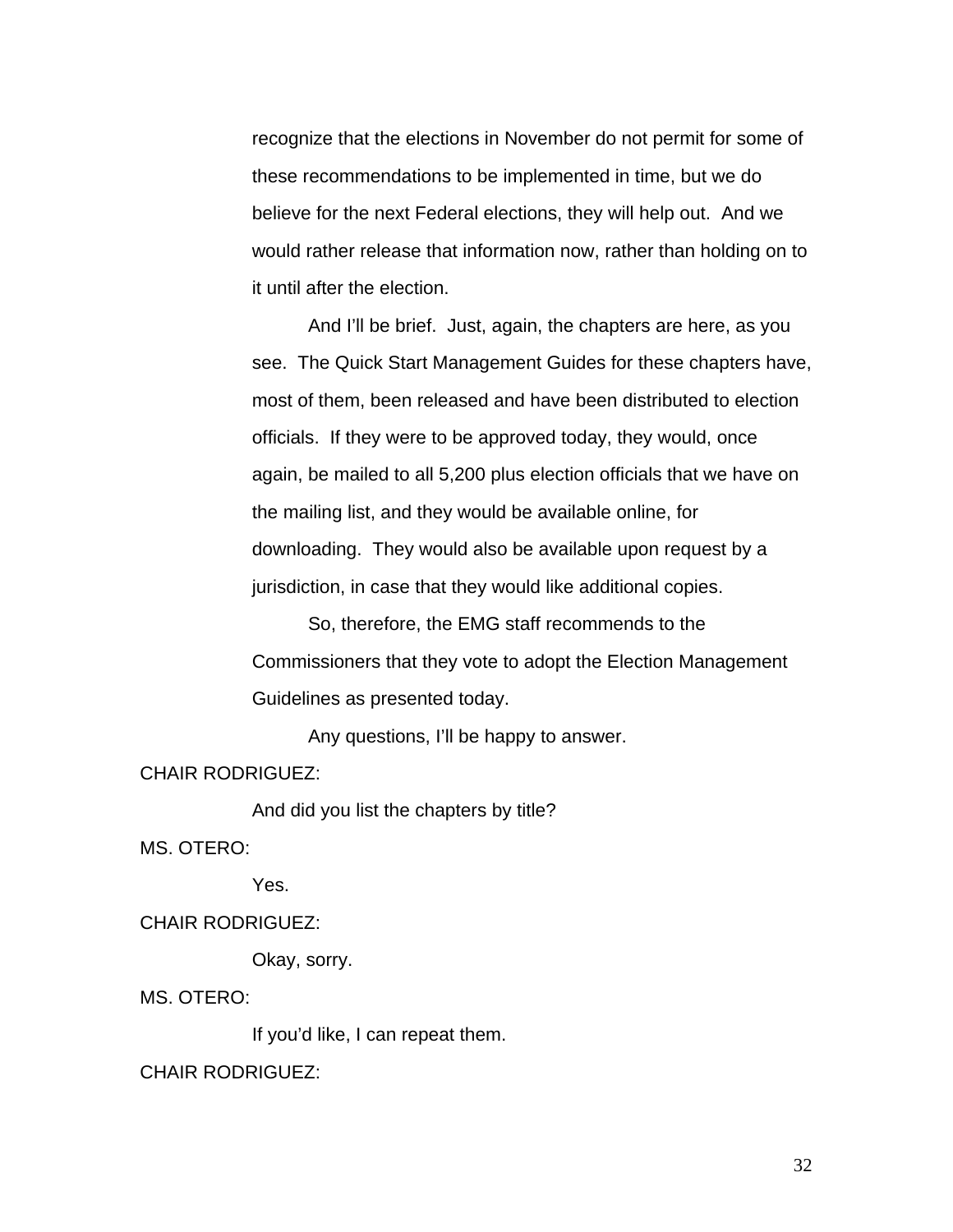Is there any discussion? Is there a motion to accept the staff recommendation?

## COMMISSIONER DAVIDSON:

First of all, I would like to thank you for all of your hard work on these. These are very valuable and I really do appreciate. I think that we know the locals and the States are utilizing this, to, you know, the greatest of really of our desires and I really feel like it has been a great project for the EAC. Thank you. I know that you've led this throughout and met with people -- advocacy groups on different issues and really worked hard on this. And I do want to thank you.

MS. OTERO:

Thank you.

## COMMISSIONER DAVIDSON:

And by saying that, I also would like to move that we accept the recommendation and that we move to adopt the Election Management Guidelines, as presented.

CHAIR RODRIGUEZ:

Thank you. Is there a second?

## COMMISSIONER HILLMAN:

Second.

## CHAIR RODRIGUEZ:

It's been moved and seconded to accept the staff recommendation and adopt the eight chapters of the Election Management Guidelines. Are there further discussion or comments from the

Commission?

# COMMISSIONER HILLMAN: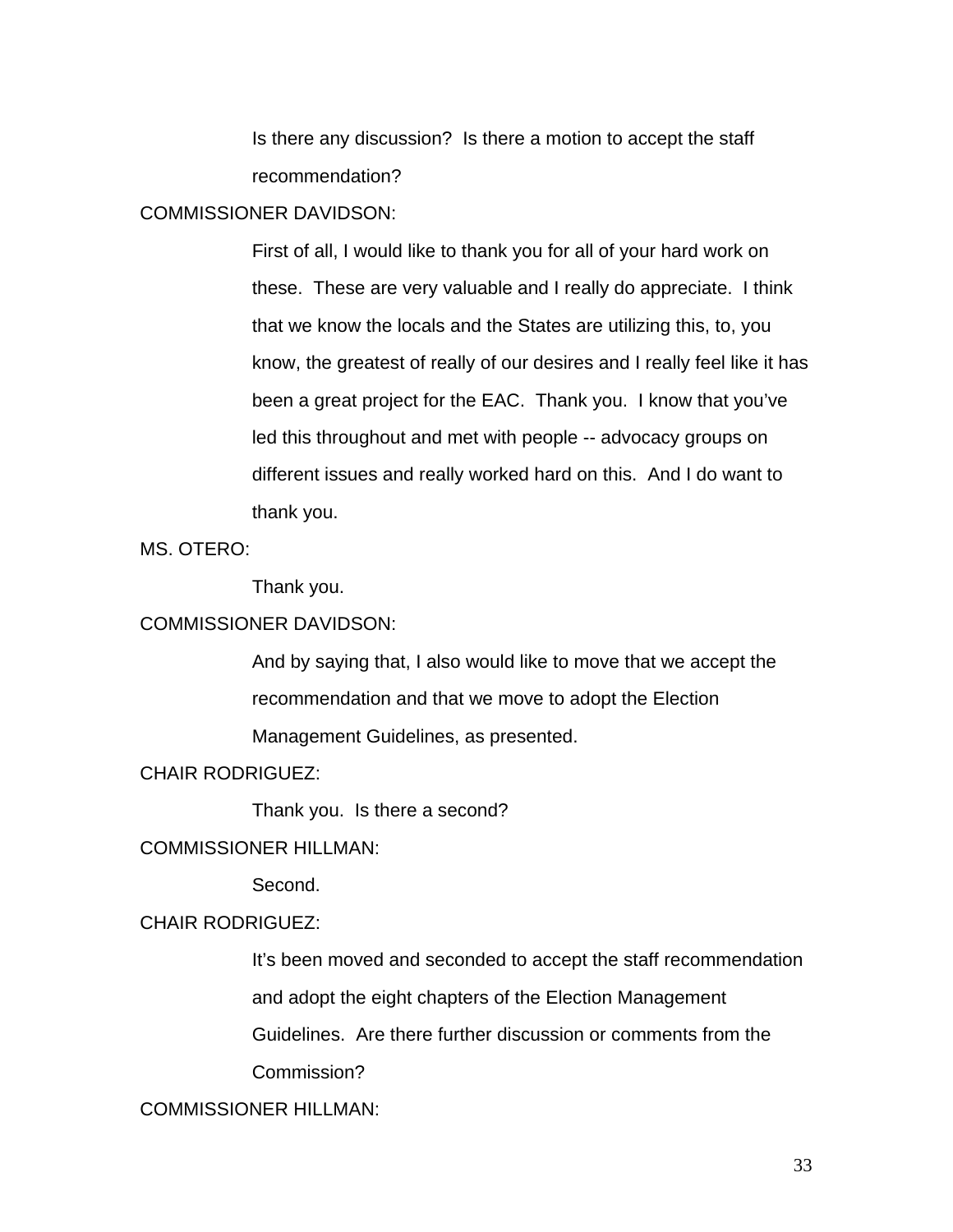I do have questions. Laiza, could you, because I have not been able to read the comments that you sent me, could you give an indication, as to the types of comments that would have resulted in changes to the draft chapters or if changes were not made, based on the comments why not?

MS. OTERO:

Sure. And when you do get a chance, that's why I prepared the Excel spreadsheet for you, because we were trying to be more formal in our process for reviewing the chapters and when we received comments. So, we had markings whether we incorporated it in whole, in part, not at all, or other.

 Some of the comments that we did incorporate were just honestly, really good suggestions and recommendations to include into the Guidelines, because when we hold working groups and when our two lead contractors developed the materials, we're only sampling from -- anywhere from five to six election officials, and so, it's not, like truly representative of the whole nation. So, when the Boards get to comment, we get to hear other points of views from practices that they conduct in other States, that have worked out. So, when we were able to review those comments, we were like, "Wow, that's a really good idea. We should include that in there." So, that's one type of comment.

 There were other ones that were just general observations, not necessarily things to include in there. I think some of them even just cited some State statutes, so we were unsure as to how to manage them and incorporate them, so those were not. So - and I think they fall mainly into those categories, again, just general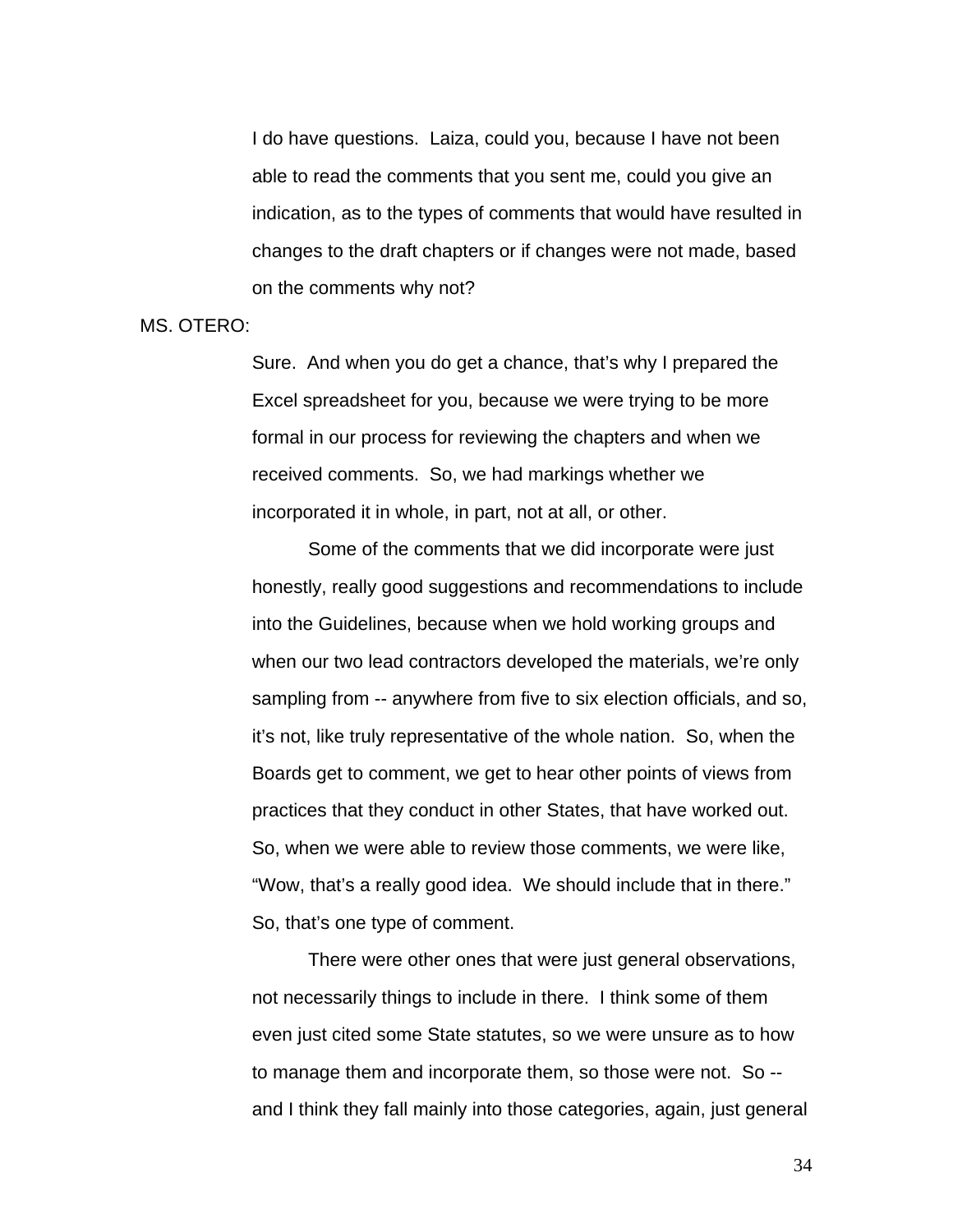observations. Other ones, you know, "These are what we do," or some comments as to, you know, "In my State, I did this" and, "I know it may not apply, but how can we do it?"

 So, if you have a chance to look at that spreadsheet, that's what we did for purposes of this. So -- and I would say that probably about 90 percent of them, we incorporated of the comments. So...

#### COMMISSIONER HILLMAN:

Thank you.

MS. OTERO:

You're welcome.

#### CHAIR RODRIGUEZ:

Well, ditto for Commissioner Davidson's comments on your hard work.

MS. OTERO:

Thank you.

## CHAIR RODRIGUEZ:

I know that these chapters represent a great deal of work. And we're always pleased when we get feedback, when they are introduced and I'm glad that you're already getting reinforcing feedback.

 I think we're prepared to vote, then, on accepting the staff recommendation. All those in favor indicate by saying aye. Any opposed? No?

[The motion carried unanimously.]

\*\*\*

# CHAIR RODRIGUEZ: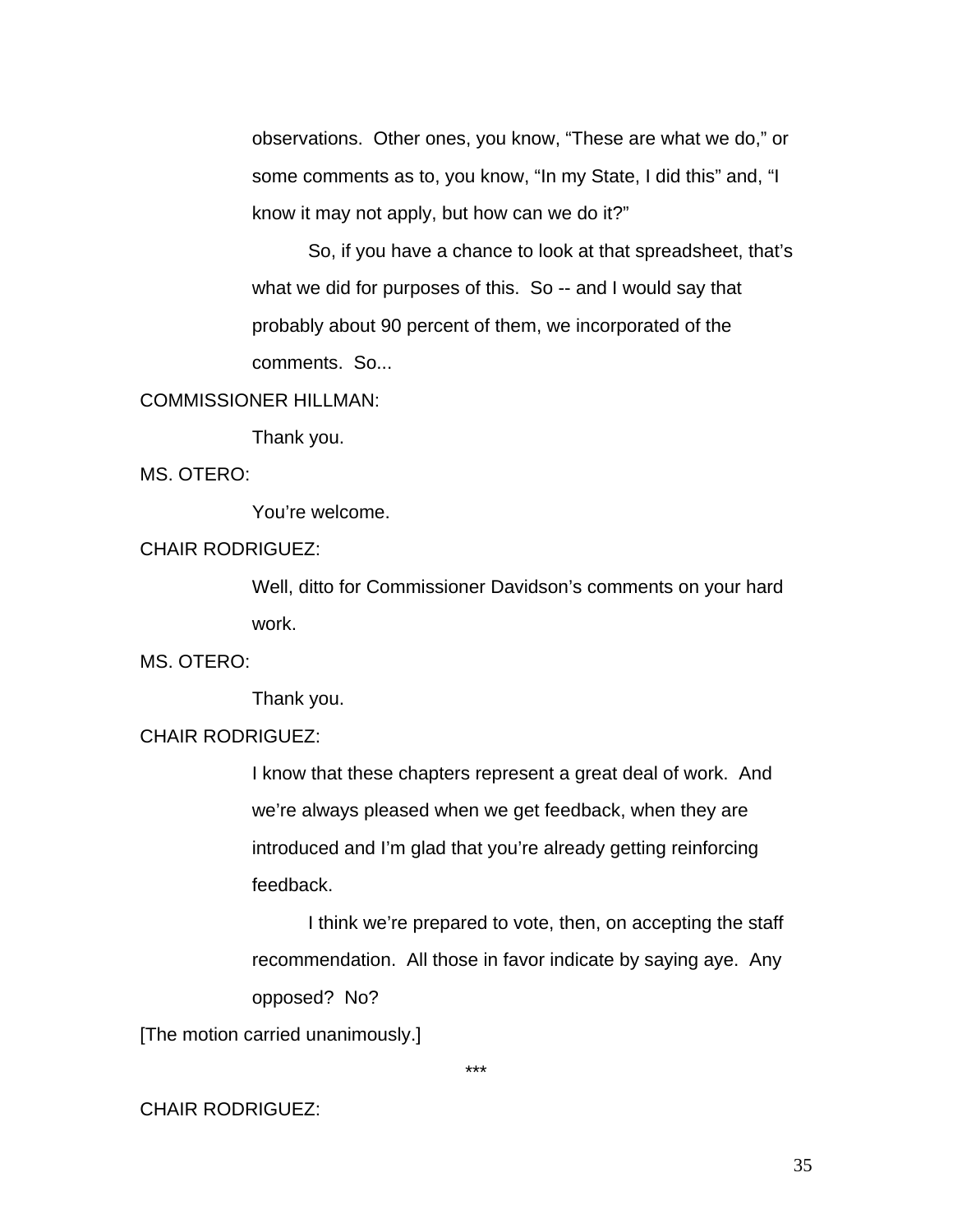Congratulations and thank you again.

MS. OTERO:

Thank you.

#### CHAIR RODRIGUEZ:

We have to take a break at 2:15 because of the videotaping.

 Our next item on the agenda is the draft of EAC Guidance to States Regarding Updates to State Plans. And Mr. Edgardo Cortes is the Acting Division Director for HAVA Payments and Grants and Election Administration Improvement Programs for the United States Election Assistance Commission. Mr. Cortes.

#### MR. CORTES:

Yes, thank you Madam Chair. Good afternoon Commissioners. Let me get the correct papers for this discussion.

 The document that I am presenting today, which we have some hardcopies of in the back of the room that we posted, in case any of the members of the public would like to see it and it's also been posted to our website, stems from some discussions that the Commissioners had earlier this year. After Congress appropriated additional requirements payments for fiscal year 2008, we started getting many questions from States, about whether or not State plans had to be updated. And our response has been, "Well, HAVA requires, that if you've had a material change in the administration of the plan, then you have to update the plan and that needs to be done prior to your certification, so that you can access the funding available."

Now the follow-up question to that, from the States has been, "Well, what is a material change in the administration of the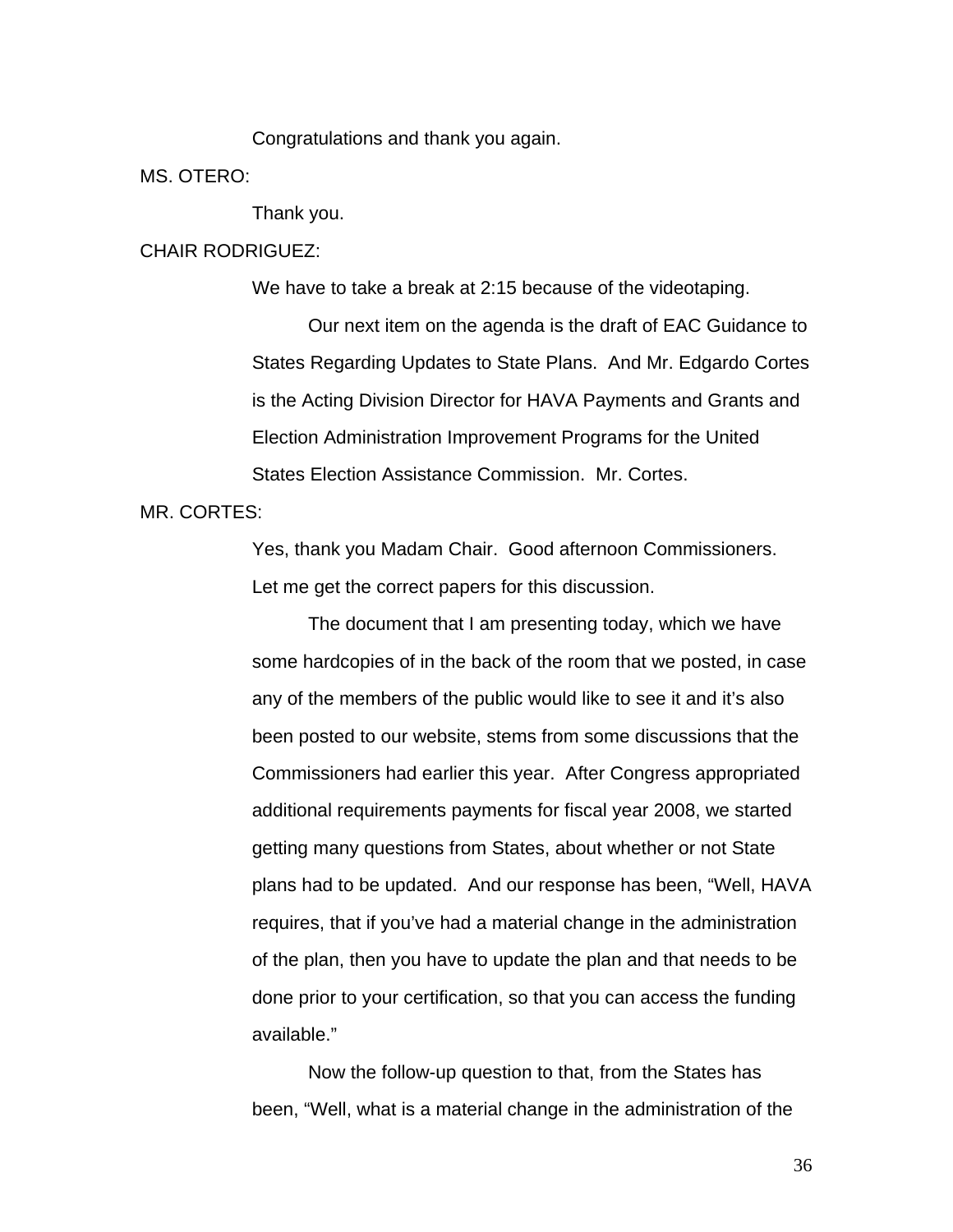plan?" And the EAC has, to date, not put out any specific guidance on what constitutes a material change, and so, what this document attempts to do is take the general Federal guidelines for amending State plans, which are contained in the Common Rule, OMB Circular A-102, and takes that and basically customizes it to the needs of the States under HAVA.

And so, there are five specific instances, in where, States would have to -- or should amend their State plan, when they're making changes. And this document is meant, basically, so that when -- not just in regards to this current round of funding, but any time that States are making a change in how they're administering the HAVA program, they can refer to these guidelines and say, "Okay, well what I'm doing is a material change and I should go through the process of updating the plan before I implement that change."

 The first item would be, new or revised Federal laws or regulations which affect HAVA implementation. That includes, for instance, if Congress passes legislation that amends the Title III requirements and adds new requirements or changes what States have to do, that would obviously require States to do certain things differently. That would be one instance, where that would be a material change and the States would have to update their plan.

 Number two would be, a new or revised State law, organization, or policy affecting HAVA implementation. And that's where, you know, you have a change in any of these things that change the scope, the budget, the period of availability of funds. So, for instance, the two examples that we cite here are that the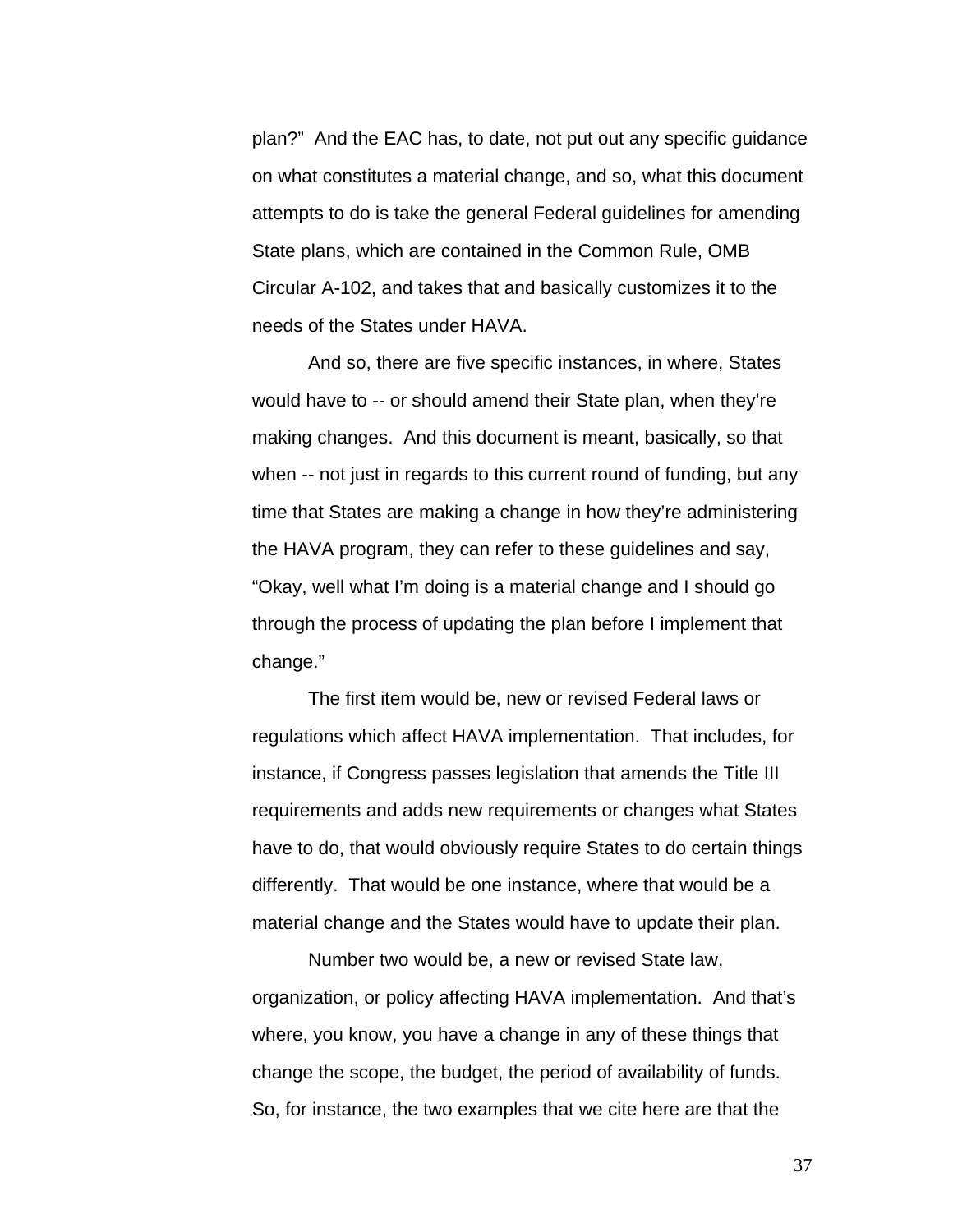State passes legislation which changes the type of voting equipment that the State plans to use to implement Title III. So, originally a State had planned to use direct port electronic machines to implement Title III and they, have now, under State law, decided that they want to switch to optical scan. That's a change in how -- that's a change in State law that affects how they implement Title III and that would be -- that would need to go through the State plan updating process.

The second one has to do with the organization, or basically, the office responsible for implementing the plan. The example that we give of this, is actually based on a State that has recently done this, where previously the office in the State responsible for implementing HAVA was the Office of the Attorney General. They have recently changed that responsibility over to the Secretary of State. And so, that would be something where the actual office responsible for implementing has changed and that would be a material change. That would not include, though, where you have a change in administration. So, a Secretary of State, you know - there's an election and a new Secretary comes in, that would not be encompassed in this.

 Number three is a budget change of ten percent or more, of HAVA fiscal year's cumulative budget across budgeted programs, activities, functions or activities. An example under that would be, if you have a change in how you're budgeting your funds of more than ten percent. So, for instance, if you had budgeted a certain amount for your Statewide voter registration list implementation and you get to the end of that implementation and -- or you have to add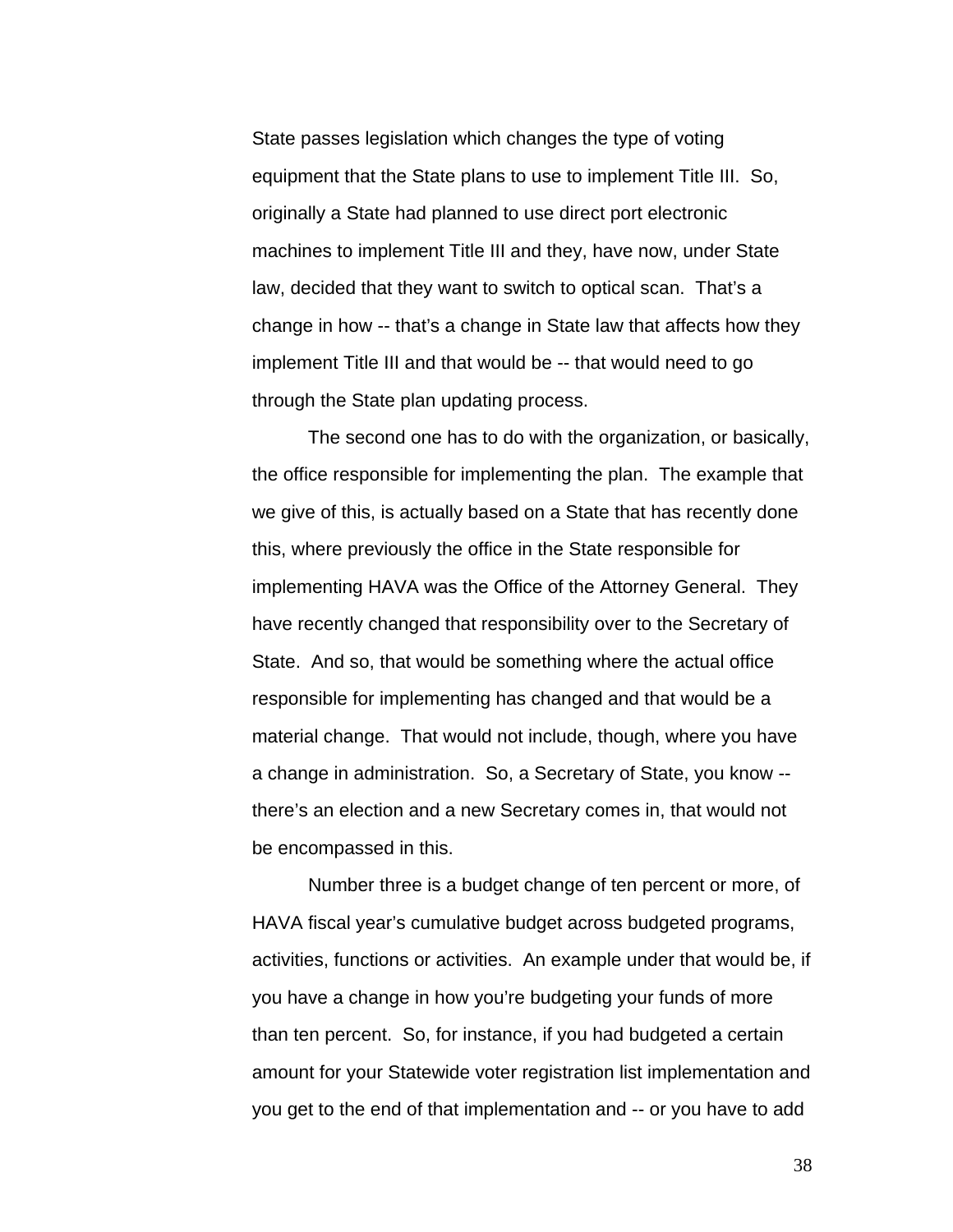more funding to that and that change is more than ten percent, so, from the registration list you take money from there and you use it for improvements to the administration of Federal elections. That would be an instance where it would be a material change. So, you have a change from one budget category to another of greater than ten percent of your available funds.

 A revision in the scope or objective of the project. The examples, under here, that we've given, are that the State, for instance, decides to purchase equipment at the State level instead of sub-granting funding to counties for them to purchase it. This has happened on some occasions where, originally, the State planned a sub-grant and later on they decided it would be easier or more cost effective for the State to make a purchase and then provide the equipment to the counties. That would be a change in the scope. The State changes how they're going to develop their Statewide voter registration list. For instance, they go from a bottom-up system to a top-down system, run at the State level. If the State files a certification under Section 251(b)(2), which indicates that the State has met all of its Title III requirements and will now use the remaining requirements payments for improvements to the administration of Federal elections. Now this would only be applicable if the State didn't account for this when they made their original State plan. And then number four, and there's some overlap here, but the State changes the type of voting system that they had planned to use for Title III compliance. So, for instance, instead of a DRE, which they may have originally planned for, they're now using optical scan with a ballot marking device.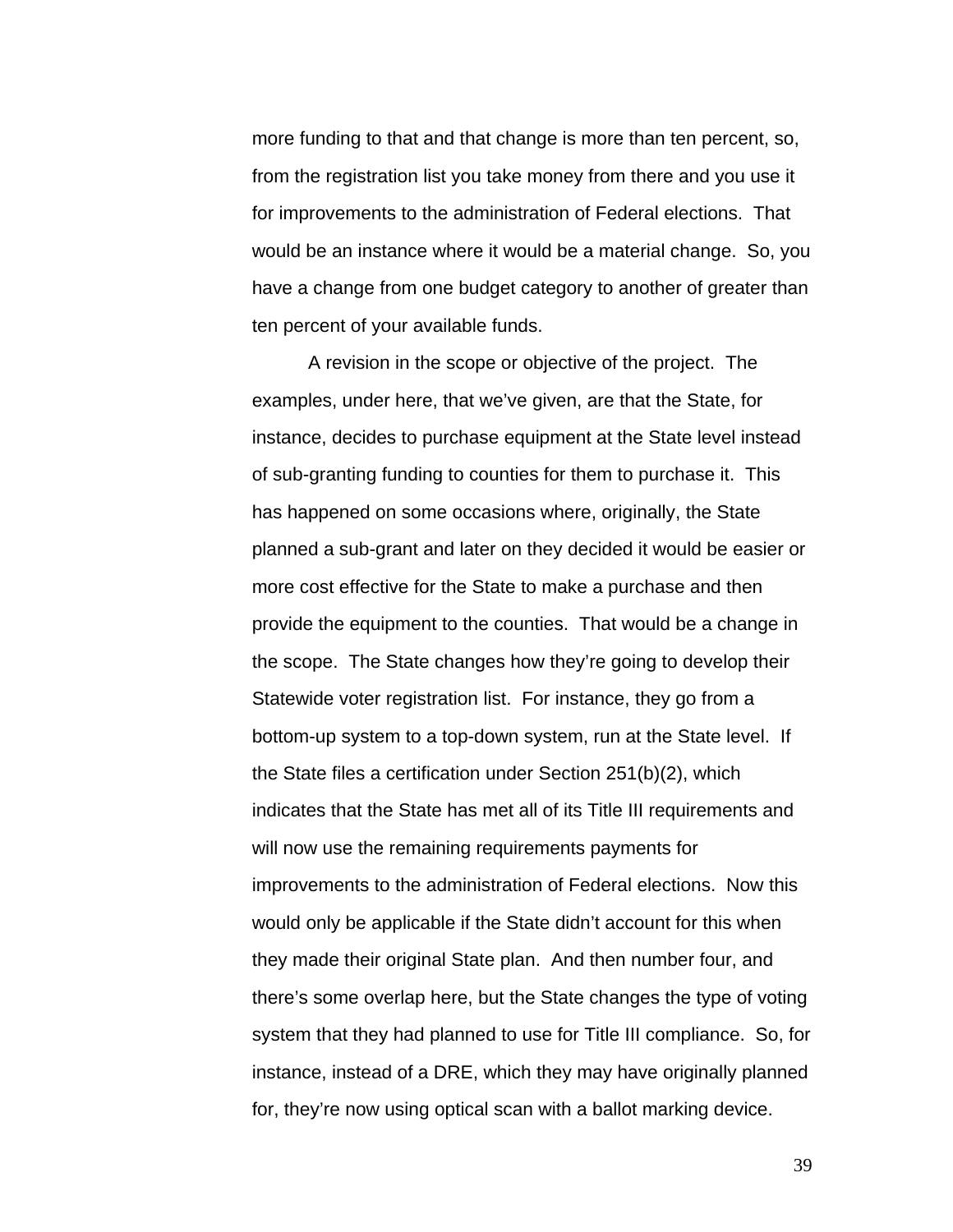And then number five would an extension in the period of availability of the HAVA funds. So, if there's an increase in the amount of funding authorized under HAVA appropriated to the State, which was not provided for in the original State plan, or the funds that they have remaining, are in a fiscal year not covered by the original State plan. So, for instance, for the fiscal year 2008 payments, the Congress appropriated that but the previous State plans -- you know, some States haven't filed their plans since 2003 and some of those plans only went through fiscal year 2006. We're now in fiscal year 2008, so, the original plan did not cover these additional years. So, that would be an instance where that would be applicable. And the same, if they have -- you know, if the State has funding still left. They -- for instance, they said they were going to use other funding by 2006 and they still have a large chunk of money left and it's now, you know, two fiscal years later and they're still continuing to use that money into the future, they would have to update their plan to reflect the extended usage of the funding.

 Like I said, these guidelines are, essentially, taking the requirements for updating State plans that are contained in the Common Rule and making them applicable or explaining to States how HAVA fits into the specific requirements. And what we'd like to recommend today, is that the Commissioners take this under consideration, but also put this out for a 30-day public comment period to take comments and get some feedback from States and other interested parties on this.

Just to give a little bit of background here, like I said, this came from a request, earlier in the year from the Commissioners,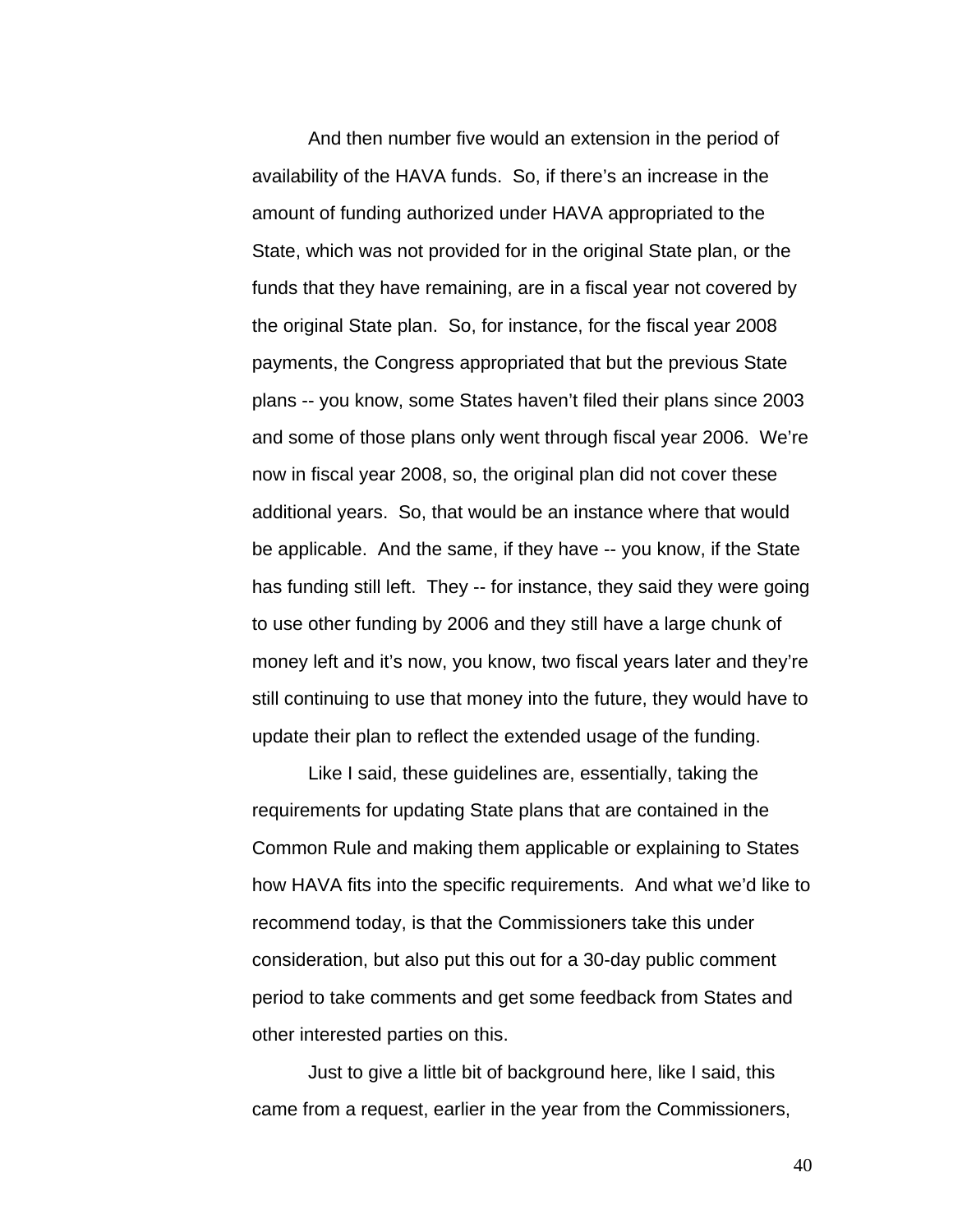about this question, about what is a material change in the administration of the plan? How do we define that? You all asked staff, I think it was after the -- around the April public meeting, to begin working on some sort of document to -- that would give some guidelines to States on how to do that. We created this document. We then provided a copy of this document to the Commissioners' subcommittee that's responsible for the items in our division, to get some feedback from them. That would be Commissioners Hillman and Davidson. They have provided us some initial feedback and then we're presenting this today to the full Commission for consideration, certainly not for a vote. I don't think it's, in any means, a final document. It's really a first crack at getting this done but getting it done as quickly as possible, because there are a lot of questions coming in from the States about whether or not they have to update their State plan before they can access the 2008 requirements payments. And I think this will help to solve a lot of - to answer a lot of those questions out there. So, we want to put it out for public comment and get some feedback, but also be able to do that to allow you all the opportunity to make a decision.

#### CHAIR RODRIGUEZ:

Very good. Are there -- just help me out a little bit. I don't have my calendar with me. So, if we posted it today for 30 days, we...

#### COMMISSIONER HILLMAN:

We'd barely make the July meeting, because it's...

#### CHAIR RODRIGUEZ:

 But we might not have time to incorporate any changes. COMMISSIONER HILLMAN: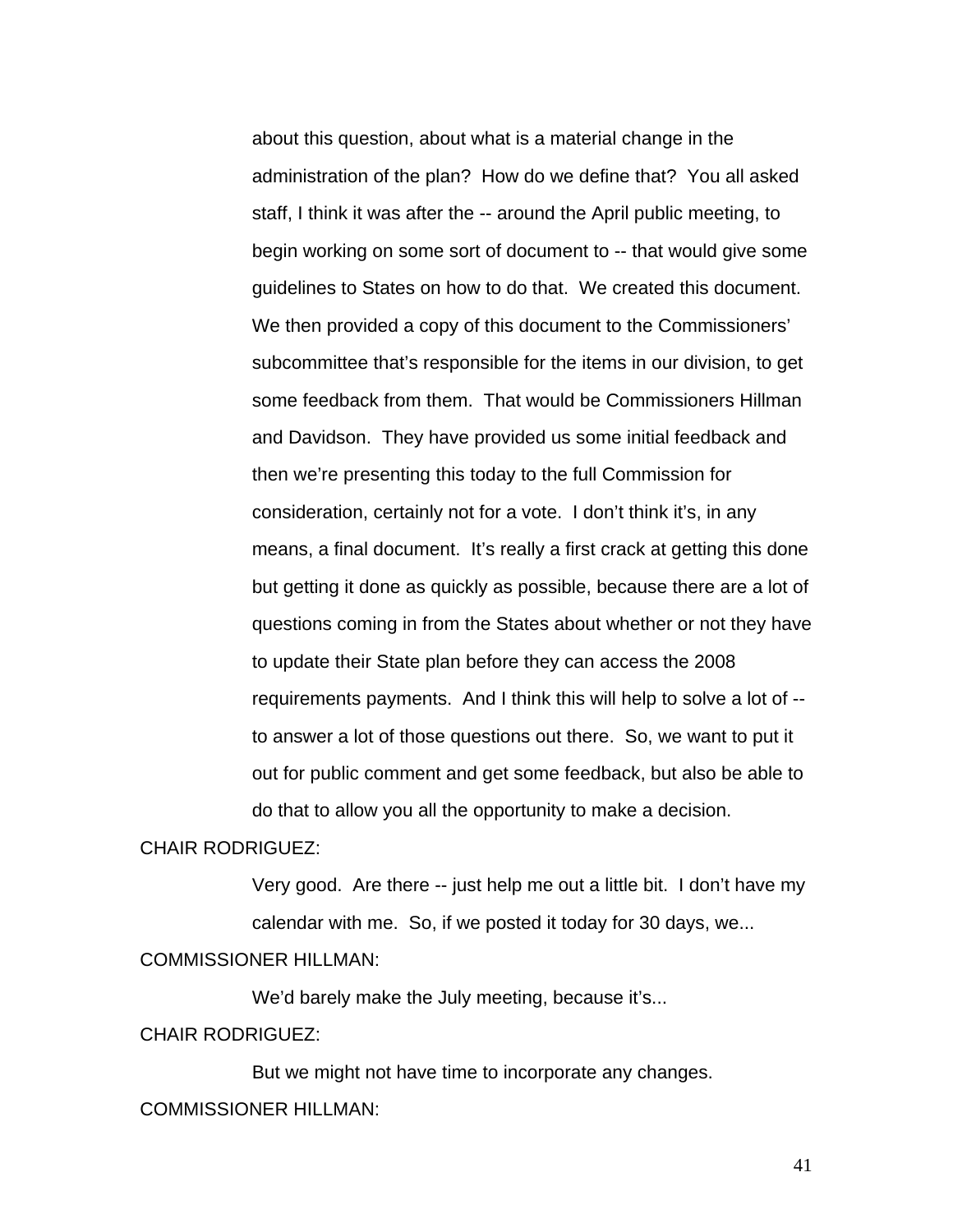The July meeting would be 32 days, so, it would mean that the staff would have to figure out a way to do feedback.

I know that -- if I can just give a little background on this. I think Mr. Executive Director points to an internal procedure process that we really need to tighten up a little bit and that is, how we don't let something sit because staff isn't clear what a no response from the Commission might mean. And by that, I mean that this policy needs to move. We certainly can't wait until the September meeting. We don't have a meeting scheduled for August. If we aren't able to vote on this policy at the July meeting, then I would strongly recommend that we do all the transparency, but be prepared to vote, tally vote, because I think waiting until September would just be much too late for the States, in terms of those States that are going to be ready to request their funds.

When the document came to us it was a draft and Commissioner Davidson and I each individually gave our feedback to Mr. Cortes, and the subcommittee did not meet again and mostly because travel schedules and other things prevented everybody from being in the same place. And then, I think there was the loss of the few days as a result of that, so we were not able to share the draft document with you and Commissioner Hunter, so that you could give your comments and feedback, so that it could have been posted by now.

And that's the piece I'm talking about, Mr. Wilkey, that is to say, that we need a timeline. And sometimes documents might have to come with a timeline checklist, "This is due by Tuesday at 5 p.m., and the next step is, it goes like this" so, that Commissioners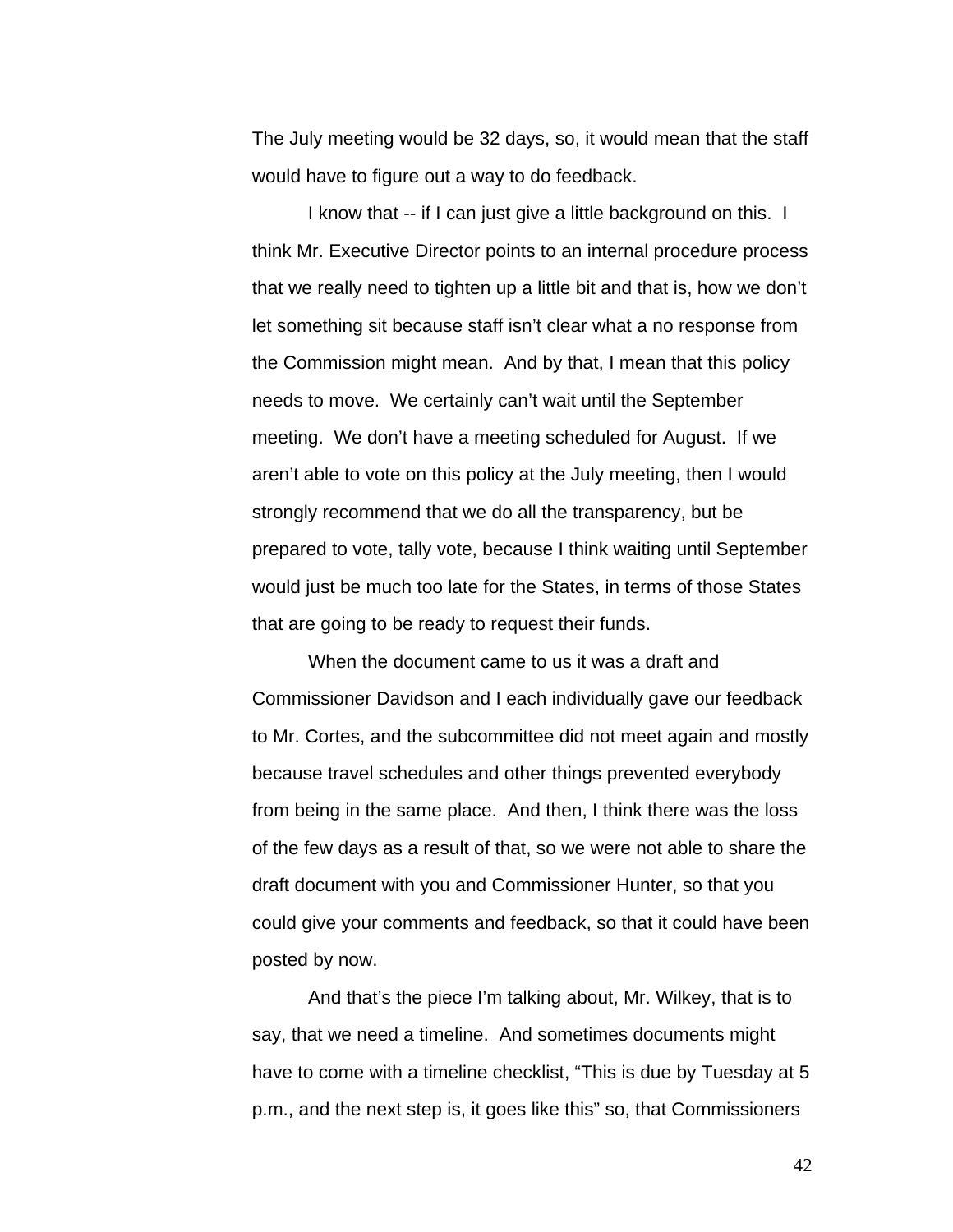are reminded what needs to happen, so that we don't hold things up. And that's not, you know, a critique or a criticism. It's just an acknowledgment that we can't comfortably do 30 days, when we've only got 32 days to a public meeting.

But I think the document, as written now, captures all the components of what we felt needed to be addressed. There may be some questions that you and Commissioner Hunter will have, to Mr. Cortes, and if we can't address them at the meeting, then the question is what kind of time you want, before the document gets posted. But I just don't see -- even if we post it this afternoon at 5 o'clock, I don't see any way that we're going to be able to do 30 days; incorporate the comments, give it back to the Commissioners for review and then have it scheduled for a vote. It's a very tricky thing, so we've got to somehow figure this out.

### CHAIR RODRIGUEZ:

Well, how about, if we post it today and you brief us on the comments at the July meeting? Understanding that you haven't, you know, there may be some really good comments that you'll want to incorporate -- or that we'll want to incorporate, but just so we have an idea of what kind of feedback we've gotten. And then, do a tally vote, within, I don't know, two weeks of when the -- of the deadline. How does that, sort of a schedule, sound?

### MR. CORTES:

And if I could just mention that publication in the Federal Register usually takes two to three days.

#### CHAIR RODRIGUEZ:

Right.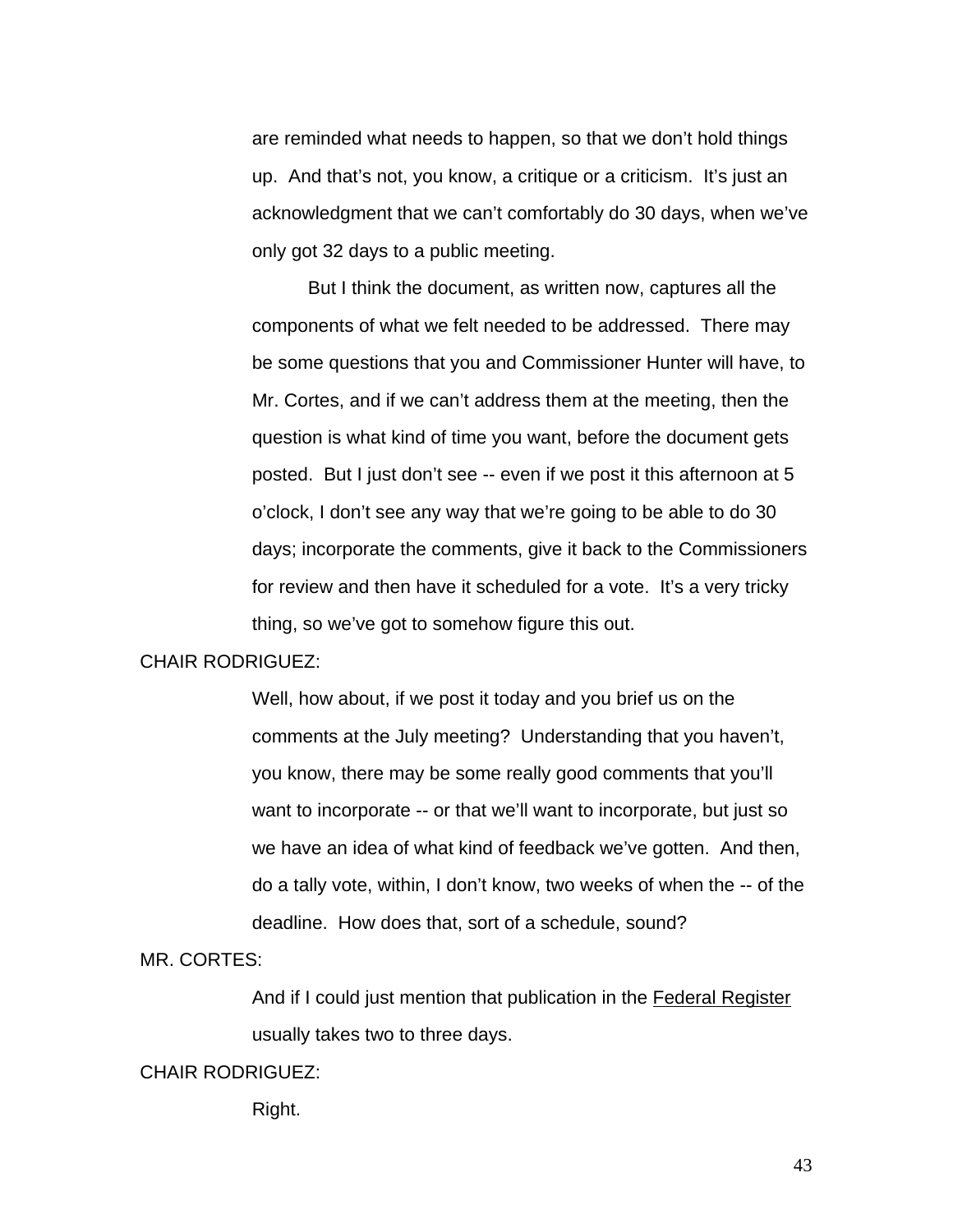MR. CORTES:

So, we could send it over -- at this point, we would sent it over first thing tomorrow morning, but it's possible that, depending on how quickly they get it published, the comment period would end either at or immediately after the next public meeting. So, I could certainly give an update at that time, on comments that are received, you know, so far. And perhaps, you know, since we're out there with some election officials, if there's a day or two left, we could remind them, you know, if they have any comments on this, to please submit them. But I could certainly be ready to do that.

#### CHAIR RODRIGUEZ:

And then we'll incorporate notification of the posting into all of our talking points, as we go to the various meetings.

Commissioner Hillman?

### COMMISSIONER HILLMAN:

Well, I was just going to say, I think it would be particularly helpful if we could have this posted, I understand the Federal Register, timeline, so that it can be, at least distributed at the NASED meeting, next week. And that would be one of the principal constituencies.

#### MR. CORTES:

 Well, and certainly we can get it up on our website later today. COMMISSIONER HILLMAN:

> Well, I don't think we can post two different 30 days. In other words, it would have to be 35 days on our website and 30 days for the Federal Register. I mean, it has -- people who get the Federal Register notice would have to have the same...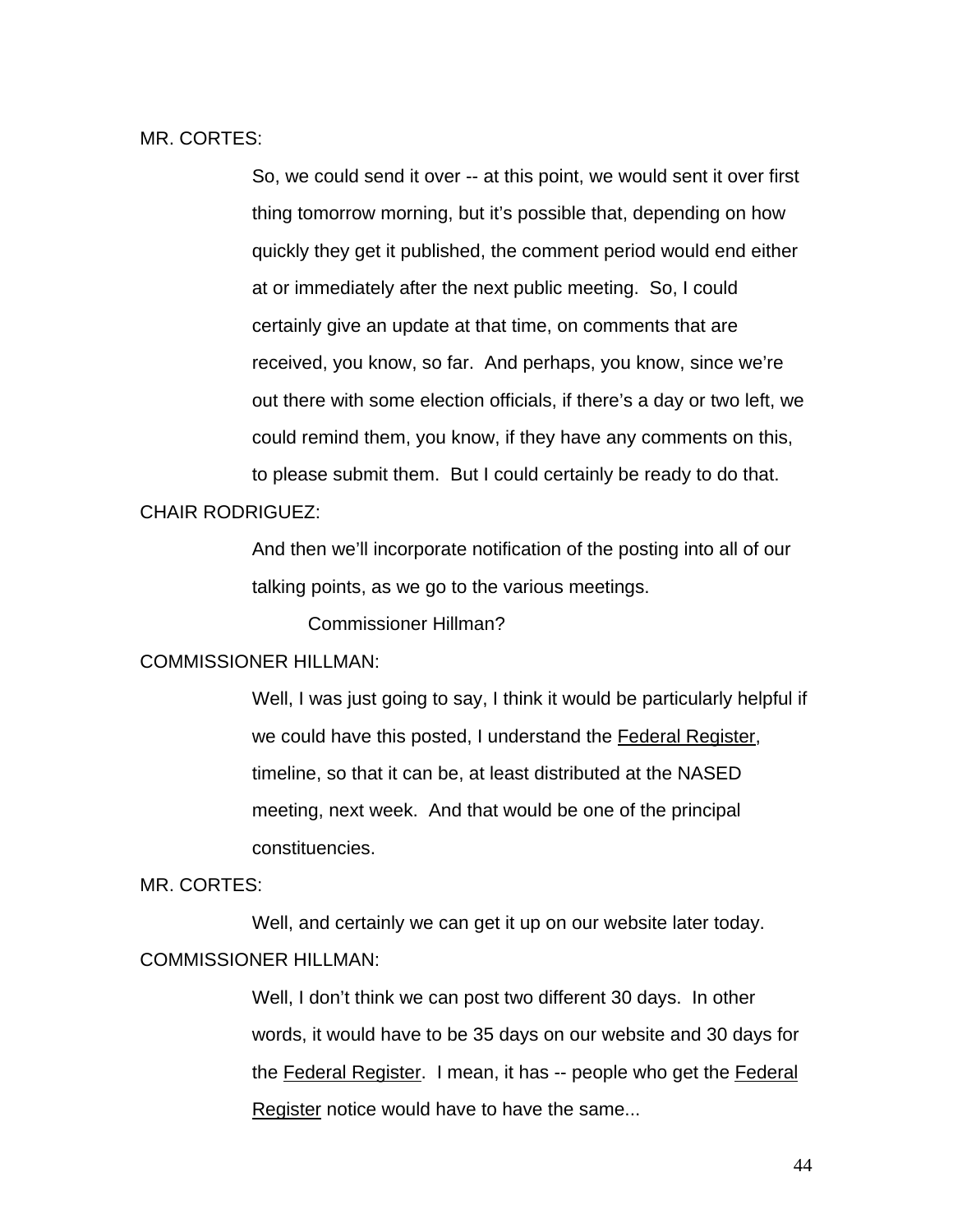MR. CORTES:

Correct. I'll work with Jeannie Layson to coordinate how we put that.

# COMMISSIONER HILLMAN:

Right. Right, but...

MR. CORTES:

.But we can get it out, so at least people -- and it's up there under the meeting documents for today, so people can already access the actual document and start taking a look at it.

### CHAIR RODRIGUEZ:

 Any further discussion for Mr. Cortes? Commissioner Davidson. COMMISSIONER DAVIDSON:

> I do have some questions. And Mr. Cortes knows that I have some issue with it, because we've been discussing the Common Rule A-102 and, you know, in the future, if we decide that A-102 -- I mean this is the part that says ten percent -- a budget change of ten percent or more. And that has been left to the States' discretion on the amount of the budget change, on the amount. And my question is, if Common Rule doesn't apply in one place, should we be considering it in this place?

### MR. CORTES:

As far as I know, and I've worked with the -- we've worked with the Office of General Counsel on putting this together, and my understanding is that, this is applicable to States. And so, the issue of ten percent -- we're not telling States that they can't change their budget. We're just saying that if it's a change of greater than ten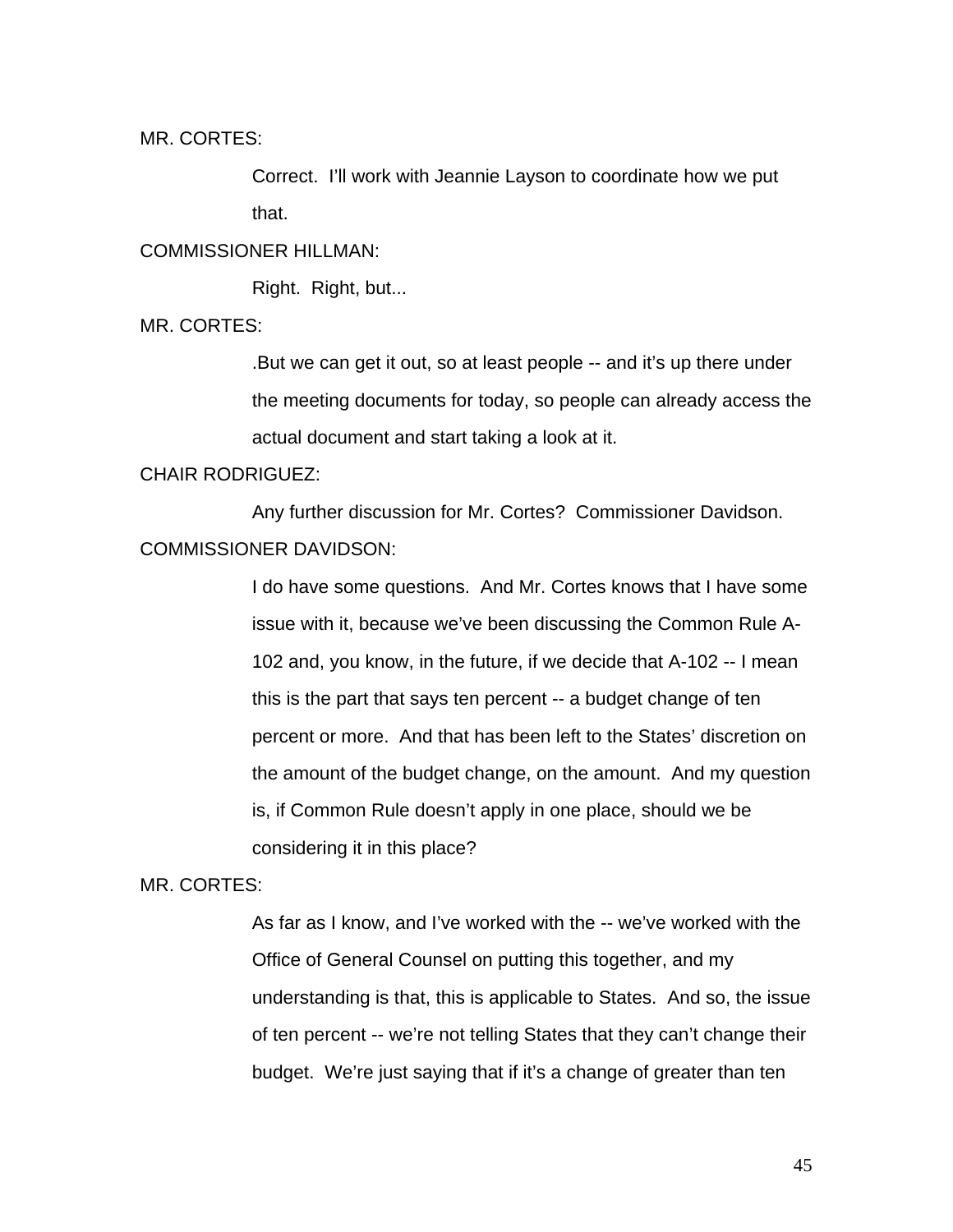percent, that they need to go through the process of updating their State plan.

#### COMMISSIONER DAVIDSON:

If I understand you right, it's a mandate. If they change it more than ten percent, they'd have to file a new State plan?

MR. CORTES:

Correct.

#### COUNSEL HODGKINS:

Madam Chair, if I might, I'd just like to remind the Commissioners that the current vote of the Commission, and mind you, it's before a lot of you were here, but the current vote of the Commission, is to apply Circular A-102 to this. So, in addition to a question, as to whether or not the States have been given fair notice of that question, there is also the issue that the Commission, has in fact, voted to adopt those circulars.

# CHAIR RODRIGUEZ:

Commissioner Hunter.

### VICE-CHAIR HUNTER:

Mr. Cortes you stated that this, in your view, is sort of a summary of what the circulars require, vis-a-vis State plans and we're just codifying it. And you also write in your memo, "These two sections of the circular provide clear guidelines, as to the instances under which States plans would need to be revised." Yet, you're citing, in part from the State plan section of the circular and in part from a completely different section of the circular that has nothing to do with State plans. So, I think your comments, both orally and in the memo are misleading, at best. And it's very -- I mean specifically,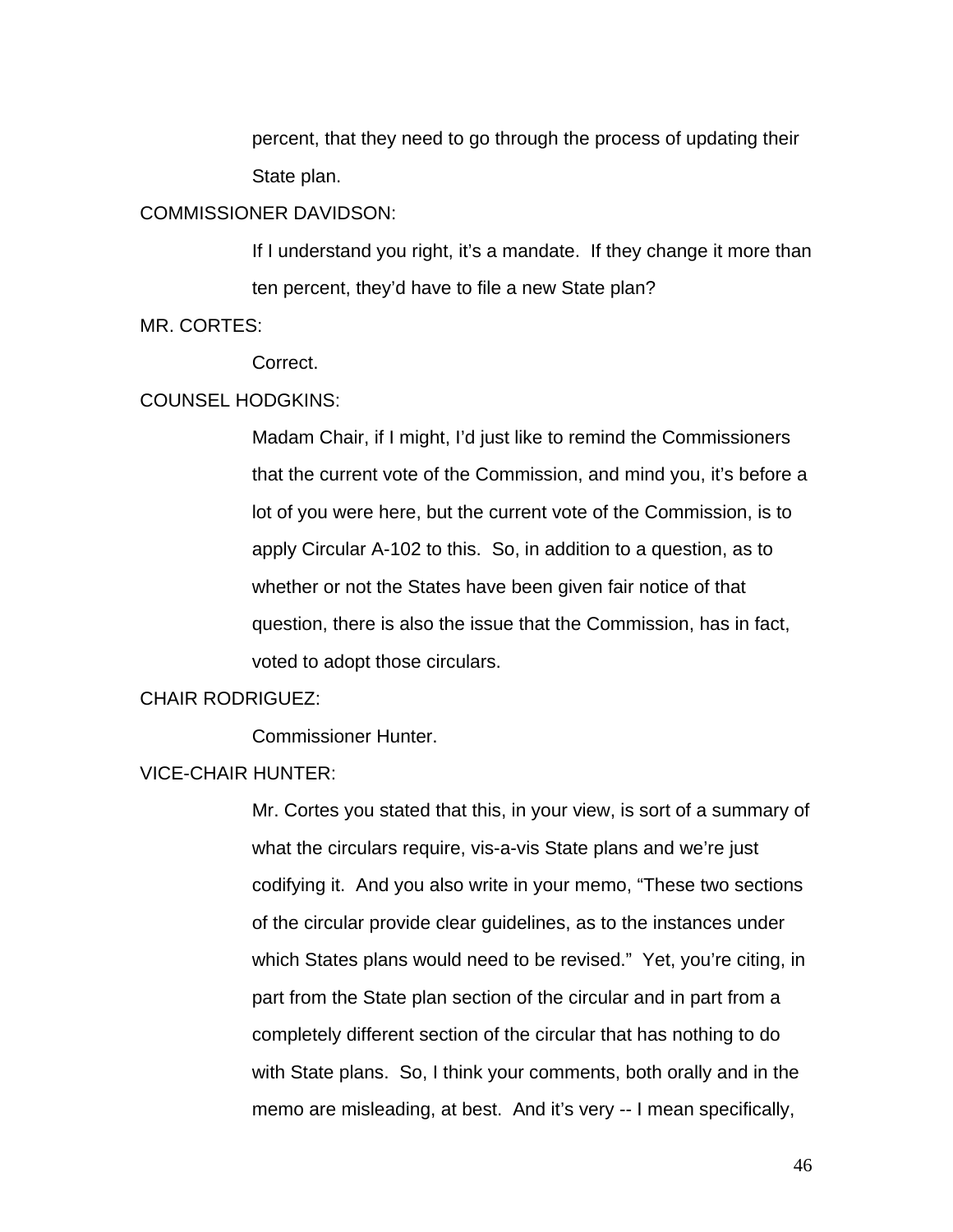the section on State plans is referred to Section 1, subpart one and two of your memo, but the other three sections, as you cite in here, are to sections that have nothing to do with State plans.

So, you know, I haven't had a chance to really review this. As somebody noted, I just got a copy of it a couple of days ago. But, I, for one, am not in favor of posting it in its current form. I think we need to have a more thorough discussion, and maybe this is the appropriate place to have it, as to why we picked those certain provisions from a part of the Common Rule, that again, have nothing to do with State plans and that are part of, from what I can tell, in a sort of off-the-cuff reading of this, is, changes that States want to make when they want to rebudget funds that the Federal government has given to them. Now, of course, we're different than the rest of the world because -- we're different than the rest of Federal grantees, because, yes, we require a State plan, but States are not required to get our approval of their State plans before they receive the money. They're only required to submit the State plan to us and have it be posted in the Federal Register for 30 days. But we're not in the business of approving or not approving their State plans.

So, this, to me, is a completely -- and again I'm just reading this off-the-cuff -- but it's a completely different scenario as to why these provisions are in the Common Rule. It has nothing to do with the State plan. And so, I just would like a further explanation of why those two provisions were added in and why they specifically were chosen. It seems to me, that Section 1 and 2, properly encapsulate some of the major changes that we would envision a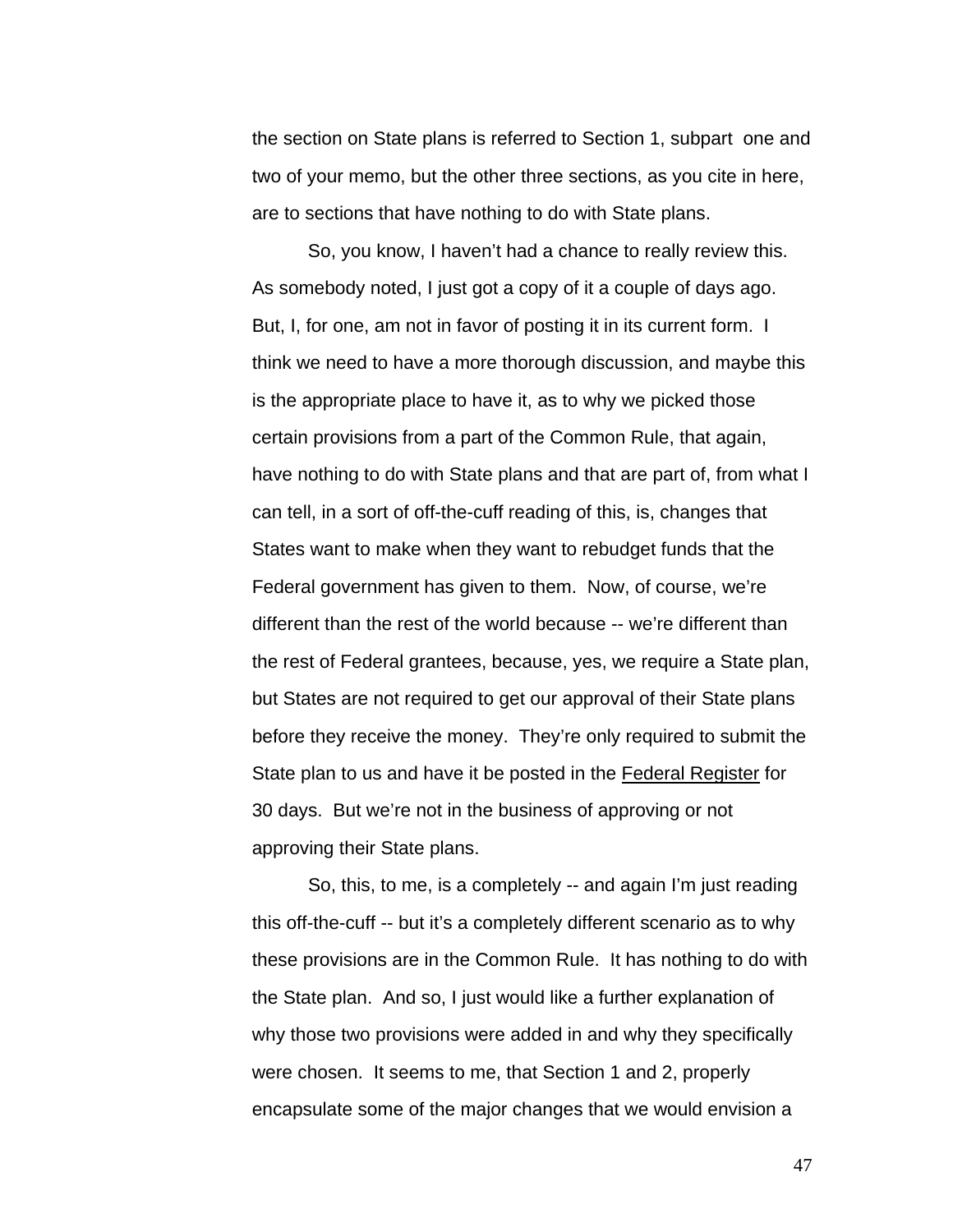State plan going through. And I'll read those two, just for clarity. Number one, "New or revised Federal statutes or regulations." And number two, "New or revised State law organization, policy or change in State agency operation." And I don't know why we go any further than that, if our intent is to memorialize what's in the circular, vis-a-vis, State plans.

### MR. CORTES:

The other section that -- and you are correct, they come from two different sections of the circular. The first section is 41 C.F.R. Section 105.71.111, which is the State plan section and it does say, you know, "a State will amend a plan whenever necessary to reflect, number one, new or revised Federal statutes or regulations;" or, number two, "a material change in any State law, organization, policy, or State agency operation."

The other section that we cite to is 41 C.F.R. Section 105- 71.130, which are changes -- let me find the -- this is under the section for post-award requirements and changes. And the first part of that section begins, "Grantees and sub-grantees are permitted to rebudget within the approved direct cost budget to meet unanticipated requirements and may make limited program changes to the approved project. However, unless waived by the awarding agency, certain types of post-award changes in budgets and projects shall require the prior written approval of the awarding agency." And that is where we -- from the sections that follow here, or these other -- the part about the ten percent of the budget change, a revision in scope or objective of the project and the extension of availability of funds come from.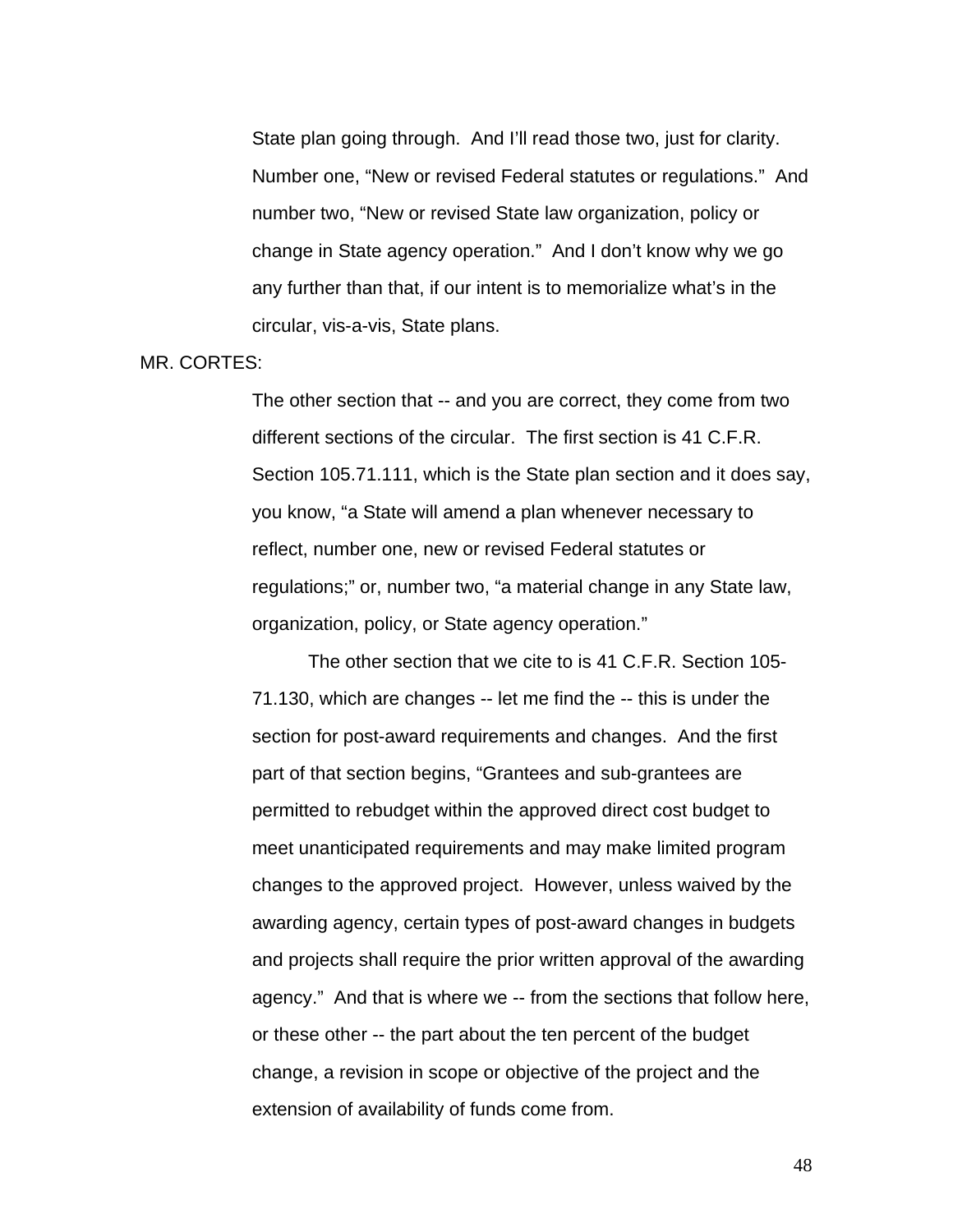### VICE-CHAIR HUNTER:

 Okay. And why do you think that that's relevant to the State plans? MR. CORTES:

> Because we're talking about post-award requirements for Federal funding that was given to the States.

#### VICE-CHAIR HUNTER:

But what you just read, "grantees and sub-grantees are permitted to rebudget within the approved direct cost budget." We're not approving any State budget. I don't understand how that's relevant. MR. CORTES:

> Because the budget is a requirement under the State plan section of the Help America Vote Act.

# VICE-CHAIR HUNTER:

Again, on the cuff, the way I read this is, if a Federal agency grants somebody an award, and in many cases, as you know, you have more experience in this than I, the recipient, you know, has to follow a very specific budget and they can't spend the dollars in any other way and it's much more micromanaged, than in our scenario. Our scenario is, all they have to do is submit a State plan, which we then don't approve and we only post for 30 days.

#### MR. CORTES:

So, then the suggestion there would be, that the States then, are not bound in any way by the State plan or can make changes and go outside of that and not have to amend it?

# VICE-CHAIR HUNTER:

No, what I said was, if your intention is to use the Common Rule as a basis to codify some guidelines for the States, on when they're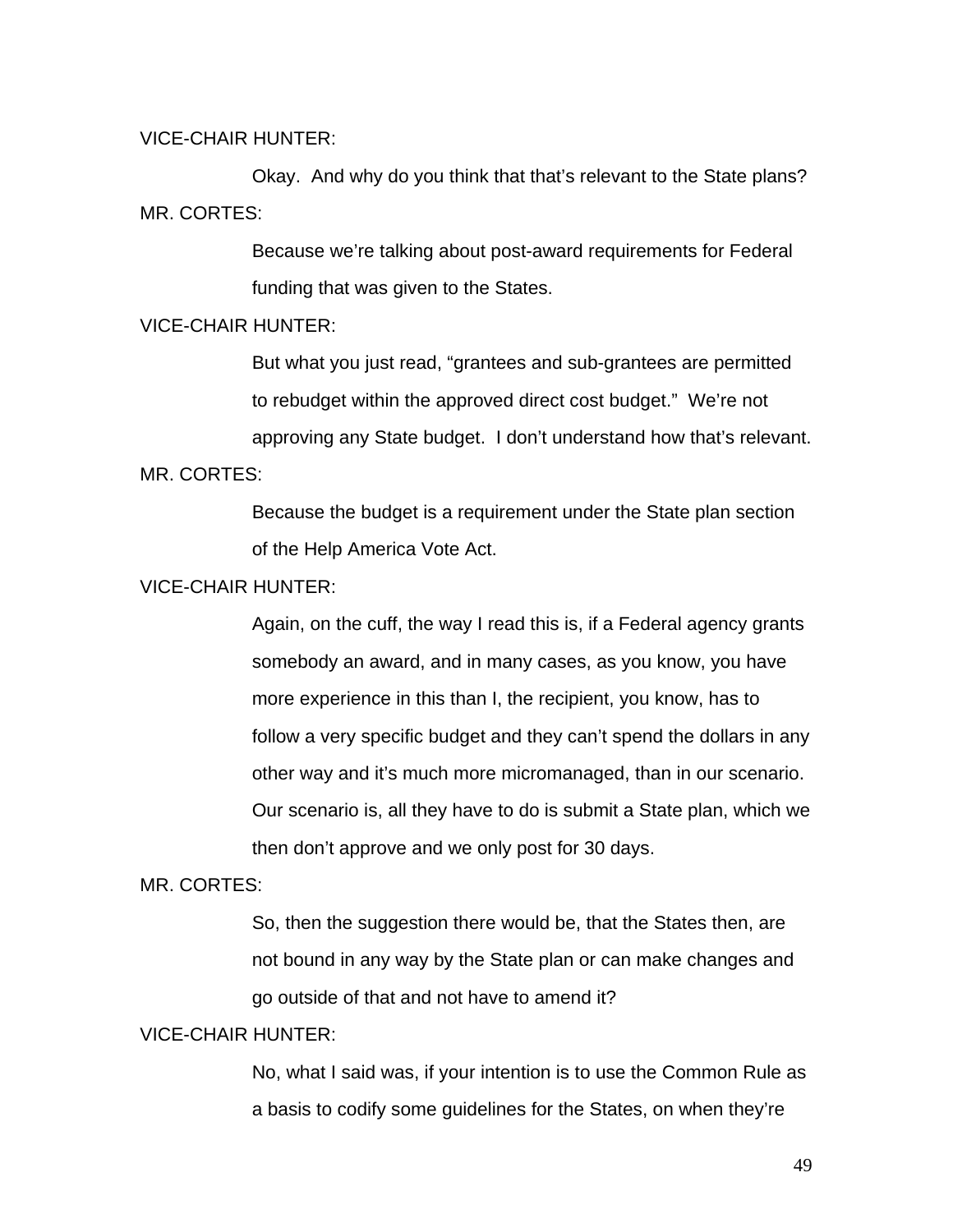required to amend the State plans, that seems perfectly reasonable. And to go to the section entitled, "State plans" also seems perfectly reasonable. But to go outside of that into this other post-award requirements for something, that to me, is not parallel to what we're doing at the Election Assistance Commission, I'm asking you, why go there? Why are you going to that section and why pick those specific things where, it seems to me, you should stick with what is required of an amendment for a State plan in the Common Rule?

### COMMISSIONER HILLMAN:

Commissioner Hunter, might I ask you a question? When it talks about an approved budget, the budget that's in the State plan was approved by the chief State election official or the chief Executive Officer, which would be the Governor, whether the Governor delegated to the chief State election official or whether the Governor retained that responsibility. So, unless the guidelines are saying, meaning a budget approved by the Federal agency, it would seem to me, it's not unreasonable. And it's been my experience throughout State and Federal government, and even with non-profit organizations, that any time there's a change in a budget over a certain amount, it does require some kind of posting or review for people to know. Secretaries of State have put in their State, plans to the public, to the nation, to their constituencies, "This is the budget we'll follow." If they change that budget, it seems to me, it's not unreasonable that they have to repost, "Oh, by the way, we took X number of dollars from voter registration systems and put it into buying new voting systems." That may or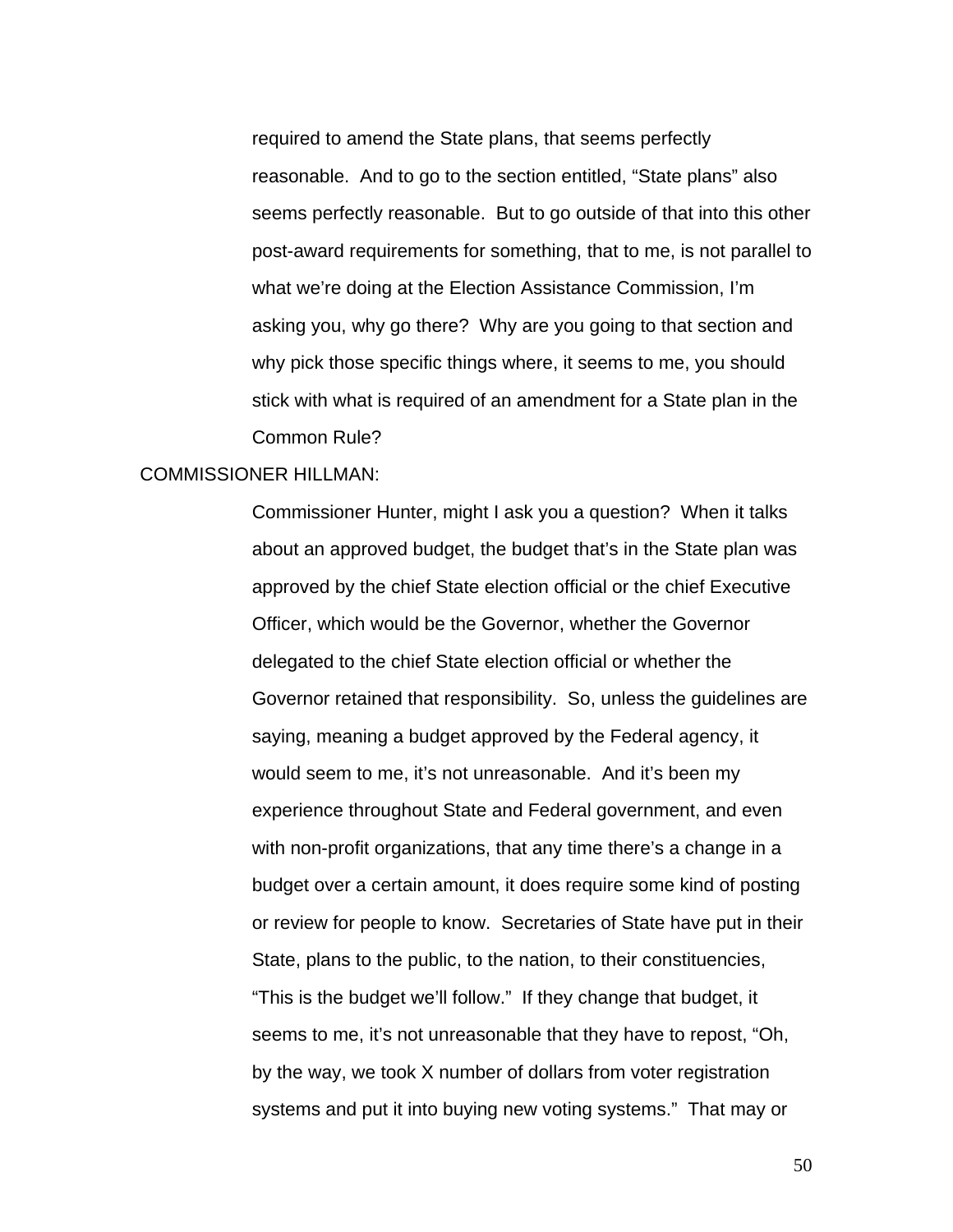may not serve the constituency well, but it would seem to me that the Election Assistance Commission does, under HAVA, have a responsibility to make sure that the States are fully disclosing significant changes they're making, through the State plan process. VICE-CHAIR HUNTER:

> Thank you, I appreciate your insight on that. I'm trying to find the specific section on the budget, I think it's 254(a)(6), I think. "The States' proposed budget for activities," and I'll read it. "The States' proposed budget for activities under this part based on the States' best estimates of the cost of such activities and the amount of funds to be made available, including specific information on; (a) costs of the activities required to be carried out to meet the requirements of Title III; (b), the portion of the requirements payments which would be used to carry out activities to meet such requirements; and (c) the portion of the requirements payments which will be used to carry out other activities." So, the State is simply required to include in their State plan, their proposed budget based on the State's best estimates.

> So, I appreciate what you said Commissioner Hillman and you, too, have more experience in grant stuff than I do, but that, to me, is not a definitive budget that would require us to micromanage when someone has made a ten percent change. And if a State wants to do that, under their own State laws or auditing requirements, then they should do it. But I don't see any authority on our part, to require them to do that.

#### CHAIR RODRIGUEZ: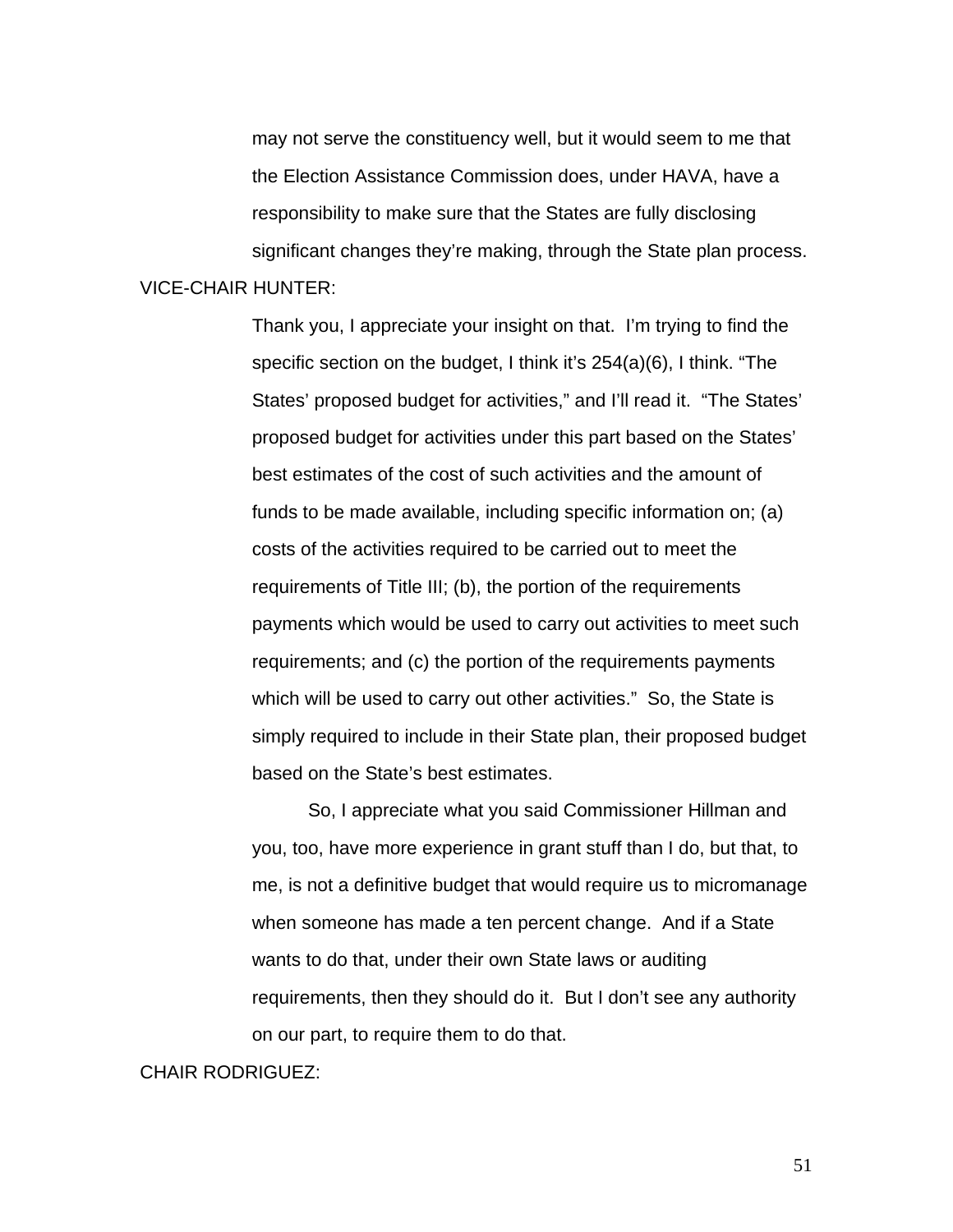Okay. So, I guess I want to hear from the General Counsel about your opinion, about the language in the proposed State plan guidelines.

#### COUNSEL HODGKINS:

At this point, from a policy perspective, I think that's the way that I would answer this question. I think the basis, as I appreciate it, for these items, is to identify a policy of, when we believe, the agency believes that a State plan should be amended. And again, it's sort of like the same question of interpreting, what is the meaning of State or to whom does MOE apply? This is a responsibility that falls to the agency that is charged with administering the funds. So, the idea here, is that we are giving the States an idea of when we believe it's important for their State plan to be amended, the first portion, clearly, based upon A-102 and its statement of when State plans are required under its rules or its rubric to be amended. That, I think, probably sets the floor if we continue to operate under this concept, which we have in the past, that A-102 applies to this agency and to this particular grant program.

 From the perspective of these other items, I think it's important to note that the State plan process was put in place for a reason, and that is, that Congress was very emphatic about who was going to be on the State Plan Committee developing this, the groups that were going to be represented, the people that were going to come to the table, that had interest in elections and the way that they were run. Now, to allow a State to make a change without seeking the input of those individuals, may be within our discretion, but I guess, from a policy perspective, I would ask, is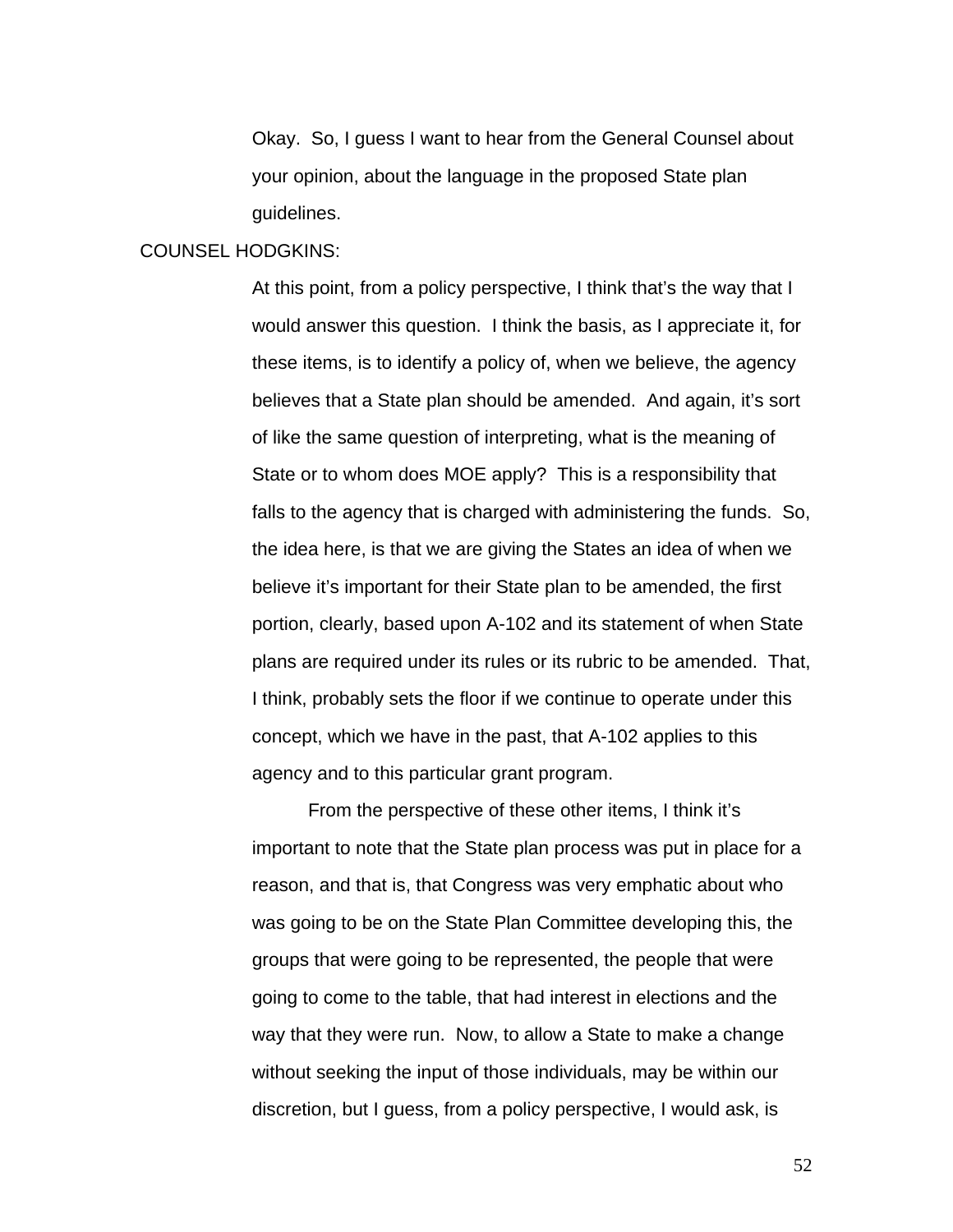that the right decision to make, in light of the fact that Congress obviously wanted input, not only from a specific group of people, but from the public based upon a policy of requiring not one, but two publications for public comment? So, I don't know that that specifically answers your question, but I think that that's about the best that I can do in terms of the law, the intent that I would glean, sort of, on a 30-second recitation of what I believe Congress was thinking about when they drafted this particular section of HAVA.

### CHAIR RODRIGUEZ:

Okay. And Vice-Chair Hunter wants to speak. We have five more minutes before we have to break. This was recommended by a subcommittee of the Commission, so, I think -- I mean I think -- well let me just ask. I ask, since it was recommended by a subcommittee of the Commission....

#### VICE-CHAIR HUNTER:

But excuse me, I don't know that that -- is that true, that it was recommended by the subcommittee? I haven't gotten that sense.

# COMMISSIONER DAVIDSON:

It was reviewed with this. I don't know that there was an agreement amongst us that, you know, we move forward. We gave input. I've always had concerns about this one section, as Mr. Cortes knows. But, you know, I was also told, and I think this is another piece of information that I don't think has been made clear today, that originally when the HAVA grants were given out, that States signed letters to the fact that they would follow the Circular 102 -- A-102. Is that correct?

#### MR. CORTES: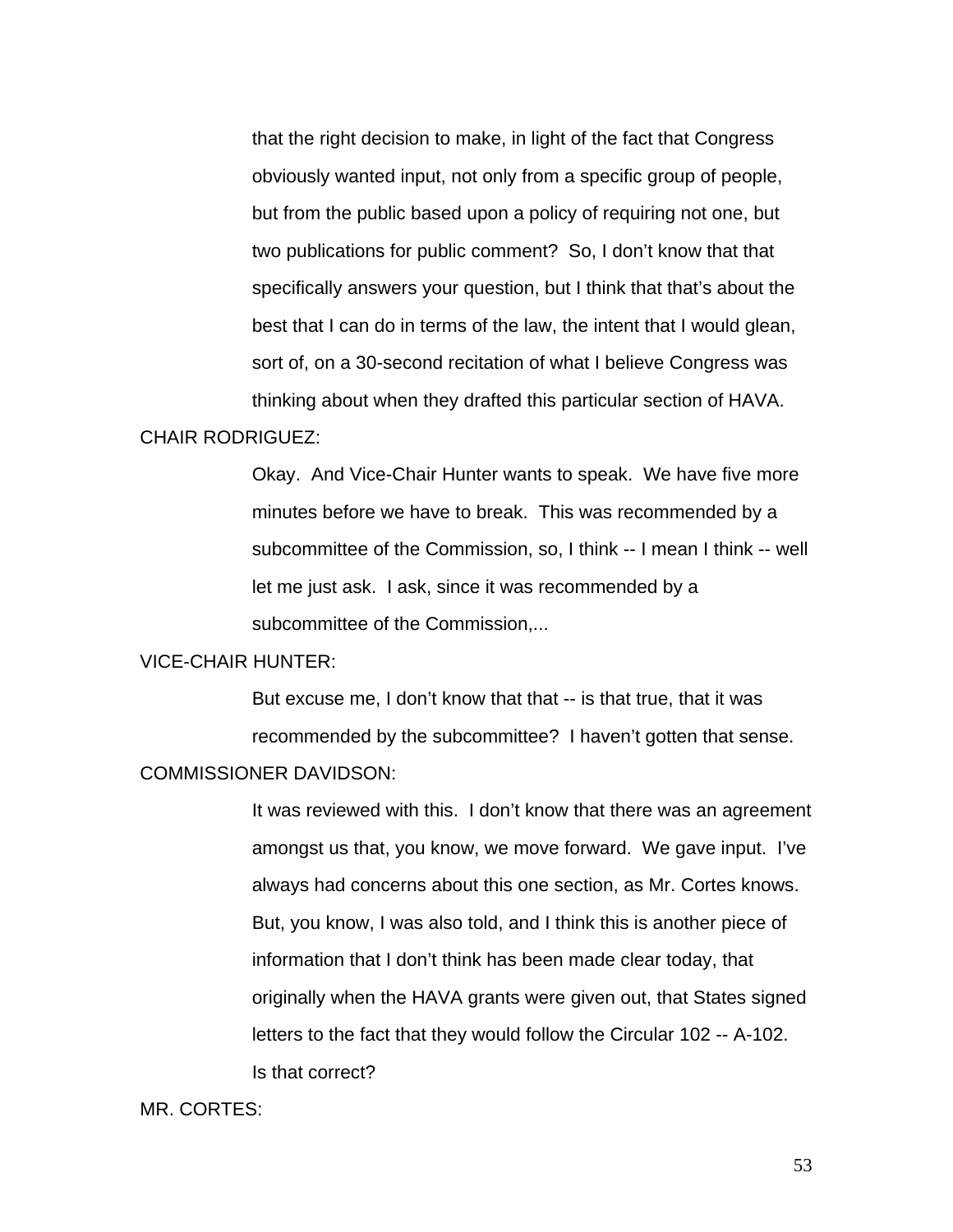States were sent letters notifying them of the payments that

included the requirements, one of which was Circular A-102.

### COMMISSIONER DAVIDSON:

And that goes back to 2000 and...

MR. CORTES:

That goes back from when they received the...

### COMMISSIONER DAVIDSON:

2004?

MR. CORTES:

... requirements payments, correct.

### COMMISSIONER DAVIDSON:

So that's another question that I kind of had is how does that fit in? Obviously we can change, you know, what the direction is for the States, but in working with Mr. Cortes, the way he explained it to me, this is just information that really is defined that they signed just a blanket, kind of a statement, that they would follow the circulars.

# COMMISSIONER HILLMAN:

A different answer to that, is that Commissioner Davidson, you and I did agree, before this meeting, that we thought this was ready to go out for public comment; that there's a public comment process and we can take whatever comments and revisit it for that. What I hear Commissioner Hunter saying is, she doesn't even want this out for public comment. So, the recommendation from the subcommittee, if there's a recommendation, is that this be posted for 30-day public comment, so this Commission can get itself in gear to pass a policy, real soon, before September, to be able to give guidance to the States. If we're here in September dealing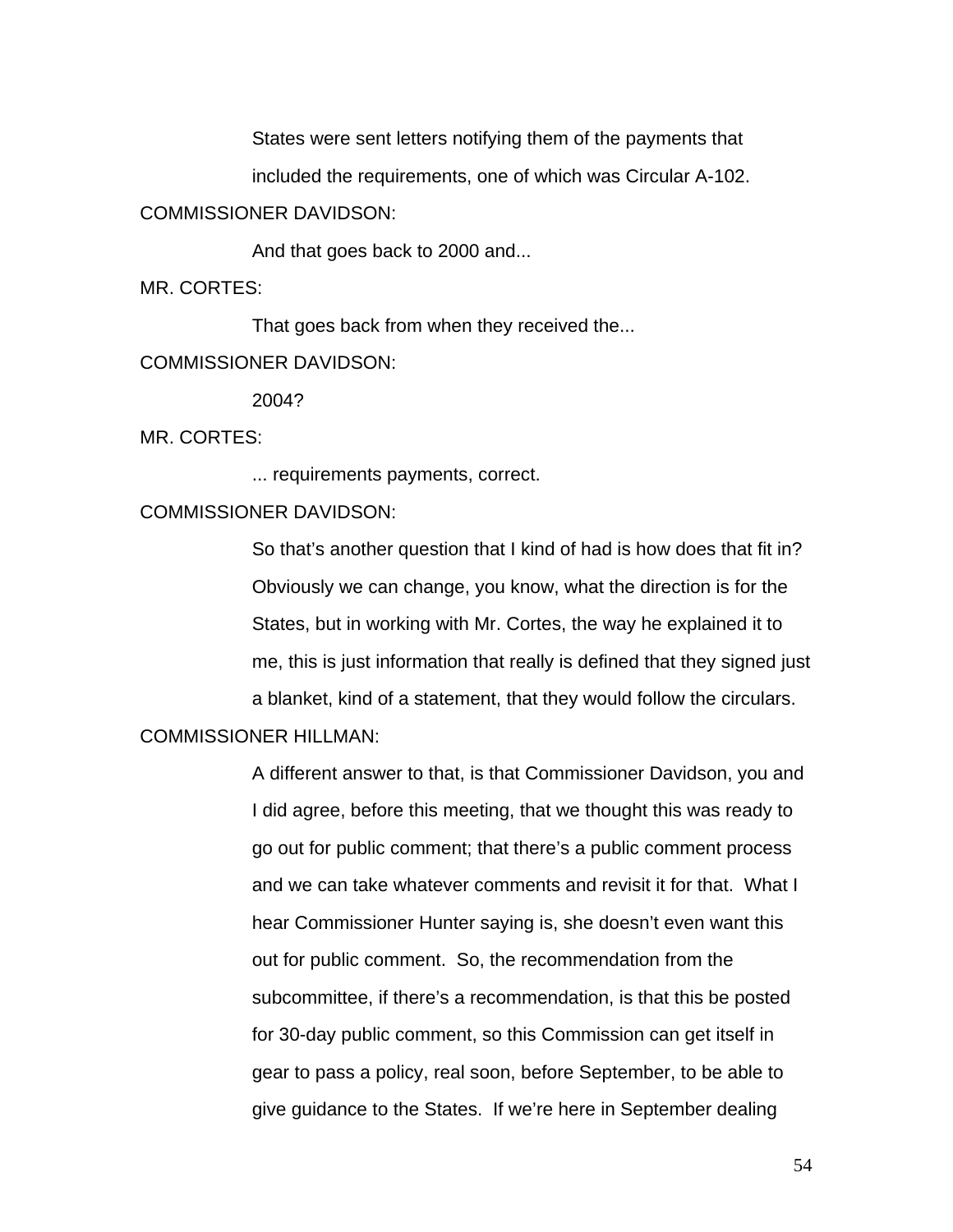with this, we will deserve every bit of criticism we get from everybody for having to take this long to come to a decision on this issue.

And I understand how awkward it is, and this is the point I was getting to earlier, Mr. Wilkey, where, if we don't have really defined timelines to factor in the variables of how this Commission works and how a document gets, we're going to be in a position where a Commissioner is going to see something and not like it and not want it to be posted. And that's fair and that's legitimate, but Commissioner Davidson and I did feel, that though each of us had different things to say about the draft, we thought it was ready to be posted for 30 days.

#### COMMISSIONER DAVIDSON:

And another reason why, is because we do have conferences coming up so that we can get direct input from the individuals at the conferences.

# CHAIR RODRIGUEZ:

 Thank you both. Vice-Chair Hunter, and then we'll take a break. VICE-CHAIR HUNTER:

> It's not that I don't want public comment on something, because, of course, I always want public comment on things. Now how long we put it out there for public comment is another matter, but I absolutely would want public comment. But at the same time I personally don't think this is ready to be posted because, with respect, I don't think that we've had a chance to really flesh out why these provisions were put in here. And I don't think that we've answered that question. And again, I'll just read from the very last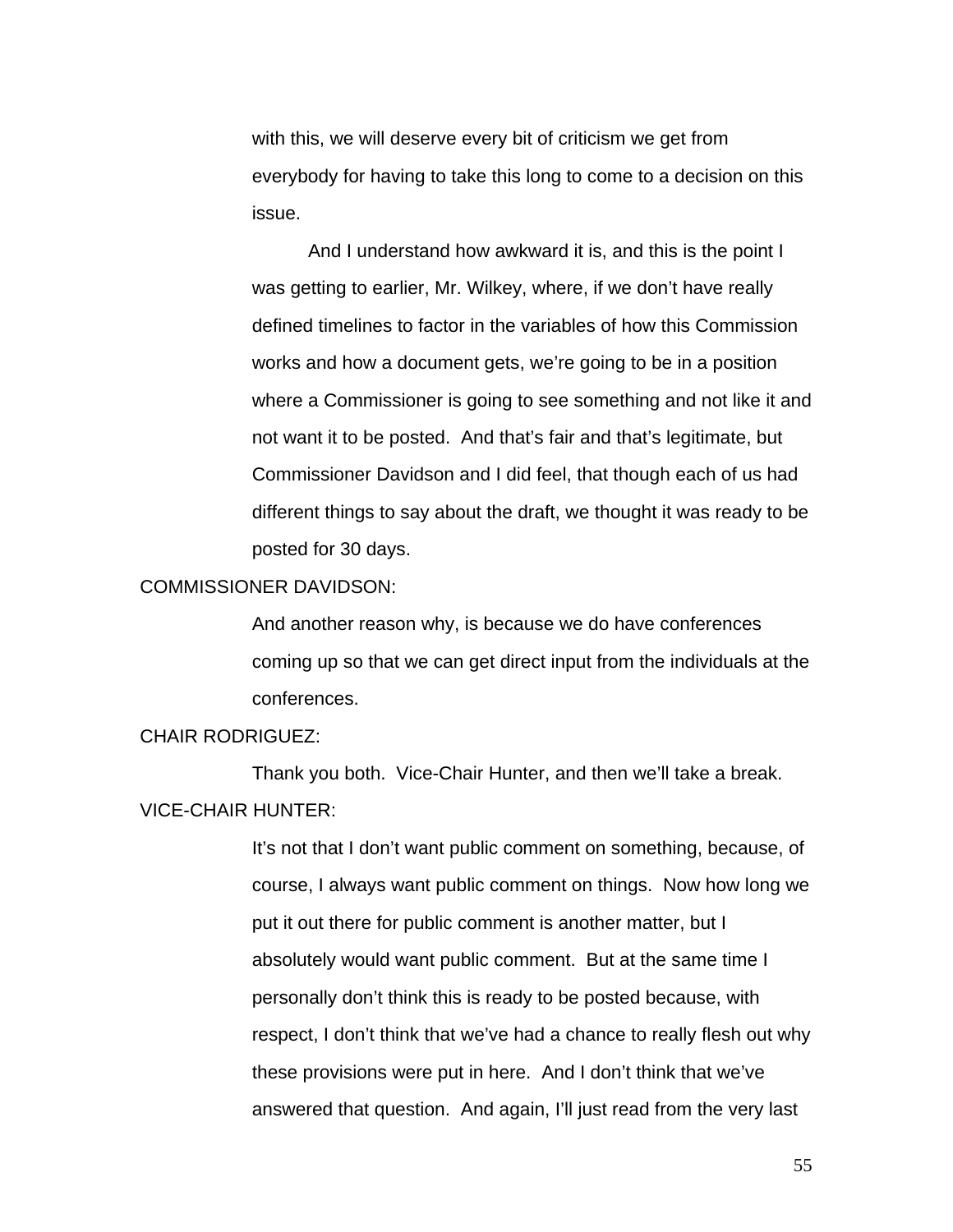sentence of the memo, "These two sections," the two sections of the Common Rule that we're talking about, "provide clear guidelines, as to the instances under which State plans would need to be revised." And that is simply, in my view, not an accurate statement. And so, I'm not interested in posting something that we have not appropriately discussed. I don't know why that sentence is in there. And I, also don't know why those specific three provisions of a section that, to me is not relevant for the work of the EAC, are posted in there. So it's not, to me, ready to be posted. I think it's important that we post things to the public that are thoughtfully considered.

 And just one follow-up question to the General Counsel. I agree with the bulk of what you said, that the EAC does have within its discretion to come up with a policy for our stakeholders, in this case the award recipients, the States, as to when they have to amend their State plans. So, I agree with everything you said in that regard. But then when you said, we have to be sensitive to when they make changes, do they have to run it by, you know, the local election officials or not? And I'm not sure -- are you saying -- I'm not sure what you meant by that, other than, are you saying that these are three instances where the EAC staff has determined that it rises to a sufficient level to then have to consult, per HAVA, with local election officials? Is that what you were saying?

### COUNSEL HODGKINS:

I'm being a time out signal.

#### CHAIR RODRIGUEZ: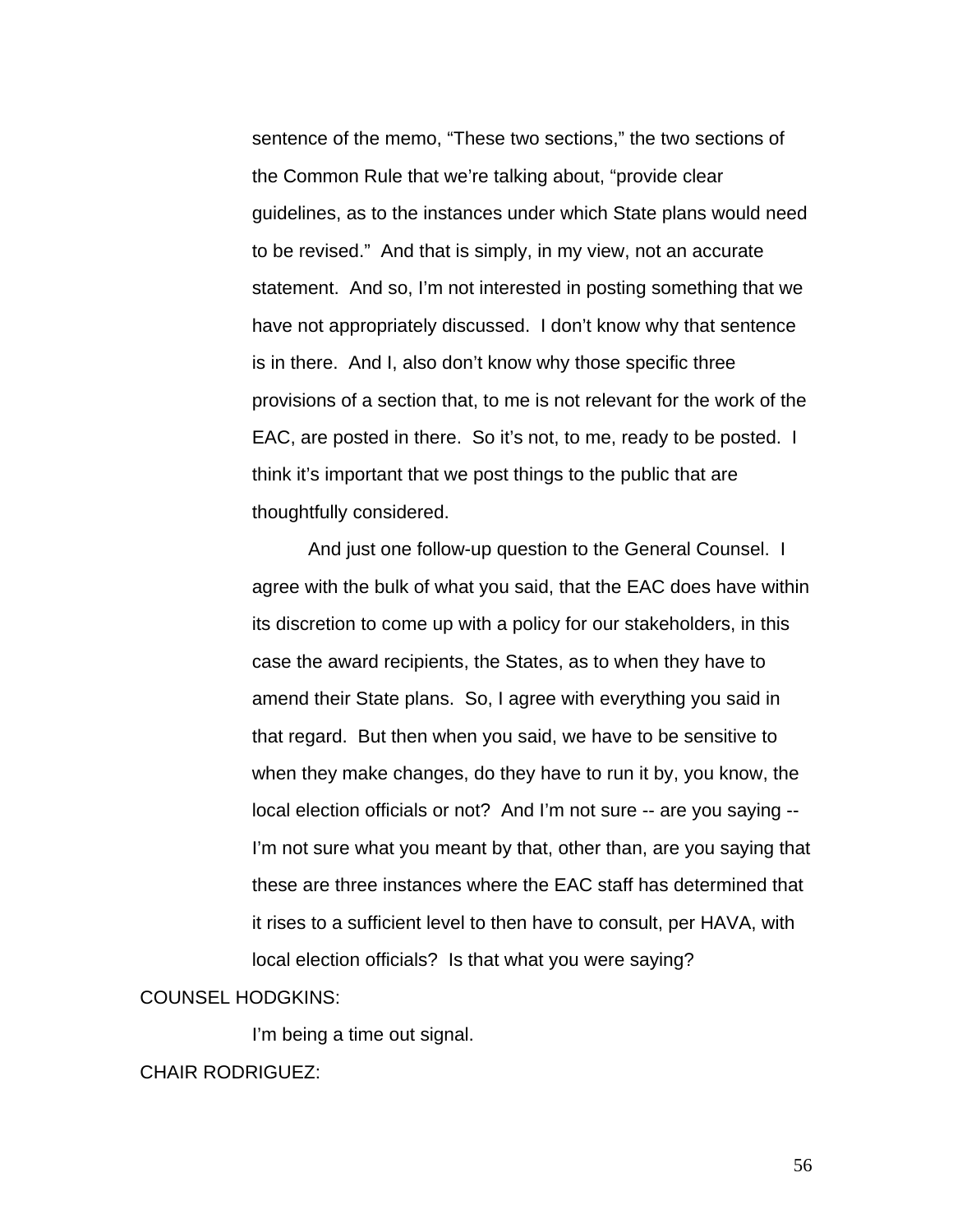We're going to have to stop there, for some reason, because of the filming or something, but we will allow the General Counsel to respond and give that question full treatment in 15 minutes. Thank you.

\*\*\*

[The Commission recessed at 2:28 p.m. and reconvened at 2:46 p.m.]

\*\*\*

#### CHAIR RODRIGUEZ:

Okay, we are readjourned. Madam General Counsel, do you need Commissioner Hunter to restate the question or are you...

### COUNSEL HODGKINS:

No, I think I can remember it.

# CHAIR RODRIGUEZ:

Why don't you summarize it, just so we call can back on track.

### COUNSEL HODGKINS:

Well I think, and Commissioner Hunter will certainly correct me if I'm mistaken, but I believe the question was, whether or not it was my understanding that this was the staff's recommendations as to the types of changes that should be subjected to the State plan process. Is that a fair summarization?

### VICE-CHAIR HUNTER:

Yes.

### COUNSEL HODGKINS:

Okay. My response to that would be, I will allow Mr. Cortes to tell you what the staff's recommendation is.

However, in reading those things, it would be, certainly my belief that those are things that the Commission should consider as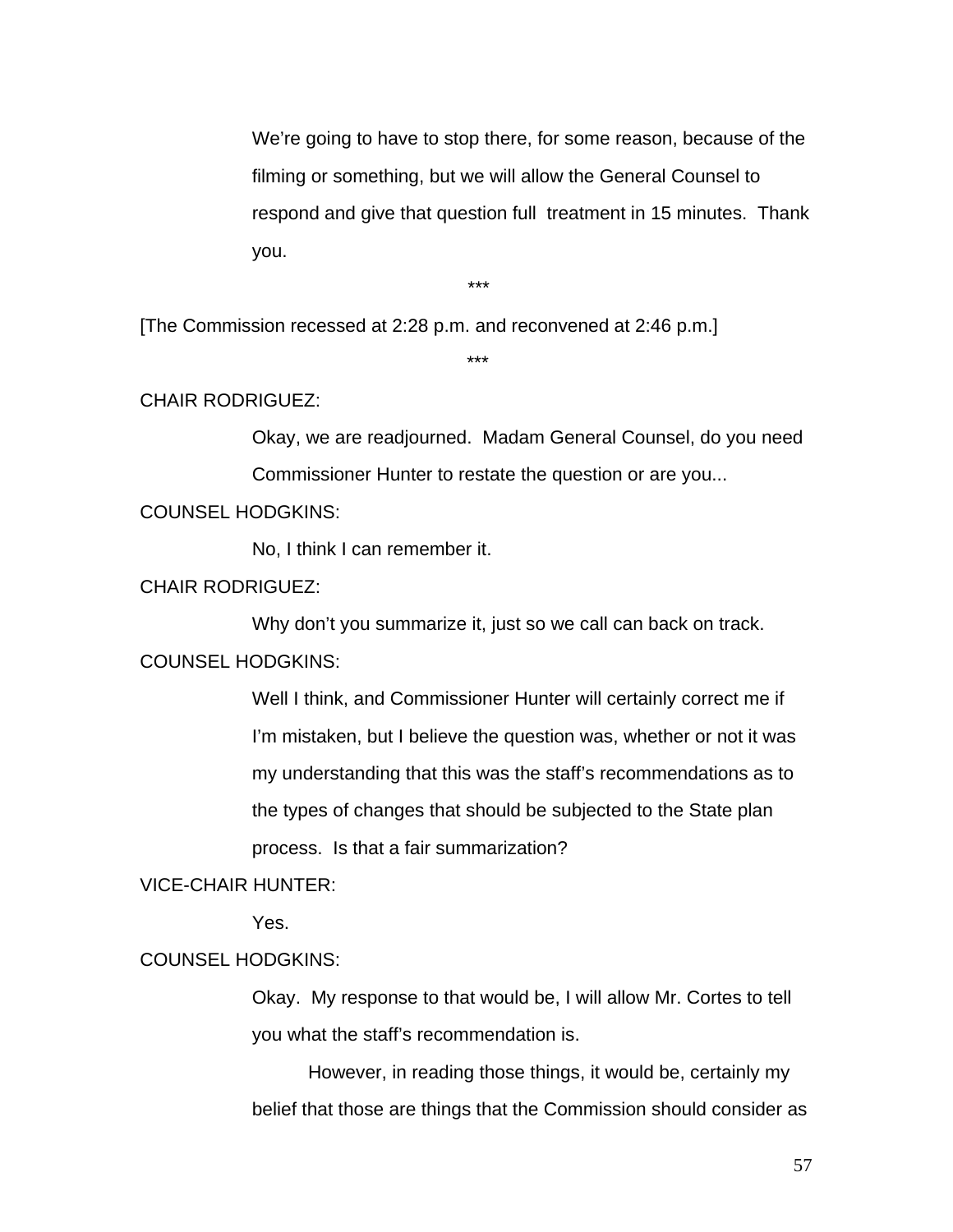items to be listed under the rubric of what constitutes a material change, because of the fact that the State plan did include a budget which was developed, of course, with input from various different folks and the fact that it would seem, if there's a significant change, and A-102 certainly has defined what is a significant change in a budget, that that change should be subjected to the same process by which the plan was originally developed.

#### CHAIR RODRIGUEZ:

Okay. And Mr. Cortes.

### MR. CORTES:

I guess the short answer is, yes, these would be the areas where the staff believes that State plans should be amended to, you know, reflect and allow input from the public through the process that's laid out in HAVA for how the State is implementing the requirements.

And I'd just like to say as well, that, you know, in putting this together we did work with the subcommittee that the Chair assigned for us to work with. And I think, Commissioner Hunter, that your disagreement with some of these portions are exactly why we're recommending that this be put out for public comment, because I do think it is ultimately a decision that the four Commissioners will make and there may not necessarily be agreement. And that's why we feel it's important for it to be out there, for you to get comments from those -- not only from election officials but also from others that are interested in the administration of elections and may have some valuable feedback on this document.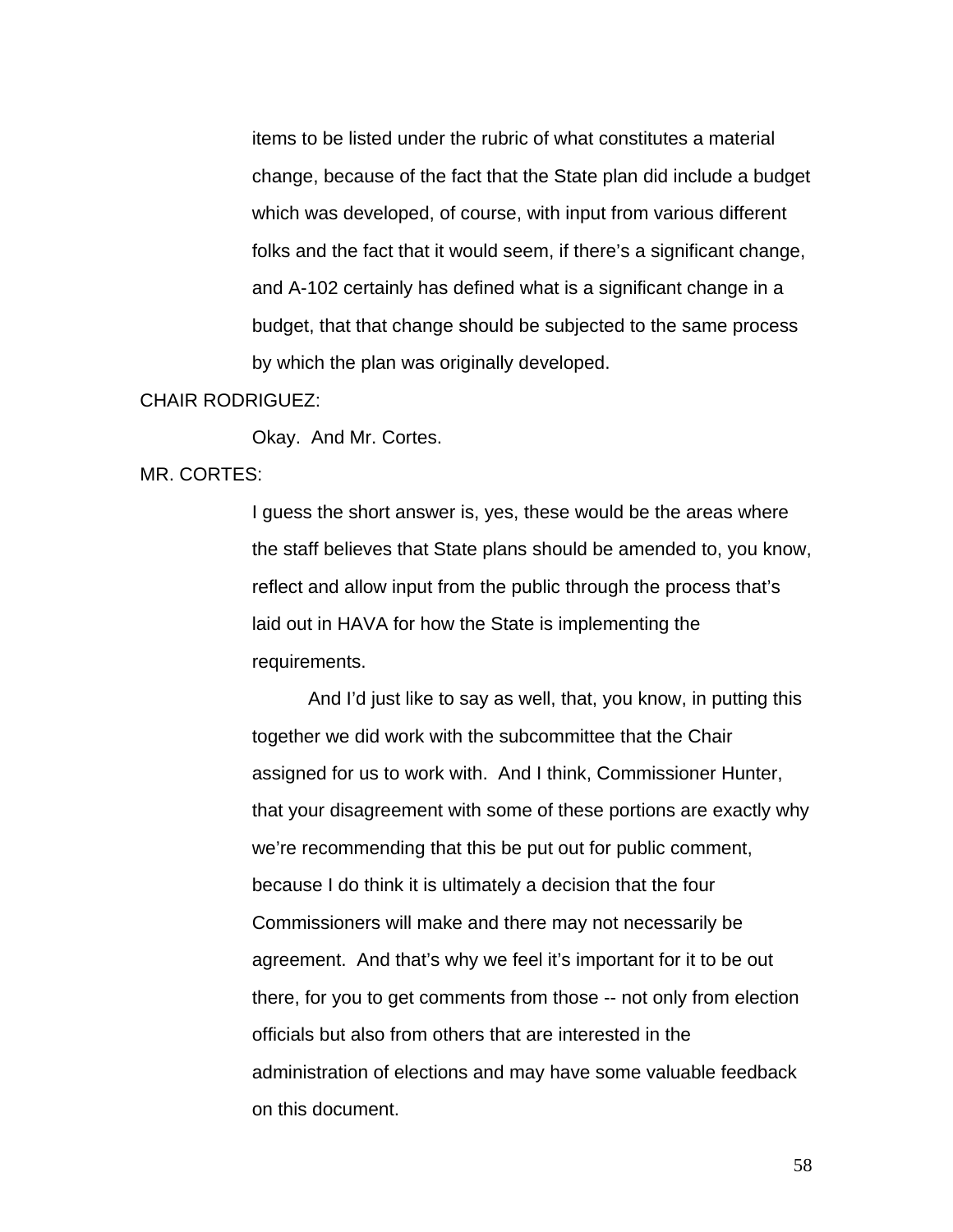And so, our recommendation continues to be that this be put out for public comment, so that you can take all that into consideration and have these discussions, which I think are very valuable before you make a decision.

#### CHAIR RODRIGUEZ:

Thank you. Will you tell me exactly what would be put out for comment? Is it your briefing memo?

#### MR. CORTES:

No, the memo was just an internal memo to the Commissioners. What will be put out is, this two-page document which is in the back, which says "Guidelines on HAVA Section 254(a)(11): Material Changes in the Administration of HAVA State Plans." So, it would be this document here, which talks about the five distinct areas which we feel would constitute a material change and also gives some examples that we came up with, under each of those sections to relate it specifically to things going on in the States, to put it into context for States. Rather than the broad statements, give some examples so that States have clear guidance, because States have been asking the question of, what is a material change now for quite some time. And I think that, you know, it's good that we're working on this process and that we work through it, as quickly as possible because those questions are out there, in terms of getting access to the FY-08 requirements payments.

#### CHAIR RODRIGUEZ:

I have one more question and then I'll go back. Madam General Counsel, you said that, because the State plan includes a budget that, at least point number three should be included. So, Mr.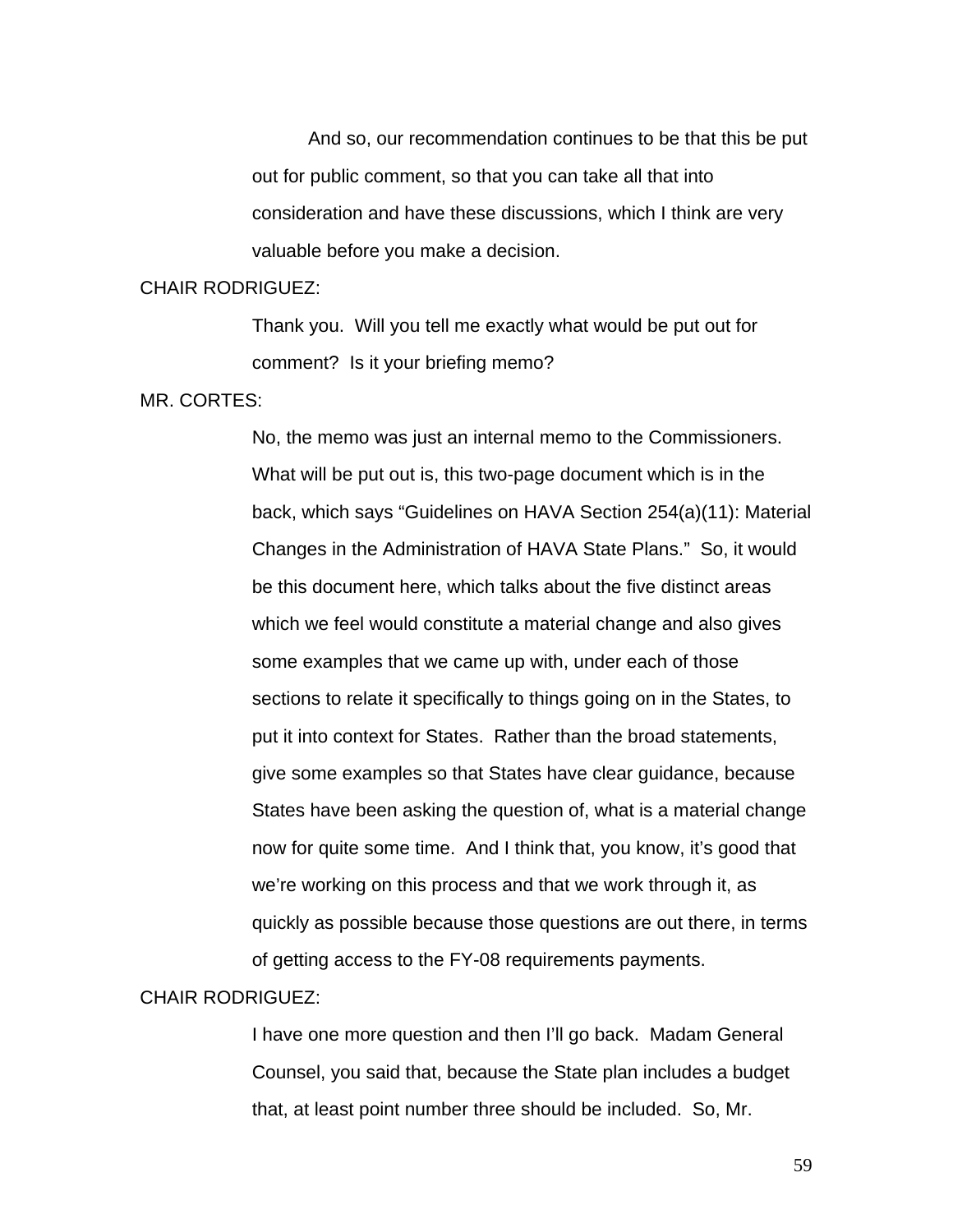Cortes, should we say something about -- clarify that the budget is the one in the State plan? Or do you think that this is clear enough that that's what we're talking about? "A," is that what we're talking about, the budget that is included in the State plan? And "B," is this clear that that's the budget we're talking about?

MR. CORTES:

Yes, we are talking about the budget contained in the State plan. We thought it was clear. If it's not clear, certainly we can work with you or any of the other Commissioners on the wording, but the intention was to talk about the budget contained in the State plan, as required under Section 254.

### CHAIR RODRIGUEZ:

Vice-Chair Hunter.

#### VICE-CHAIR HUNTER:

I think Commissioner...

# CHAIR RODRIGUEZ:

Oh, I'm sorry, Commissioner Hillman.

# COMMISSIONER HILLMAN:

Okay, so, before we went on break, when Commissioner Hunter was offering her opinion on this, she did say two things that I feel compelled to respond to.

 She described, at least certain sections, as not being relevant to EAC's work and that there was not thoughtful consideration, or something to that effect. And just want to be on record to say that, I think that the staff and the subcommittee worked very hard to address the issues that were specific to State plans, specific to EAC's responsibility. I don't like the suggestion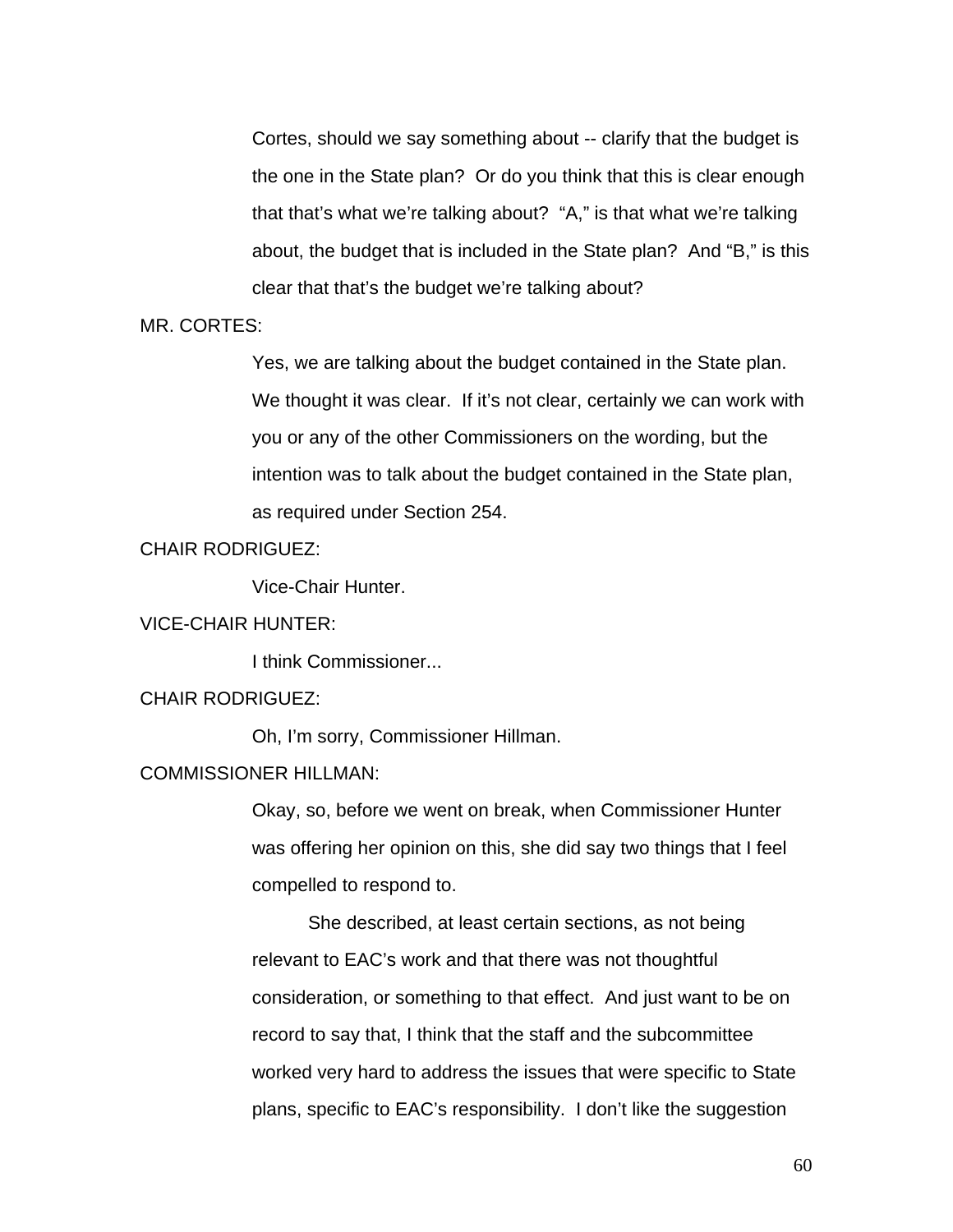that I would put forward something that's not relevant to EAC's work and I think there was very thoughtful consideration put in. And I just want to make sure that Mr. Cortes and the General Counsel and the people who work with Mr. Cortes know that I think that they did in put some thoughtful consideration and did a lot of research. And that's part of why we're up against a tight timeline because they were really trying to gather all the information to make the best recommendation they could make.

### CHAIR RODRIGUEZ:

Vice-Chair Hunter.

#### VICE-CHAIR HUNTER:

I appreciate your comments Commissioner Hillman. And as I said to you at the break, I did not intend to suggest that the subcommittee was not efficient in their duties or didn't put something forward that they didn't think was an appropriate document to put forward. I have been very supportive of the subcommittee process and I think it served the EAC well, so I appreciate the work of the subcommittee and the work of the staff in this regard.

 What I said, and if I wasn't clear I apologize, but what I was trying to say, is that both in the -- there's a memorandum, I think there's some confusion because there's a memorandum written to EAC Commissioners from Edgardo Cortes that I was referring to, which is different than the document that was placed out here outside of the door. They're similar, but they're somewhat different. The memo to Commissioners cites specifically to the relevant sections of the Common Rule, and so, that's what I was referring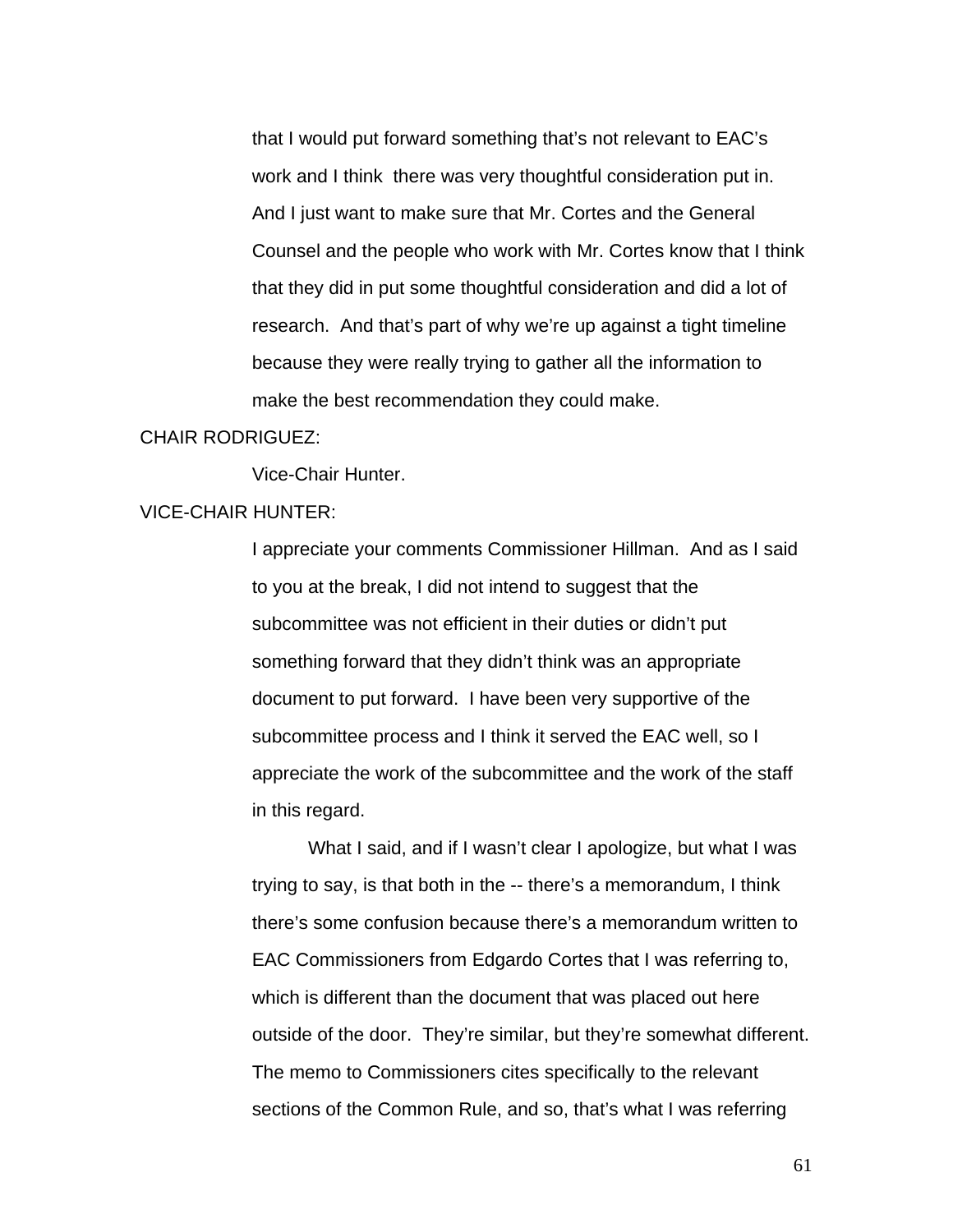to. And what I was trying to say, is the sentence which states, "These two sections," and that's two sections of the Common Rule, "provide clear guidelines as to the instances under which State plans would need to be revised." And this is my opinion, I understand that. My opinion is, that is not an accurate statement. And by saying that, I'm not saying that the subcommittee, you know, intended to put something out that was not accurate or anything along those lines. But these two sections are not two sections that provide clear guidance, as to the instances under which State plans should be amended.

Now, it may be the decision of the EAC to use part of the latter section as thoughtful guidance to States as to when to modify their State plans, but to me, those are two very different considerations. And I just, am trying to draw that bright line in people's minds that don't say that you're basing it on clear guidance from the OMB circular, when the second section of which three of these guidelines are culled from, has nothing to do with State plans. And, in fact, it's not the entire section of changes to post-award requirements, it's only certain portions of that Common Rule section.

So, what I was trying to get at in my question to the General Counsel, and I think she responded -- she did respond, which was, so, did the staff look at that section and say of those various things these are the three areas that we find most important to include in an amendment to a State plan? And her answer was "yes." So, that's fine, but I just think we need to be very responsible -- I may not agree with it, but that's fine -- we just need to be responsible as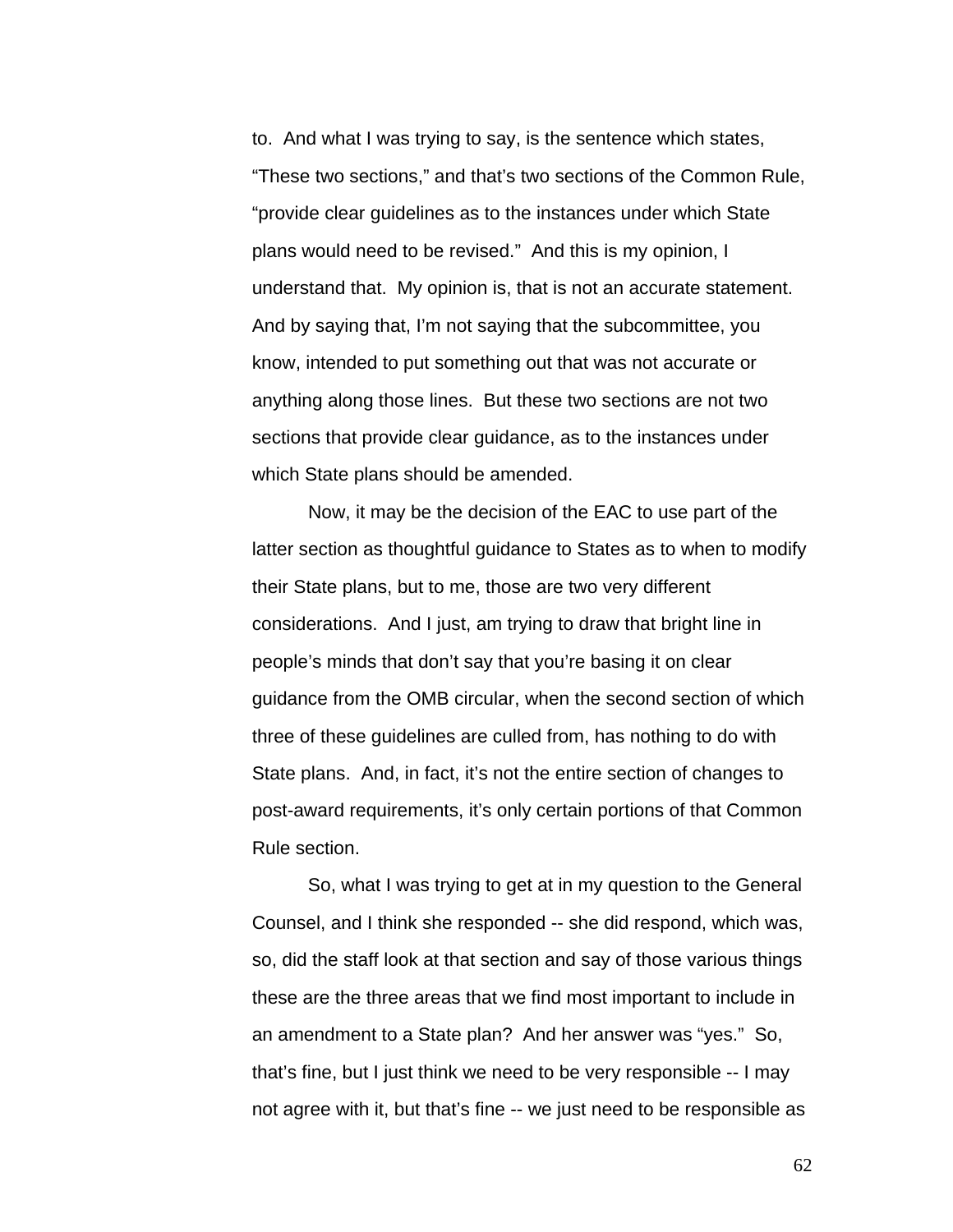to how we characterize. And also, even though I'm not in favor of posting this at this moment, if that later happens, I hope that we will also post the memorandum that I've been referring to in this public meeting because I think it's useful for the public to have the specific citations and see the specific sections that the EAC relied on, to write this guidelines on HAVA.

 And one, just last, quick question about this budget issue. Maybe I'm missing something, but a budget change of ten percent wouldn't that, almost certainly, or at least for some States, mean that every time they receive additional Federal funds that's going to be a ten percent change?

MR. CORTES:

No. Actually I don't think that -- I don't have a number for the minimum payment States, but for instance Delaware -- or actually, I do. Delaware, which is a minimally funded State, that would be, in terms of the minimum payment amount, it's a bit over \$1 million. And so, the amount that they're getting this time, for instance, in the fiscal year 2008 appropriations, I think -- I don't have those numbers in front of me -- but I think it's approximately 600,000 that they're getting under this new appropriation, based on the formula that's out there.

#### VICE-CHAIR HUNTER:

So wouldn't...

MR. CORTES:

And I can get those numbers for you, if you'd like.

### VICE-CHAIR HUNTER: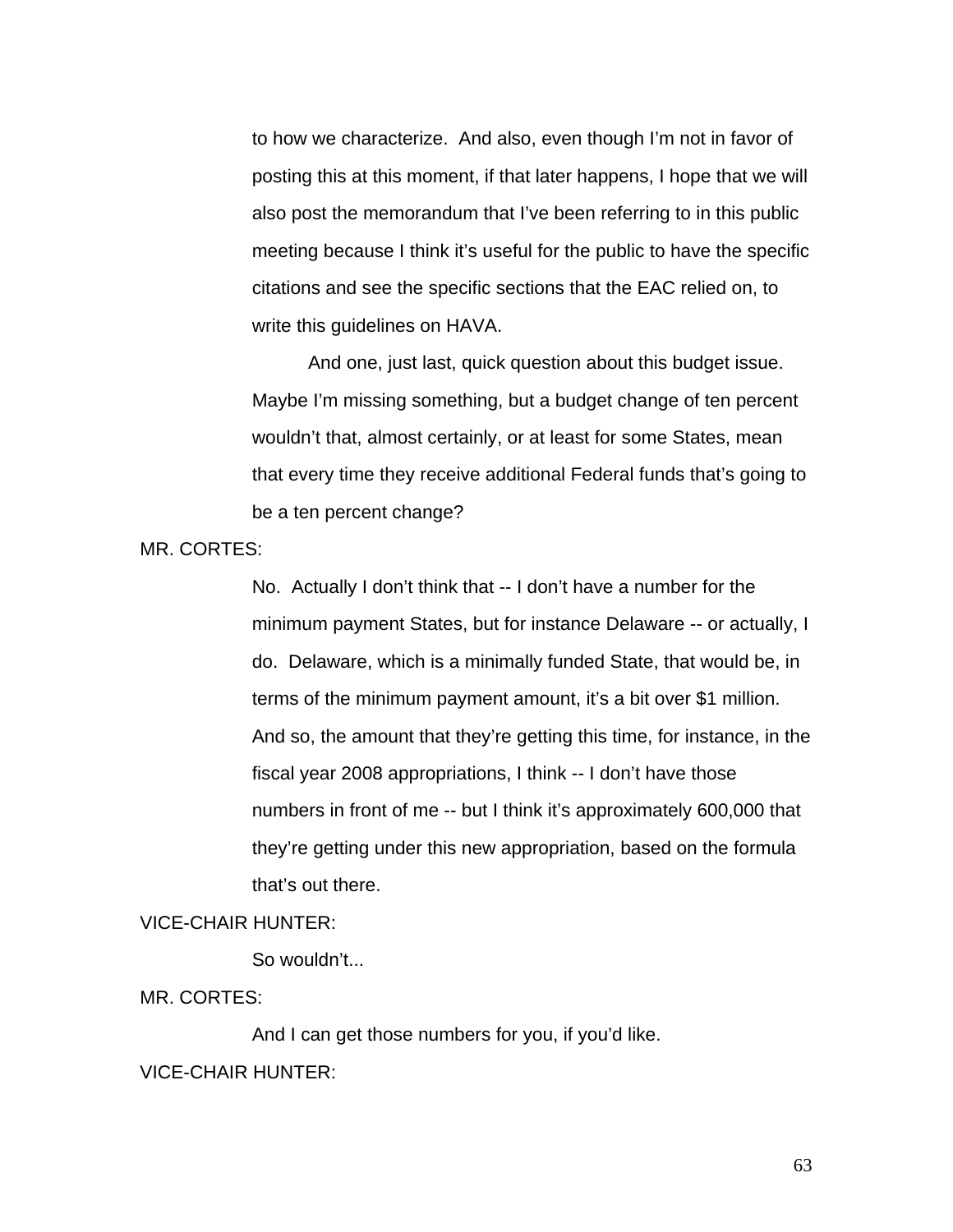Okay. So you're saying it wouldn't meet the threshold, just by virtue of getting the additional Federal funds that were appropriated at the end of last year? As best we can tell, no State would meet that ten percent threshold?

#### MR. CORTES:

I will get the numbers for you. I'll ask my staff to pull those numbers during this -- Julie or Tamar, can you ask someone, either Julie or Julianna to give me the numbers of the FY-08 payments?

# CHAIR RODRIGUEZ:

Commissioner Davidson.

### COMMISSIONER DAVIDSON:

I think it's also important to note, that if a State budgeted for the full amount that Congress had put in the original legislation, the bill itself, you know, the law itself, if they did that, then I think that they could still be without -- wouldn't have to file a new plan because they were budgeting for the full amount, so that if the -- in my opinion I think that that would mean that they wouldn't have to file another plan.

#### COMMISSIONER HILLMAN:

But I think it depends on what they did within the budget. If they took more than ten percent of their budget and switched it from one activity to another, irrespective of what the total amount of the budget was, you know -- you can't budget for money you don't have. I understand that a lot of States put forth a budget in anticipation of receiving full funding. They didn't receive full funding and at some point they accepted the reality that they couldn't budget for money they didn't have. So, I think we have to take that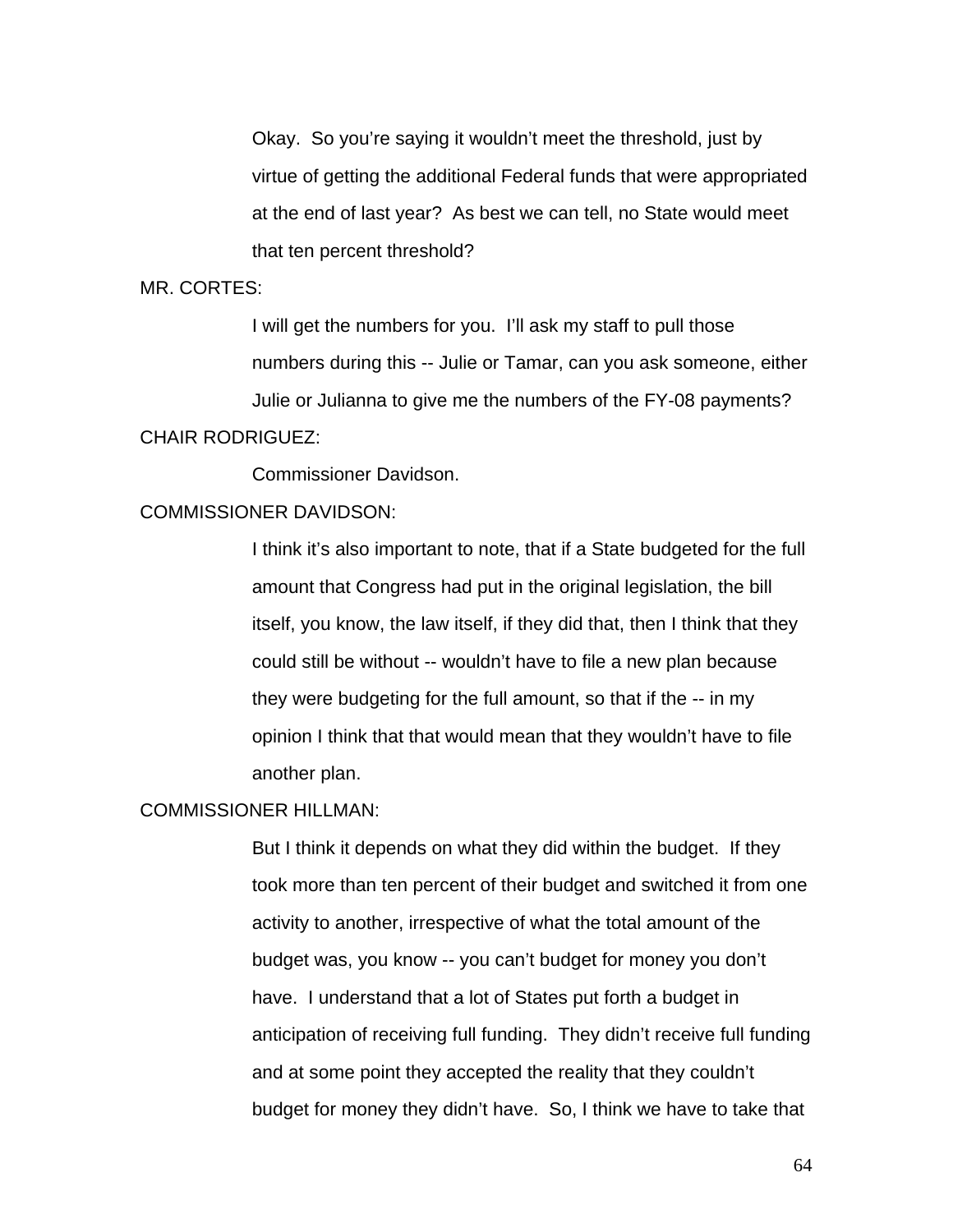into consideration because we're talking about a good amount of money that States wouldn't have access to. And States don't budget for money they don't have. At least I hope they don't.

#### MR. CORTES:

And I think it would also depend on, you know, other realities within that, whether or not -- or how far into the future they thought their money was going to go and, you know, what years they plan that for. So there's a lot of...

### COMMISSIONER DAVIDSON:

Variances.

### MR. CORTES:

You know, there's a lot of variables in there. And what we tried to do with these five points, was kind of cover everything that we thought was relevant to the States, in their consideration of answering this question of, is what we're doing a material change in the administration of the plan.

And so, the minimum payment amount to States, at least this time around, is 575,000.

#### VICE-CHAIR HUNTER:

I'm sorry?

MR. CORTES:

575,000 is what minimum funded States will get through the FY-08 requirements payments.

# VICE-CHAIR HUNTER:

Can I just make one last comment?

# CHAIR RODRIGUEZ:

Okay.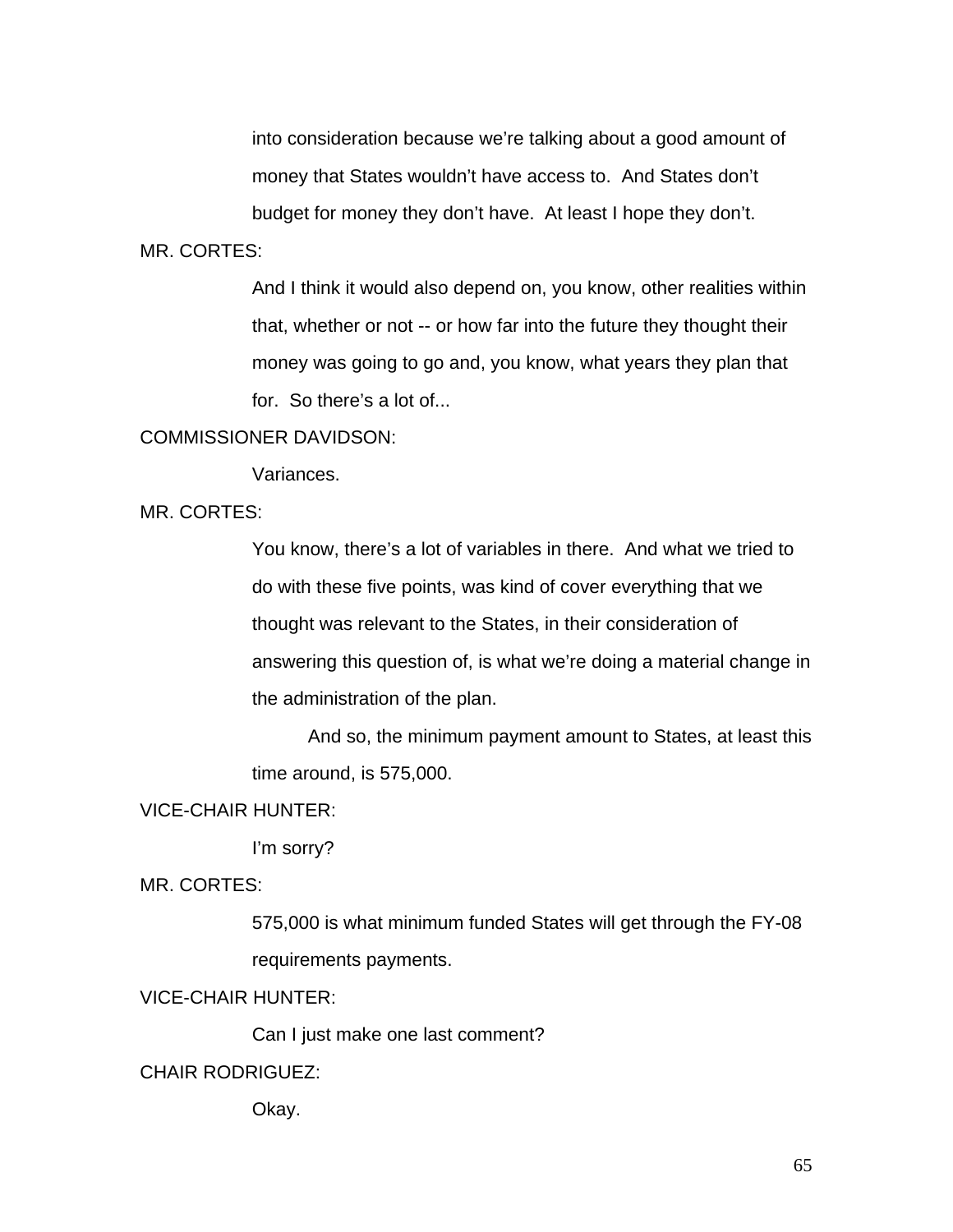### VICE-CHAIR HUNTER:

One last comment...

#### CHAIR RODRIGUEZ:

Vice-Chair Hunter.

### VICE-CHAIR HUNTER:

...is, from the section of the Common Rule regarding State plans, one of the things that Mr. Cortes read to us, is that, "If there's a material change in any State law, organization, policy or State's agency operation." And I'd just like to point out that, back in March when we were talking about the reasonableness policy and whether or not States had -- whether or not it was reasonable for States to purchase machines that they already purchased, the previous machines with Federal funds, we didn't know the answer to whether or not they'd have to submit a new State plan. You know, for example in the State of Florida, when they completely changed their systems, would they have to file a new State plan? And I think I wrote in one of my statements, that I would hope that a State would do so, in that kind of circumstance. And I'm glad that under the Common Rule section regarding State plans, the State of Florida would be required to do so, because it's a material change in their State law and in most States, it would either be a State law or a policy change. So, I think regardless of how the State is structured, that State, in those scenarios, would have to file a State plan. I think that's important. And I also think it's important that they work with the county officials to make sure that the county officials, you know, have sort of signed on to that overall process.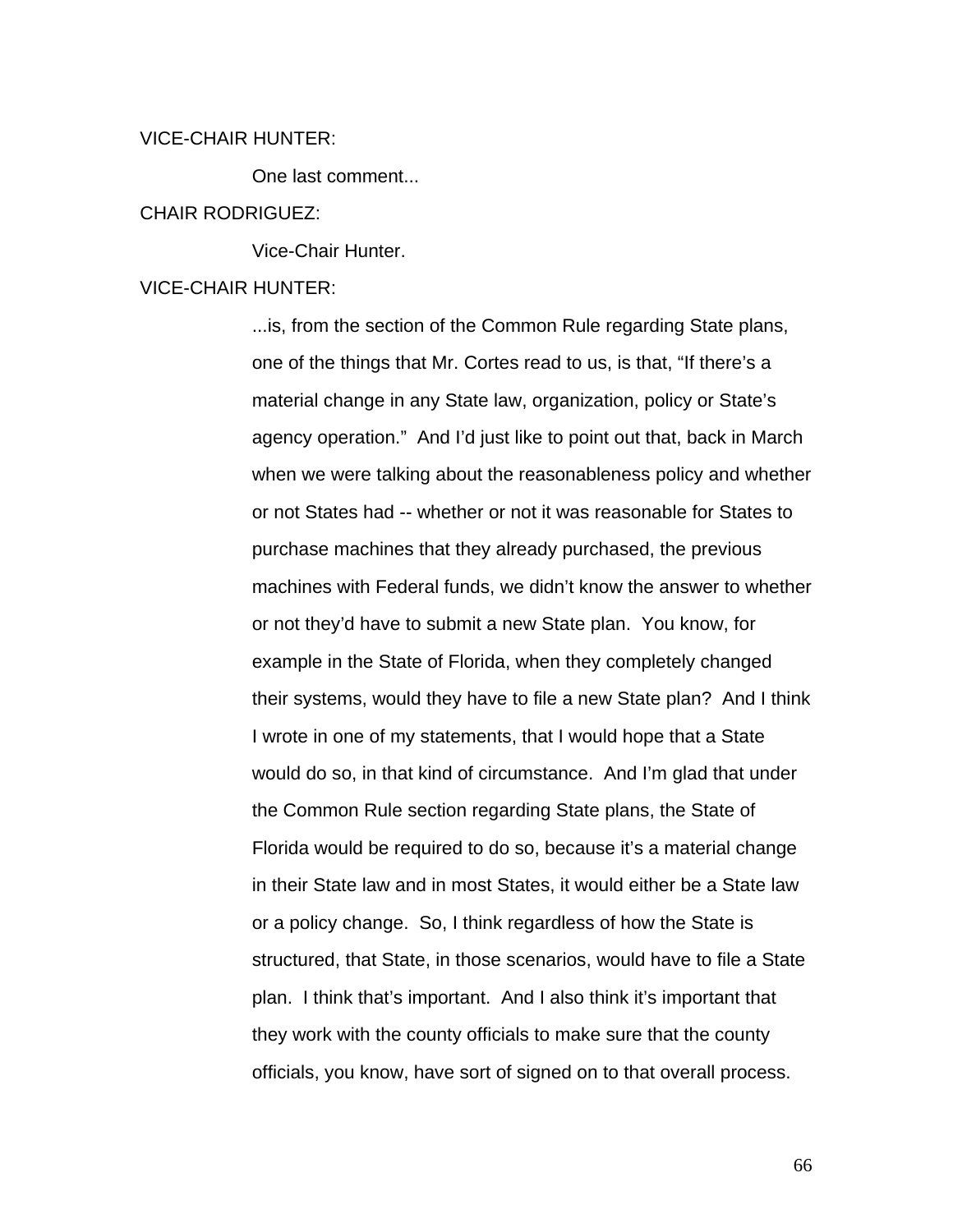So I'm encouraged that that's covered by the section on State plans in the Common Rule.

### CHAIR RODRIGUEZ:

Very good. Is there any further discussion on this?

### COMMISSIONER HILLMAN:

Well, I'd like to know where we are. I urge that we move forward to post the document for comments, so we can get the process started.

### CHAIR RODRIGUEZ:

Are we going to -- Madam General Counsel, should we vote on it since there's disagreement? Or is the subcommittee's recommendation sufficient to post?

### COUNSEL HODGKINS:

Are we posting this in the Federal Register? Remind me, are we... CHAIR RODRIGUEZ:

Yes.

### COUNSEL HODGKINS:

...posting this in the Federal Register?

MR. CORTES:

That would be my recommendation, that as part of the public comment process, that it be posted in the Federal Register.

### COUNSEL HODGKINS:

Then I think it would require agency action to instruct the staff to do that.

# COMMISSIONER DAVIDSON:

I have a question. Is a posting, the title of it and then stating that it's on our website, like what we've talked about in other things?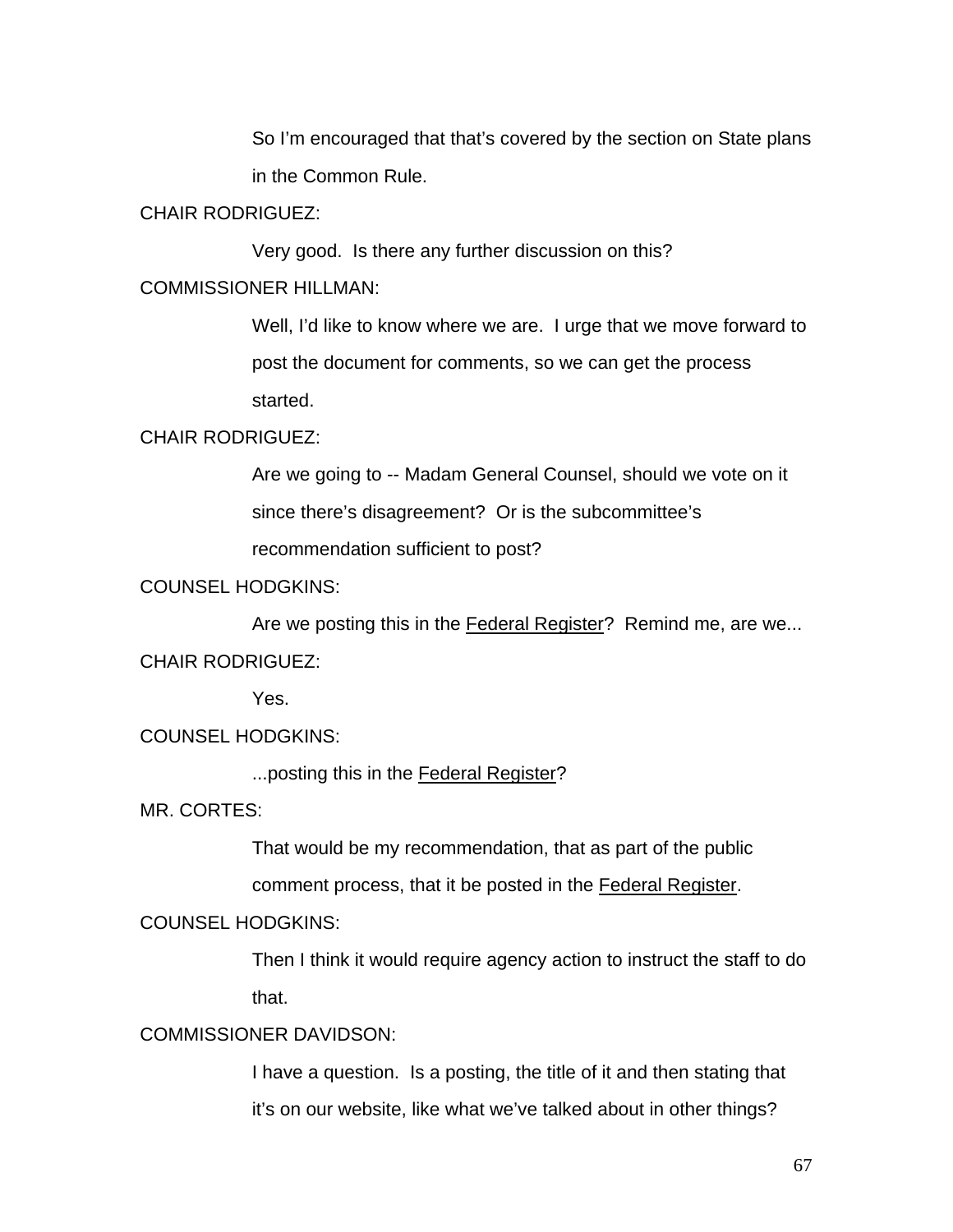MR. CORTES:

I don't know. That's something...

### COUNSEL HODGKINS:

We can certainly use that idea. Let me just flesh out what I think Commissioner Davidson is referring to.

### COMMISSIONER DAVIDSON:

Thank you.

#### COUNSEL HODGKINS:

And that is, that we would post a notice that we are seeking comment on a particular proposed policy, provide the public with information as to where they can obtain a copy of the policy, which would, of course, be posted on our website, in addition, providing the public with the ability to obtain a hardcopy by calling our office, writing our office, et cetera, and providing them with the information as to where and how they would submit comments. Now, we would not actually post, as I appreciate what Commissioner Davidson is saying, the actual text of the proposed policy in the Federal Register, for cost saving measures but would make the text of that available to the public on our website and in other places, but merely use the Federal Register as a mechanism by which to point them to those locations.

#### CHAIR RODRIGUEZ:

Vice-Chair Hunter.

### VICE-CHAIR HUNTER:

Even though I don't think I would vote for this policy, as written, I don't support it as far as I can tell with the information in front of me, I would not object to posting it, if my colleagues would agree to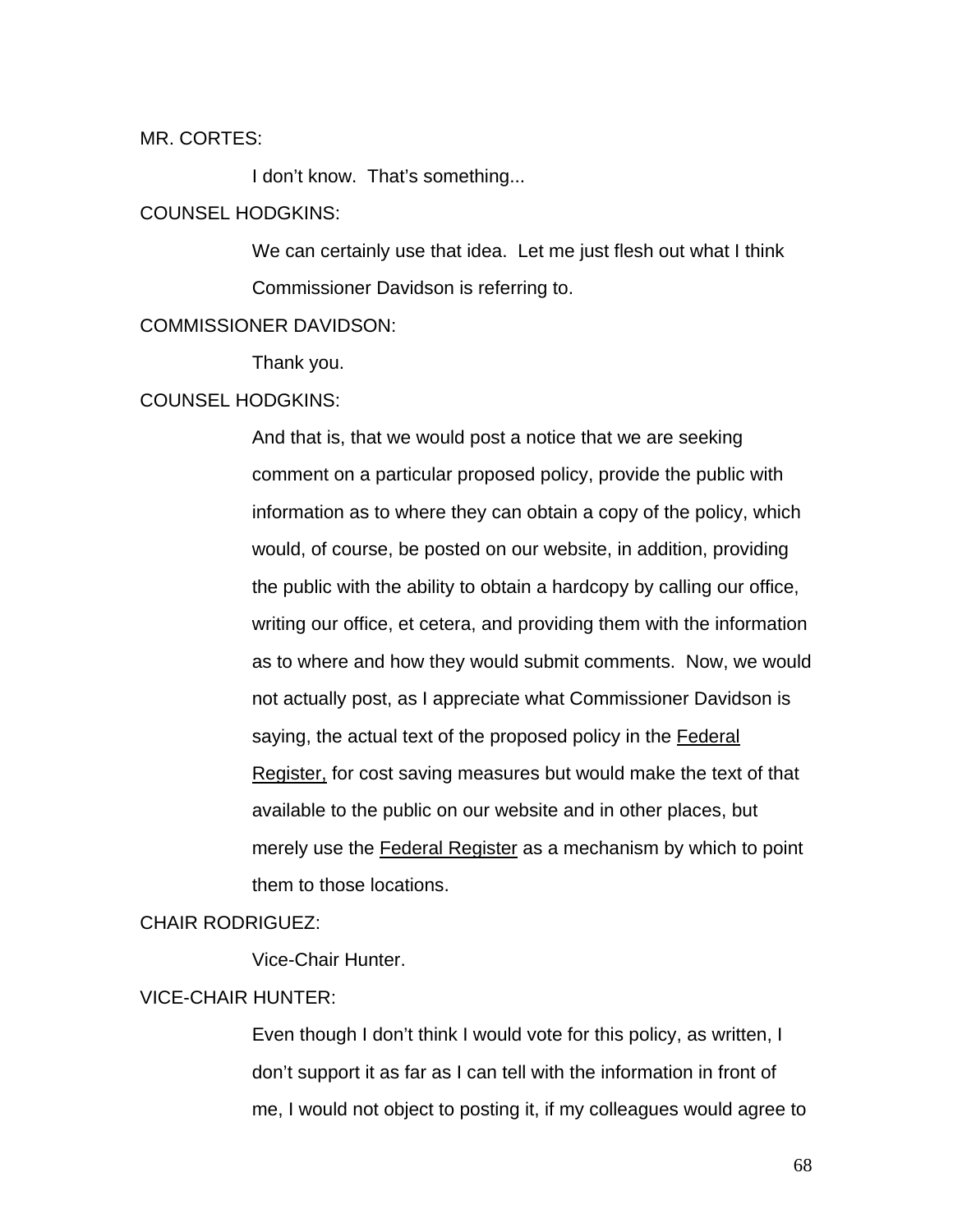amend the same sentence that I keep reading, and I'll spare you reading it again, and the sort of sister sentence to it in the guidelines. And if my colleagues would also agree to simultaneously post the memorandum "To: EAC Commissioners, From: Edgardo Cortes. "

# CHAIR RODRIGUEZ:

Okay. Was that a motion to post it and then...

### COMMISSIONER HILLMAN:

I'd have to know what the amended language is. I can't agree to language that I haven't seen written so, you know, I'd like to know what the amended language is being recommended.

### CHAIR RODRIGUEZ:

Okay.

# VICE-CHAIR HUNTER:

Well, I'm not going to make the motion though. Does somebody want to move to post it?

### COMMISSIONER DAVIDSON:

I'll move to post it, so that we can get the...

### COMMISSIONER HILLMAN:

Second.

### CHAIR RODRIGUEZ:

It's been moved and seconded to post the "Guidelines on HAVA

Section 254(a)(11): Material Changes in the Administration of

HAVA State Plans" in the Federal Register.

### VICE-CHAIR HUNTER:

Okay. So, the amendment -- I'm sorry, was the motion to post both documents? I'm sorry.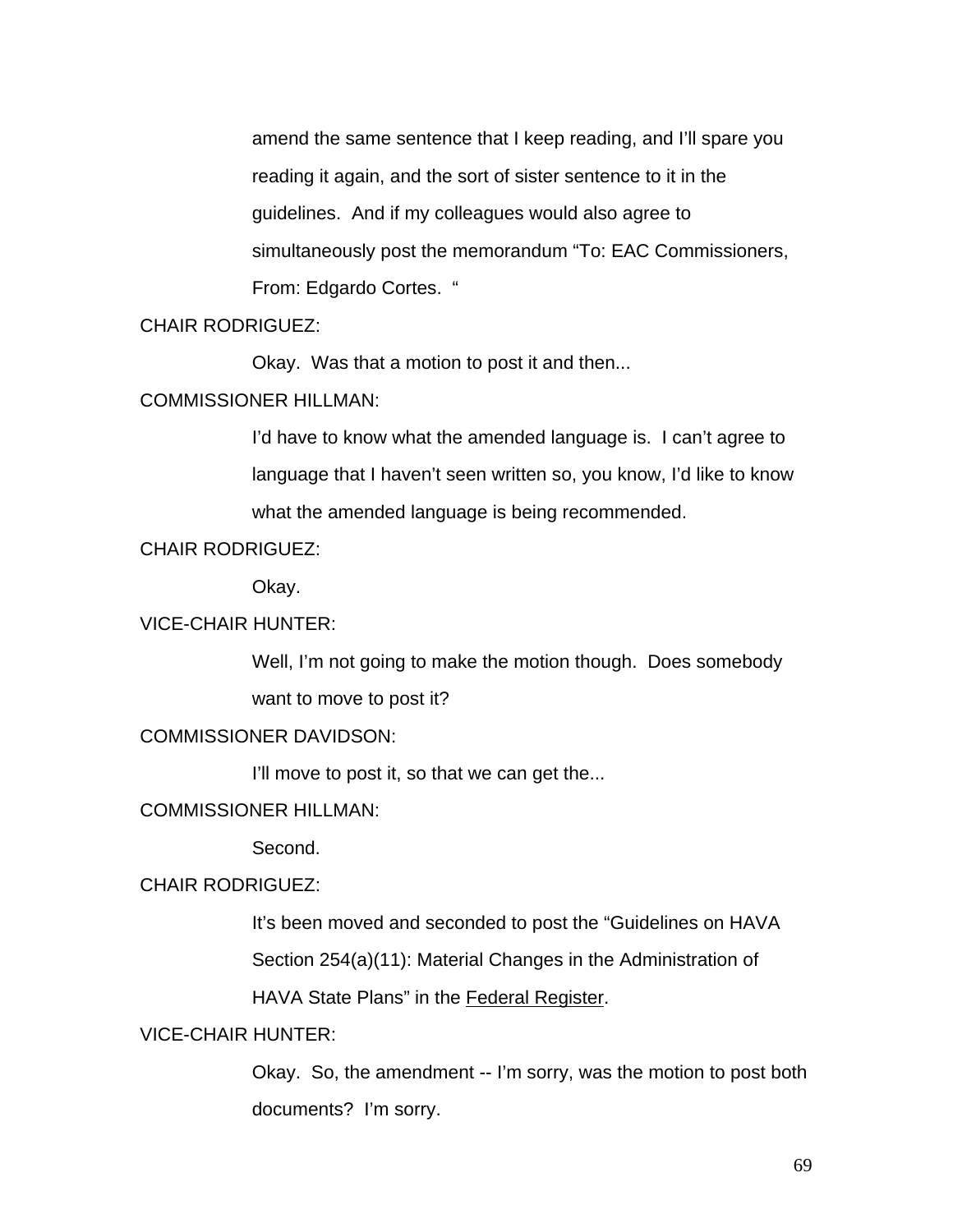### COMMISSIONER HILLMAN:

I am not in favor of posting both documents, unless we -- I mean, the first document, it can be available to anybody who wants to see it, but it's not for public comment. It was an instructive/informative memo to the Commissioners. So, you know, I'm not sure what we're trying to accomplish. And I'm almost ready to pull back my second, because I think this has gotten beyond confusing and I'm not at all comfortable where we're going.

### CHAIR RODRIGUEZ:

Well, right now, the motion is, post the draft guidelines.

# COMMISSIONER HILLMAN:

Right, okay. Thank you.

# CHAIR RODRIGUEZ:

That was seconded.

### COMMISSIONER HILLMAN:

All right, that's the motion I seconded.

### VICE-CHAIR HUNTER:

Well, what I was trying to say, is that I'd be in favor of it if it was to post both. So, would the mover consider amending your motion to post both documents? And my reasoning is because the document that's now on the table back here, does not provide the specific citations to the Common Rule. And I just think it's important that the public be provided with the citations.

### CHAIR RODRIGUEZ:

I think we could take it that way or they could be two separate actions. This is the one that we are going to take comments on. If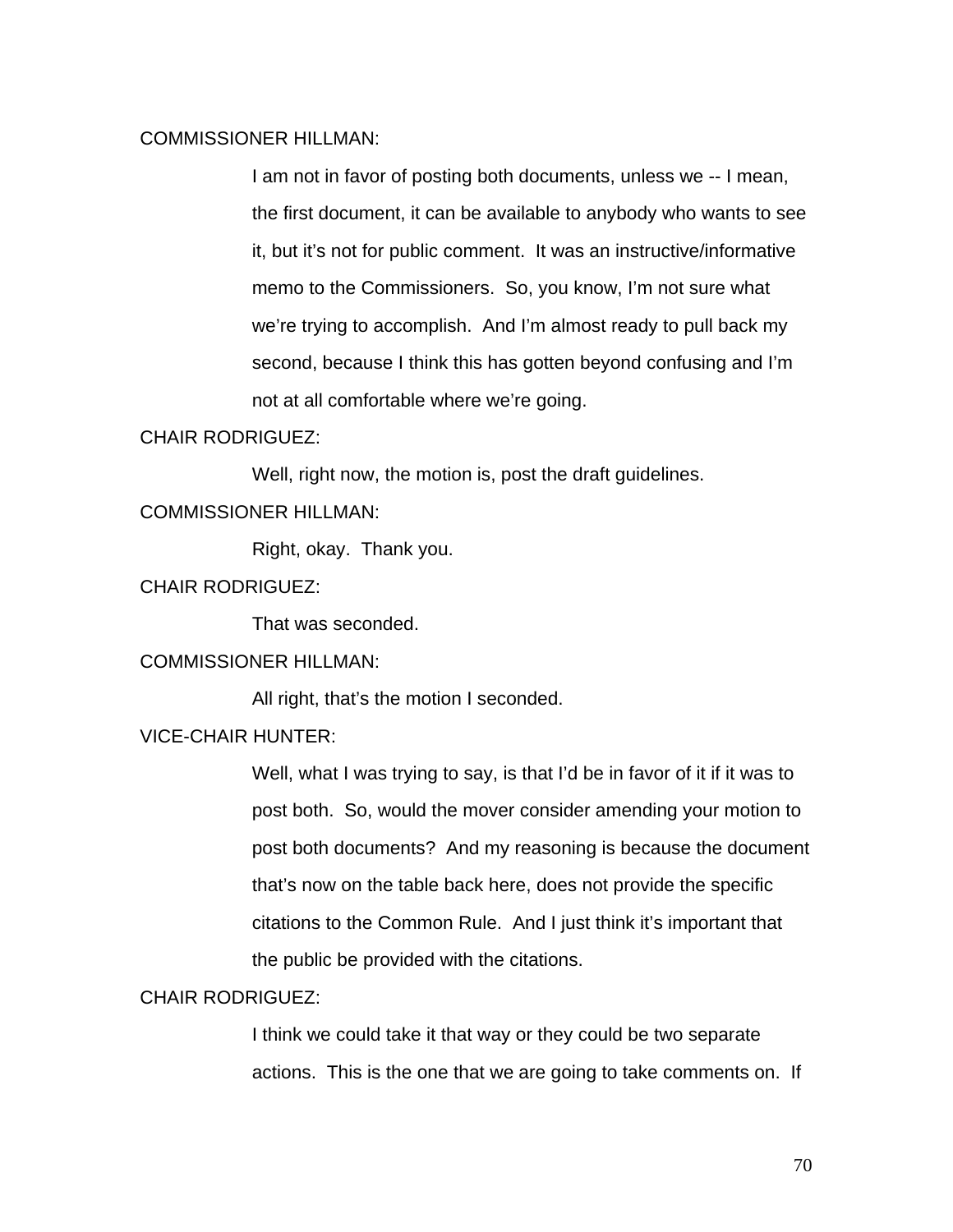we post it, the briefing memo, it wouldn't be for comment but for information.

# VICE-CHAIR HUNTER:

But I don't know why we wouldn't want to get comments on that, too. I mean I don't know why we can't just say, comments on -- I mean...

# COMMISSIONER HILLMAN:

Call the question Madam Chair, please.

# CHAIR RODRIGUEZ:

So, we vote on whether or not to vote, right?

COUNSEL HODGKINS:

Correct.

# COMMISSIONER HILLMAN:

Right.

# VICE-CHAIR HUNTER:

Whether or not to vote? I'm sorry.

CHAIR RODRIGUEZ:

Gracia's called for an immediate vote.

### VICE-CHAIR HUNTER:

Oh, okay.

# CHAIR RODRIGUEZ:

So, we vote on that motion.

# COUNSEL HODGKINS:

Well, you need a second on that.

CHAIR RODRIGUEZ:

On the question.

# COUNSEL HODGKINS: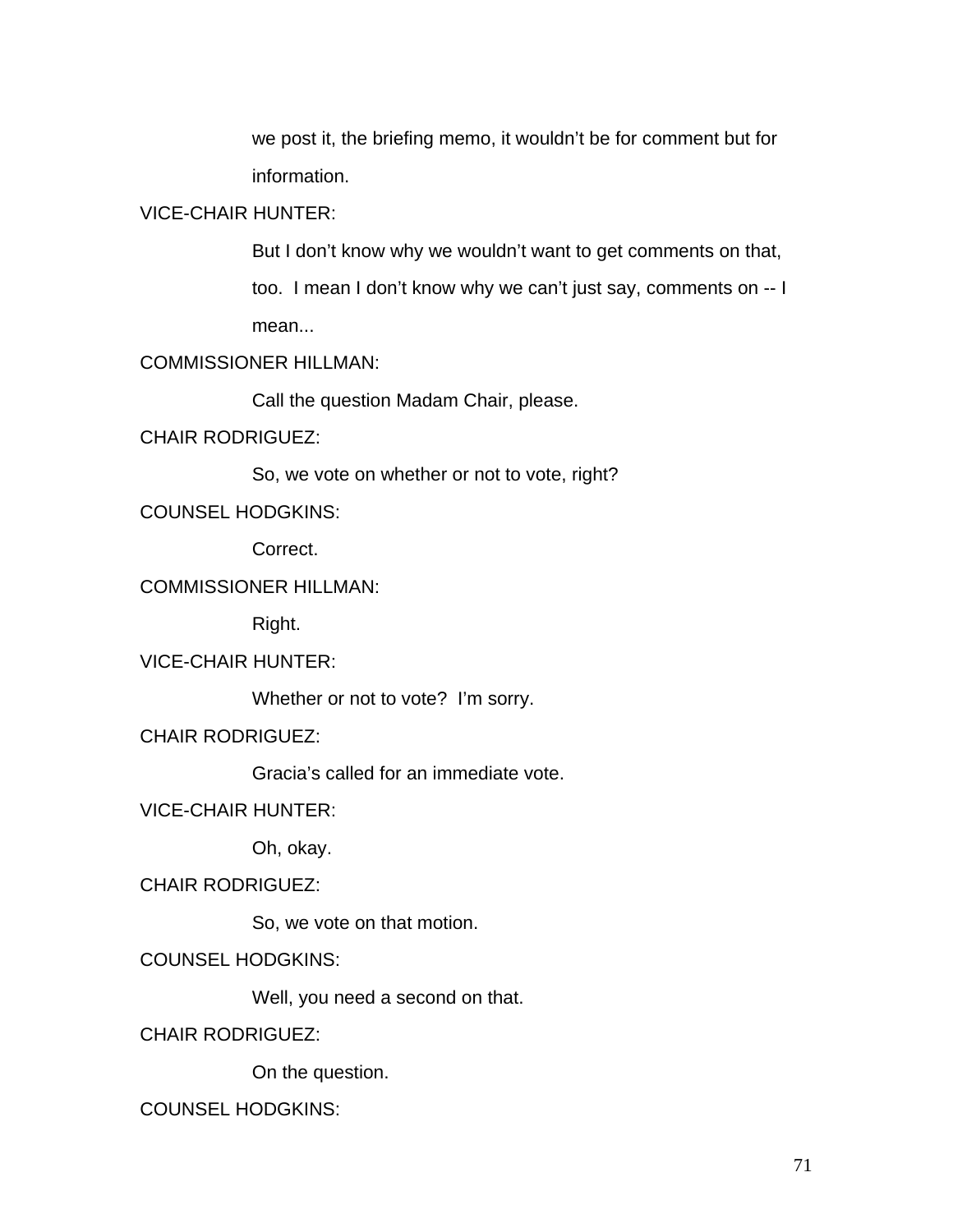Yes.

# COMMISSIONER DAVIDSON:

I'll second it.

# CHAIR RODRIGUEZ:

All those in favor of ending discussion on the motion to post the guidelines, indicate by saying aye.

# COMMISSIONER HILLMAN:

Aye.

COMMISSIONER DAVIDSON:

Aye.

CHAIR RODRIGUEZ:

All those opposed.

### VICE-CHAIR HUNTER:

Nay.

### CHAIR RODRIGUEZ:

I'm going to abstain. There's two ayes to end discussion. So

discussion will continue for lack of a majority.

[The motion failed for lack of a majority with a vote of two in favor, one opposed, one abstention.]

\*\*\*

#### CHAIR RODRIGUEZ:

So, the motion on the table is to post the "Guidelines on Material

Changes in State Plans." Is there further discussion on the motion? COMMISSIONER DAVIDSON:

> Yes. Commissioner Hillman would you state what you would like to change in both of the documents, so we really understood that, you know, the sentence how you would change the language?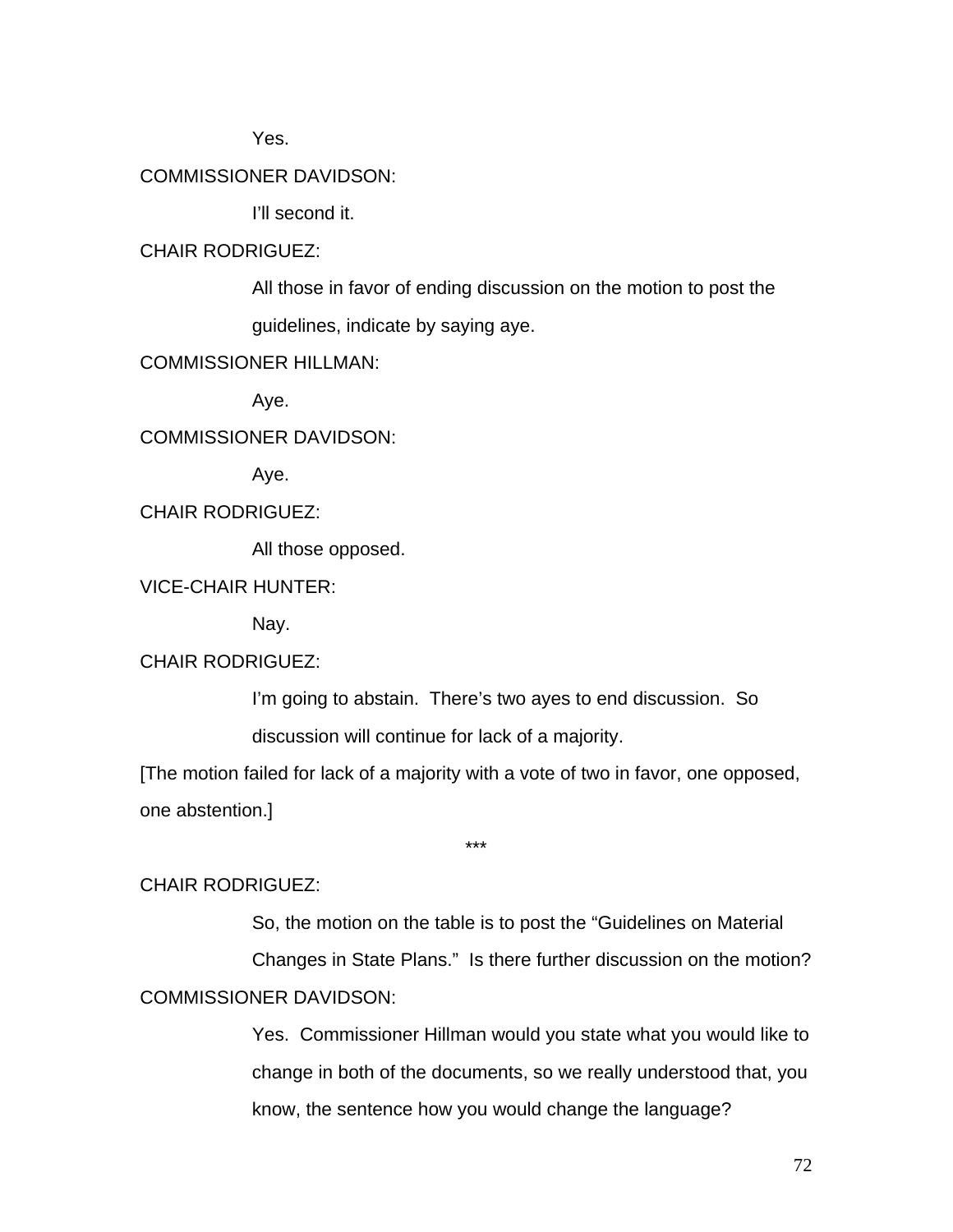# VICE-CHAIR HUNTER:

Are you talking to me?

# COMMISSIONER DAVIDSON:

I'm sorry, Commissioner Hunter.

# VICE-CHAIR HUNTER:

But in advance of that, I'd like to know if you'd accept as a friendly amendment to your motion, that you move to place both documents in the Federal Register and both for public comment.

# COMMISSIONER DAVIDSON:

If we put the other one in the Federal Register or, you know, post it I think it has to be very, very clear that this is just an instructional portion of what we're posting with the guidelines themselves. I think there should be...

# VICE-CHAIR HUNTER:

Okay.

# COMMISSIONER DAVIDSON:

...wordage to make sure that's clear.

# VICE-CHAIR HUNTER:

Okay.

## COMMISSIONER HILLMAN:

If the concern is, that there isn't citation of the applicable circulars, I would say that we just footnote in the draft document, the sections

of the circulars that apply to what has been proposed as policy.

# VICE-CHAIR HUNTER:

That's fine with me.

# CHAIR RODRIGUEZ: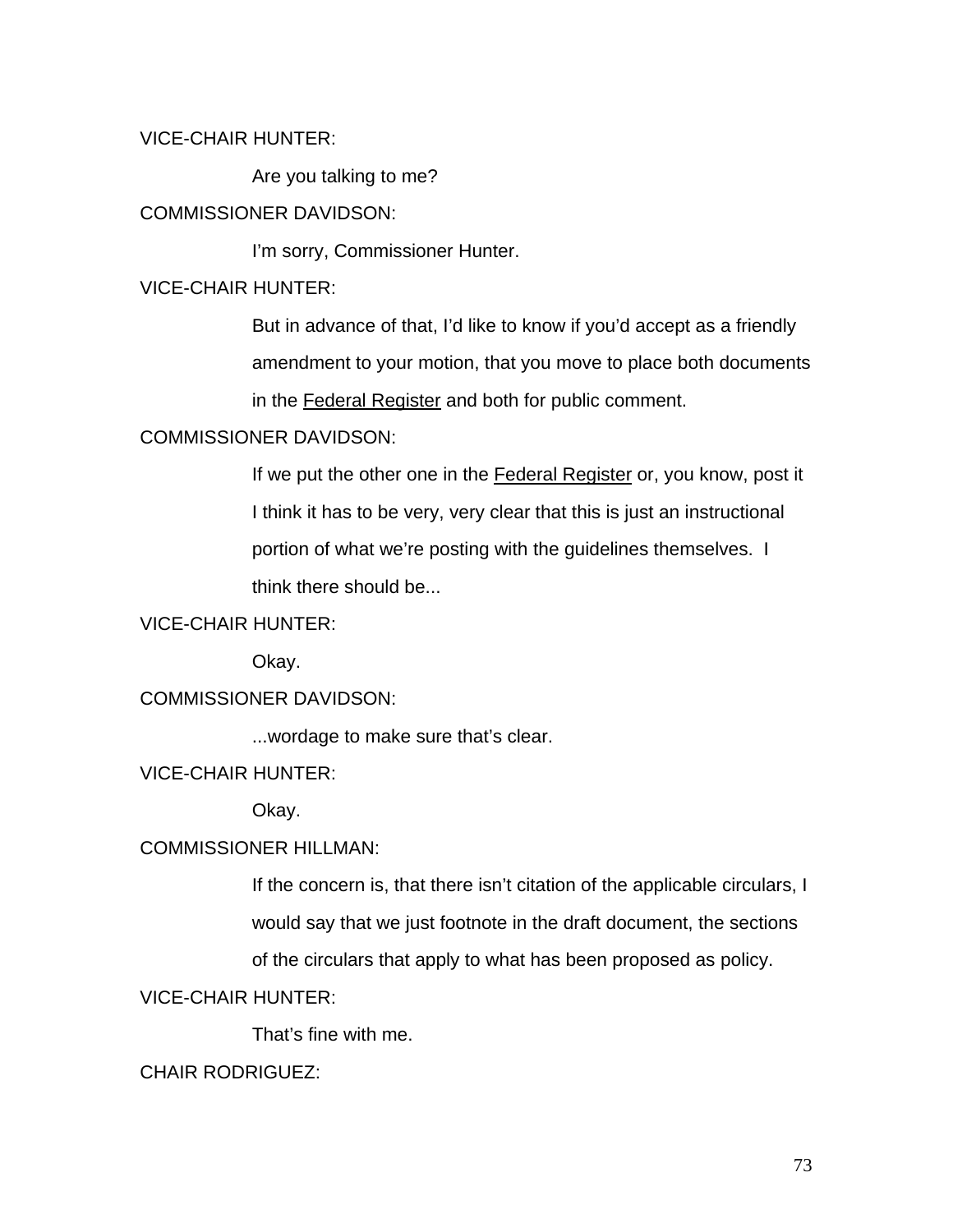So, the motion, if I could restate it, is to post the "Guidelines on Material Changes" as will be amended, with citations to the source for each of the changes.

### COMMISSIONER DAVIDSON:

For each of the guidelines.

### CHAIR RODRIGUEZ:

For each of the guidelines.

#### VICE-CHAIR HUNTER:

And a further motion, to revise the second statement -- the second sentence of the guidelines, which now reads, "These guidelines are based on the general Federal requirements for updating State plans contained in the Office of Management and Budget Circular A-102." If we could amend that sentence to now read, "These guidelines are based on the general Federal requirements for updating State plans and" -- I should say, "These guidelines are based in part on the general Federal requirements for updating State plans contained in the Office of Management and Budget Circular A-102 and changes to post-award requirement/changes of the circular."

#### COMMISSIONER HILLMAN:

But if we're identifying the applicable sections through footnotes, I think we take care of that issue.

# VICE-CHAIR HUNTER:

I actually, with respect, I don't, because I think the guidelines aren't just based on the Federal requirements for updating State plans. These guidelines are also based on general Federal requirements for changes to post-award requirements. So, as long as we add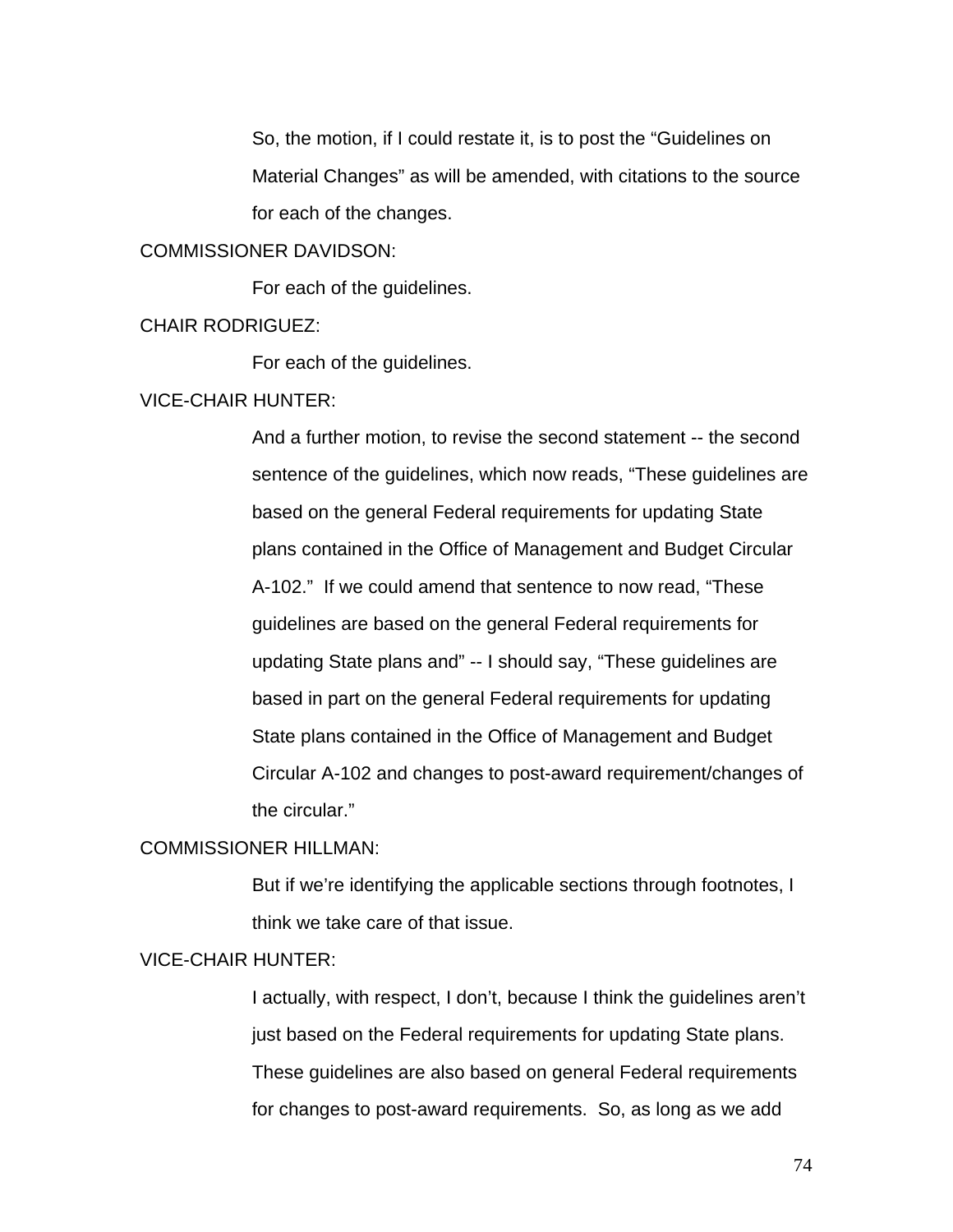that in there to that sentence, then I'm fine with it. That's the change I seek.

## COMMISSIONER HILLMAN:

I would ask the General Counsel and Mr. Cortes for a little feedback here, as to what the implication would be of changing that. I mean that wasn't put in there in the first place. I would just ask what we're doing here.

#### COUNSEL HODGKINS:

I don't know that there's -- go ahead.

## MR. CORTES:

If I could perhaps offer, to say these guidelines are based on the

general Federal requirements contained in the Office of

Management and Budget Circular A-102.

# COMMISSIONER DAVIDSON:

And that would cover both?

# COUNSEL HODGKINS:

And strike...

# COMMISSIONER HILLMAN:

It just says A-102.

MR. CORTES:

It would essentially take out the phrase that says...

# COUNSEL HODGKINS:

Strike for...

MR. CORTES:

..."for updating State plans."

VICE-CHAIR HUNTER: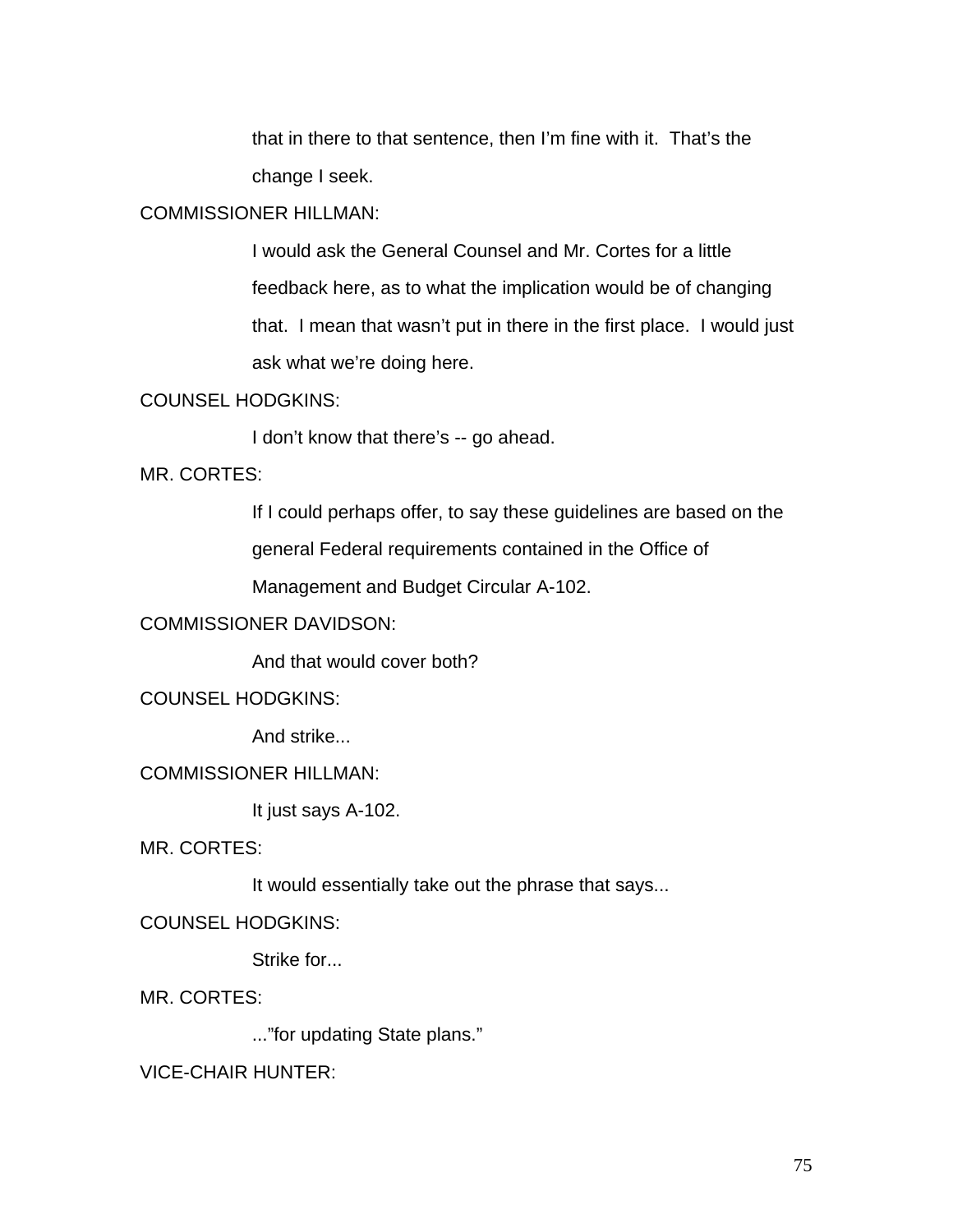What about just, "These guidelines are based on Office of

Management and Budget Circular A-102"?

# COMMISSIONER DAVIDSON:

I think that's what Gracia said.

VICE-CHAIR HUNTER:

It's a little different.

# COMMISSIONER HILLMAN:

Madam Chair, could we maybe, I don't know what the technical Robert's Rule is, set this aside, so we can proceed with other items and give Commissioner Hunter some time to draft out? Because we're wordsmithing and we're writing as we're going along here and valuable time is slipping away here.

# COUNSEL HODGKINS:

The parliamentary procedure would be to lay it on the table and then you can remove it from the table.

# COMMISSIONER HILLMAN:

So it would be table it?

COUNSEL HODGKINS:

Uh-huh.

# COMMISSIONER HILLMAN:

So we're tabling the motion? What's the...

# COUNSEL HODGKINS:

It's the pleasure of the Commission as to what you want to do but...

# COMMISSIONER HILLMAN:

No, what's the wording of the...

# COUNSEL HODGKINS:

You would move to table the current motion.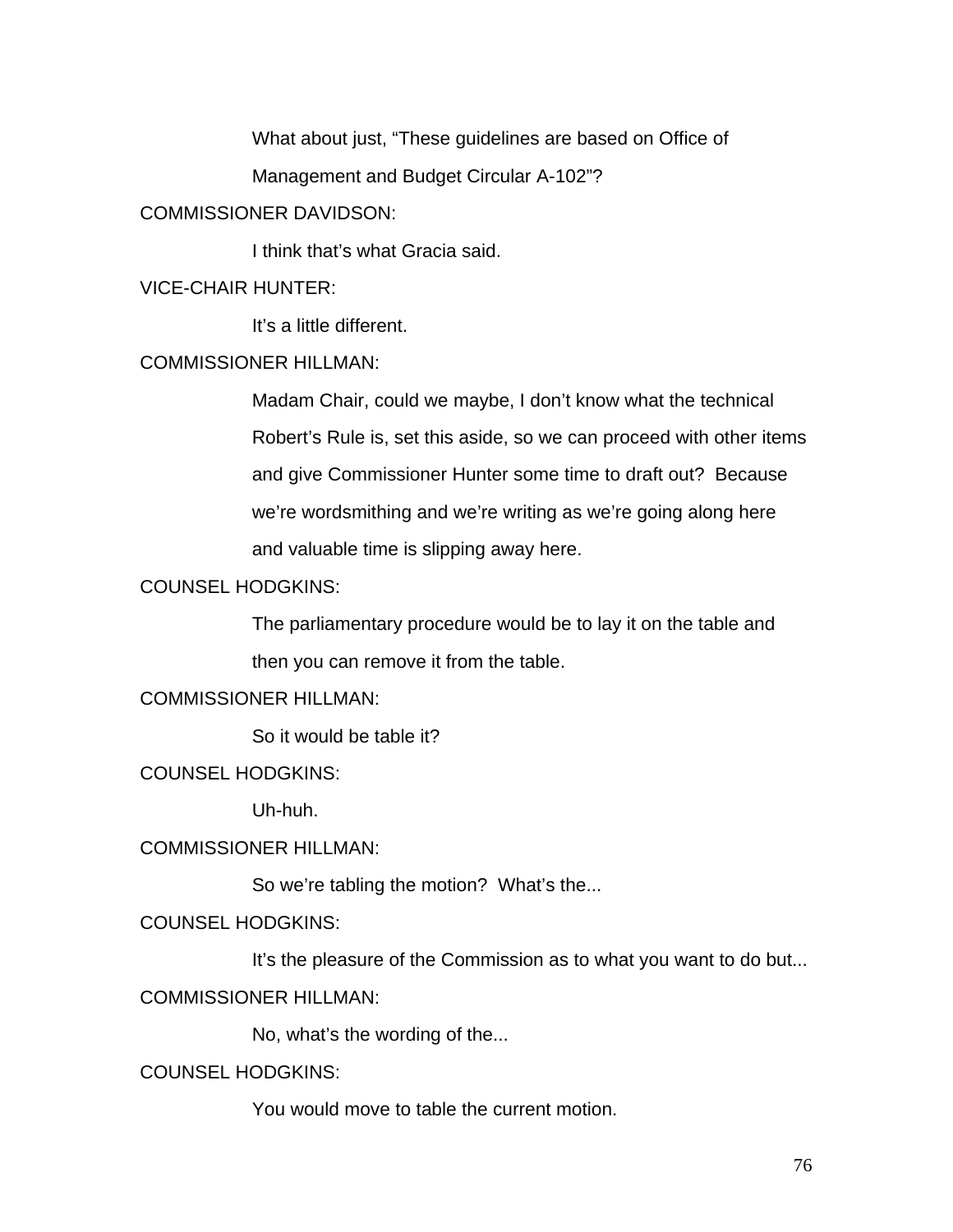# COMMISSIONER HILLMAN:

Okay.

## COUNSEL HODGKINS:

There would have to be a second and then vote to table.

## COMMISSIONER HILLMAN:

Okay. Well, let me just get a sense. I mean I just think it's confusing for...

#### CHAIR RODRIGUEZ:

How long will it take?

#### VICE-CHAIR HUNTER:

Five minutes.

# CHAIR RODRIGUEZ:

Okay. So why don't we take five minutes, because Mr. Cortes is the next person on the agenda. Why don't we just take the five minutes, or less, necessary to work collectively, on the language.

# COMMISSIONER HILLMAN:

 So then take a five-minute recess. Is that what we're going to do? CHAIR RODRIGUEZ:

> Unless, Madam General Counsel you want to start on the administrative regulations.

#### COUNSEL HODGKINS:

It's the pleasure of the Commission. I certainly can. I don't want to short Commissioner Hunter of the scintillating presentation that I'm going to make on that point.

# VICE-CHAIR HUNTER:

Go for it.

# COUNSEL HODGKINS: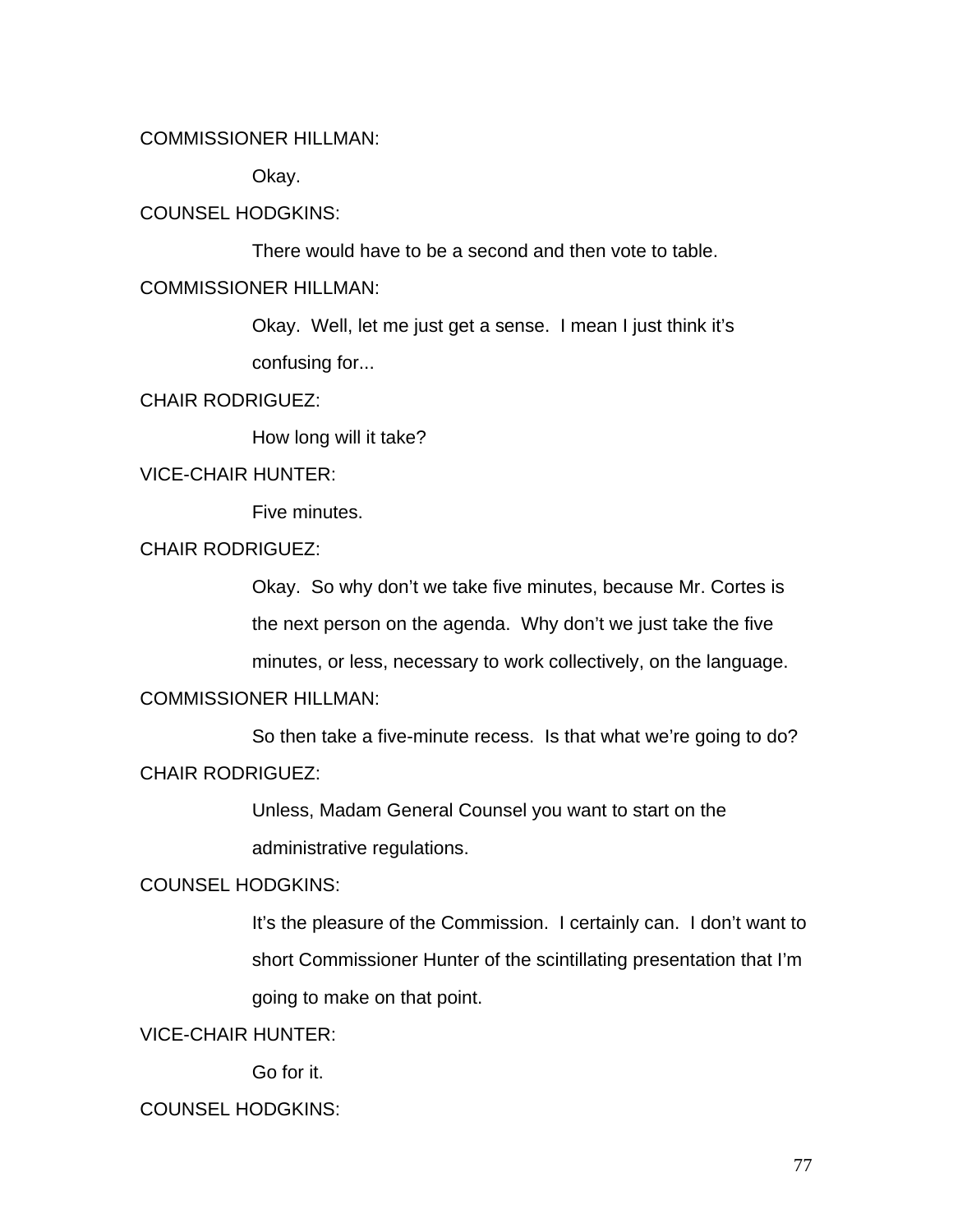All right.

### CHAIR RODRIGUEZ:

Okay. So we need to vote -- someone -- if we want to table this motion, we need a motion.

# COMMISSIONER DAVIDSON:

I move that we table the motion and let our Counsel go ahead and start in with the Freedom of Information, Government and Sunshine and Privacy Act requirements.

#### COMMISSIONER HILLMAN:

The motion is to table. I second the motion to table.

# CHAIR RODRIGUEZ:

It's been moved and seconded to table the current motion to publish the guidance on State plans. All those in favor indicate by saying aye. Any opposed?

[The motion carried unanimously.]

\*\*\*

## CHAIR RODRIGUEZ:

All right, so we'll now go to the consideration of administrative regulations and give Mr. Cortes and Commissioner Hunter a few minutes.

Madam General Counsel.

### COUNSEL HODGKINS:

Thank you, Madam Chair. I think I will piggyback on Commissioner Hillman's analogy of a rainbow after the storm in making this presentation.

 As we all, probably painfully, recall, there was some criticism in the middle part of last year about whether or not this agency had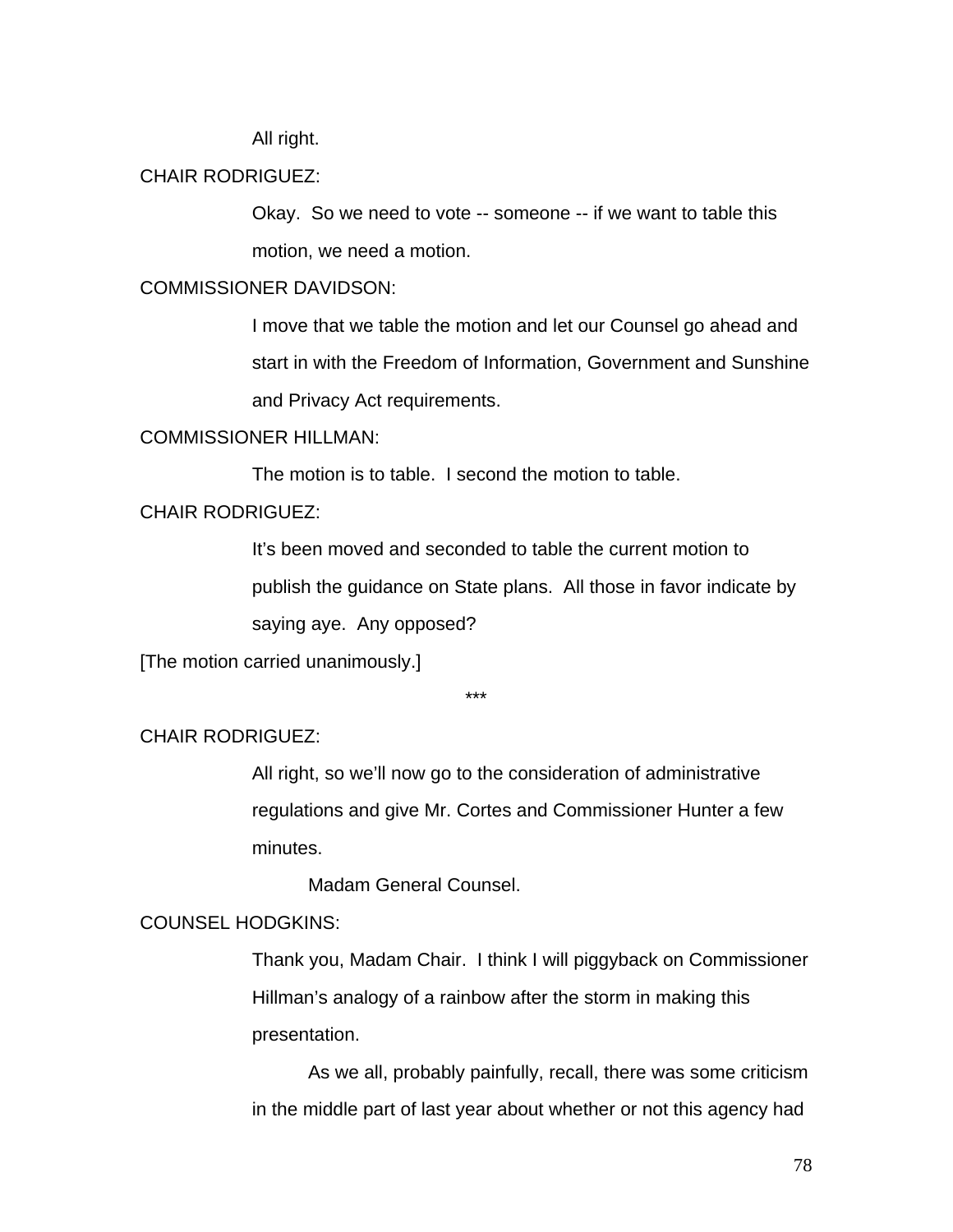taken action to adopt administrative regulations under the Administrative Procedures Act, and this agency made a commitment to the House Administration Committee at a hearing on August  $2n<sup>d</sup>$  that we would in fact adopt those. And it is my great pleasure to bring the first set of those regulations to you today.

 Just so you'll get a sense of how this is going to go today and in the future, the Office of General Counsel will present administrative regulations to you for your adoption in a series of three different steps. The step that we are covering today are those administrative regulations that are required by law to have comments by the public. Now those include regulations under the Government and Sunshine Act, the Privacy Act and the Freedom of Information Act.

 In a second set of recommendations, which we will bring to you at a later date, we will be providing you with a recommended set of regulations under a case called Touhy which essentially allows for third parties to request an expert witness or documents from the Federal government in a third party litigation. So if the government is not involved in the litigation and they want one of our employees or former employees to testify, this will dictate the terms by which they request that information or that testimony. There will also be a set of regulations on standards of conduct which covers general ethics requirements, conflicts of interest, financial disclosures and Hatch Act regulations. These will be primary references that we make to other regulations that are promulgated by the agencies that are responsible for administering those particular Acts. And the last in that set, the second set, would be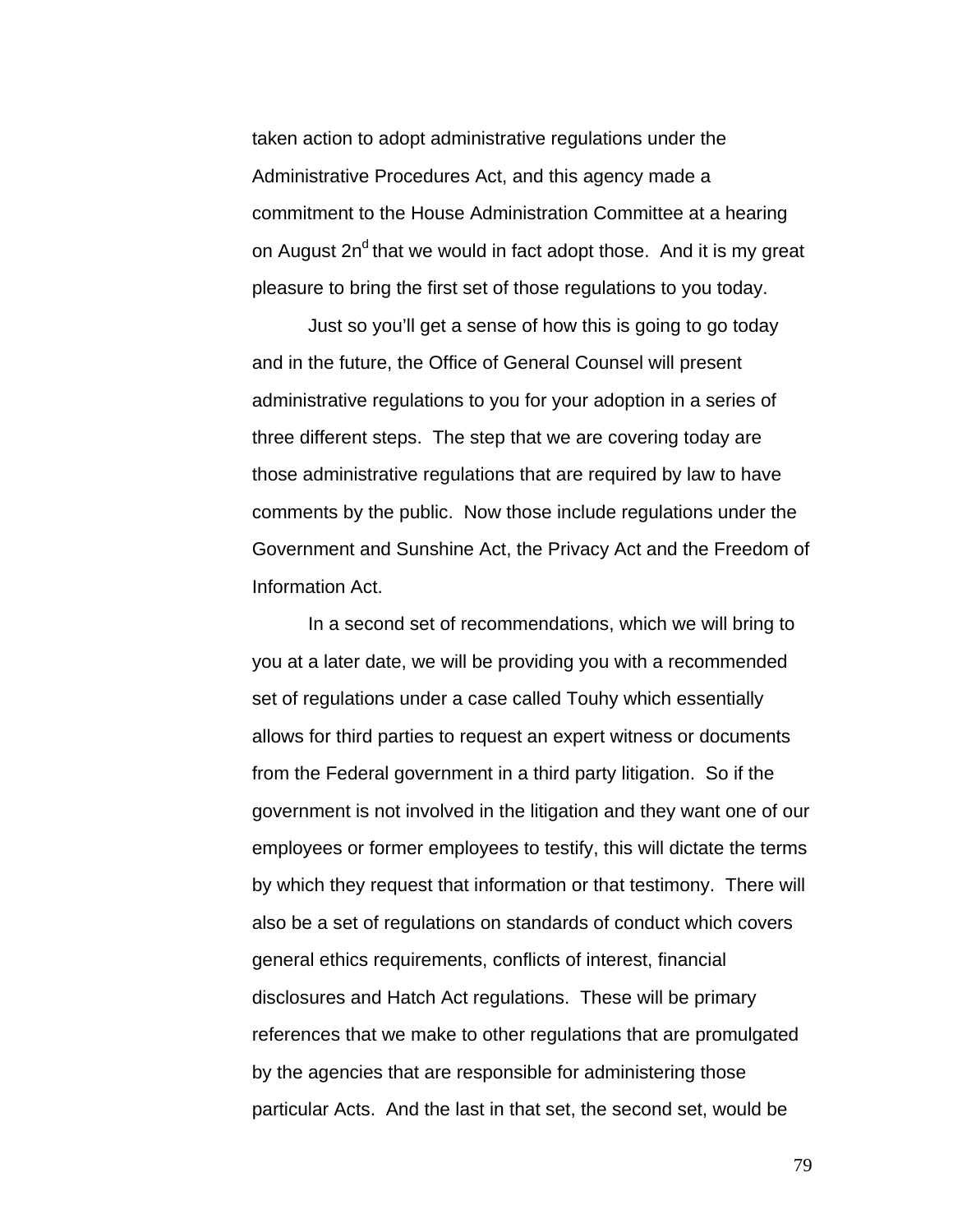non-discrimination on the basis of handicapped. And that particular regulation has application across government, and I'm going to get some other non-discrimination things that are limited to application in our funding processes.

But it's critical to understand that these regulations that we are promulgating are for outside parties. It has nothing to do with our employees and how they make a complaint of discrimination. That is governed by internal rules and internal procedures on how they make those complaints.

 The third set that you will be receiving will include regulations on non-discrimination on the basis of age, race, color, national origin and also regulations regarding grants. And we lumped all of those together because they all do apply to funding provisions whether it be requirements on contractors to the Federal government, requirements on grant recipients that are -- awards that are made by the Federal government. So that's why we sort of grouped these things the way they are.

 So what you have in front of you today is the notice of proposed rulemaking that would be sent to the Federal Register to be posted. We have recommended that the agency post this notice of proposed rulemaking for 60 days. That is the longest period of time that is required by law for one of these Acts. The other two are 30 days, but rather than create a situation of confusion where we have one notice out for 30 days and one out for 60 days it's our recommendation that we consolidate and go with a single 60-day notice and request for comment.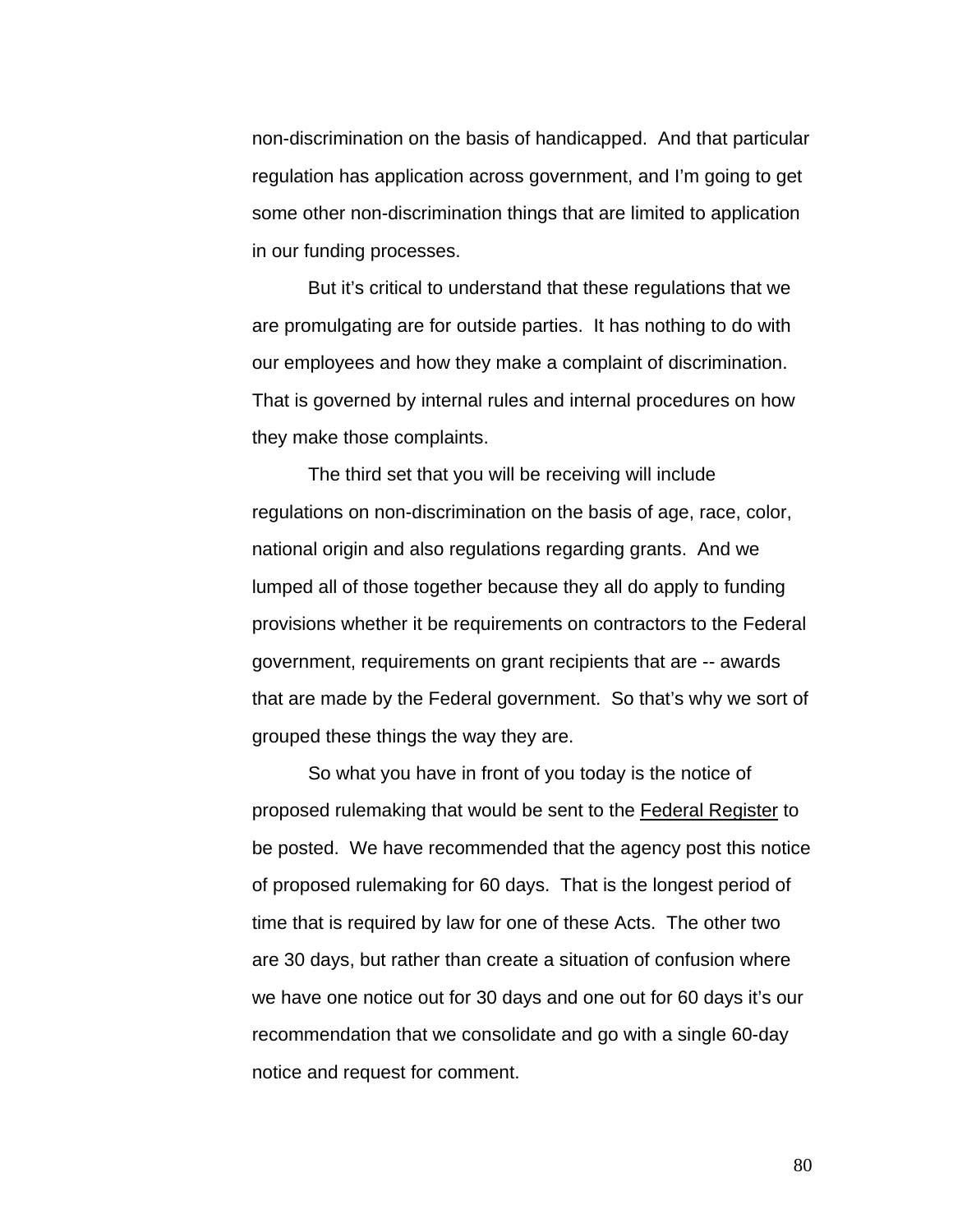The three Acts that are covered by these proposed regulations are the Government and Sunshine Act, the Privacy Act and the Freedom of Information Act. The Government and Sunshine Act, of course, governs the way in which a public body, a collegial body as yourselves, operates, establishes when a meeting occurs, how it's called, et cetera.

And let me take the time to point out at this juncture that Tamar Nedzar, who is with the Office of General Counsel, has been primarily responsible for this work, and while I am giving you the high points, if you have specific questions with regard to any of these regulations, I would certainly encourage you to ask and she may be in fact the person better capable of answering that particular question. But I did want to acknowledge, first of all, that she did most of the work on this and that she did an excellent job.

## EXECUTIVE DIRECTOR WILKEY:

And that also, Madam Chair, today is her birthday.

#### VICE-CHAIR HUNTER:

Happy birthday.

#### CHAIR RODRIGUEZ:

Happy birthday.

MS. NEDZAR:

Thank you.

### COUNSEL HODGKINS:

All of the regulations that you see before you track the regulations that other Federal government agencies have promulgated in the past and/or will promulgate in the future.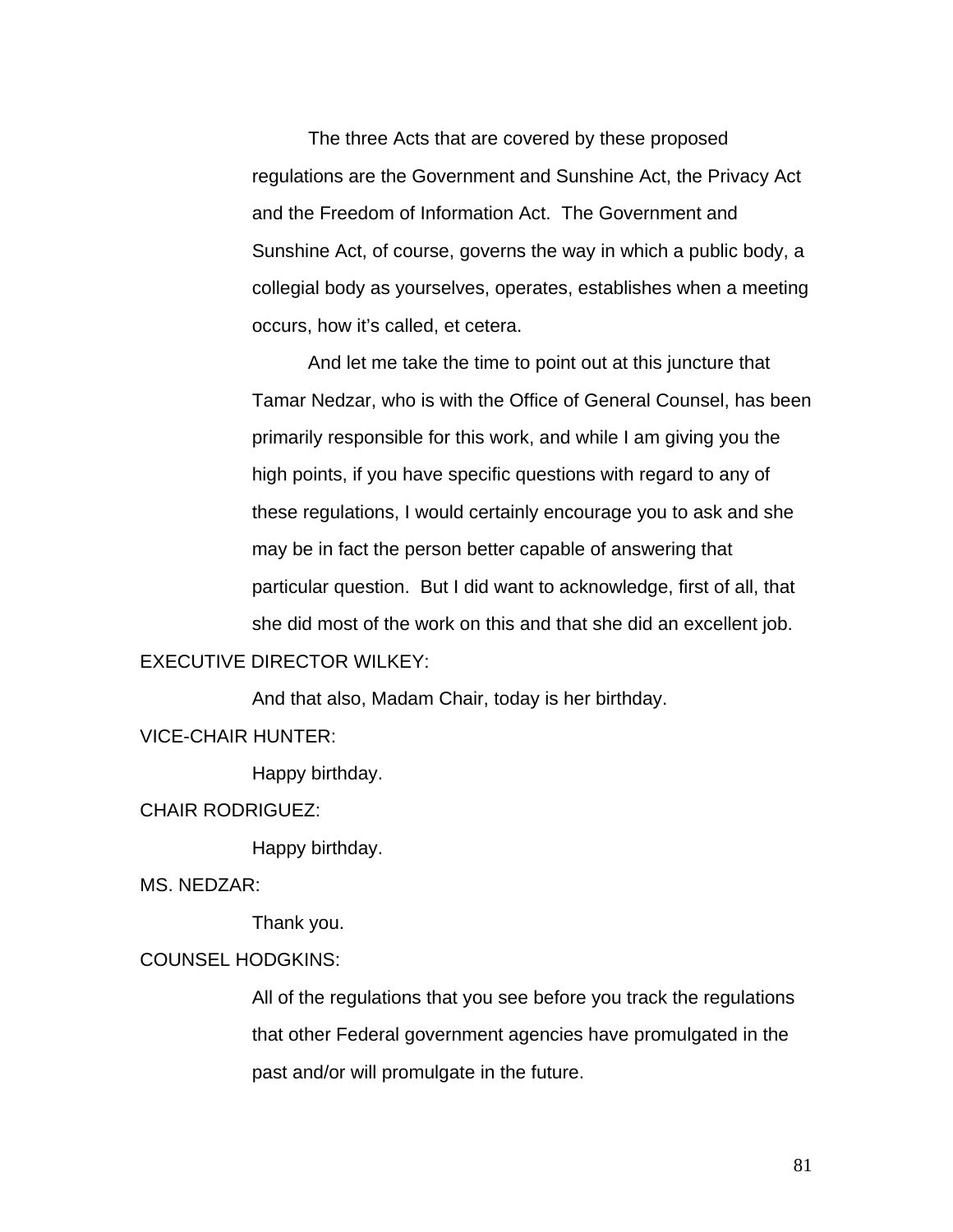One thing that I would draw to your attention is that under the Freedom of Information Act there was an amendment to that Act passed in 2007, called the Open Government Act which changed the provisions of the Freedom of Information Act, particularly with regard to what constitutes a media outlet. And so, what we are doing is groundbreaking today, in that we will be the first Federal government agency to post regulations that encompass the Open Government Act changes to the Freedom of Information Act. So, in that respect we are breaking new ground and breaking new ground in a good way. We will, in fact, be the agency that other agencies will copy in the future.

So, with that I will say to you that I recommend that you certainly adopt these, direct the staff to have these draft regulations posted for a period of 60 days and that you direct us to consider the comments and bring back to you at a time that is appropriate the final proposed rules.

#### CHAIR RODRIGUEZ:

Thank you, Madam General Counsel. And so, we would actually be required to adopt them before we post them or...

#### COUNSEL HODGKINS:

Right now you will be directing staff to post in the Federal Register a notice of proposed rulemaking. So it does require an action of the Commission, in that this is a statement of the Commission of what it intends to do. Now that, of course, will not be a final document. That will be adopted by a later vote after we have obtained comments and considered those comments, presented them to you for your final adoption.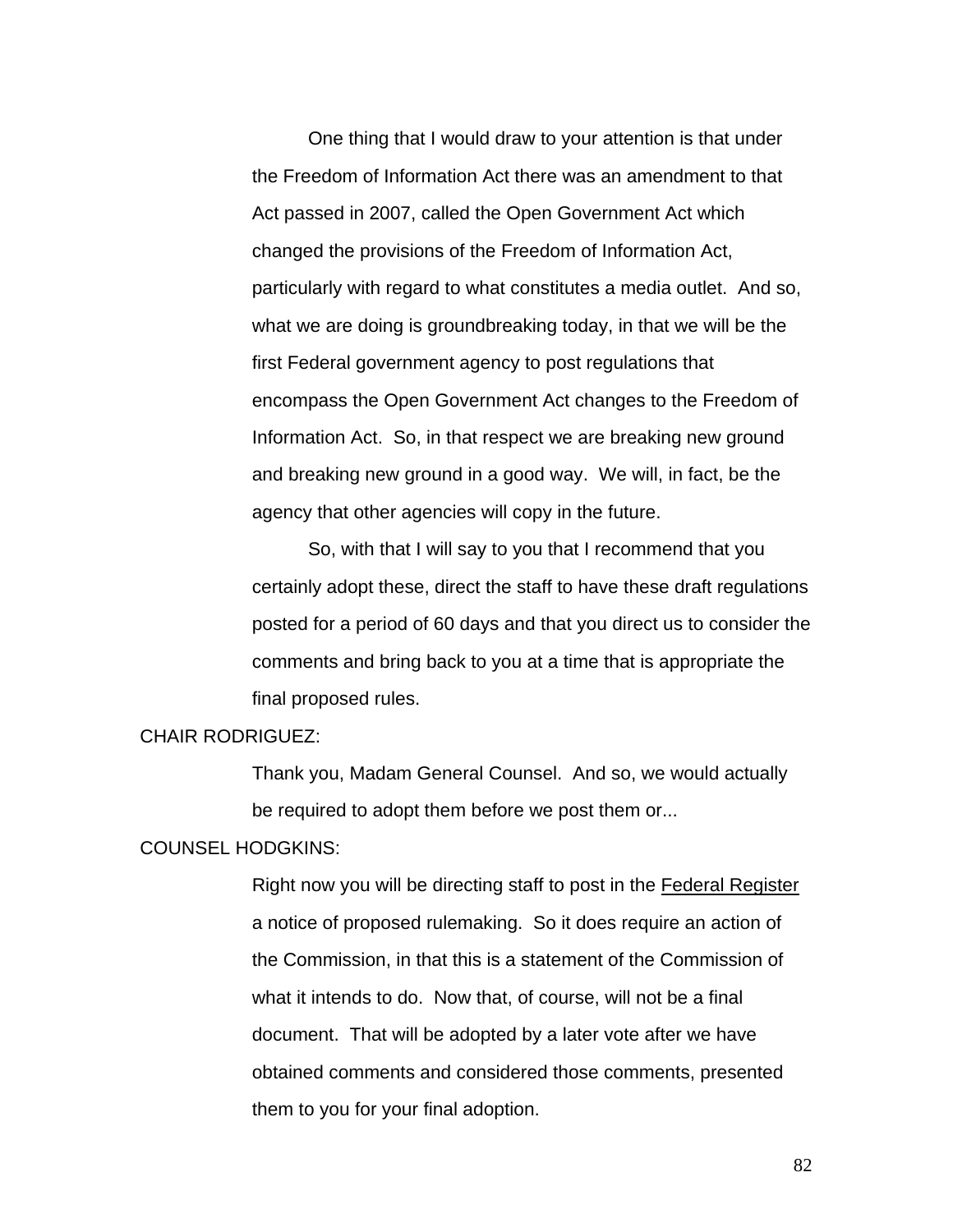## CHAIR RODRIGUEZ:

Okay, thank you very much. Thank you, Tamar. Are there any questions regarding the proposed regulations or the process? Commissioner Davidson.

# COMMISSIONER DAVIDSON:

Well, first of all, as you can tell by the size of this document you've done a lot of work and I want to thank you. It gets us moving on what really Congress has asked us to do, and I appreciate your hard work on it very much so.

 Right now I don't have questions, but I just wanted to make that statement and thank you very much. I will let others ask questions as they see fit.

## CHAIR RODRIGUEZ:

 Thank you, Commissioner Davidson. Any further comments? COMMISSIONER HILLMAN:

> I do have a question. The open meeting section of this pertains to Commission meetings. Do we have to do a set of these -- are these regulations or rules?

#### MS. NEDZAR:

Regulations.

# COMMISSIONER HILLMAN:

Regulations. Do we have to do a set of regs with respect to the open meeting applications to our Advisory and Standards Board?

# MS. NEDZAR:

No, there are existing FACA regulations that apply government wide. So we don't have to adopt our own.

#### COMMISSIONER HILLMAN: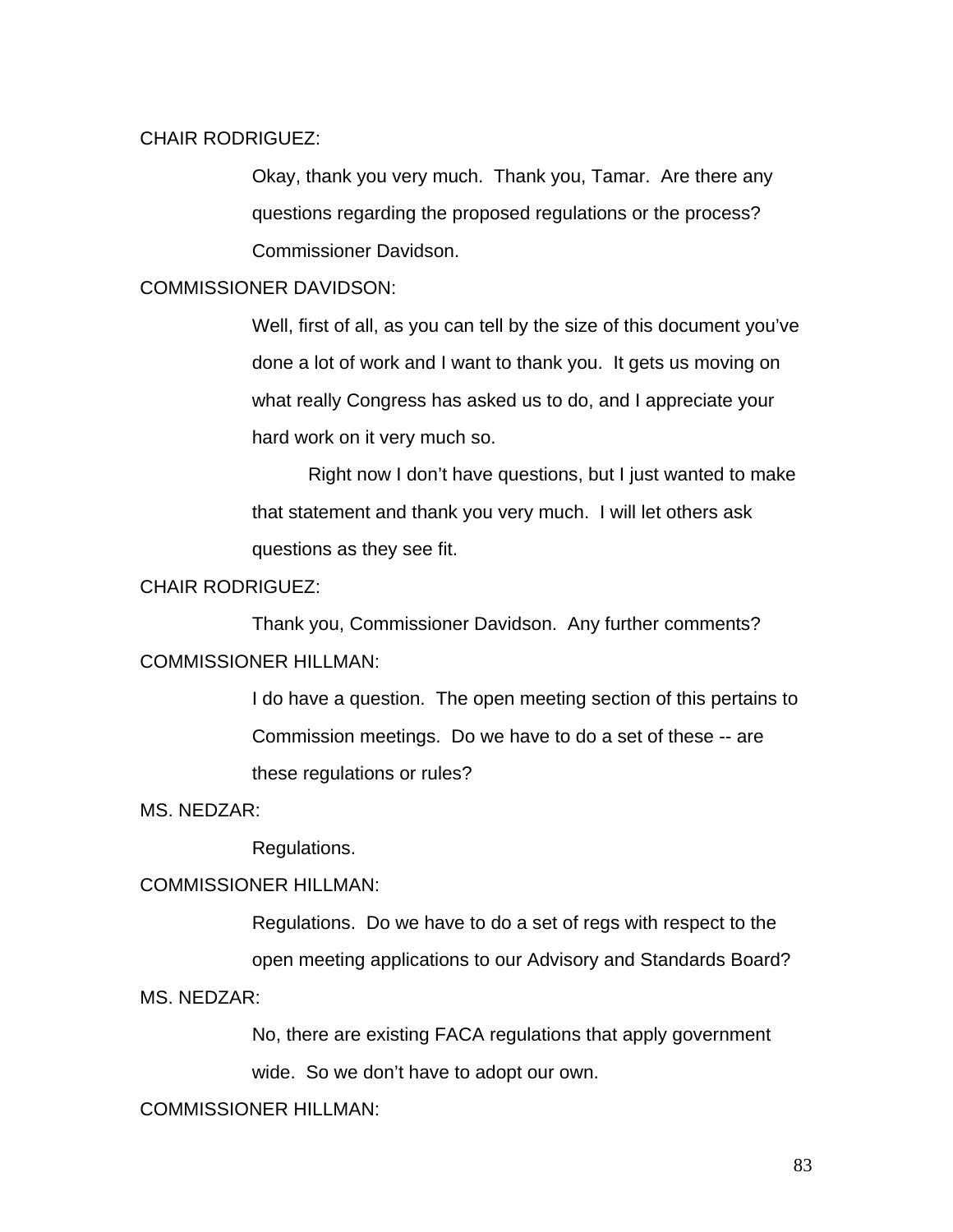I mean I'm just learning that even when there is something existing that we have to follow, that we're supposed to adopt it as our own and codify it. Do we have to do it with -- no?

# MS. NEDZAR:

The FACA regulations apply by their terms to each Federal agency, so we do not need to adopt them.

# COMMISSIONER HILLMAN:

We don't? Okay.

## CHAIR RODRIGUEZ:

Vice-Chair Hunter.

# VICE-CHAIR HUNTER:

Just to echo everybody else's comments, thank you to both of you

for your hard work on this. It's good to see this come to fruition.

And I move that the Commission vote to post the

administrative in the Federal Register for a 60-day public comment period.

#### COMMISSIONER HILLMAN:

Second.

#### CHAIR RODRIGUEZ:

It's been moved and seconded to post the regulations in the Federal Register for public comment. Is there any discussion on the motion? All those in favor indicate by saying aye. Any opposed?

[The motion carried unanimously.]

\*\*\*

#### CHAIR RODRIGUEZ:

Very good, then, the real work begins. Thank you.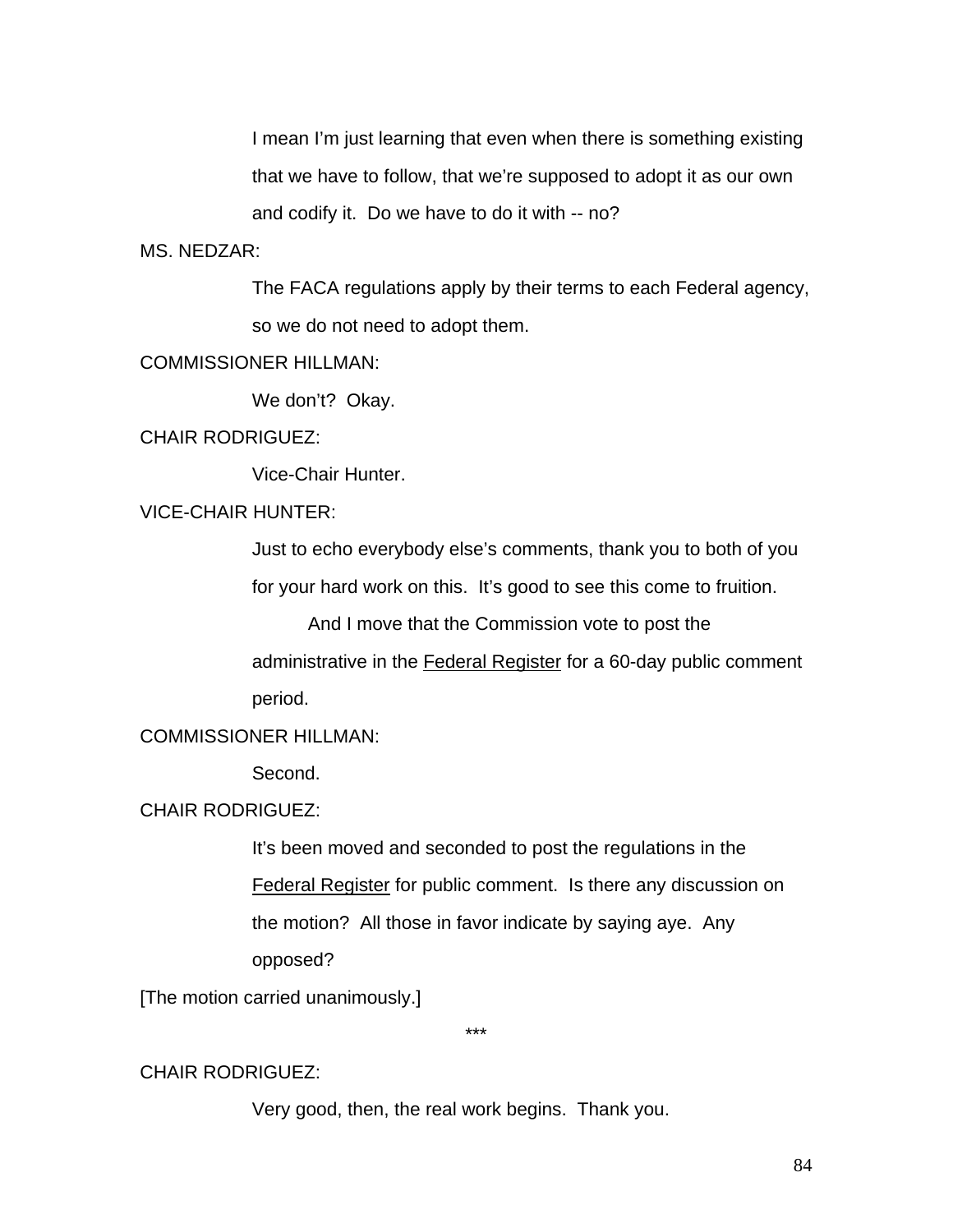# VICE-CHAIR HUNTER:

Thank you. Happy birthday.

## CHAIR RODRIGUEZ:

Way to celebrate.

Okay, so Vice-Chair Hunter, do you have some language for us?

# VICE-CHAIR HUNTER:

Yes. I move to take the proposal to submit "Guidelines on HAVA Sections 254(a)(11)" off of the table. Is that the right way of doing it?

COUNSEL HODGKINS:

Uh-huh.

# COMMISSIONER HILLMAN:

Second.

# CHAIR RODRIGUEZ:

It's been moved and seconded to take off the table the tabled motion. All those in favor indicate by saying aye. Any opposed? [The motion carried unanimously.]

\*\*\*

# CHAIR RODRIGUEZ:

Vice-Chair Hunter.

## VICE-CHAIR HUNTER:

So, I think this is actually simpler than I originally thought. And I think we can do this by adding three or four words. And I'll first read you the words that I'd like to add and then I'll read the sentence in full. The words that I propose to add are "and postaward changes." So, now I'll read the full sentence. Second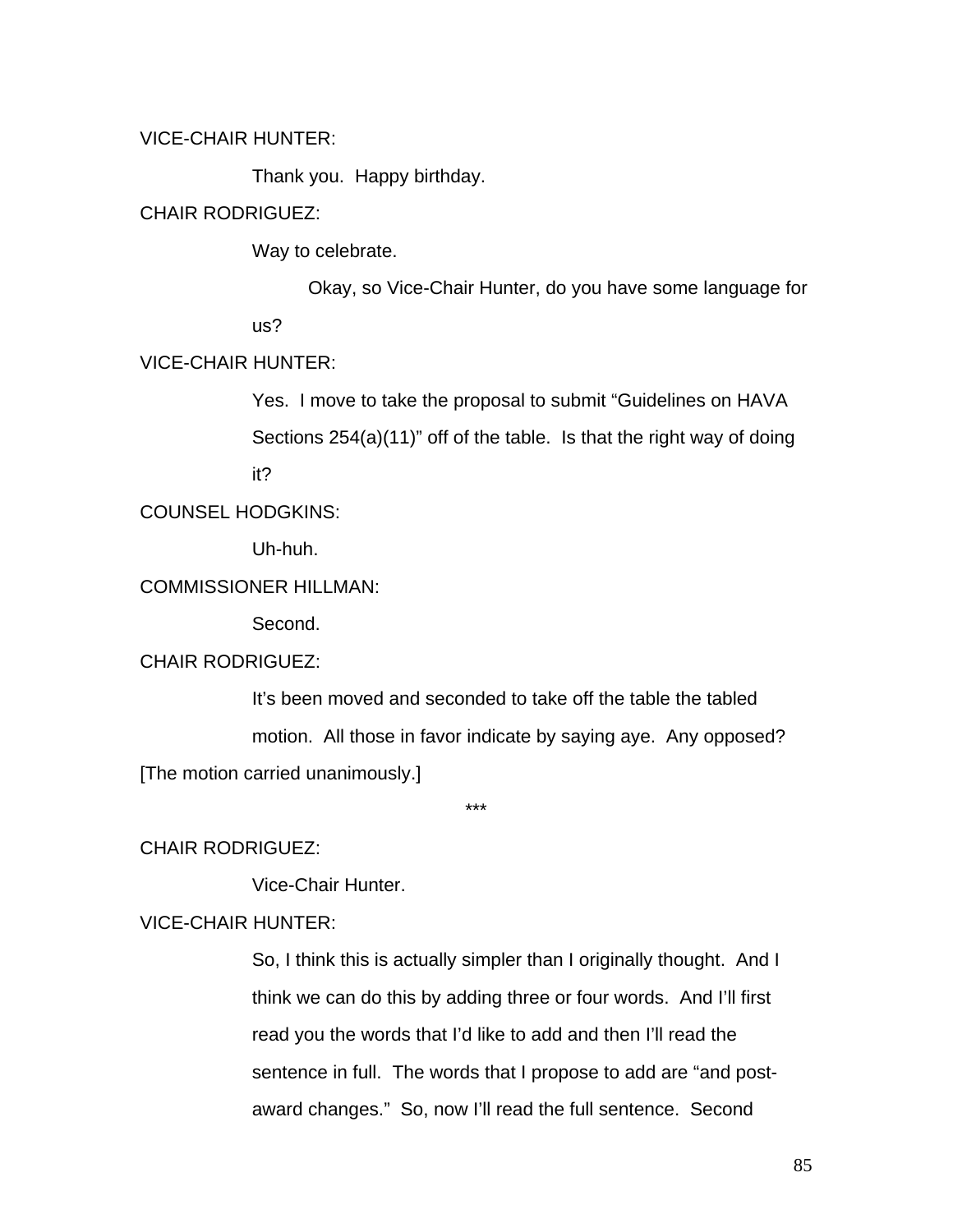sentence of the guidelines, as proposed would read, "These guidelines are based on the general Federal requirements for updating State plans and post-award changes contained in Office of Management and Budget Circulars A-102."

# CHAIR RODRIGUEZ:

Circular A-102.

# VICE-CHAIR HUNTER:

I'm sorry. "Budget Circular A-102." And then, at the end of that sentence to provide the citations to both sections. So it would read, "See 41 CFR Section 105.71.111 and Section 105-71.130." And then as, I think we agreed to earlier, provide the citation for each of the I believe it's five -- yes, five examples of where a State would need to amend their State plan in the body of the guidelines.

## COMMISSIONER HILLMAN:

Are you moving that as an amendment?

# VICE-CHAIR HUNTER:

Yes.

# COMMISSIONER HILLMAN:

Second.

### CHAIR RODRIGUEZ:

It's been moved and seconded to amend, as delineated by Vice-Chair Hunter, the "Guidelines on Material Changes for State Plans" and to post in the Federal Register for public comment for a period of 30 days.

Discussion on the motion. All those in favor -- we're just voting on the amendment?

#### COUNSEL HODGKINS: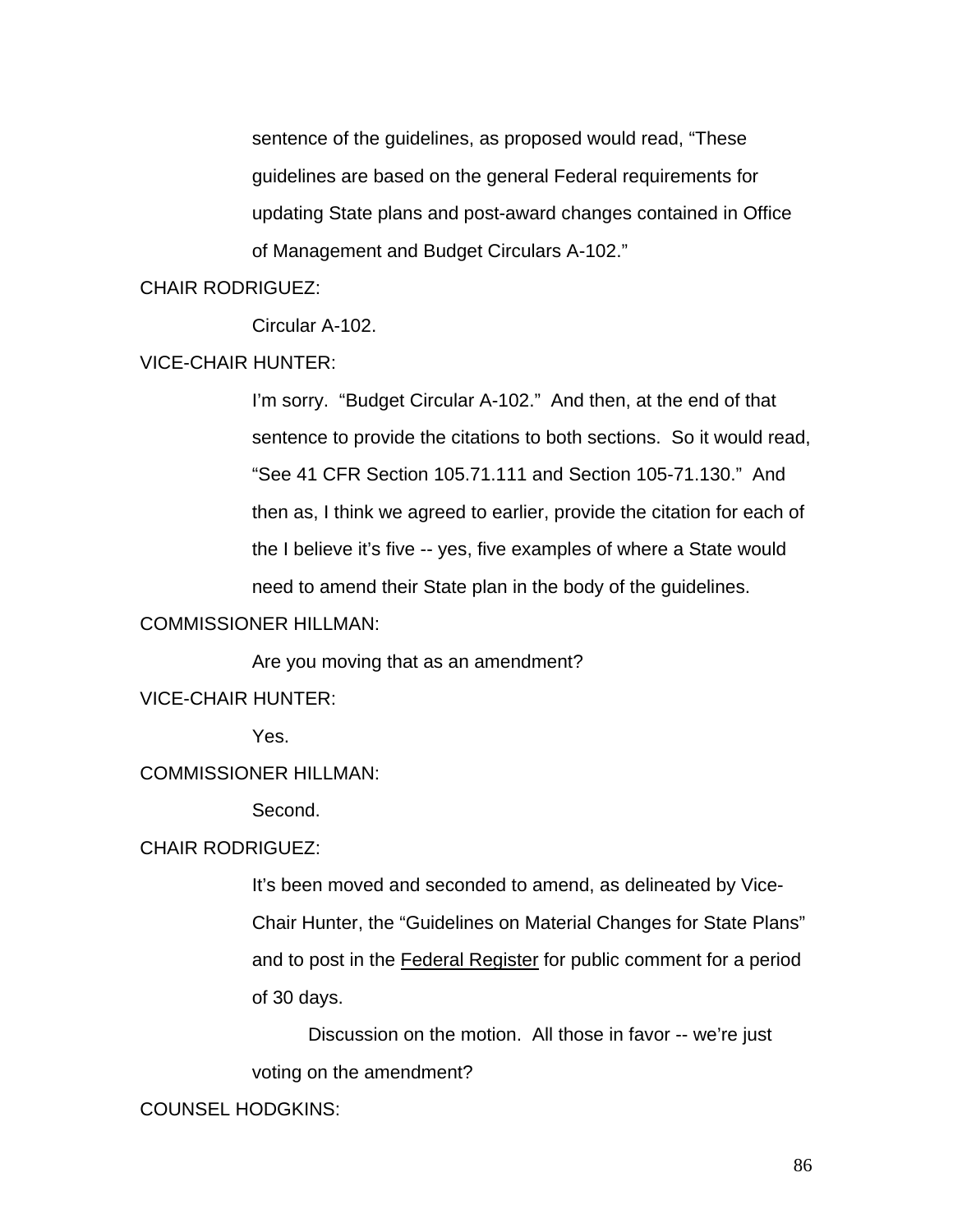That's right.

# CHAIR RODRIGUEZ:

Okay, we're just voting on the amendment. All those in favor - unless discussion on the motion, all those in favor indicate by saying aye. Any opposed?

[The motion carried unanimously.]

\*\*\*

# CHAIR RODRIGUEZ:

Okay, and now we need a motion to publish as amended.

## COMMISSIONER HILLMAN:

 The motion is on the table already. We just need to vote on it. COMMISSIONER DAVIDSON:

I made it.

# CHAIR RODRIGUEZ:

That's right. Okay, are we ready to vote on the original motion...

COUNSEL HODGKINS:

As amended.

# CHAIR RODRIGUEZ:

...to publish the amended guidelines? All those in favor indicate by

saying aye. Any opposed?

[The motion carried unanimously.]

\*\*\*

# CHAIR RODRIGUEZ:

Very good, thank you. Mr. Cortes and all Commissioners,

subcommittee, General Counsel, thank you all.

Okay, Mr. Cortes the HAVA State spending report to

Congress, you're going to brief us on that?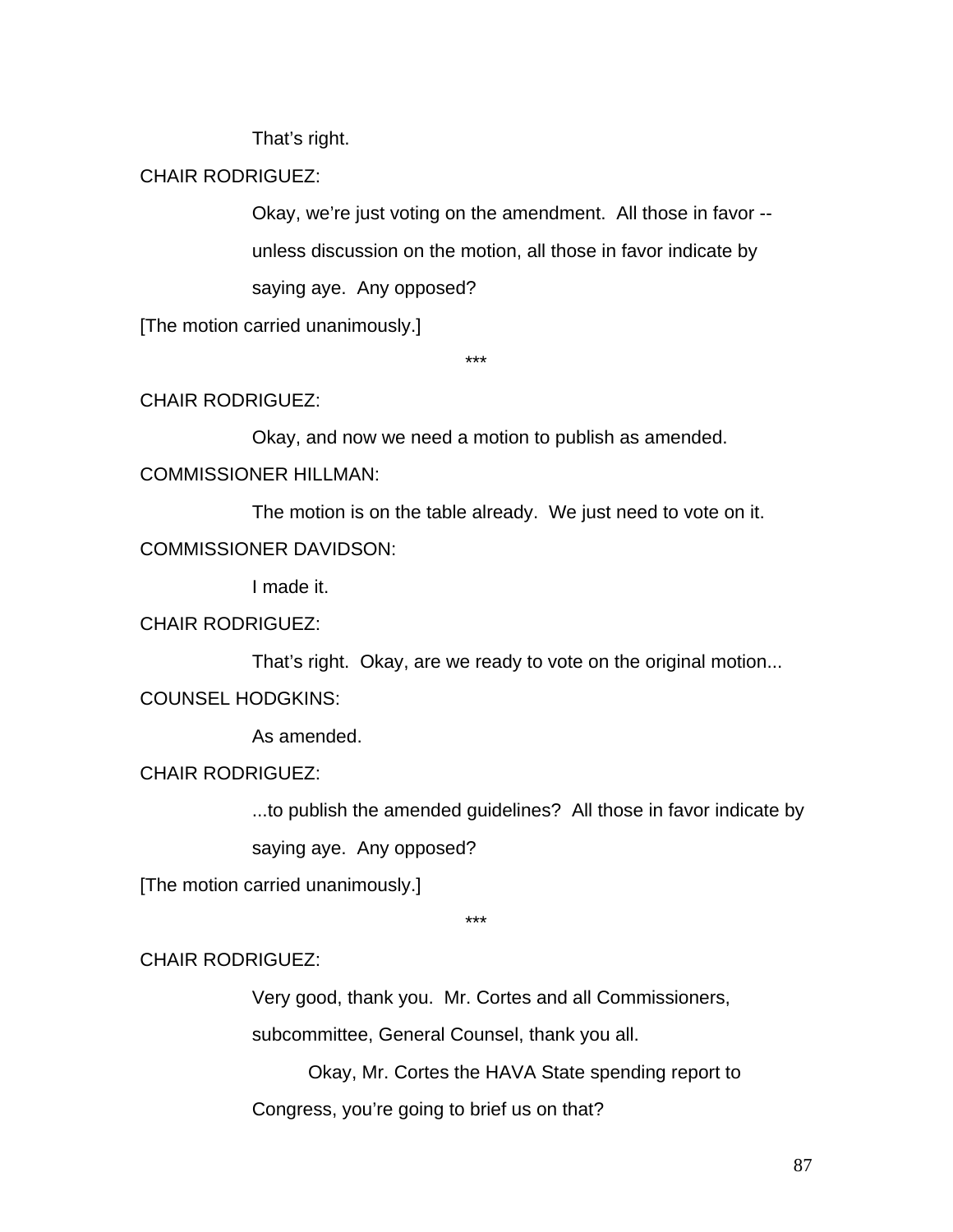MR. CORTES:

Yes. I'm going to brief you today on our progress, so far, in preparing that report. And we did...

CHAIR RODRIGUEZ:

And this is tab eight?

MR. CORTES:

I'm not sure. I don't have the binder in front of me.

#### COMMISSIONER DAVIDSON:

Yes.

## CHAIR RODRIGUEZ:

Tab number eight, thank you.

MR. CORTES:

Okay. And basically I'm going to give you an update as to how - the process we've done to get the information that will be contained in the report. The report will be ready for release next month, and I would encourage the Commissioners to add it to the agenda for next month's public meeting as it will be ready.

CHAIR RODRIGUEZ:

July 21<sup>st</sup>.

MR. CORTES:

Yes.

### CHAIR RODRIGUEZ:

Okay.

MR. CORTES:

And essentially, the EAC is responsible for dispersing and monitoring the funds under Sections 101, 102 and 251 of HAVA. And one of the way that we monitor the use of the funds is by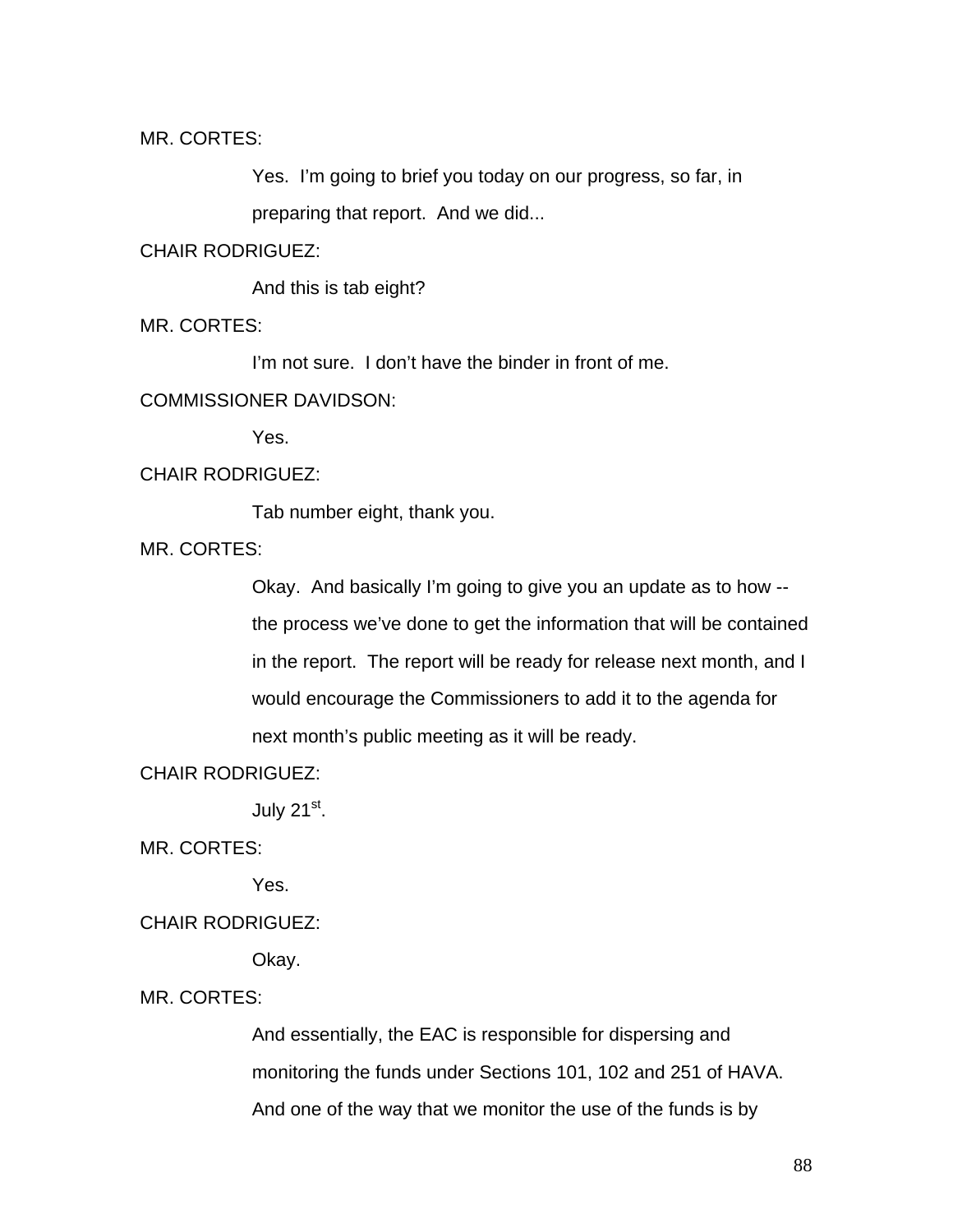reviewing the reports that are submitted by States on an annual basis regarding their use of these funds.

To ensure that all the States are treated fairly and equitably in the review process, we have previously established a uniform review process for the State reports. It's a three-phased process, which is laid out in this document, which essentially consists of us doing a preliminary review to make sure that all the reports have been filed on a timely basis and to look at some of the top level data to see if there is any questions there. Then it continues on with a comprehensive review where we compare the reports to previous years' reports and we look closely at the narrative that's been included to look at how the funding has actually been spent and to see if there are any questions that we have. The final phase is the EAC production of a report to Congress on the spending of funds, a report to Commissioners on potential compliance problems in the States, and also the creation of reporting tips and any other assistance to States on reporting that's available on our website.

 And I will caveat this by the fact that the information in this report is current as of the  $16<sup>th</sup>$ . The written document that is before you is as of the  $16<sup>th</sup>$ . I'm going to mention one small change that's happened between now and then. We'll get an updated report to you all. Basically this covers -- the Section 101 and Section 102 reports covers calendar year 2007. And the reports for Section 251 funds cover the Federal fiscal year 2007 which would be October 1, 2006, to September 30, 2007.

We indicate here a number of letters that have been sent through phases one and two to States regarding issues that we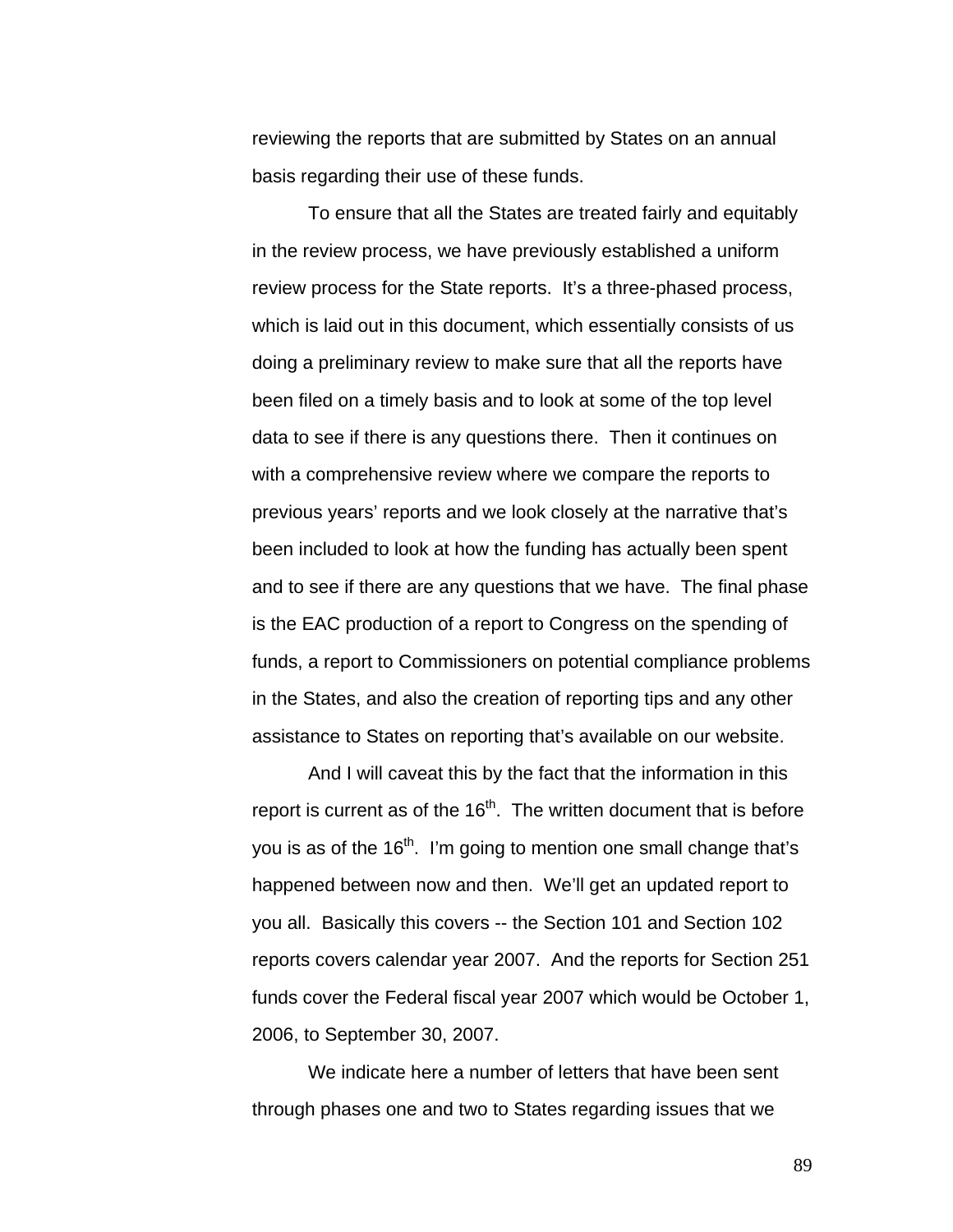encounter with their reports. We have here also the number of amended reports pending and States that have not yet submitted reports.

In total we sent 115 letters out during this year's review process, 29 letters regarding Section 101 reports, ten letters regarding Section 102 reports and 43 letters regarding Section 251 reports. We also sent out 18 general information letters which were letters that did not require States to amend the report, providing them information in terms of record keeping or issues that we identified in their letter but that required no action from the States, and also any compliance issues that we found that we had questions about and required further information but unrelated to their actual reports. Then we had 15 non-filer letters, which were at the time, States that had not filed an initial report with the EAC.

We are currently awaiting six amended reports. The report here says five, but we have -- since I issued this New Jersey has submitted their Section 251 report and we now have reviewed it and have some corrections that they need to make to it and are working with them to get an amended report. We expect to have all the amended reports in by this Friday. We have been in contact with all the States that still have amended reports. Everybody is working on them.

I will say that our new staff, Julie Ruder and Julianna Milhofer, have done an excellent job working with the States, and I'll get to that in a second.

So, we have six amended reports that we should have in by the end of the week. And then we have two States that have not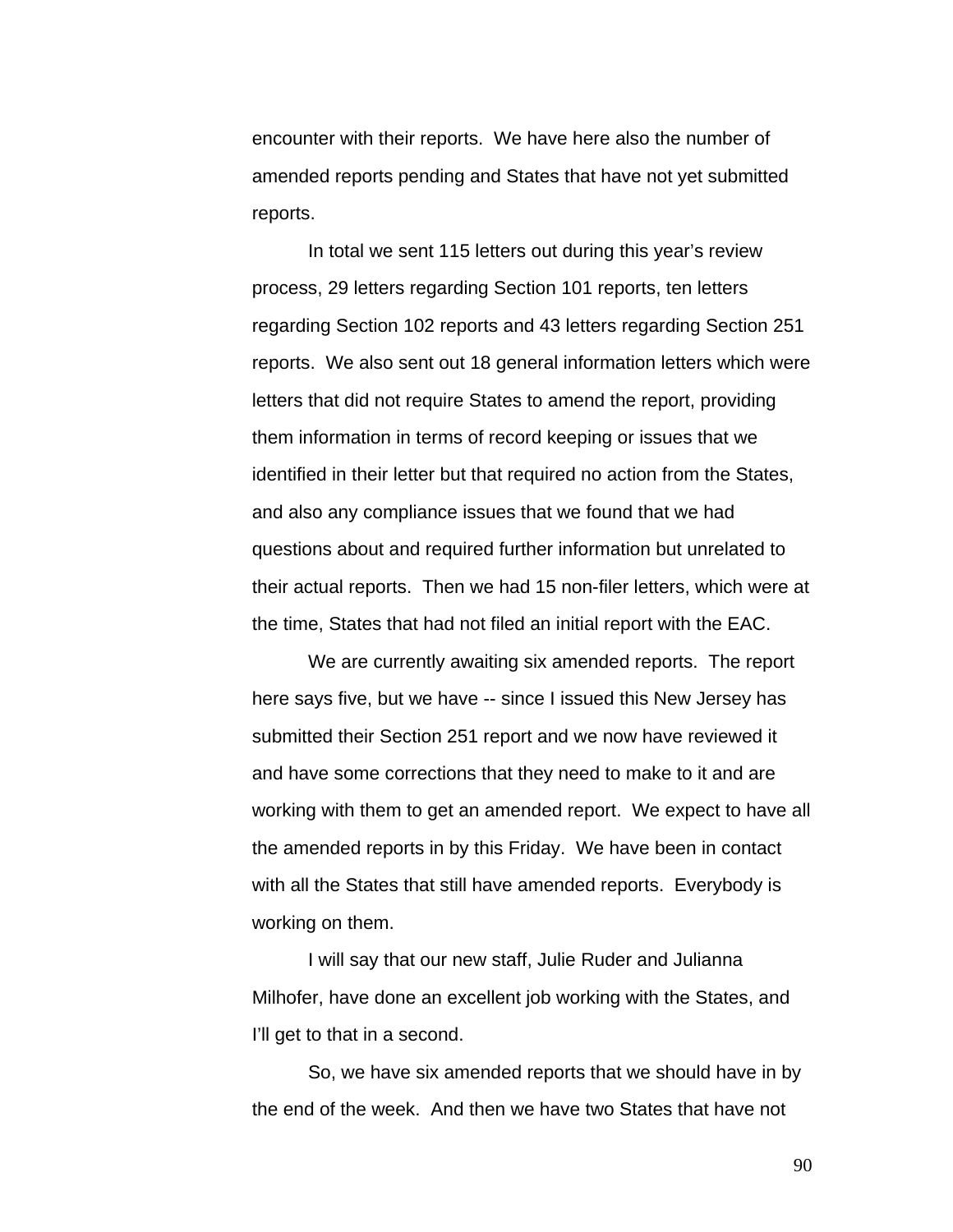yet submitted reports. Those would be Guam and New Hampshire. And they have not submitted Section 101 or Section 251 reports. Neither State received Section 102 funds.

Next is a summary of our reporting issues. Now, this is kind of initially -- we're going to look at these in detail and this will be where we get some of the reporting tips and assistance to the States that we'll provide later on before next year's reports are due. We've had several issues regarding the State five percent match. Many states did not report either -- how much they had appropriated for their State match or the amount of interest earned on the State match. We also identified in this year's report a number of concerns regarding the proper appropriation and deposit of the State match into the State election funds. In terms of interest, we identified there was a failure to report how much interest they've earned cumulatively and during the reporting period and also a failure to add that to the amount of total Federal funds authorized. We think that will be an easy issue to resolve for next year with some additional guidance to the States.

In terms of recipient outlays, there's a failure to report expenditures towards their five percent match. In other words, they've appropriated it but they're not indicating to us that they've actually spent the State match and we were able to, after contacting the States, get them to fix that in a lot of instances.

And the other issue was that some States had been reporting their Maintenance of Effort expenditures as recipient outlays which essentially inflated the amount that they showed for State match spending.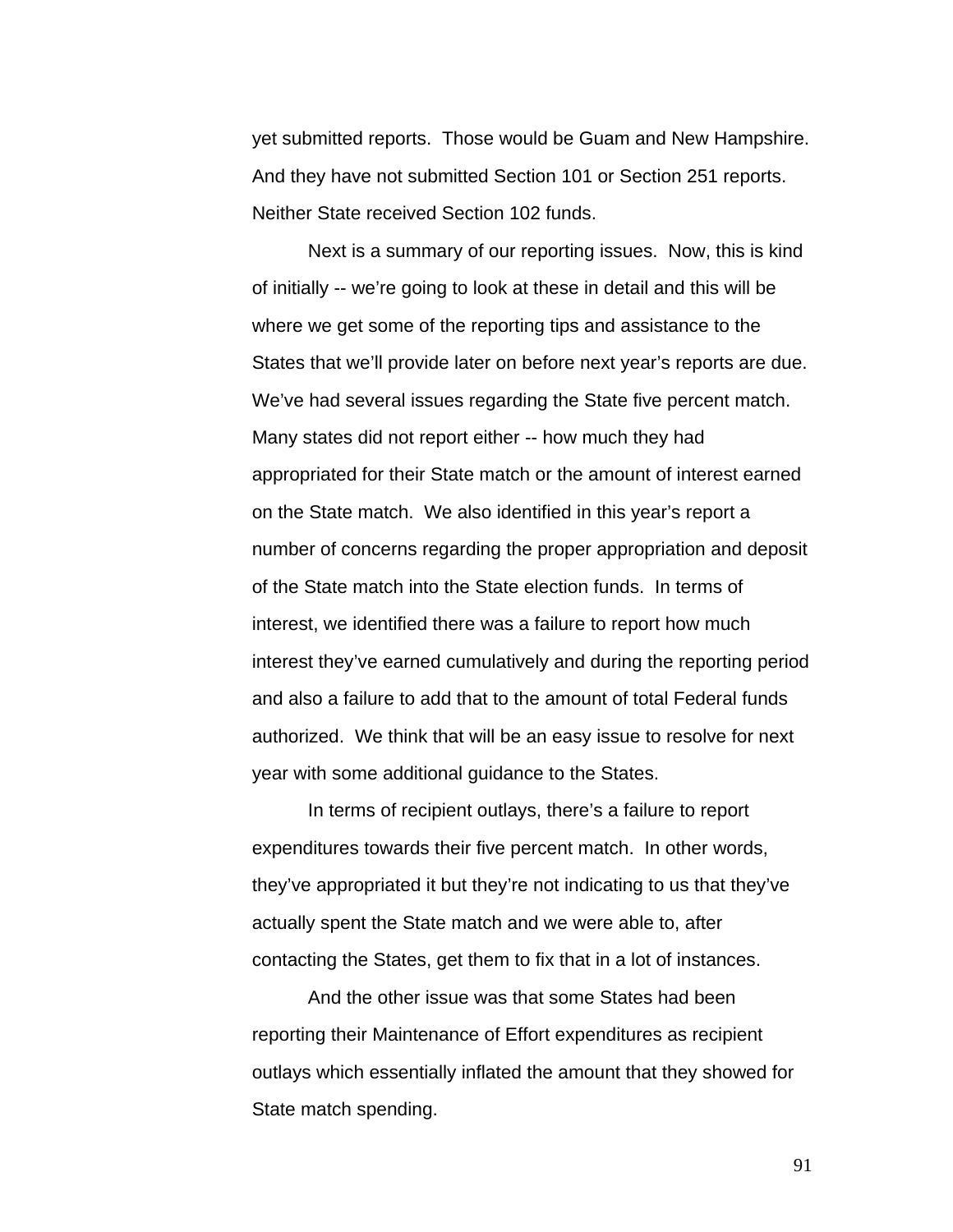This year we identified some program income issues and I'll remind the Commissioners there was an advisory that was issued last year regarding program income, and so we still are getting some issues worked out with the States as to how to properly report that. We've been working everybody and they are seeming to catch on.

As I mentioned, our new staff has allowed us to carry out the fastest and most thorough review of the State reports to date. We had a very quick turnaround. The 101 and 102 reports were submitted -- were supposed to have been submitted by the end of February and the Section 251 reports were supposed to have been submitted by the end of March. And we've not only reviewed those but we've also sent out those 115 letters, had a back and forth with the States and worked with everybody to get amended reports in.

This year we also saw the biggest improvement in the timely submission of reports by the States and also the accuracy of the reports. And so I think that our process that we started really in earnest last year with a lot of the materials we put up on our website regarding reporting has paid off for us, and we hope to continue and add to that in the future to make sure that States have the proper guidance out there to fill out these reports. Most of the States have been receptive to our requests for additional information and have worked with us to get us the information in a timely fashion.

And so, like I said, the report will be ready for release next month and we hope to be able to present detailed numbers about spending at next month's public meeting.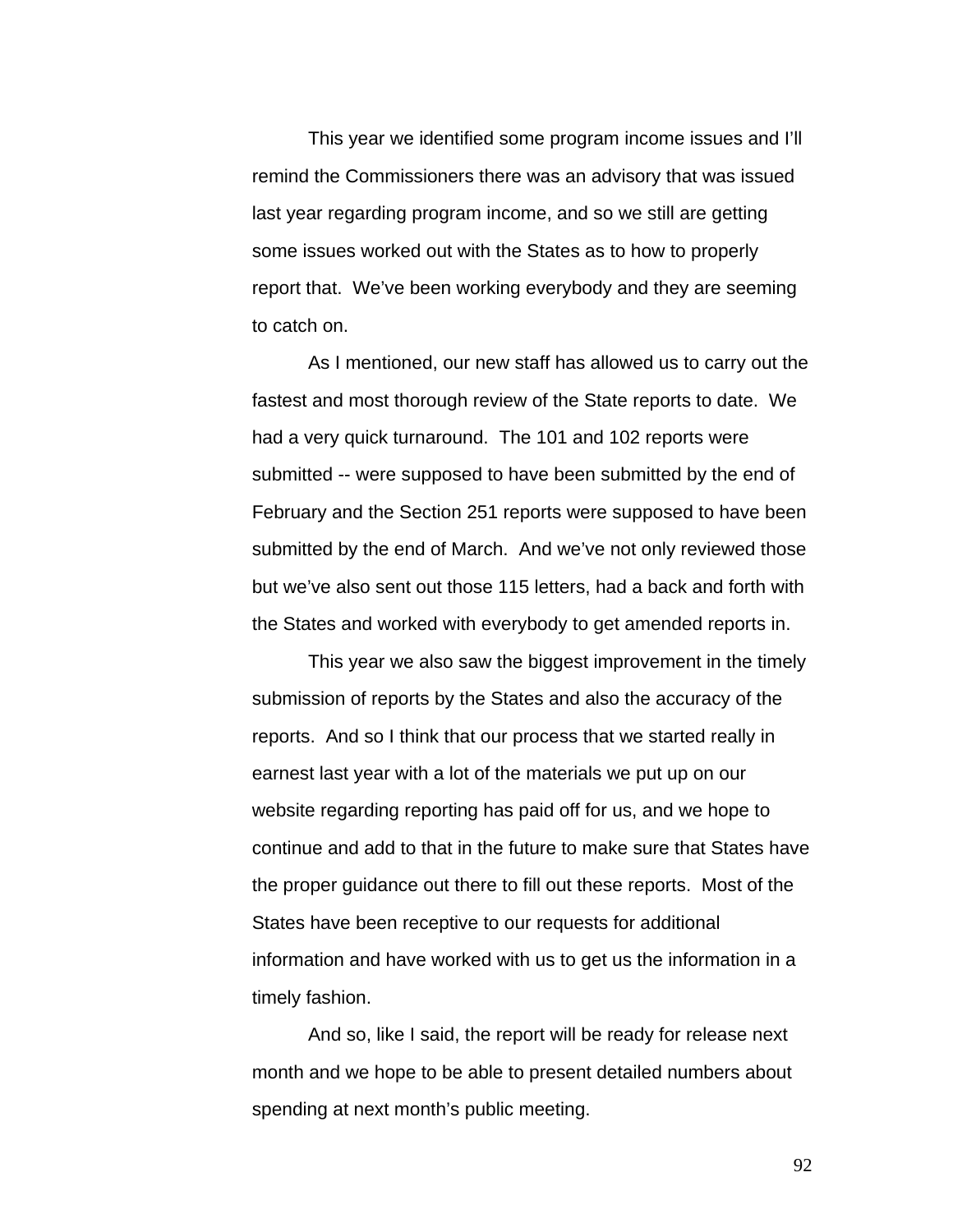#### CHAIR RODRIGUEZ:

 Very good. Are there any questions? Commissioner Davidson? COMMISSIONER DAVIDSON:

> Not a question but, you know, a statement that you made that we have gotten a lot better in the timeliness of the report and of the accuracy of the reports from the States. If my memory serves me correct, this is half the amount that we had last year, if not more.

#### MR. CORTES:

The number of letters may be close to the same, but the issues were certainly not as severe as they were in the past. And they've been resolved much quicker. Some of the issues, I would say, were mainly due to the fact that there was a lot of turnover in the States between last year and this year, and so, there were a lot of new people dealing with the reports that weren't quite sure how to report certain things. But the accuracy overall -- I would say the majority of letters that went out were more minor reporting issues than major ones.

## COMMISSIONER DAVIDSON:

I guess what I was trying to say is, a lot of the States had a problem in every one of the funding, you know, the 251 funds, the 101 and 102.

MR. CORTES:

Yes.

# COMMISSIONER DAVIDSON:

So that would mean three letters going out.

MR. CORTES:

Yes.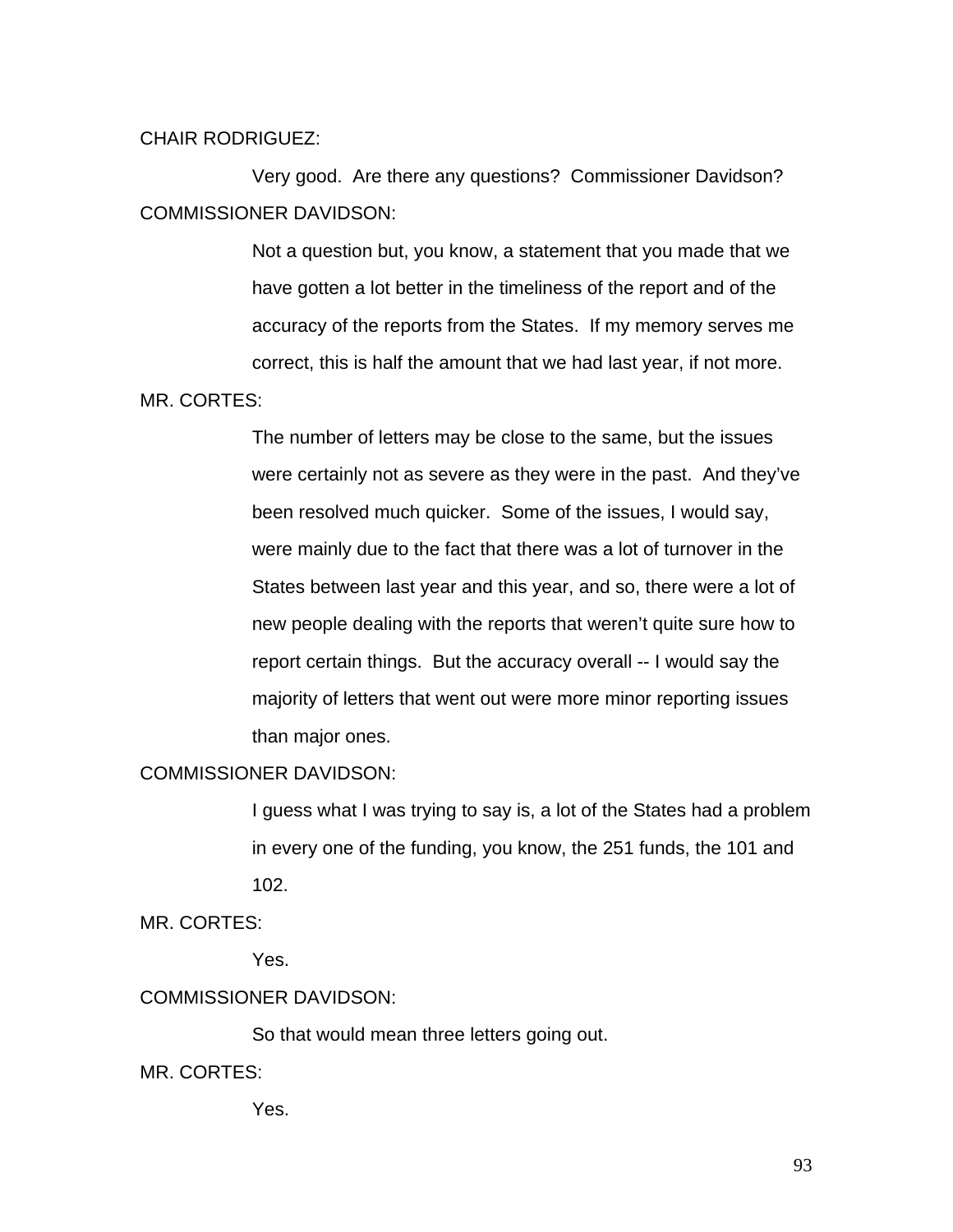COMMISSIONER DAVIDSON:

 And that was -- they really have improved a great deal. MR. CORTES:

Uh-huh.

CHAIR RODRIGUEZ:

 Very good. Any further questions or comments, discussion? COMMISSIONER HILLMAN:

> I do have a question. On the second page of your report, when you talk about letters sent, so did a separate letter go -- if a State had to get a letter on 101, 102 and 251, did they receive three separate letters?

MR. CORTES:

Yes, they did.

# COMMISSIONER HILLMAN:

 Okay. So, this 115 is out of a possible total of 165? 55 times three. MR. CORTES:

Well...

COMMISSIONER HILLMAN:

101...

MR. CORTES:

...it's out of 140 because only 30 States received...

COMMISSIONER HILLMAN:

Oh, the 102. Okay.

MR. CORTES:

...102 funding.

COMMISSIONER HILLMAN: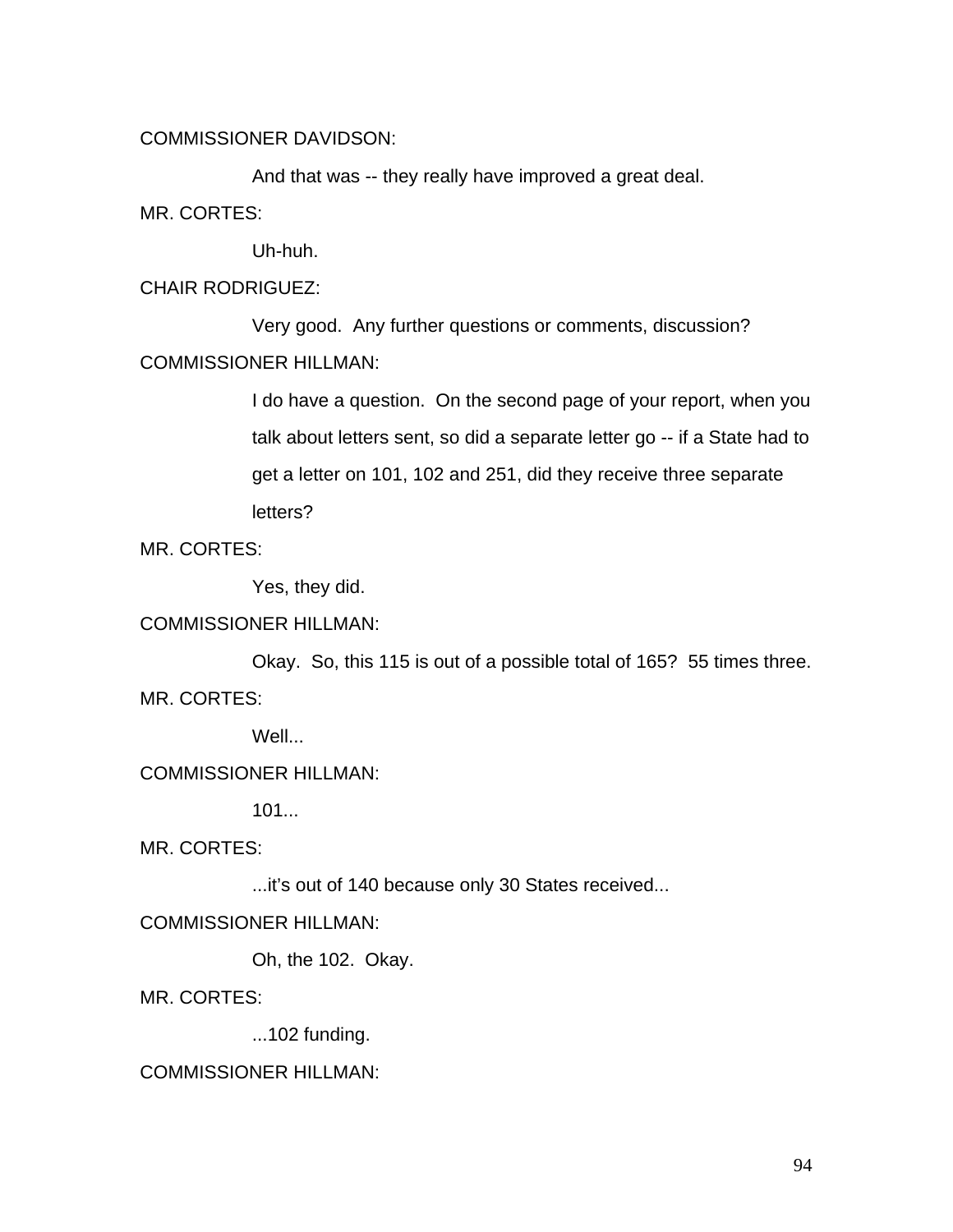Okay. And so, my other question is, of the States that have not yet submitted reports, Guam and New Hampshire, is that just for this last reporting cycle? Or are there some delinquent reports from previous reporting cycles in here?

MR. CORTES:

 There are some delinquent reports from previous reporting cycles. COMMISSIONER HILLMAN:

For both Guam and New Hampshire?

MR. CORTES:

Yes.

# COMMISSIONER HILLMAN:

I see. And maybe for the General Counsel, maybe for Mr. Cortes. So, this is the third reporting cycle. Am I correct in that? They would have had 2005, maybe 2004?

MR. CORTES:

It depends what the funding is for.

## COMMISSIONER HILLMAN:

Four, five, six, seven.

MR. CORTES:

Section 101 funds, the first report would have been due in January of '04.

# COMMISSIONER HILLMAN:

Okay. So, this would be the third or fourth reporting cycle,

depending on which section. Okay.

 So what, if any, responsibility -- what can EAC do if we have entities that have received HAVA dollars and just haven't reported on what they're doing with those HAVA dollars?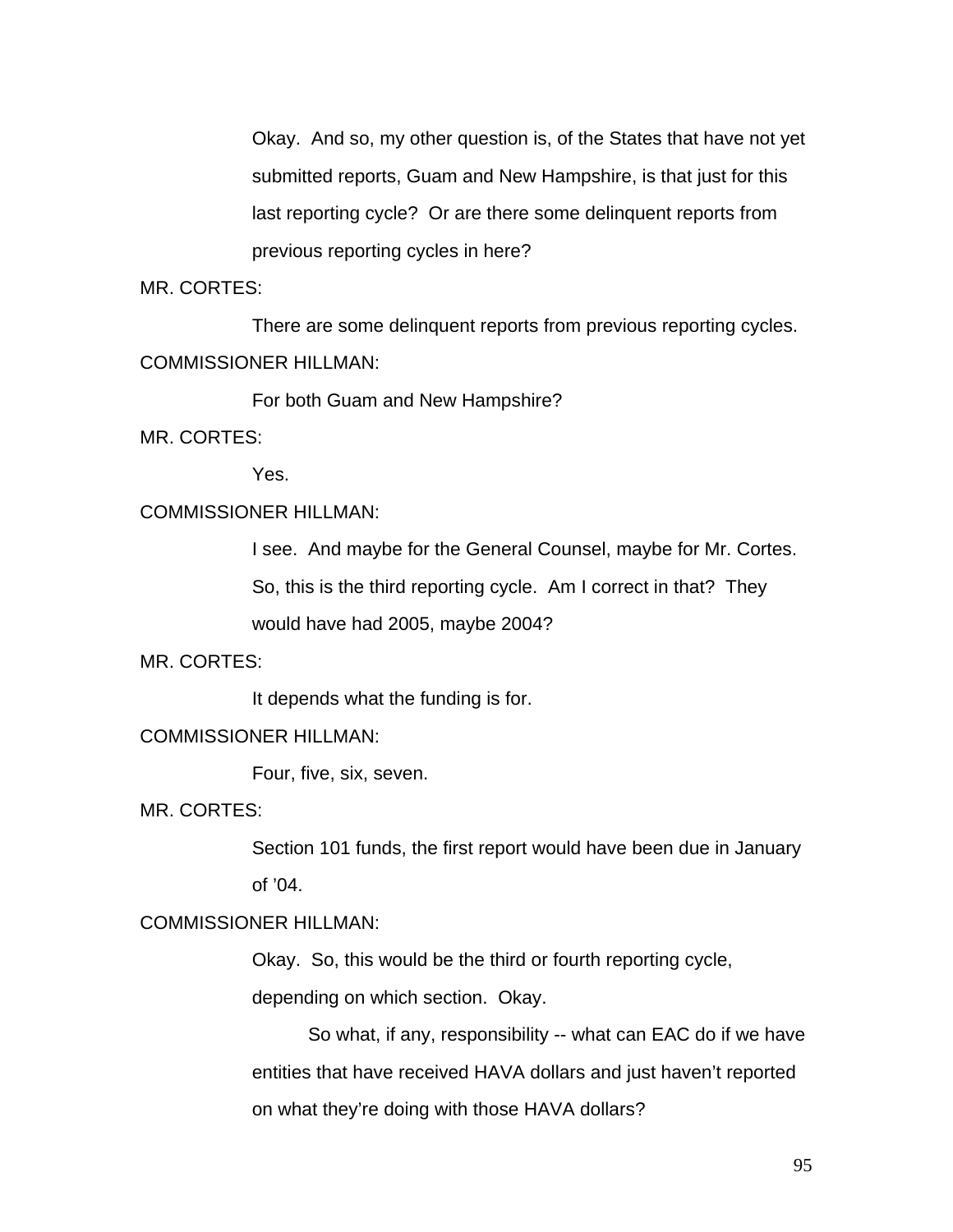#### MR. CORTES:

We've actually begun to have some internal discussions about that. I think there's several options that we have at our disposal. The first one is we have been working -- with Guam we've not received a response yet to any of our letters. New Hampshire, I will say, did respond but essentially told us that they believe that we lacked the authority to require them to submit financial reports on their spending.

I think our options, regarding on how to proceed, are several. We could, number one, conduct a site visit. And that's where basically the program staff, which are the folks in my division, somebody would go out to the State to take a look and meet with the State and -- it's kind of like a mini-audit but it would be a site visit, but it would be on the programmatic side to look at and try and figure out what they're doing and work with them on the reports. Now we have done some site visits already this year with States that have needed help with reports and we couldn't coordinate or there have been questions about spending. We've gone out to kind of look at their books and take a look.

The other option that we have is, that we could refer the matter to the Office of Inspector General and request that there be a full-blown audit conducted of the State to try to figure out how the funds have been spent so far.

#### COMMISSIONER HILLMAN:

Thank you. Madam Chair and Commissioners, I just think it's going to be important for EAC to not just appear to be closing its eyes to the fact that we've got two entities that just have not reported to us.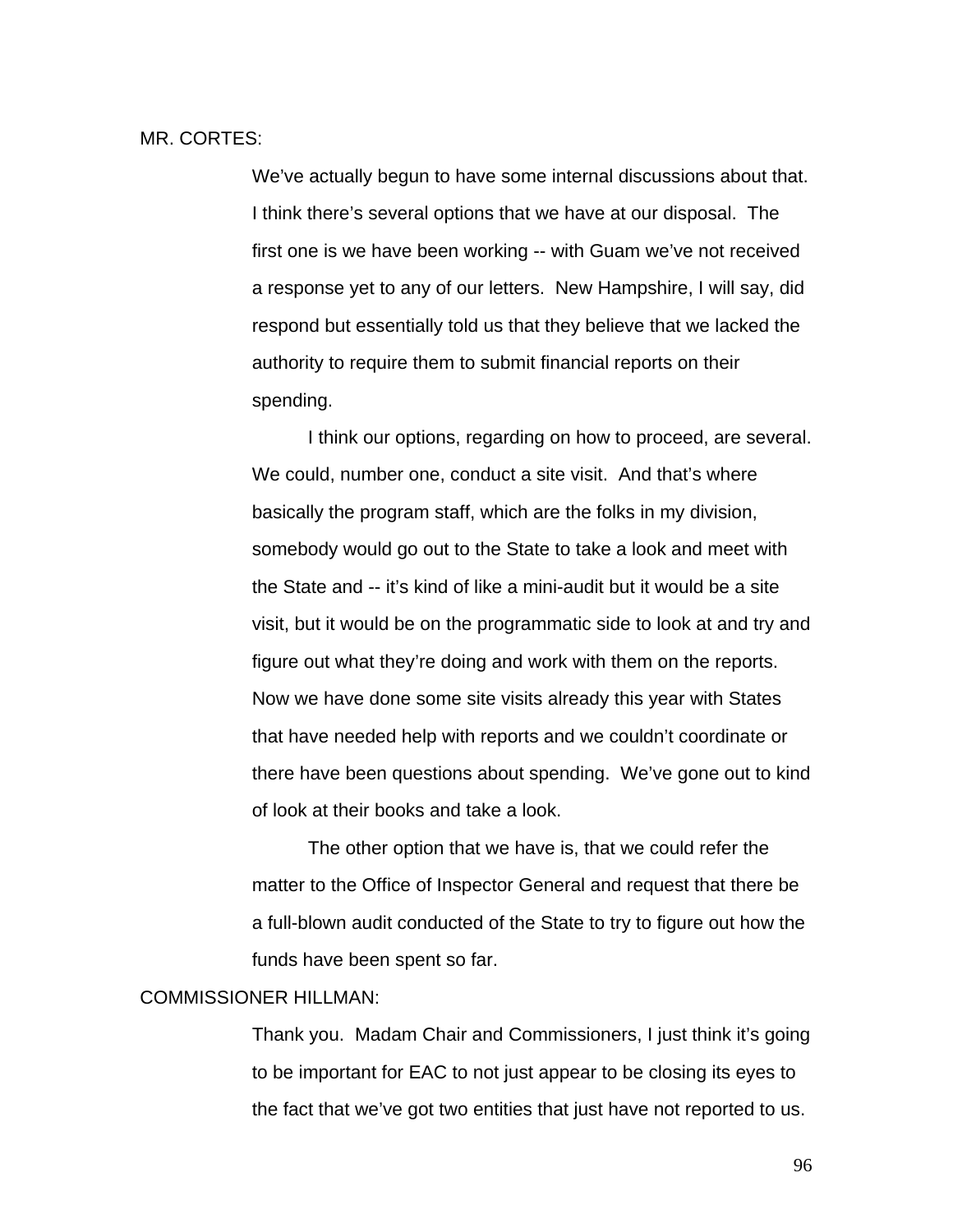I don't know what the total is, but it's millions of taxpayer dollars that we can't report on because we have no information. And if there are extenuating -- I heard what you said about New Hampshire. If Guam has extenuating circumstances and needs some assistance, they ought not be shy about indicating what that is. And in the case of New Hampshire, well, one can interpret HAVA as ones interprets HAVA.

# CHAIR RODRIGUEZ:

Are either of them scheduled for audits?

#### MR. CORTES:

No, they're not. They're both minimally funded States and the Inspector General has not, as far as I know, scheduled them for a regular audit yet.

## CHAIR RODRIGUEZ:

Commissioner Davidson.

## COMMISSIONER DAVIDSON:

My question is, with the question of whether they have to follow, we have the authority to have them file, whatever the word we want to use, has the Attorney's Office -- General Counsel looked at that, Madam Counselor? I mean I think...

### COUNSEL HODGKINS:

Well, I think that -- I have not rendered a specific opinion, as I have not been asked a specific question. The language that New Hampshire is relying upon, is in Section 258 of the Help America Vote Act that says, "Not later than six months after the end of each fiscal year for which a State received a requirements payment under this part, the State shall submit a report to the Commission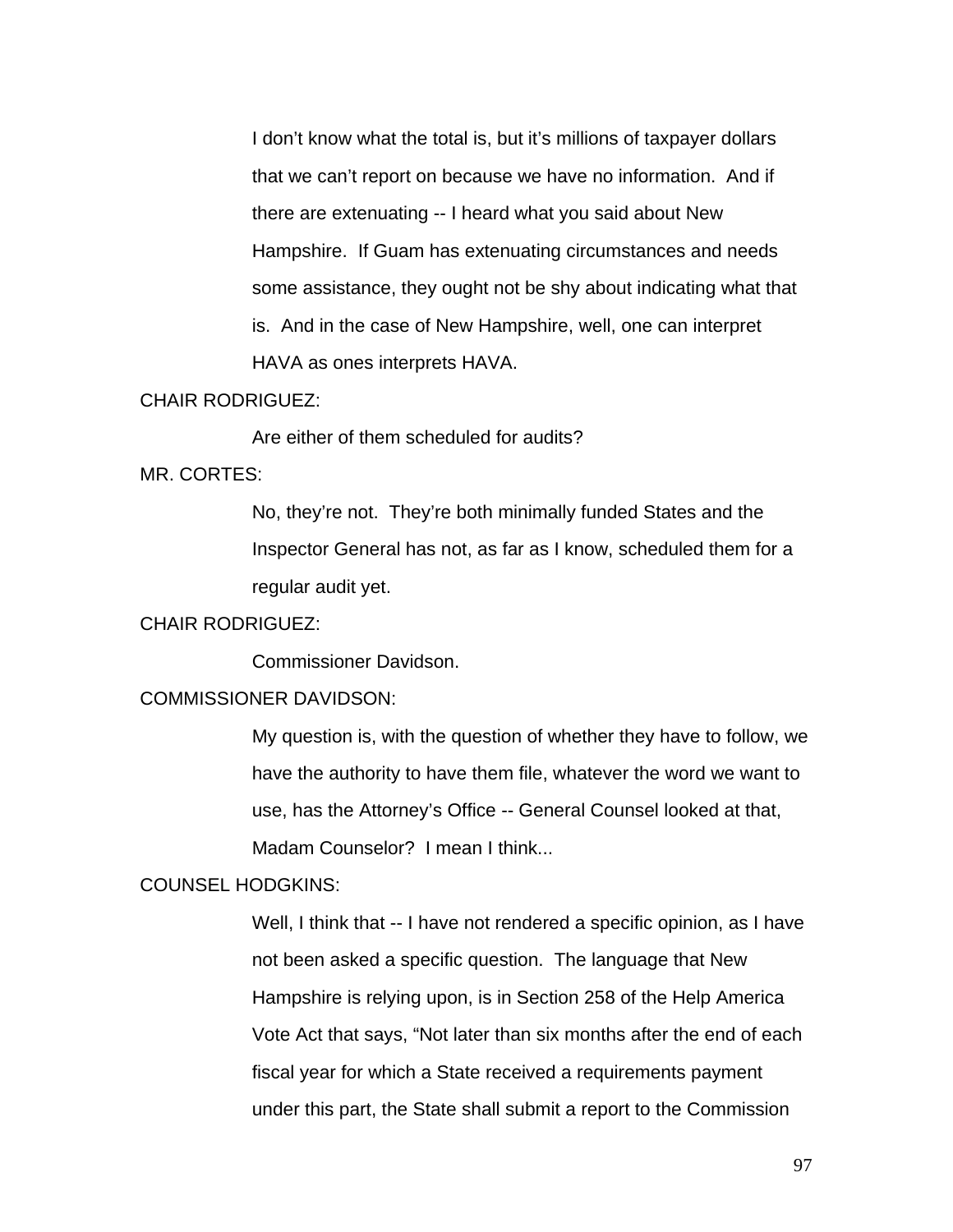on the activities conducted with the funds provided during the year and shall include in the report," and then it lists out several things. I think that their reading of that section would be that they only have to file a report in a year in which they received a requirements payment. Now I don't know that they've actually even reported in each year that they received a requirements payment. So...

MR. CORTES:

They have submitted one report. They received other funding where they did file one report for that.

#### COMMISSIONER HILLMAN:

I'm not hearing you. Please...

MR. CORTES:

They did file one report...

COMMISSIONER HILLMAN:

For...

MR. CORTES:

I would have to go back...

## COMMISSIONER HILLMAN:

...for 101 or 251?

MR. CORTES:

...and look for 251. I can go back and look what the last reports were that we received from them.

# COMMISSIONER HILLMAN:

Okay, thank you.

# COUNSEL HODGKINS:

But I think it's important to remember, as we have discussed in the past, that HAVA is not the only law that requires the U.S. Election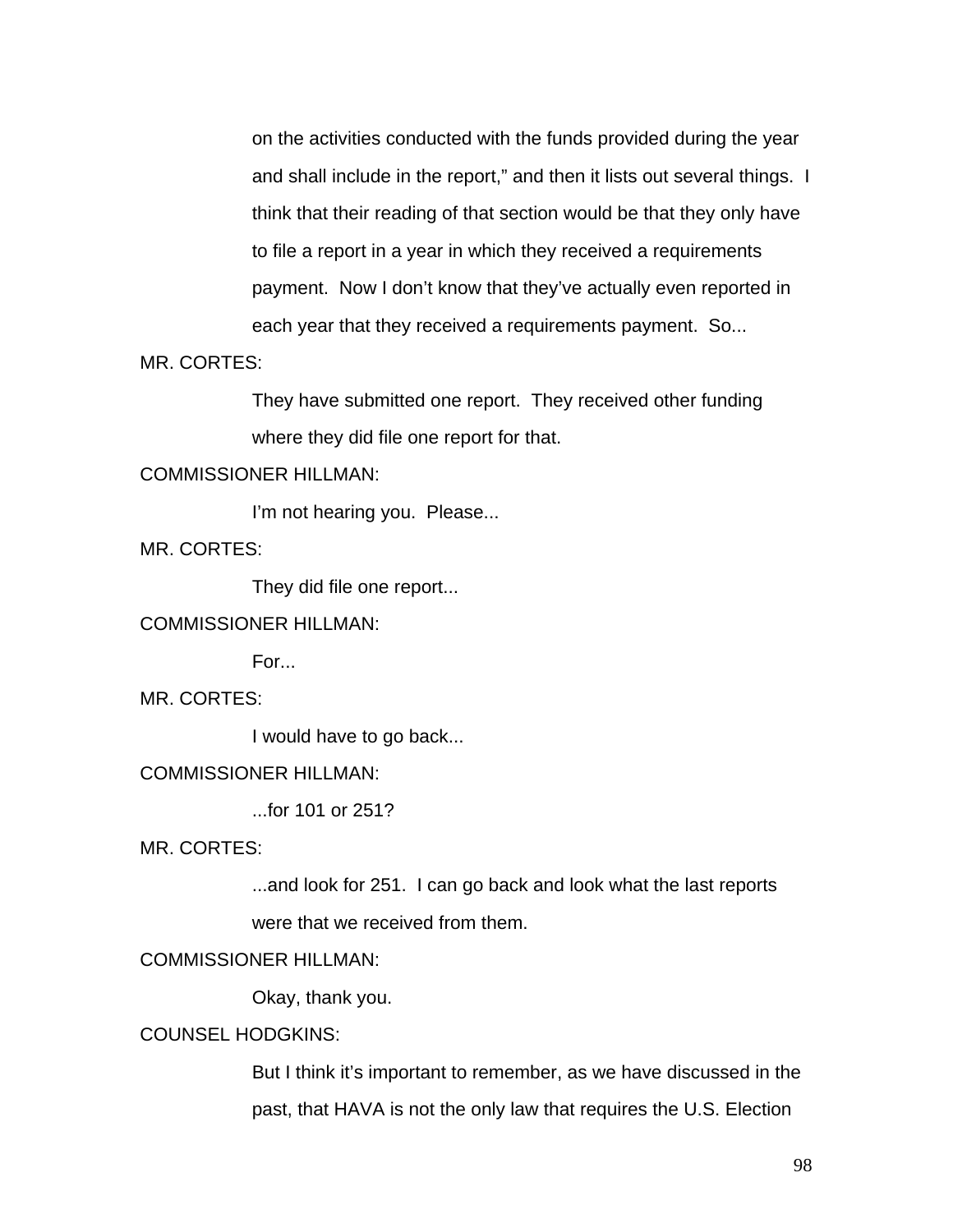Assistance Commission to monitor and assure that States are appropriately using Federal funds. I will be happy to brief this issue for you all. I feel confident that we can require reporting on a regular basis, but I will be happy to provide you with that information.

## CHAIR RODRIGUEZ:

Commissioner Hillman, I agree with your concern. And this is the type of thing, Mr. Cortes, that we would mention in our report to Congress? If we decide to refer the matter to the Inspector General, could be the type of thing either in a cover letter or even in the report itself that we would mention, isn't it?

## MR. CORTES:

Yes, if it's done before the report is released. And we did indicate in last year's report that New Hampshire had not filed the report, you know. We indicated for those States that hadn't filed last year. As of the time we released the report which States had not filed, but we could highlight it more in the report.

And certainly, if the matter is referred to the Office of Inspector General and they do conduct an audit, his audit report would be public as would our resolution of it. And it would also be included in the Office of Inspector General's semi-annual report which goes directly to Congress.

#### CHAIR RODRIGUEZ:

Have we spoken with either State about this matter? Do they take our calls?

MR. CORTES: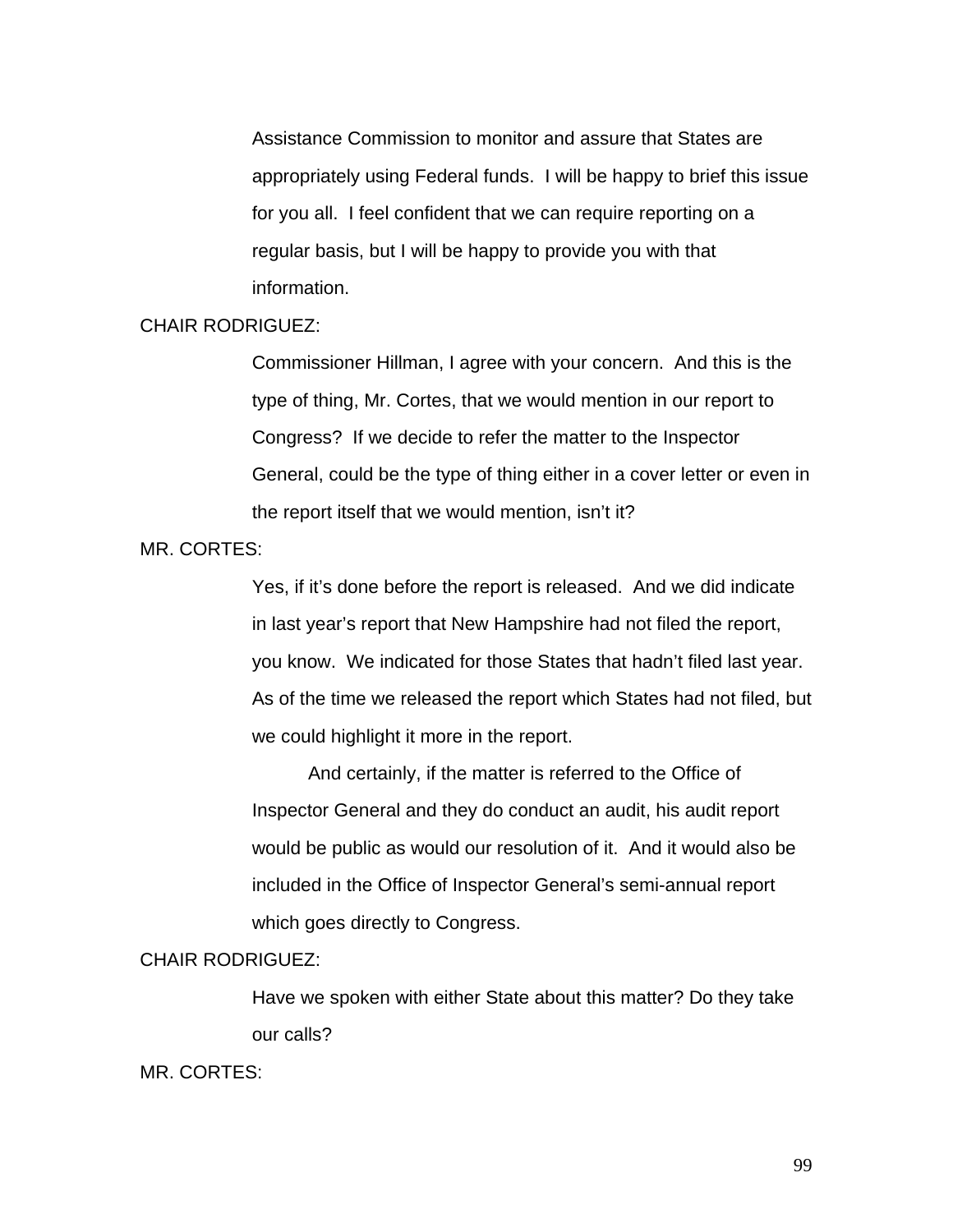New Hampshire wrote back. We've not responded to the -- they sent an email in response to our letter, which basically said they didn't think we had the authority to do it, they would probably submit a report at some point, they did not give a date, they have not submitted. We've not responded to that. I forwarded it to the Executive Director. And that's why I said we've had some initial discussions as to what approach would be the best one to take, so that we could recommend to the Commissioners what next steps to take.

 As for Guam, we've not had any luck in reaching them. We've, not only for this matter, but we've historically had problems getting a hold of Guam. There's issues in terms of the time. They're out in the Pacific and the time when their offices are open and our offices are open, in terms of mail service to them. There's been a lot of issues in the past, but we have been making every effort to get in contact with them. We have sent not only letters but we've attempted calls during times where we believe their offices would be open and we've also sent emails to the last contacts that we had in that office. So, we're making every possible attempt to contact them to figure out what the issue is with their non-submittal of the reports.

#### CHAIR RODRIGUEZ:

Mr. Wilkey?

# EXECUTIVE DIRECTOR WILKEY:

Yes, Madam Chair. Just to, as a matter of record, I personally called the secretary's office in New Hampshire on a couple of occasions during the last reporting cycle. You know, we certainly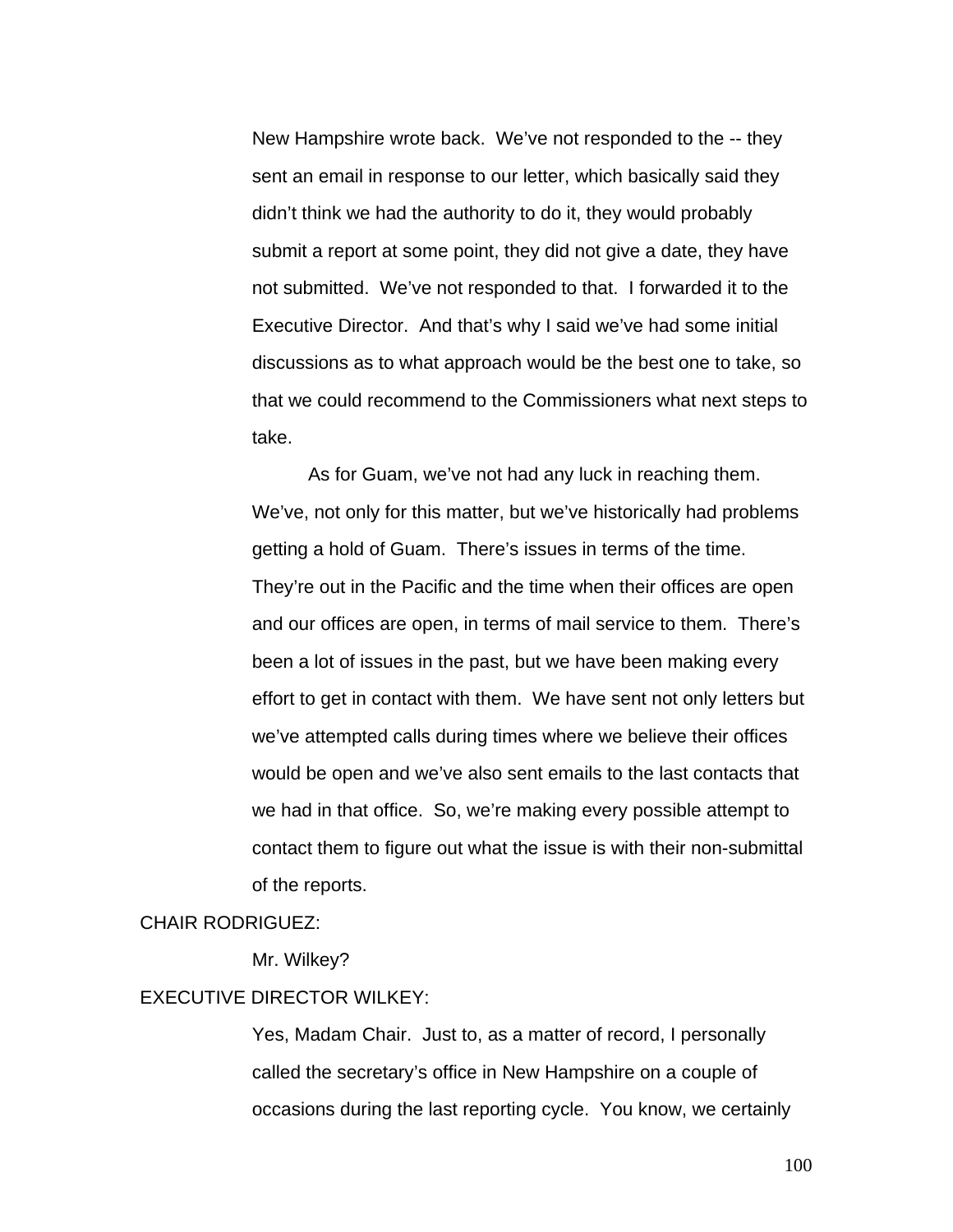do not want anybody embarrassed if there was any

miscommunication or they did not understand what we were

seeking. But unfortunately that call was not returned.

# CHAIR RODRIGUEZ:

Okay. Any further discussion? So for the July 21<sup>st</sup> agenda you will have submitted the final report?

## MR. CORTES:

Yes. It may be ready before then for Commission action, and since it goes to Congress, if the Commissioners choose to do a tally vote before that time and then report on the actual report. But we can provide you a date when it will be ready for you to consider.

### CHAIR RODRIGUEZ:

All right.

MR. CORTES:

But it will be next month.

## CHAIR RODRIGUEZ:

Thank you. Now the NVRA form and requests.

# COMMISSIONER HILLMAN:

I have a question for Mr. Cortes before we switch subjects.

It is my understanding that in New Jersey, they were transferring responsibility for elections from the Attorney General's Office to the Secretary of State. Has that transfer been completed? Is it now the Secretary of State in New Jersey who is...

MR. CORTES:

It is. And that was one of the reasons we -- like I said, we just received their 251 report. And one of the reasons with the communications issue in New Jersey was that there was a change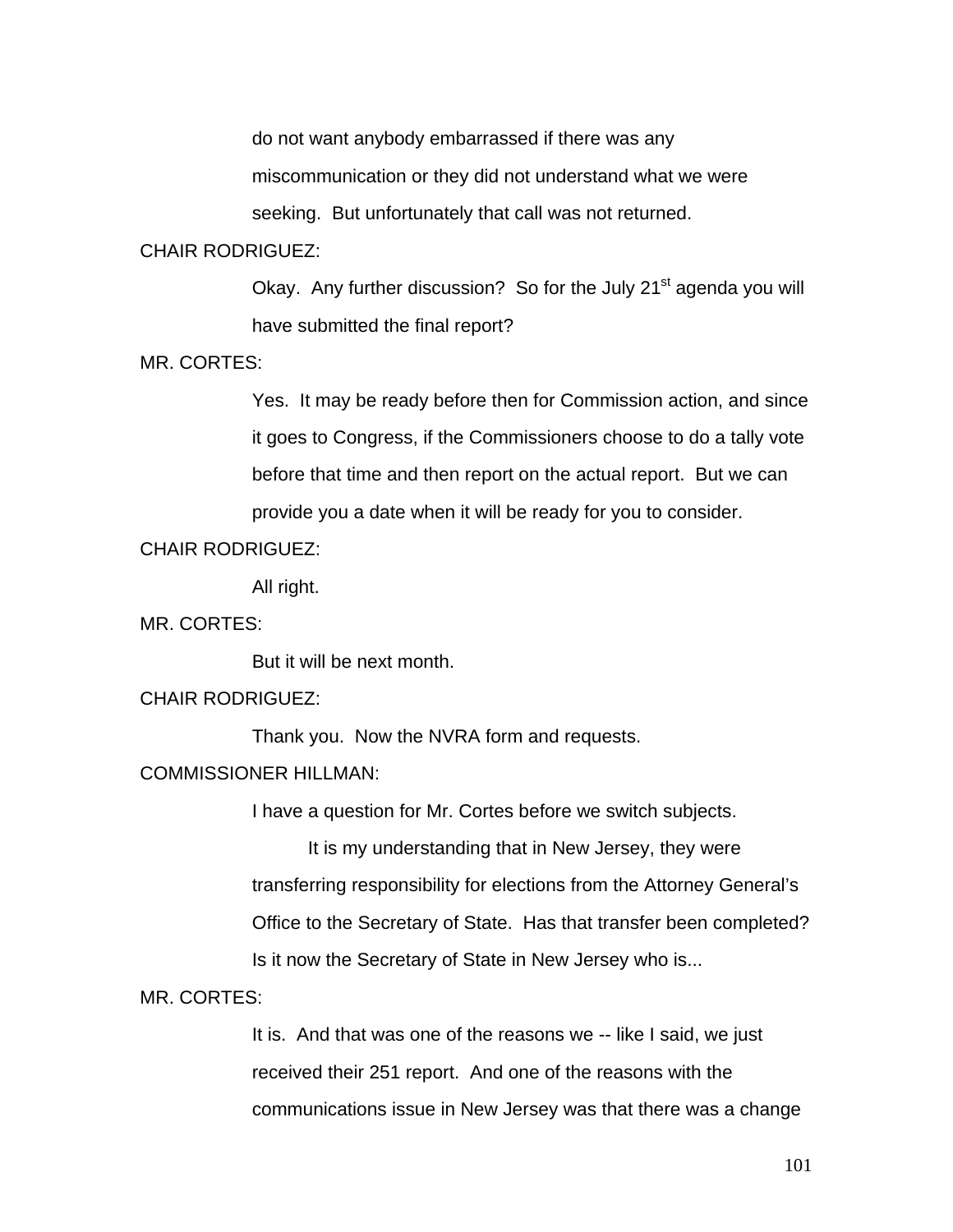in office as to who was responsible for implementing HAVA and for filing these reports. But we are in contact with the Secretary of State's Office. They do have a HAVA coordinator that they put in place and we've been working with them to make sure that, you know, their reports get not only filed but that we get back to them to make any amendments that are required before we release the report to Congress.

#### COMMISSIONER HILLMAN:

Thank you.

#### CHAIR RODRIGUEZ:

 We are now ready for the NVRA presentation. Mr. Cortes. MR. CORTES:

> Thank you. There are currently three requests for changes to the State-specific instructions of the National Mail Voter Registration Form. They've been officially submitted to the EAC. The Chair has requested that I provide additional information regarding these requests for today's meeting.

> The three States that have submitted requests were Maryland, Louisiana and Michigan. Michigan I provided a briefing on at a previous public meeting. We're still awaiting additional information from Louisiana and Michigan in order to be able to provide a recommendation regarding their requests. So I would recommend that the Louisiana and Michigan requests be moved to next month's public meeting agenda and hopefully that will provide the States sufficient time to provide us the information that we've requested. Louisiana I think we're very close. I had a conversation with them this morning. I think we clarified the mix-up and we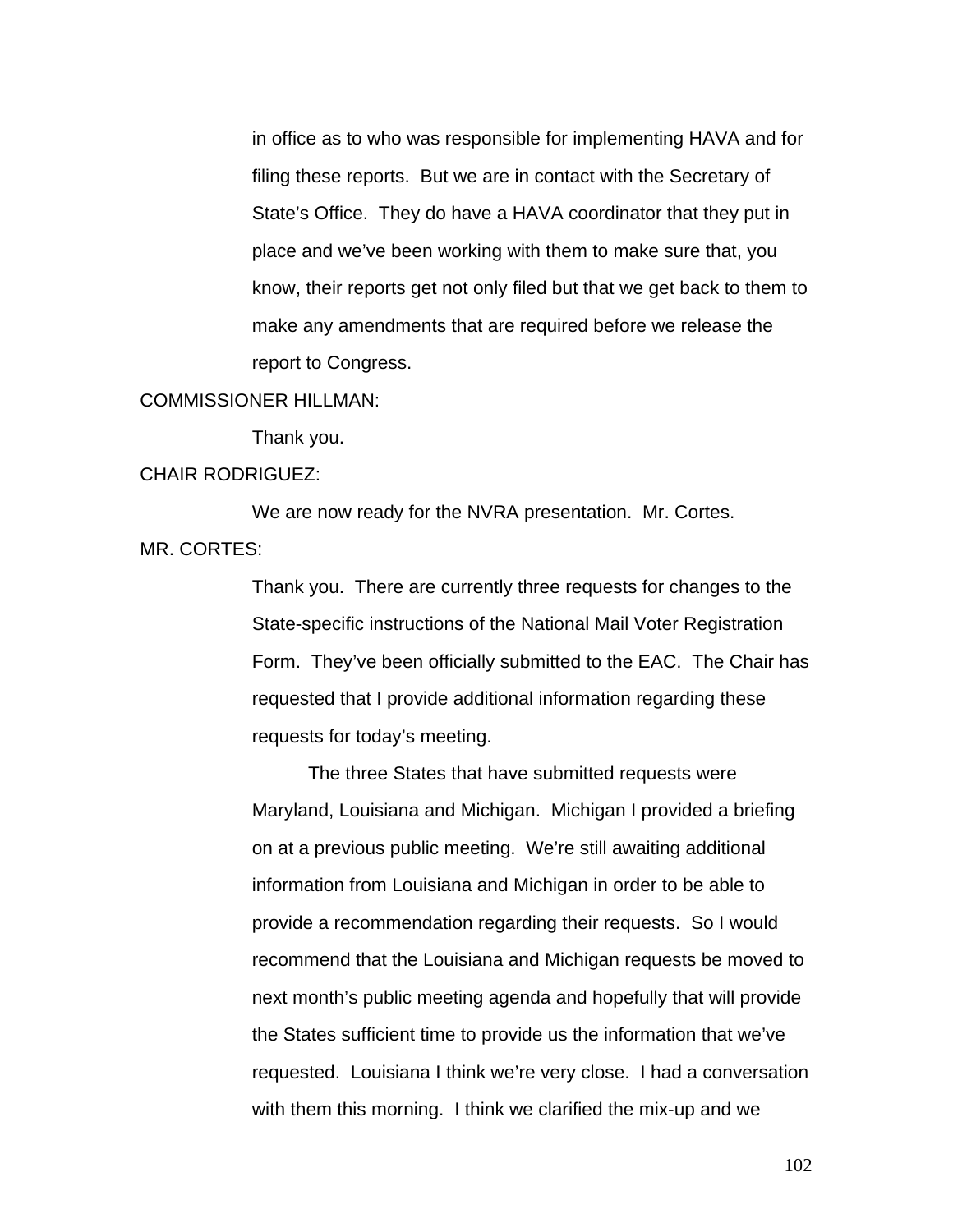should have that probably in the next -- probably sometime the middle of next week.

 And so, what I'm going to present today, is, in detail, the request from Maryland and our recommendation for action. Essentially, Maryland's request is similar to one that the Commission considered not too long ago from Rhode Island and it has to do with their voter eligibility requirements regarding felony status. Currently the State instructions indicate that you -- it says, "To register in Maryland you must: not have been convicted more than once of a crime of violence, not have been convicted of an infamous crime, number one, unless you have been pardoned, or have you have the court-imposed sentence for the first conviction, or at least three years have passed since you've completed the court-imposed sentence for your second or later conviction. Infamous crime, under this, means any felony or other crime involving element of deceit, fraud or corruption. And court-imposed sentence includes probation, parole, community service, restitutions and fines. "

 They had a change in their State law and they have requested us to change that last portion to now read, "To register in Maryland you must not have been convicted of a felony, or if you have you have completed serving a court-ordered sentence of imprisonment, including any term of parole or probation for the conviction." And the specific language contained in this memo.

As we've discussed previously, the Constitution grants States authority to set their respective voter eligibility requirements. The NVRA requires that the EAC specify each State's voter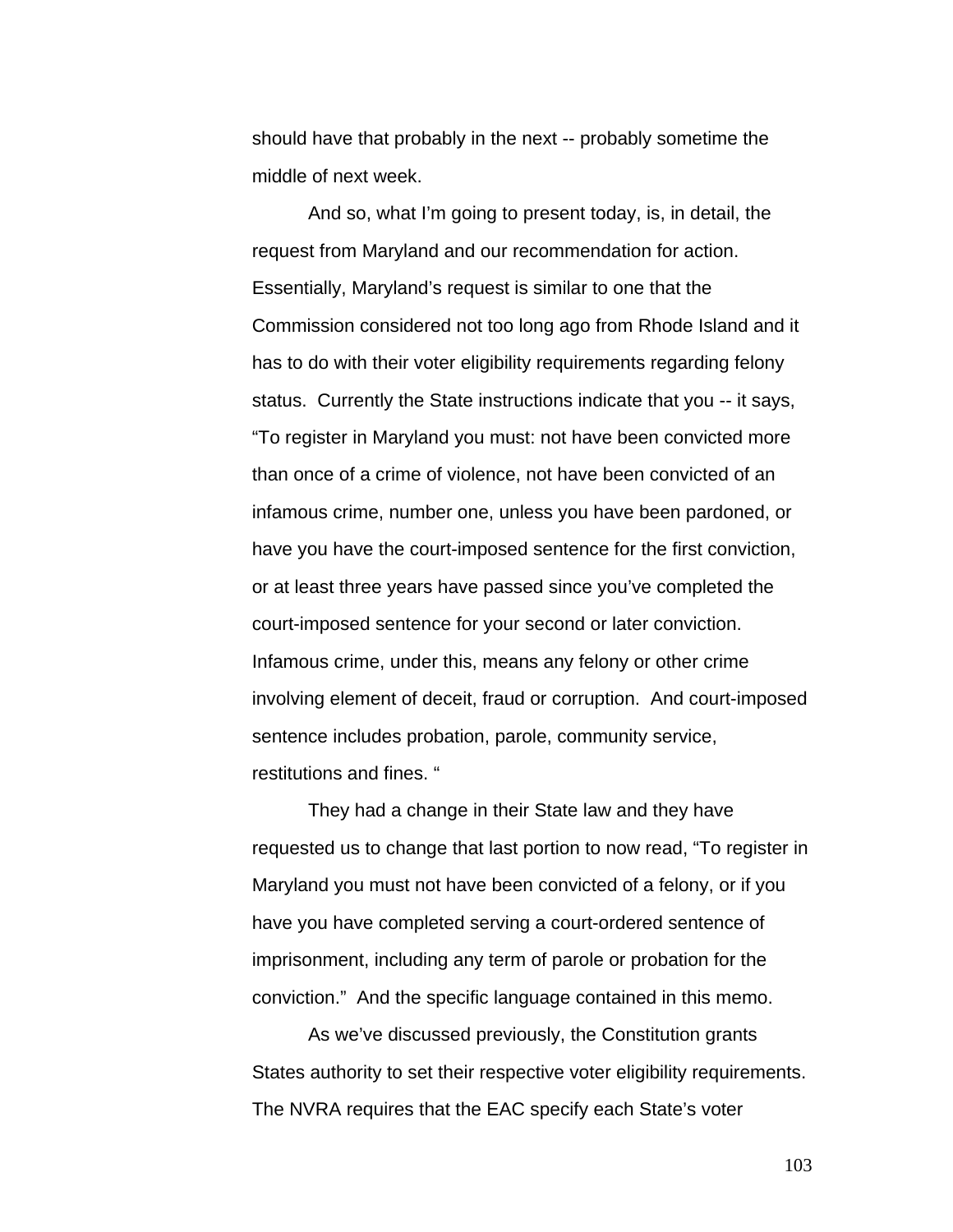eligibility requirements on the Federal form. Therefore, we recommend that the Commissioners approve this change to Maryland's voter eligibility requirements in the State instructions of the Federal form.

# CHAIR RODRIGUEZ:

Okay. Are there any questions for Mr. Cortes? Is there a motion to adopt the Maryland change to the form -- to the State instructions? COMMISSIONER DAVIDSON:

> I so move that we approve the change in the instructions for Maryland of their State instructions for Maryland.

## COMMISSIONER HILLMAN:

Second.

# CHAIR RODRIGUEZ:

It's been moved and seconded to adopt the Maryland State-specific instruction. Discussion on the motion? All those in favor indicate by saying aye. Any opposed?

[The motion carried unanimously.]

\*\*\*

#### CHAIR RODRIGUEZ:

Very good. I just want a sense of the Commission. If we get the Louisiana and Michigan requests shortly, would that be something that you would want to consider in a tally vote?

# COMMISSIONER HILLMAN:

I have to admit, it depends on what they come back with. Given the nature of Michigan's request, I would like more information. So, you know, if they get back tomorrow I certainly would consider it,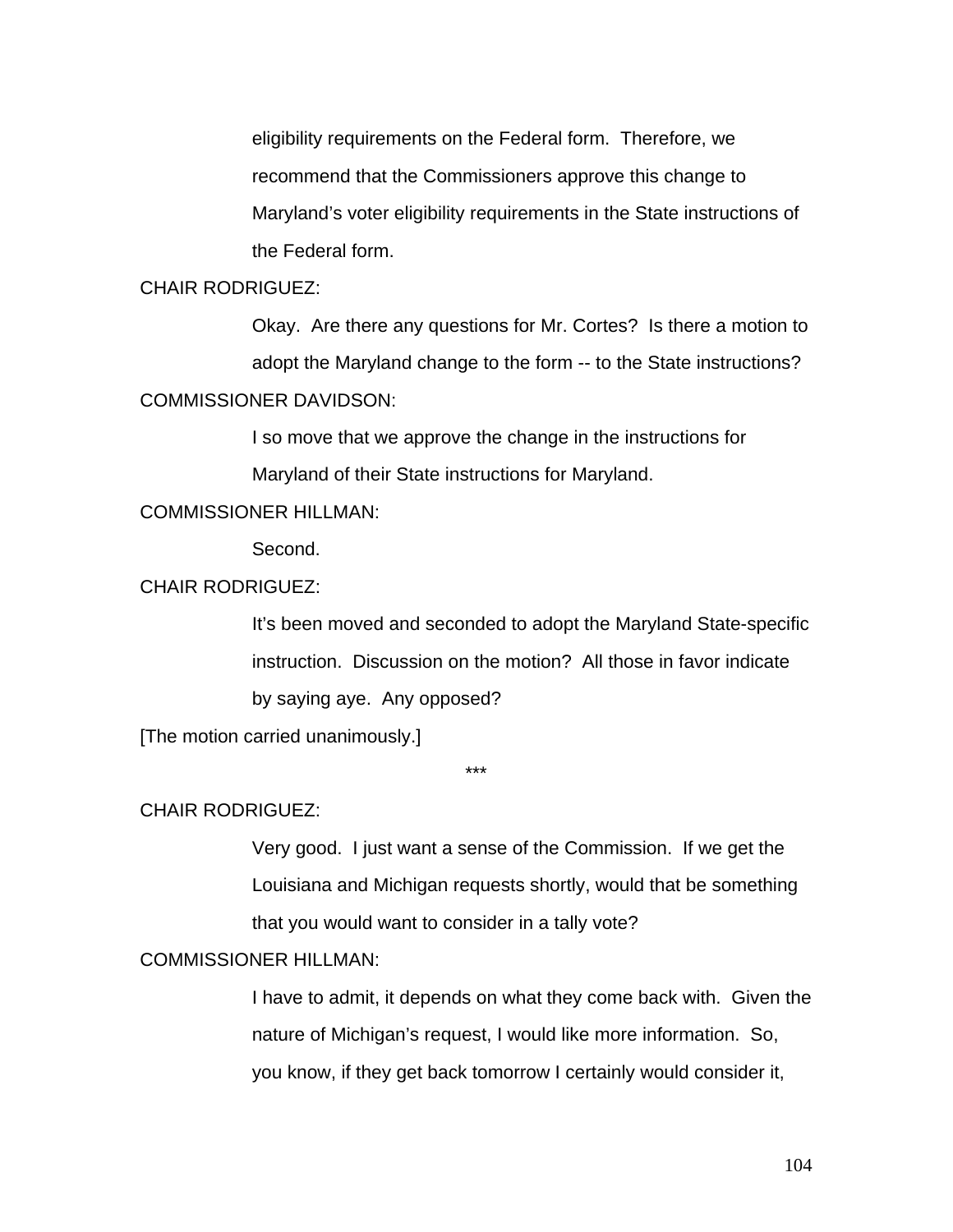providing we have some way to post on the website and let people know what it is the Commission is going to be considering.

#### CHAIR RODRIGUEZ:

Okay, thank you. I know we are trying to get these done.

Okay. Next on the agenda, Commissioner Hillman. Consideration and vote of proposed replacement advisory opinion 07-003-B regarding Maintenance of Effort.

#### COMMISSIONER HILLMAN:

Okay, so it seems a little odd to bring this up now, considering the lengthy discussion and action we took earlier under old business. But let me just say, that my purpose for proposing the policy was to try to move the advisory along, to respond to what I heard were two things. When we had with the meeting with OMB officials, and it was, again, sort of stated by the CRS in the opinion it provided to Congressman Gonzalez, that when a unit of local government receives HAVA funds, that the Maintenance of Effort would follow. And what I recalled that the Office of Management and Budget said was that, unless the law specifically says that the local units are not included, the presumption is that the Maintenance of Effort follows the dollars. If there's a situation where there are 20 counties and only ten received HAVA dollars, then the intention that I had put forward was, only those ten counties would be subjected to the Maintenance of Effort requirement.

 Secondly, it was clear that we were going to take far longer to come to any agreement with respect to definition of "State," and I really felt that on the one issue of the Maintenance of Effort following the dollars to the local units that we could provide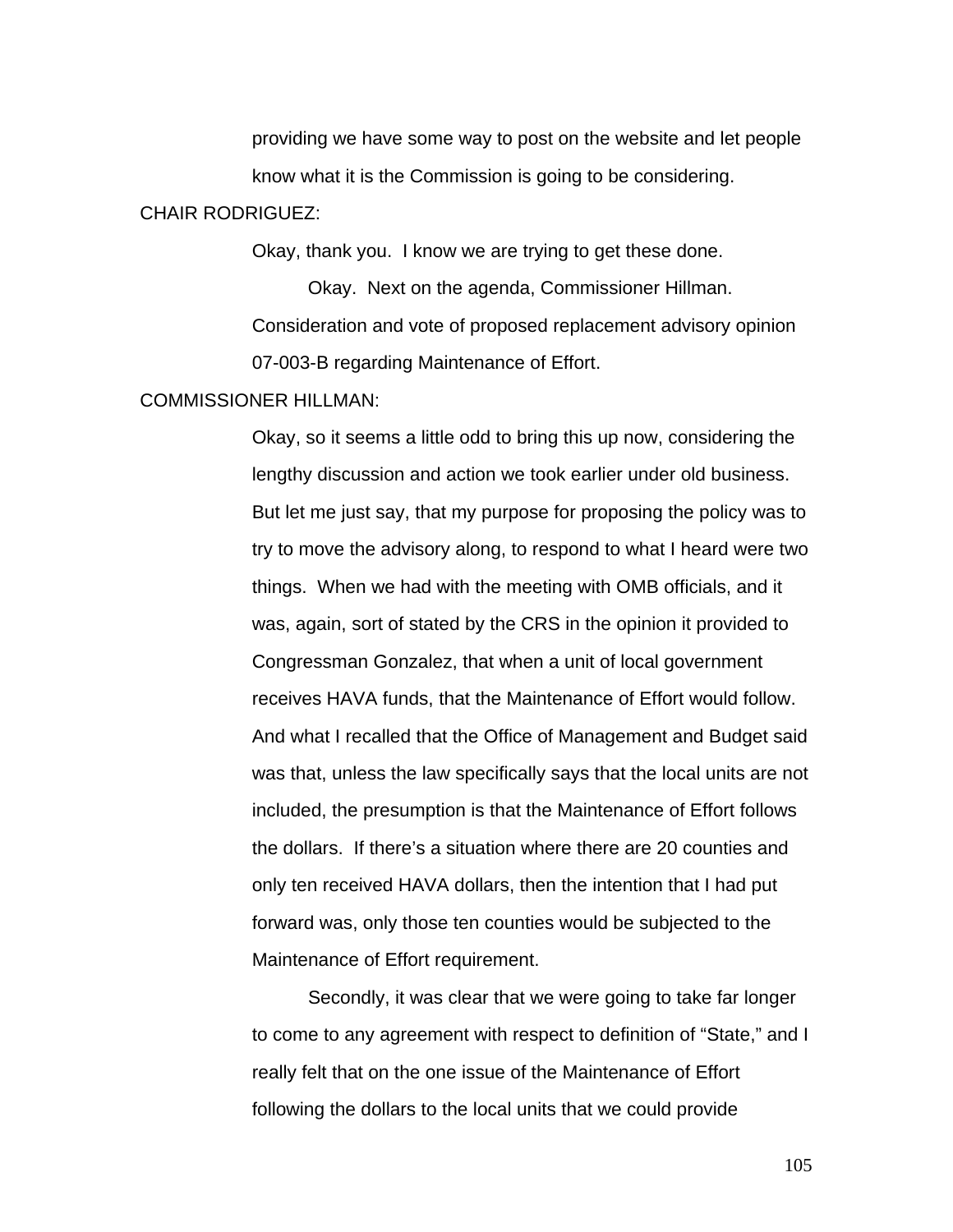guidance to the States on that issue. With respect to how the State did the formula for its Maintenance of Effort, my draft replacement advisory would leave that to the States' determination; that EAC would not be saying that the State must do it. Many States have done it and that that would certainly be their discretion.

And I understand that there is some push-back that the advisory should not be acted on unless "A," it defines State; and, "B" we resolve the issue of the circular. I happen to be of a different opinion. I happen to be of the opinion that, I think that this Commission has received sufficient information to be able to make a clear decision on when MOE applies to units of local government.

 I did, at our last meeting, urge that we move forward with a working group with State election officials, so that we could have an open discussion, an airing of this with a request that that group, the activities of that working group would be reported back to us at this meeting, and that we could also have the discussion with people at the National Association of State Election Directors' meeting next week. That has not happened, so time has gone by.

I received conflicting comments as to whether the State election officials did or did not want to engage a working group. I was assured this week during the Board of Advisors meeting that, in fact, the State election officials not only would welcome a working group, but that they would be ready to provide names of individuals who could participate on the working group on the MOE issue and that they were surprised that EAC would give further consideration to the MOE issue without following through on a working group. So, you know, that is the response that I had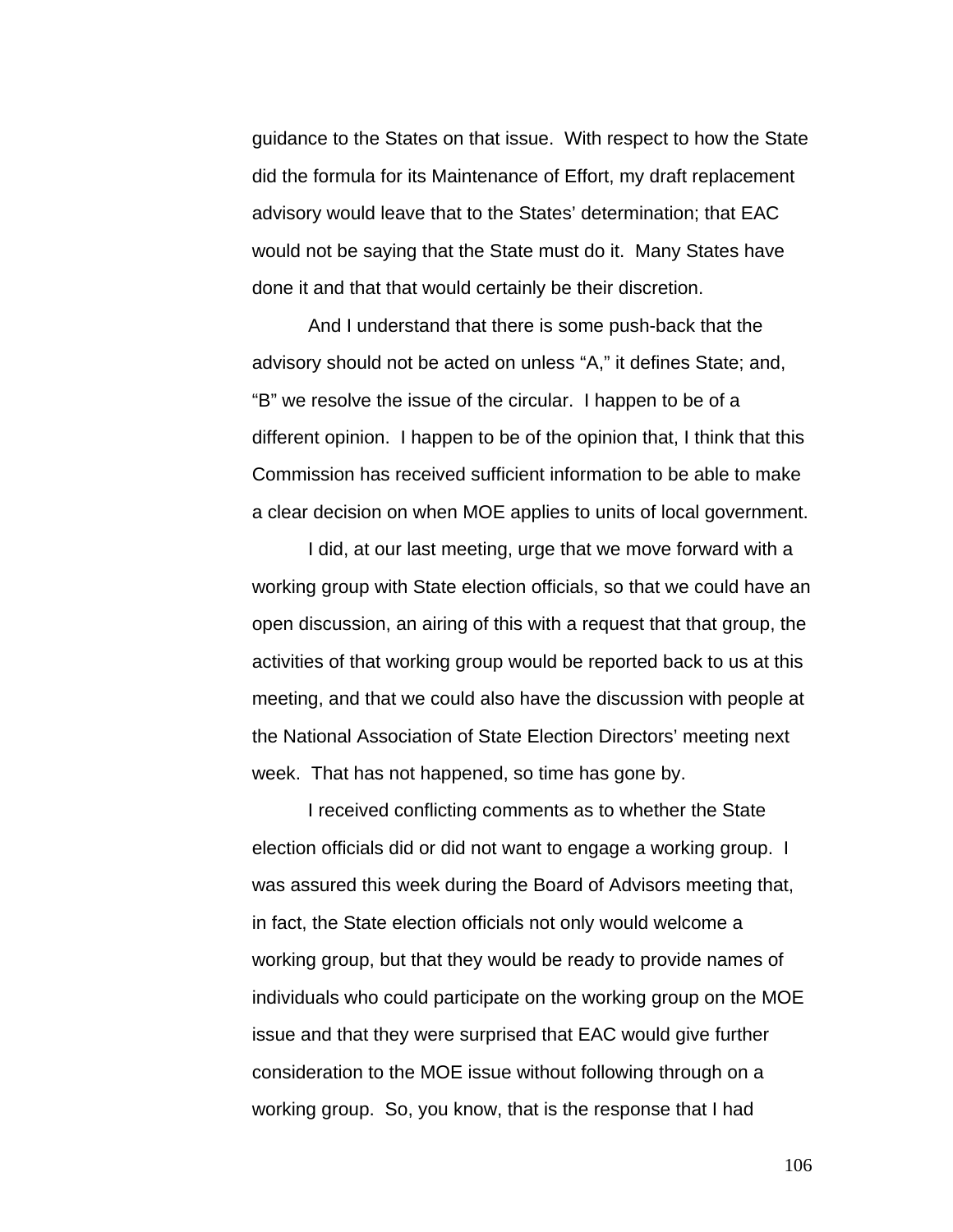initially believed would come from the State election directors and it did come. But we are now in a posture where the NASED meeting is next week, we don't have a working group formed, and so we are no further along in that issue.

 The issue of the working group on the MOE is separate and apart from a discussion we will be having in a couple of minutes about EAC establishing a joint Federal/State task force to deal with certain issues concerning HAVA spending. At this point, I am not withdrawing my recommendation from consideration. I will, however, ask that it not be voted on today because I do think that we could benefit from a well devised working group between EAC staff and members of the State election community, whether it's Secretaries of State, State election director, commissioners, I don't know who those individuals would be, so that we could at least identify for me two things. Clarity on the issue of MOE following HAVA dollars to local units of government. Secondly, the issue of documentation of that. The push-back that I have heard directly, is less on whether MOE follows the dollars to the local units of government that receives and spends it, as to how that is documented. And in my proposed replacement advisory, I had said that's the States' responsibility, but that the documentation has to be there so that EAC can openly report how the dollars are being met and that the intent of MOE in HAVA is not being ignored or otherwise not being followed.

 The other issue is for those States that didn't have an MOE requirement following its sub-grants to units of local government, how they would be able to resolve that in this day going backwards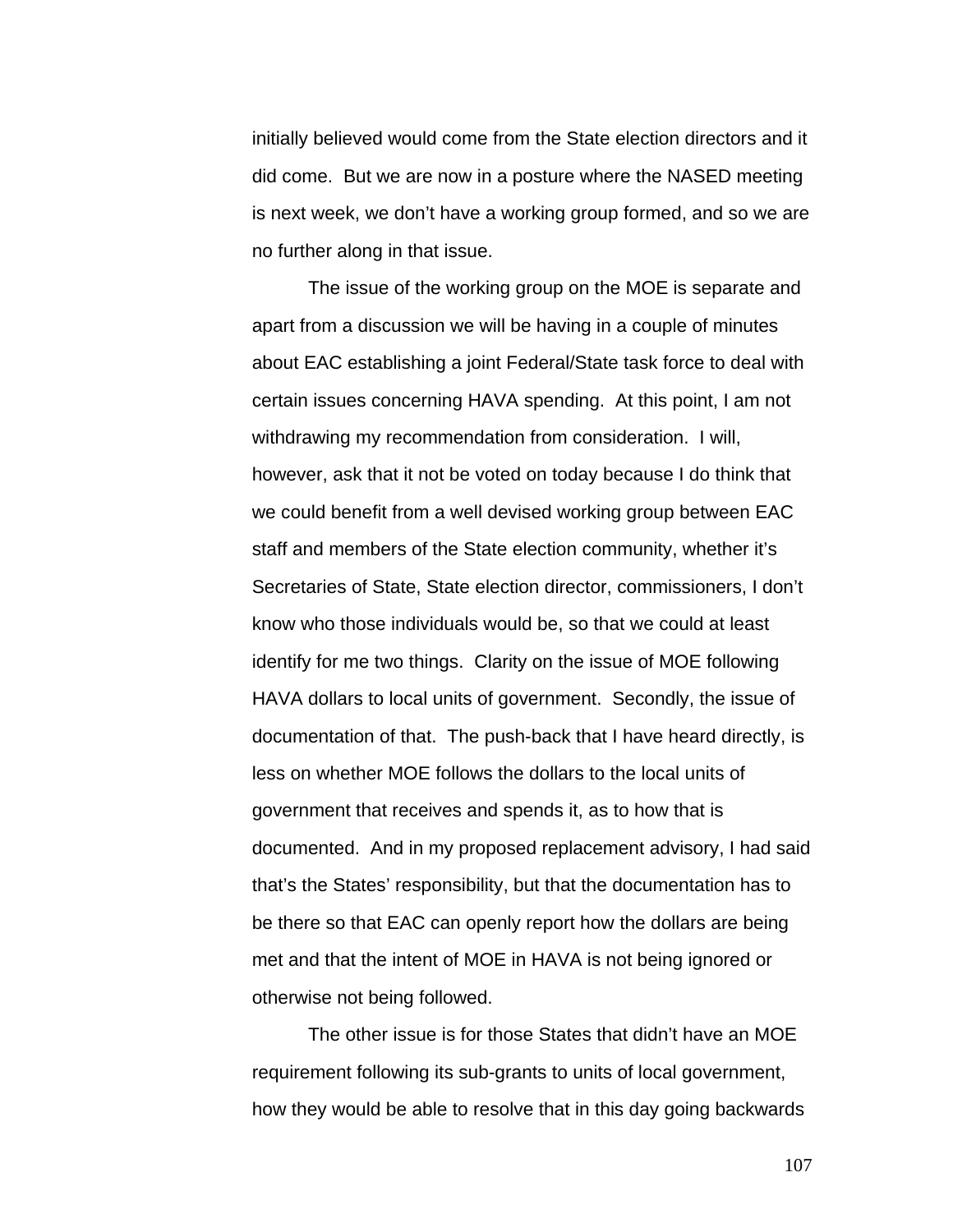is what I described that as what has already happened versus clarity of documentation requirements this day going forward. And I know some States are still walking and reeling from the audits that they have gone through, always having said that the auditors are polite and thorough and, you know, they've been given all due consideration. But I understand the first time you go through a Federal audit, when you're at the State or local level, it can be a bit overwhelming. And I think some of the jurisdictions are really nervous about what's going to happen if the MOE requirement is retroactive and then they've already been through their audit. Will they have to go through it again? What is the data...? Okay. I think those are the things that we need to talk out. Otherwise we're going to be making decisions based on individual conversations, written responses posted in response to draft policy statements that are posted. And, you know, once people are in a room and talking it out things begin to get clearer.

So, I am hoping and I am asking for a nicely scripted timeline and plan as to how we're going to get from where we are today, three months later on this issue to where we need to be very, very soon. And as far as I can tell, we don't have a plan. All we do is put it back on the agenda and revisit it again, and that's not helping. The tension with the States isn't easing, although they're a little bit distracted now by certification of voting system. So the MOE doesn't seem to be because they're not being pushed on audits. But we need a plan of action. We need a tightly scripted plan of action how are we going to get from A to Z as soon as possible. And I don't know who does that, but it's pretty clear to me we need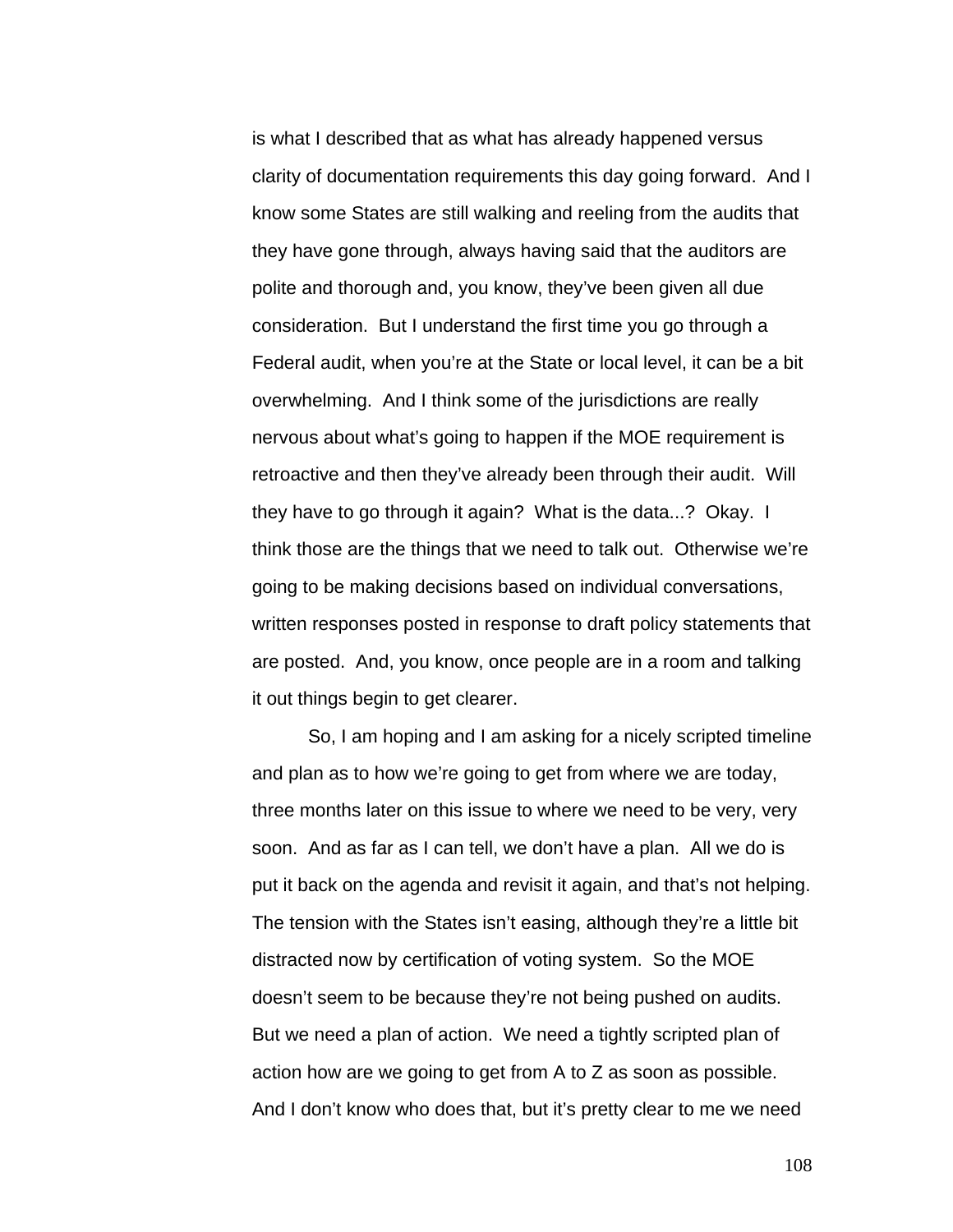that. If we have this discussion again, in July, with nothing else having happened between now and July, it will be most unfortunate.

So that's all I have to say on that for now.

#### CHAIR RODRIGUEZ:

Okay. So it looks like you rolled in the last item on the agenda into...

#### COMMISSIONER HILLMAN:

No, not really. That's a separate -- no, no.

### CHAIR RODRIGUEZ:

Separate. So you do have a draft policy for this working group? Or is this a different working group?

### COMMISSIONER HILLMAN:

No, I'm just making a report on that. I'm only talking about my proposed replacement advisory opinion, and what I'm saying is, I'm not asking the Commission to vote on it. It would be fruitless, I think, given the discussion and action we took earlier in this meeting.

 I am saying that the issue of a working group has just been left hanging there and a month has gone by, and so, we've yet had another meeting to discuss MOE and nothing has come out of it except that we need more time. And so, what I'm asking for is a working plan -- more time to -- what are we going to do between now and the next time this issue comes up at a public meeting? And is it going to get us any further along than where we are now? Some things can be resolved by taking no action, some things can be. I don't know if this is one of them. I doubt it. So I would really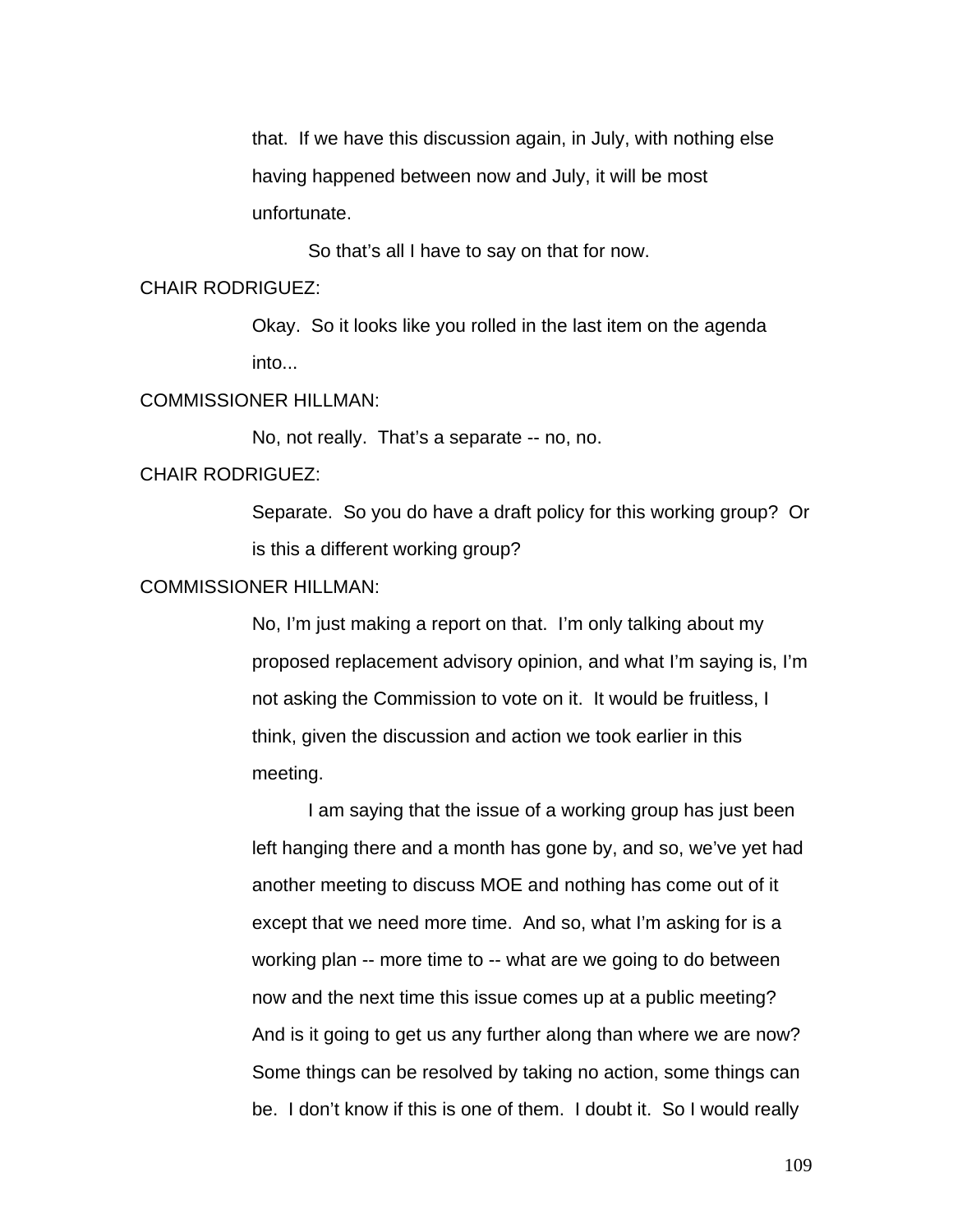encourage us to not let a lot more time because if we don't have a conclusion on this in July, it means we would be in September. And I'm sure this is not the kind of issue we would want to take a tally vote on.

## CHAIR RODRIGUEZ:

I agree with that. So you're not moving your proposed replacement advisory opinion?

### COMMISSIONER HILLMAN:

 No I am not, but I am saying that I am not taking it off the table. CHAIR RODRIGUEZ:

Okay.

## COMMISSIONER HILLMAN:

I am just reserving my right to keep the issue alive until I get some sense of how we are going to make progress toward resolving where we are now.

## CHAIR RODRIGUEZ:

All right. Is there any discussion on Commissioner Hillman's statement? Commissioner Davidson.

#### COMMISSIONER DAVIDSON:

Well, we do go to the NASED meeting and surely we ought to be able to, while we're there, to discuss a plan and timeframe and find out who is going to be on the committee. And I imagine that there will be Secretaries of State that may want to be added. Obviously, we don't want a huge committee because it's always very difficult. But there we could really set some timeframes, a plan in place, talking it over at least with Mr. Wilkey, our Executive Director, so that we're not taking any action on something at a time when it's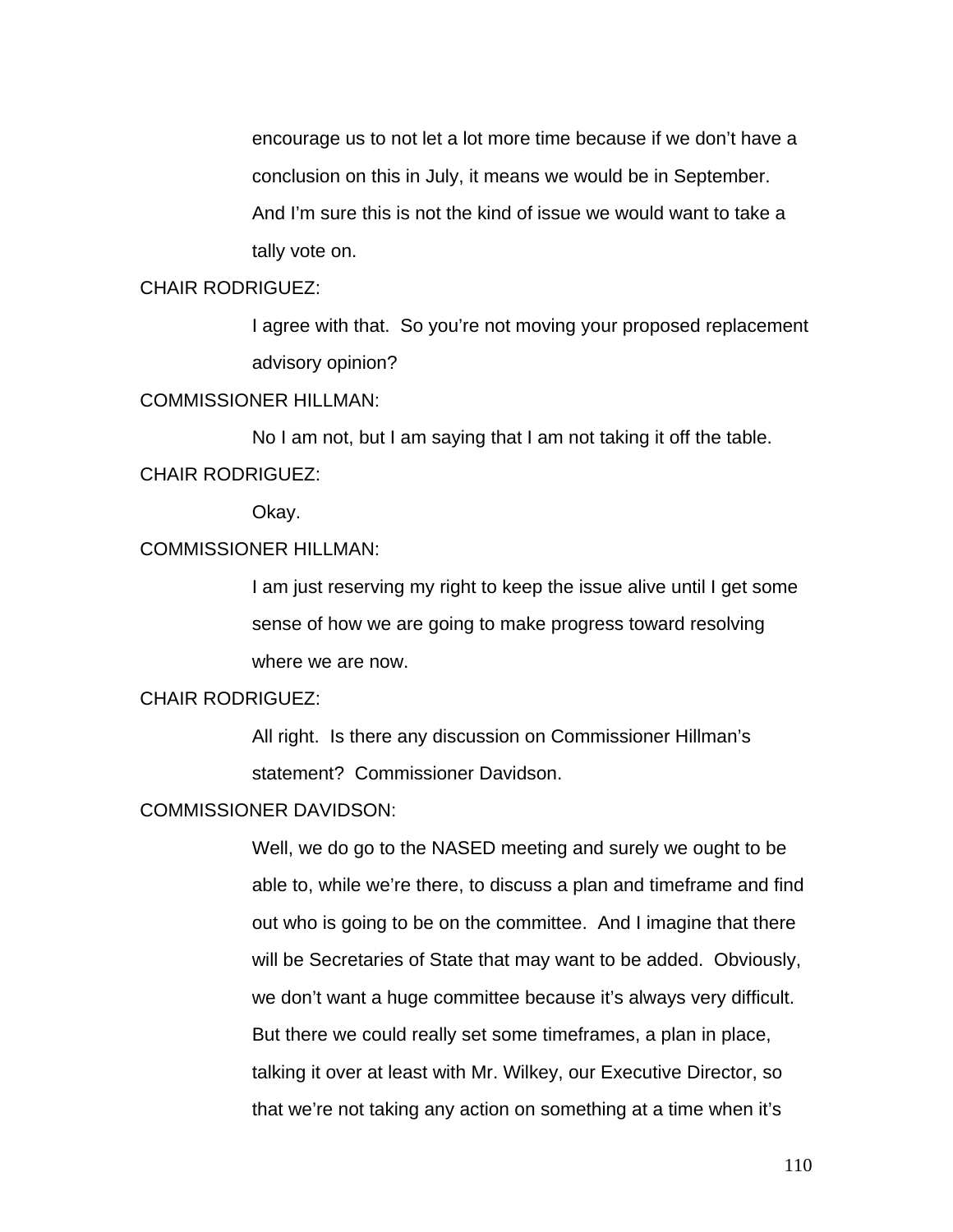not a meeting. So I think it would give him some direction that we would like to see a plan come out of that meeting, and we could even start with currently, with that currently with the Chair of NASED. A suggestion, and please feel free to add to that.

## CHAIR RODRIGUEZ:

I had some discussions yesterday and the day before, also, with various folks at the Advisory Board and I think that what we heard in our earlier discussion from just about everybody who participated, was that the EAC has to make, and again, just from Commissioner Hillman, we have to make some decisions. It seemed to me, at least from the two conversations I had, that there was more interest in talking about how the States demonstrate that they're not supplanting funds and less about the actual language of the Commission's policy on MOE. My sense was that they figured that was our job and what they really wanted to get to, was the issue of demonstrating that they're not supplanting.

 So we can -- I thought the last item on the agenda was the policy to establish the group which would...

#### COMMISSIONER HILLMAN:

It is.

### CHAIR RODRIGUEZ:

Okay.

# COMMISSIONER HILLMAN:

...but this would take 60 days. That's why I urged us to do a working group that we could put together on this issue. I understand that the EAC has to make the decision with respect to the policy. I personally believe we had all the information we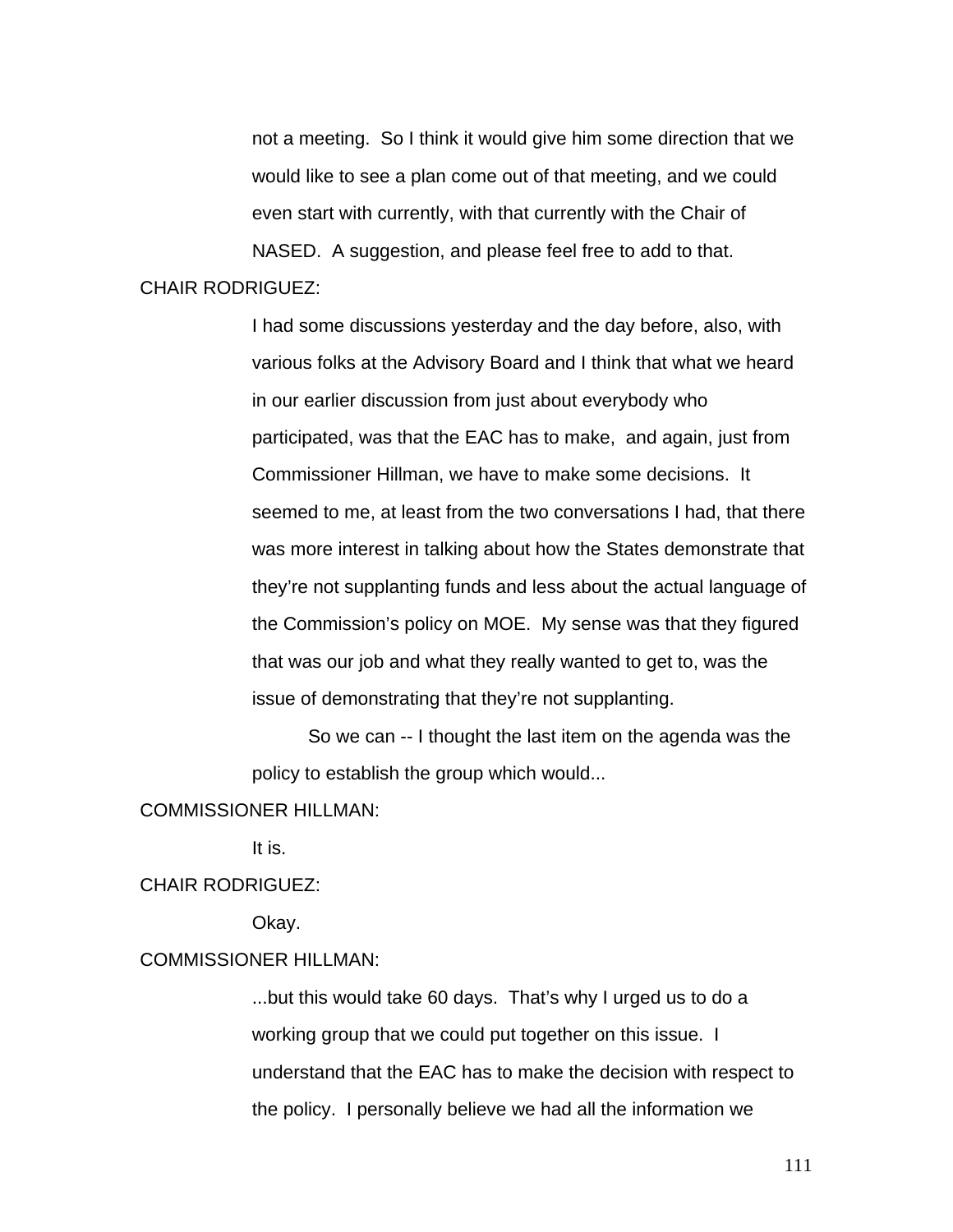needed to make at the last meeting. I believe we have the information we need to pass a good policy at the current meeting. I received no feedback from the three of you with respect to what I had proposed, although Commissioner Hunter and I did talk and we -- it appeared that the issue of defining State was a major sticking point, with respect to her being able to consider even proposing amendments to the document, because I was -- I see that defining State is going to take awhile. And I tested every way I knew to see if what I recommended in my replacement advisory, could at least get the conversation moving without then taking the definition of State. I admit I was capitulating and saying with this particular issue, the States can determine the formula when they talk about the State MOE, but when they sub-grant HAVA dollars to the counties, MOE requirement follows the county. I wasn't getting into, do counties have to develop State plans. I don't see how a county can develop a State plan. I don't see anything in HAVA that talks about county plans. If a State wants to require a county to develop a plan as a condition of the receipt of the HAVA dollars, that's between the State and the county. Everything in my proposed advisory suggests it is the State's responsibility to ascertain how the counties will document MOE, but that that documentation has to be there. What the State of Washington said to me is, "Well we're telling you they're doing it." And I said, that's very nice but, you know, anybody can tell me anything. And that is not disparaging to anybody with respect to their feeling, yes, well we take the county's word for it. And an audit -- you know, I wish if IRS would ever audit me my word would be good enough, but I'm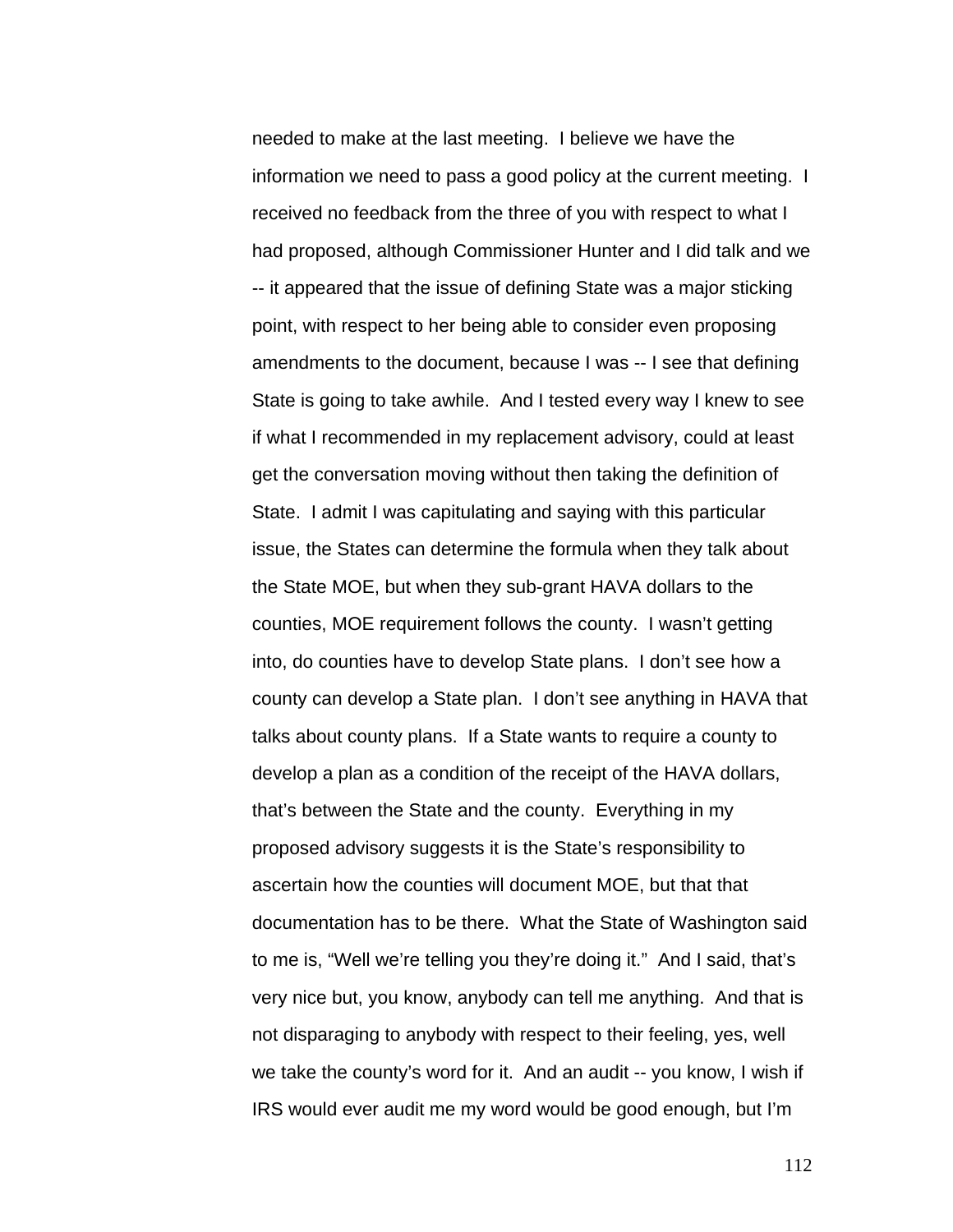sure it wouldn't be. So, at some point, the States understand that. And I was hoping we could parse those two things out.

But for the benefit of Commissioners who need more information from or reassurance from the State or however we get to being able to say, "Here are the issues we need to move forward on now" and have the States say, "These are the issues we want to work out," those are implementation issues. If there's anything in those issues that would cause people heartburn against a policy that we would pass, you know, then we could say, "Okay, now let's go back and look at the policy." But without that conversation - quite frankly, it's been a lobbying effort that's been going on, you know. And even -- legislative bodies carve out some folks who go off in the corner to staff and hammer out the issues and come back and the lobbyists do what they're going to do. We'll we've been lobbied on this issue but that hasn't been a conversation. I've had conversations. Each one of us has had conversations. We had not had EAC staff collective conversation, to really be able to get at what the issues are and which of those issues affect the advisory that we need to take final action on.

 So, ideally, if we already had this task force, the working group would come out of the task force and that's what I was going to talk about. But we don't have the task force and I'm not recommending we wait 60 days. I was really recommending that we move expeditiously on having a conversation with the people who are most angst about the MOE documentation. And I agree with you, Madam Chair, that everything I've heard is it's less about the policy than it is about the documentation both this day going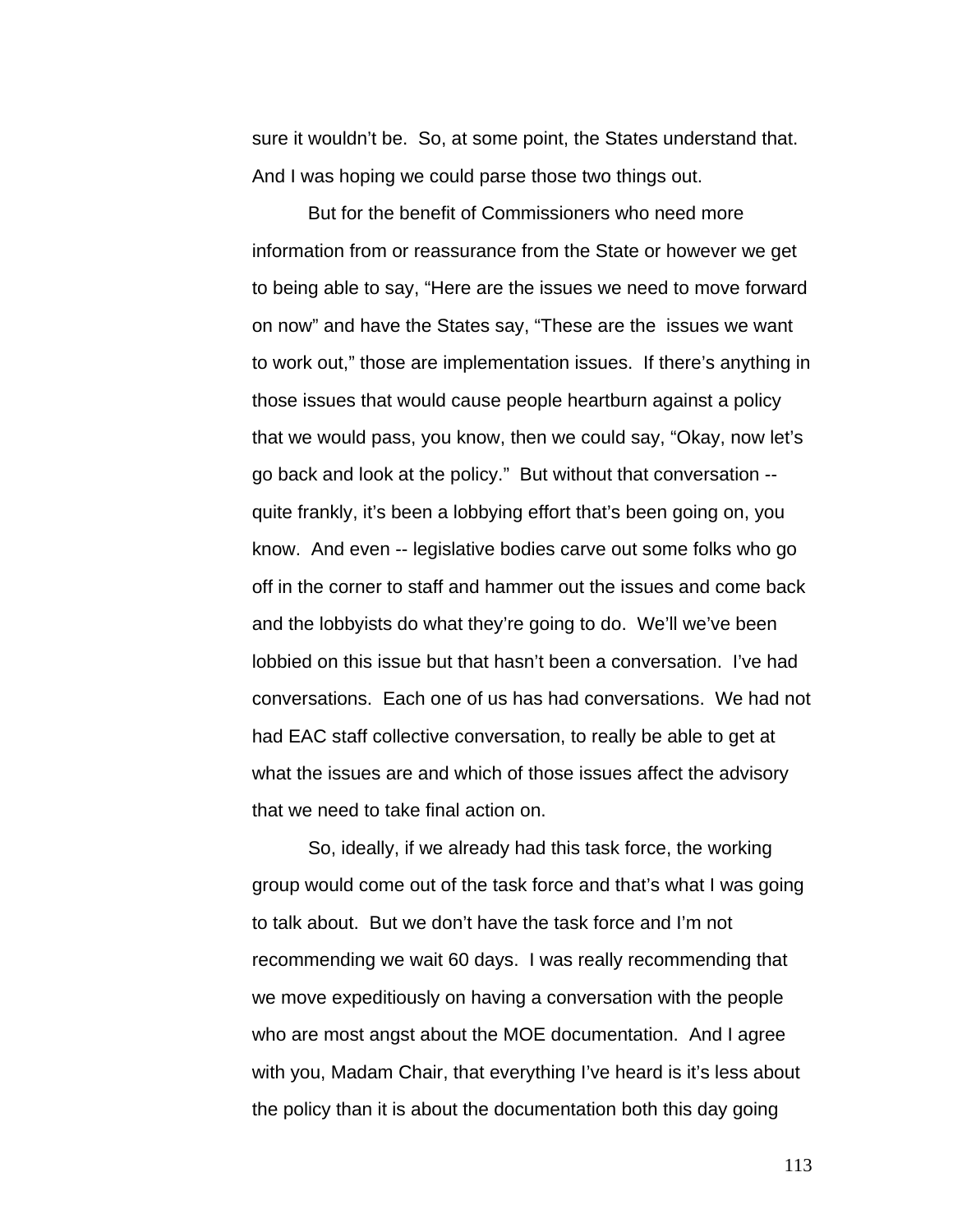forward, this day being from when we pass the policy going forward, and this day going backwards, yesterday going backwards which means, how do we do the documentation when the counties weren't prepared to do that. What are acceptable forms of documentation for that? So...

## CHAIR RODRIGUEZ:

Vice-Chair Hunter wants to be recognized. But I'll just say, I requested an opinion from OMB that I still need, and I know we had a conversation with them, and the good news is, checking on the status of the opinion, that they found it yesterday. So, that's the good news. I'm hoping -- in fact I may -- in fact, I will resubmit it with a deadline this time, which worked with GAO, and I should have done it with OMB.

Vice-Chair Hunter.

## VICE-CHAIR HUNTER:

Commissioner Hillman referenced she and I did have a very useful conversation, I thought, about her proposal. And I was hoping that we could come up with some kind of agreement and compromise on it, and unfortunately that didn't work out. And it's true that one of the things that I was concerned about, is our previous advisory, the one in September of 2007 states that the counties have a responsibility under HAVA, to have a Maintenance of Effort requirement. And so, for me, it was really important to close that loop and then say in the new advisory that our determination is that HAVA doesn't require that. And I understand Commissioner Hillman's arguments and I totally understand where she's coming from, but for me that was not something that I was willing to sign off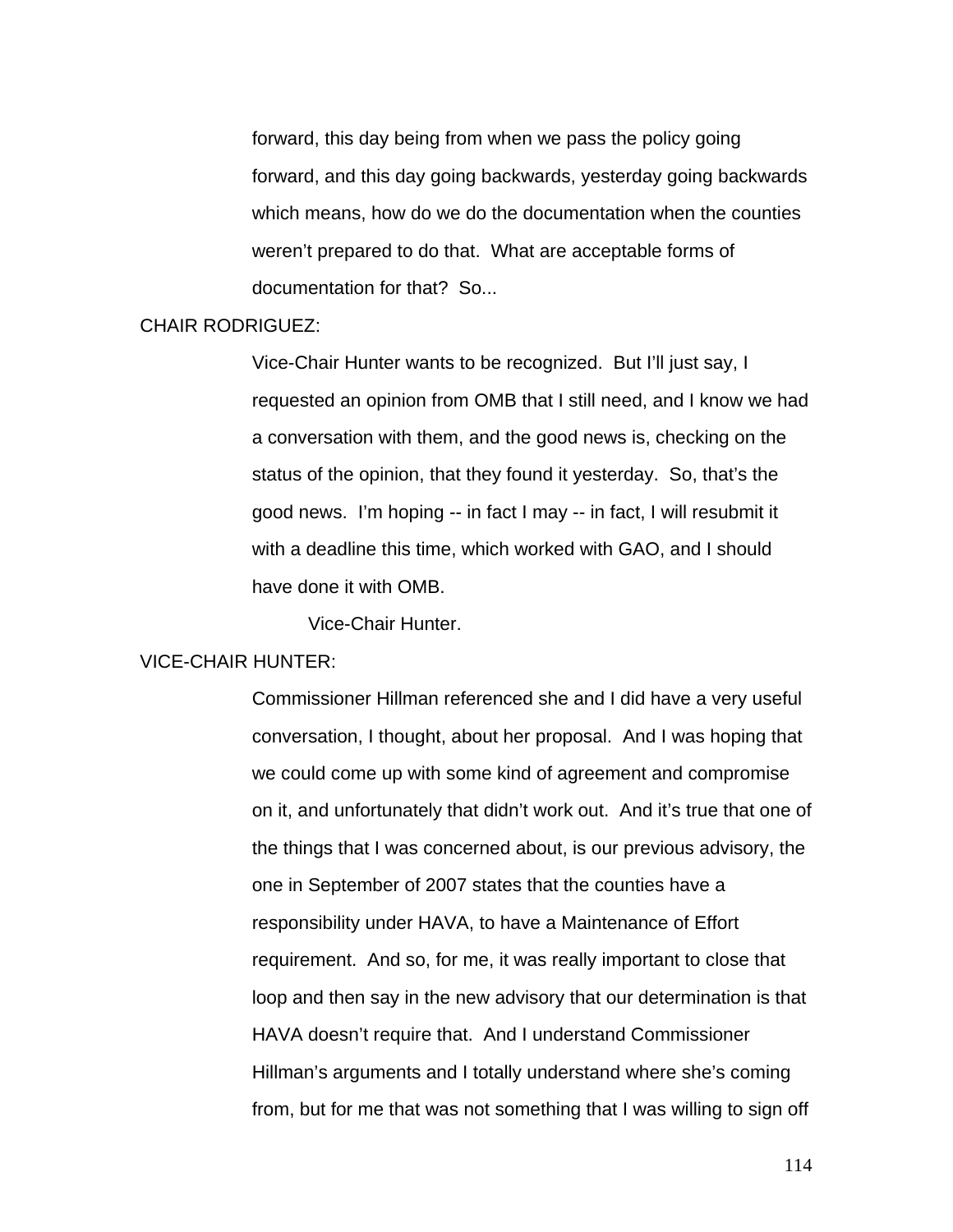on, because it left it too open. And what if a completely new Commission, you know, sometime next year, decides to say, "Well, no, in fact it doesn't require or it does require it"? I mean it's something that could then later, be changed. And also, without defining it, we have no way of knowing what the Inspector General - - that would give him the authority to make his own determination which, you know, is fine, except that we don't know what that would be and he may have a completely different determination and go out and audit to that finding. So, for me, it wasn't something I was willing to sign off on unless it definitively stated that HAVA doesn't require counties to maintain the effort. And, of course, I've always been in favor of saying, if States want to require their counties to have a Maintenance of Effort that's a completely different matter and of course that's permissible and I think it should be encouraged if States so choose. But what we're talking about is the requirement of HAVA.

 And the second point I'd like to make is, I'm all for working groups and I think talking with people is always useful. My only concern with having a working group, and I'm not going to be opposed to a working group, but I was sort of imaging, sitting down with a group of election officials or whoever it is and the question is, what is our charge here today? If there's a vote of the Commission that OMB Circular A-102 applies, then that's a completely different conversation than if we make a determination that OMB Circular A-102 doesn't apply in this regard. So, it would seem to me, more efficient to make that decision on the front end and then talk to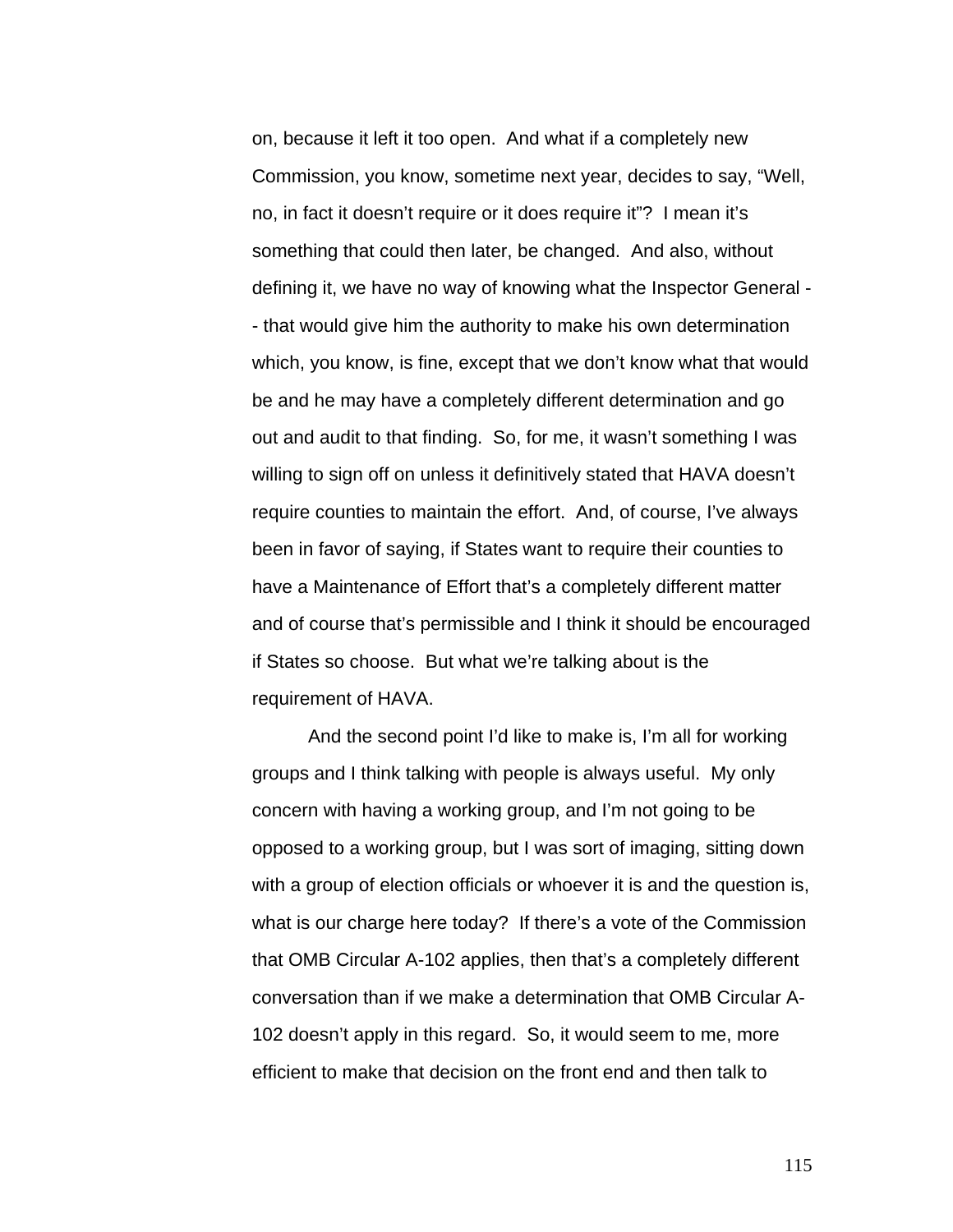States about the ways they document and the way they do the sort of things that Commissioner Hillman was talking about.

## COMMISSIONER HILLMAN:

And for me, Commissioner Hunter, it would be instructive to me in considering the applicability of the circular, to know what the issues are. I don't mean the inflammatory, rhetorical issues about EAC has no authority. I mean, you know, let's blow past the smoke and get to the issues. What are the issues that the State are confronted with? And to what extent does the 102 circular, whichever circulars we're talking about, directly address those concerns or not? Because some of the concerns, now I think, are out of perspective, and I always find it useful when people are coming from different places to be able to have -- and I personally don't feel that the Commissioners should be at the table having that discussion, so we aren't blowing past any Sunshine laws unless we want to, you know, notice the meeting and have the working group in an open meeting -- but to be able to clarify what the issues are. And it's the documentation issues. It's really not the, does EAC have the authority or not. It is the clarification issues. It's not even what HAVA says or doesn't say. I just don't see how I could have a good debate about the circular without having the benefit of information as to what is the angst? What is the real issue here? And I don't know what that is.

## CHAIR RODRIGUEZ:

Okay. So Commissioner Hillman do you want this to be placed on the agenda next month?

COMMISSIONER HILLMAN: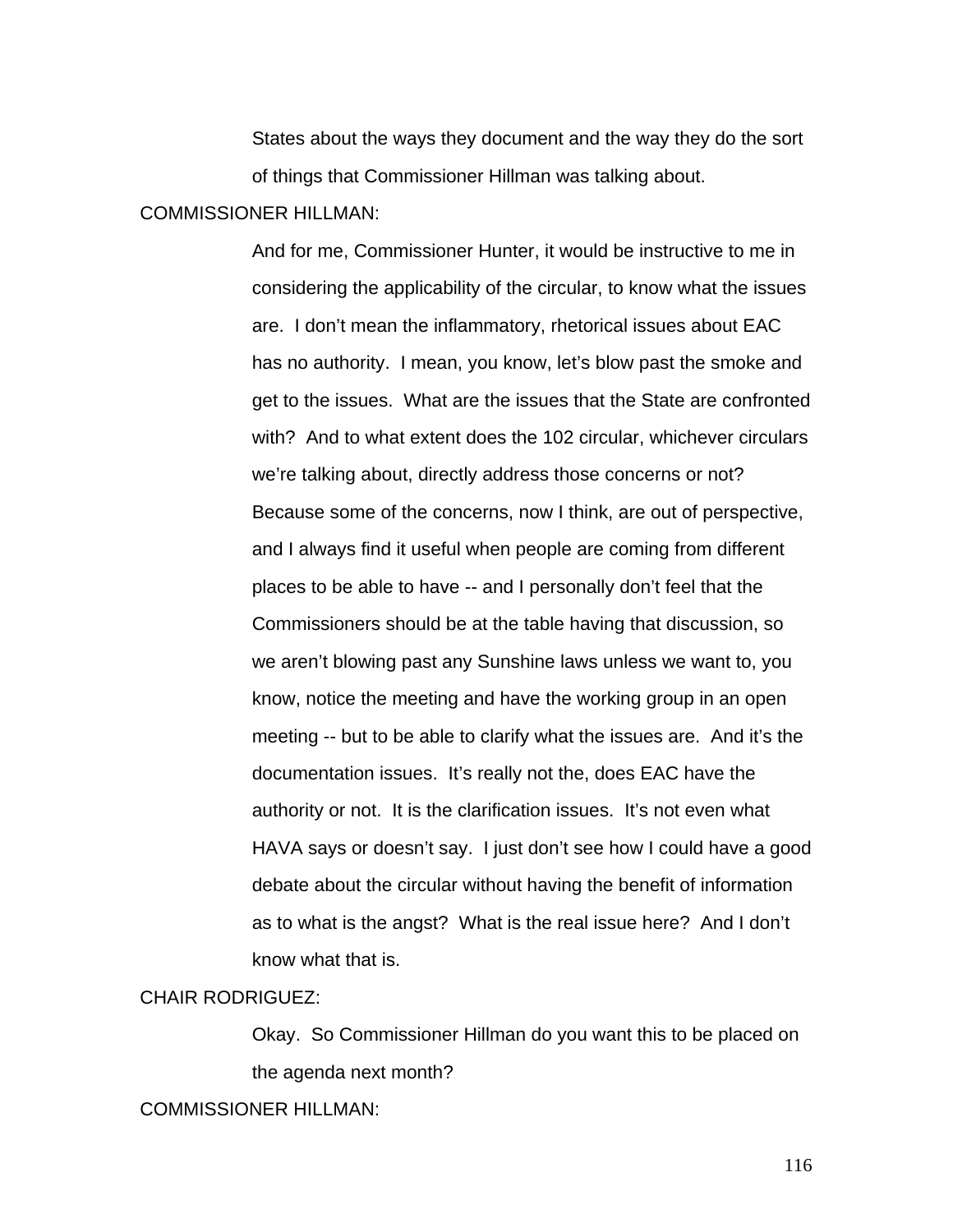Yes, I think that would be good.

CHAIR RODRIGUEZ:

And I -- depending on when we hear from OMB -- well I won't say anymore.

 Okay, next agenda item consideration of draft policy for notice and public comment.

### COMMISSIONER HILLMAN:

Right.

#### CHAIR RODRIGUEZ:

Commissioner Hillman.

COMMISSIONER HILLMAN:

I'm just going to step back this way because I always find it hard to -- I'm sort of talking over my -- but I want to make sure. Unfortunately, and I apologize for this, that your briefing book initially had the first draft. The draft that's being posted for consideration is the one that just simply has draft watermark. It doesn't have the draft with a date on it, and I think you all have the correct copy now.

 I just need three or four minutes to put this in context because I've got some developing information to share with you and it will make more sense with context.

 The purpose of this policy, which is called "Notice and Public Comment Policy" is because EAC wants to have a process and some, my mind just went blank on the word, to know that we're all following the same procedures when it comes to posting for public comment proposed policies. And it is to cover all items that are not otherwise regulated by the Administrative Procedures Act, the Help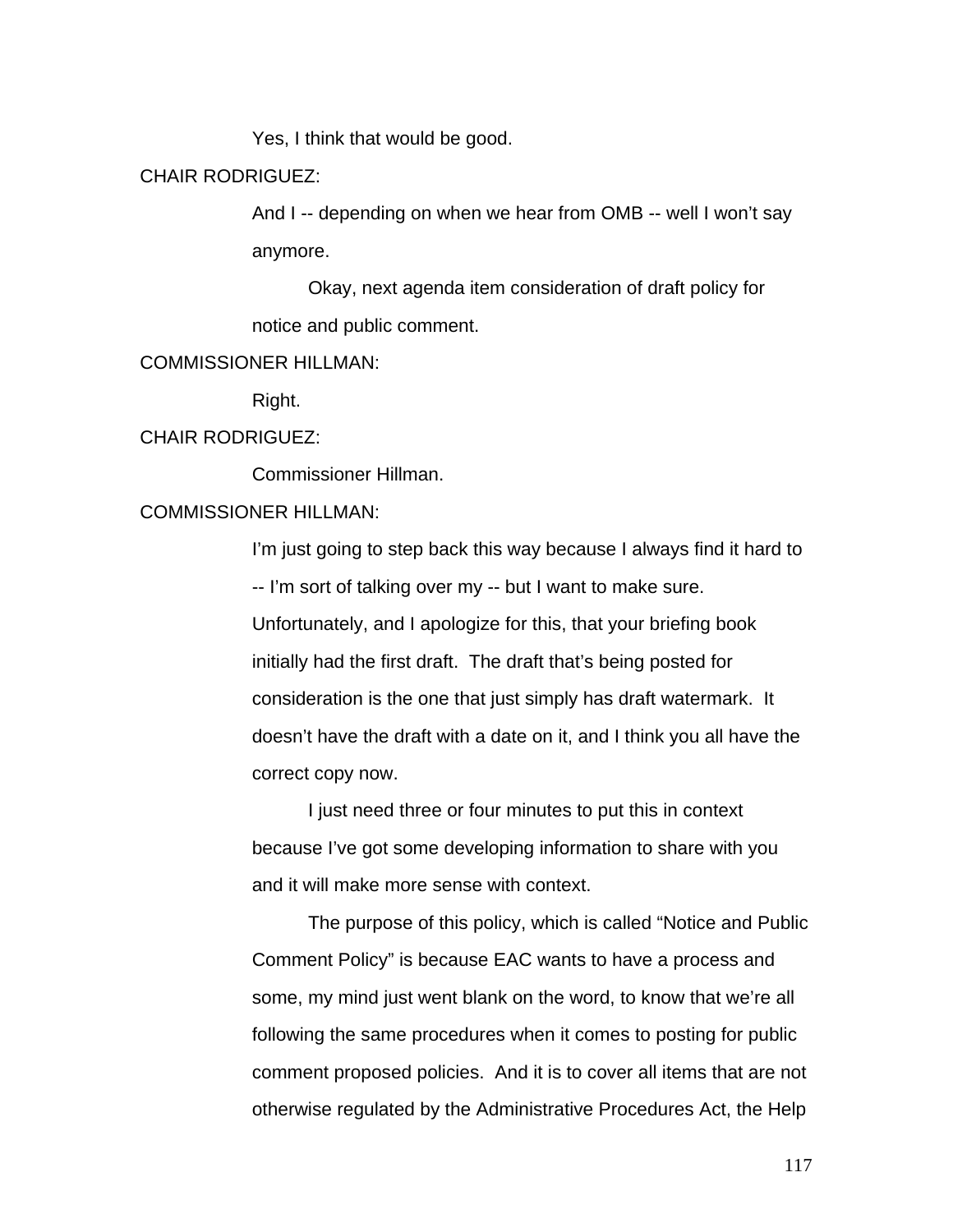America Vote Act, the National Voter Registration Act or any other Federal law or regulation that dictates how and when a proposed public policy must be posted for public comment.

 I think the discussion we had a little while ago, about the administrative regulations, is a good example. There is -- is it the APA?

## COUNSEL HODGKINS:

Uh-huh.

## COMMISSIONER HILLMAN:

The Administrative Procedure Act makes it very clear the process we have to go through to post how many times, period of time and so on and so forth. So what this policy is meant to do, is to mirror those requirements and say, "On all of its policies EAC wants to do that." And we have been doing that, but sometimes it's been ten days, 20 days, 30 days. Sometimes it's been just a blank white piece of paper posted on a Commissioner's page. Sometimes it's - - so this is to bring some uniformity to the process.

 And there were some differences of opinion about the length of time that a document should be posted, about whether it should be in the Federal Register or not, and so on and so forth. And I think we agreed that through the comment period we would exchange information to all who have input into that and see where people come out with respect to the particular posting time.

 In sending this to the Federal Register for the first time, I think ever the Federal Register, and maybe because of the subject of this, took it upon itself to comment on what we were doing and to edit the document. And in so doing they tied it up for several days.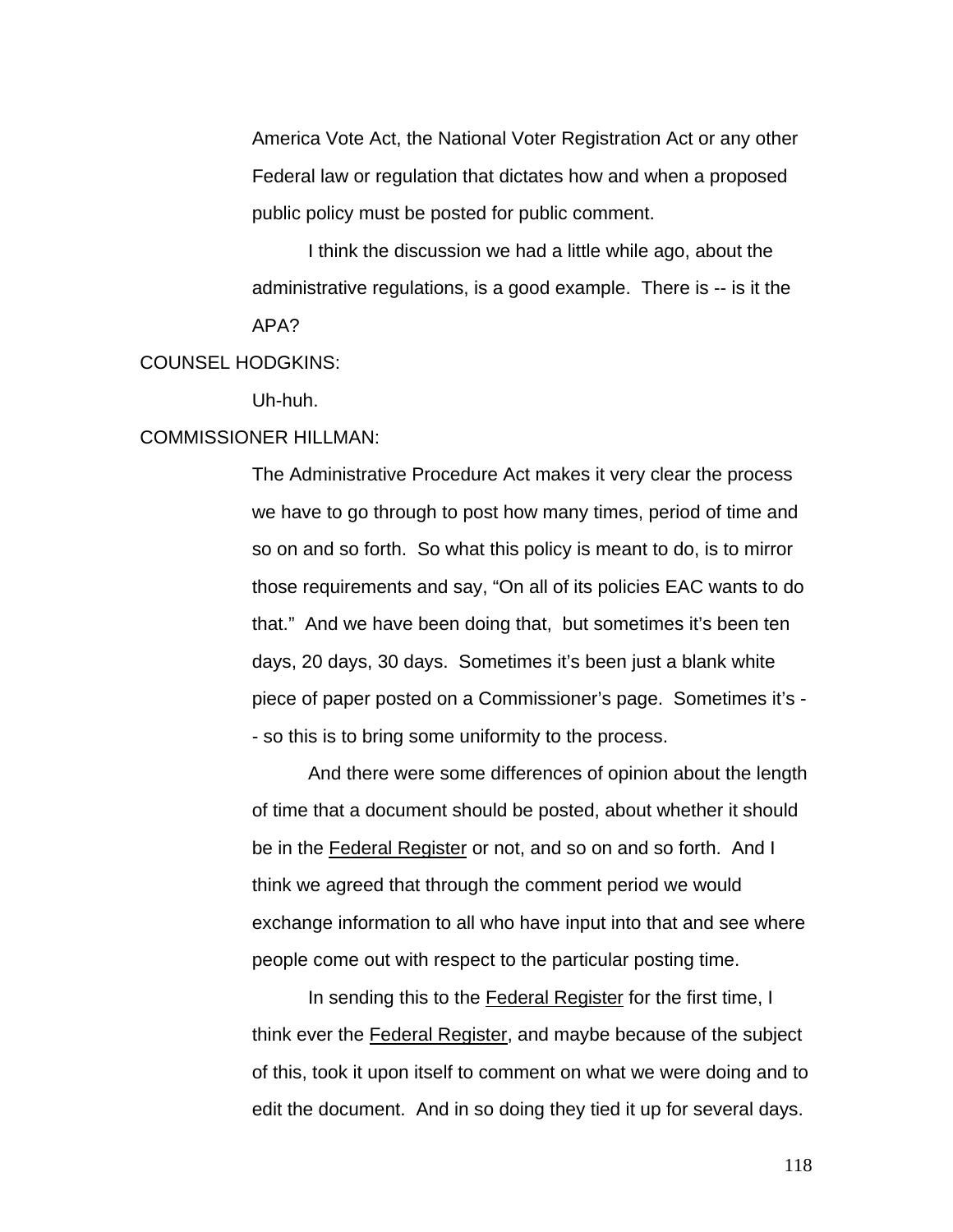And because my head was so buried in the Board of Advisors meeting I wasn't able to sort of step back enough to say, "What are we doing here?" So, what I'm recommending, because it is not required that this be posted in the Federal Register, I am recommending so that we can get this started, because it now can't even come before us in July if we're going to post it for 30 days, that we post this on our website only, that we notify our stakeholders that it's on our website and that we bypass the Federal Register because once we adopt this policy, we have to post it in the Federal Register, not for comment but just as notice to the public that we have adopted this policy. So, it will get into the Federal Register but not for comment.

In one place -- I'll give you an example of where the Federal Register weighed in. They wanted to change every time there was "shall" in here to "will."

#### COMMISSIONER DAVIDSON:

To what?

#### COMMISSIONER HILLMAN:

"Will." Instead of "shall" it was "will." I was willing to say, "Is that a big deal? Is that where we -- we can always change it back." Staff even suggested to the Federal Register staff they could comment on it during the comment period if they had comments to offer. But they were then asking us, "Are you going to post it here? Are you going to follow that?" As if to say, until all those questions were answered they weren't going to post this.

 So, I am recommending to you all that against my own belief, because I was the advocate, yes, it should be in the Federal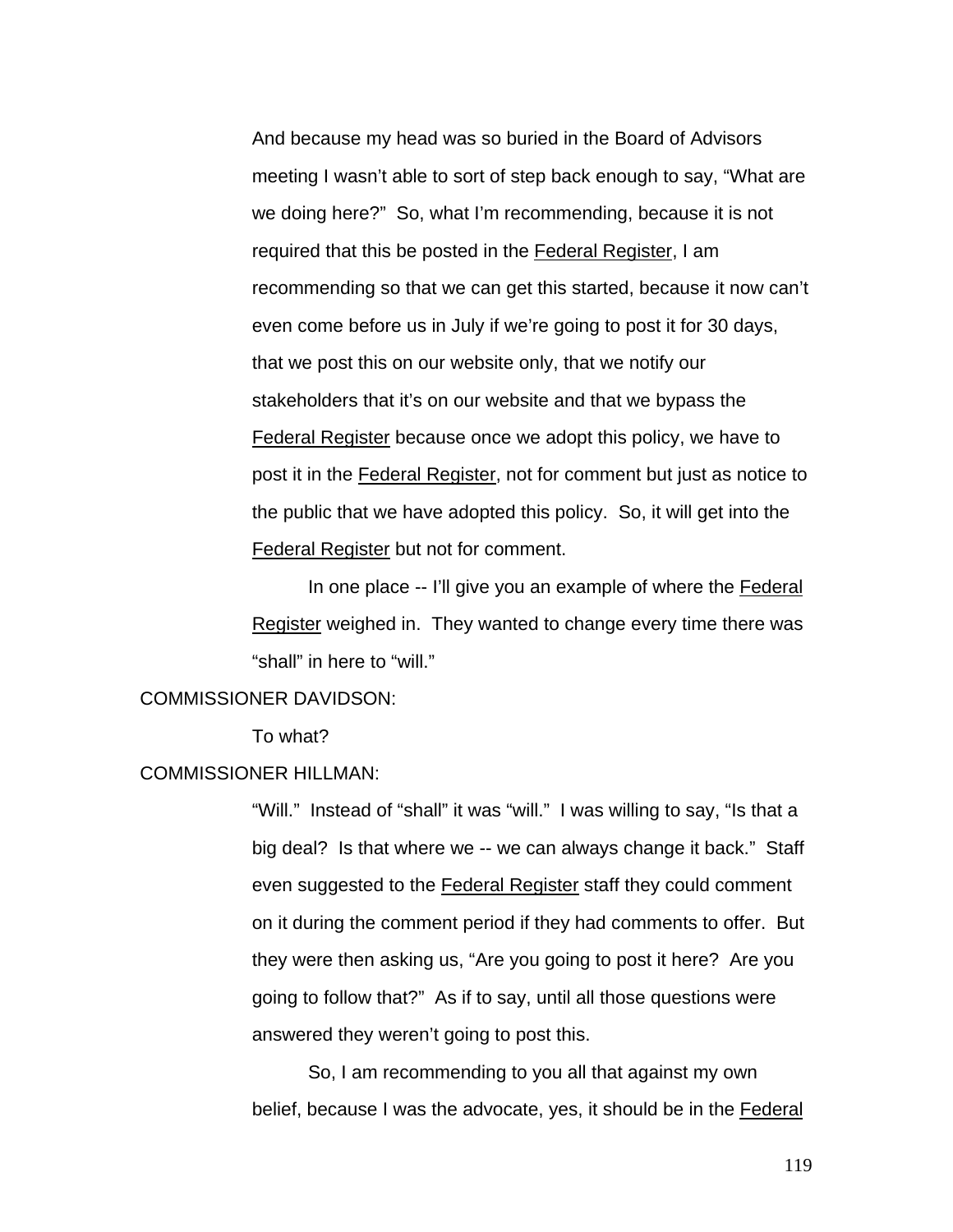Register, that we not put this proposed policy in the Federal Register so we can get going on the public comment period and that we use every avenue to let people know that this is available on our website for comment and move on.

 It's really most unfortunate, but General Counsel, I told her I thought she had spent more than enough time trying to explain to the Federal Register what we were doing and why we were doing it and that that was not a good use of her time, especially since it's not required for us to put it in the Federal Register.

 Do you have anything you would like to add? COUNSEL HODGKINS:

> The only thing that I would add, is that this would be -- this policy, if adopted, would be a rule of general applicability that applies to our constituencies equally, and thus as Commissioner Hillman alluded to, under the Administrative Procedures Act would be required to be posted in final form, so that the public would be notified of what the procedure is. But as she stated, it is also correct that there is no legal requirement for it to be posted in the Federal Register prior to its final adoption.

### COMMISSIONER HILLMAN:

I have to tell you, just when I thought it couldn't get anymore interesting, and I think of all the things we've ever posted in the Federal Register this is the first time -- spelling error fine, grammatical errors, you know, but that they commented on the content and were recommending to us what our policy should say. Not that those comments wouldn't be useful, but to hold up the posting of it for that was, just for me, unacceptable.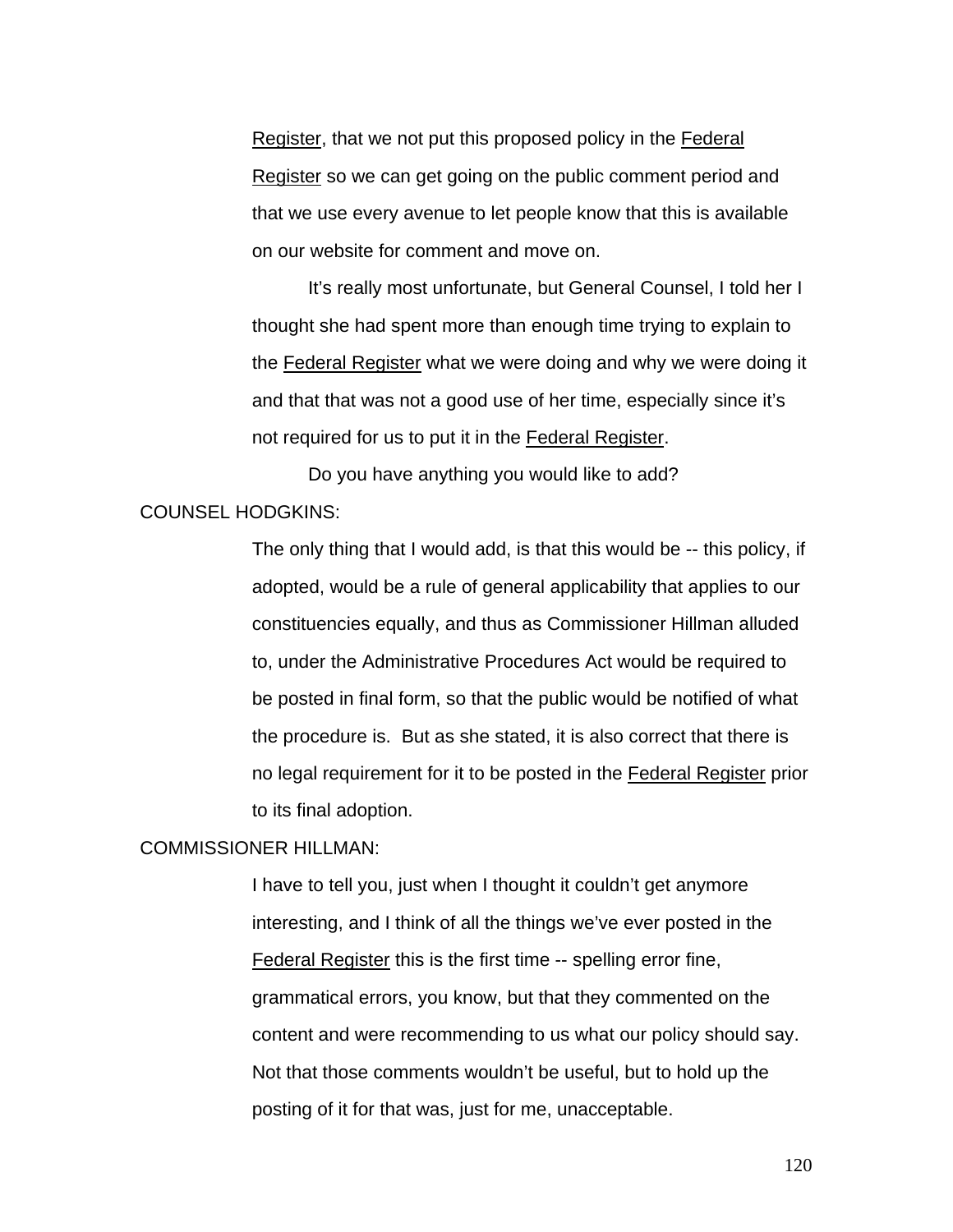### CHAIR RODRIGUEZ:

Okay. I have a note that we -- if we don't finish by 4:45 we'll need to load a third reel of tape and take another break. So that might inform our discussion here.

 I'll just go first. I mean I know what -- I regret that the Federal Register took that avenue because I do appreciate what you're trying to do here. And I guess I'll ask, why can't we just go through the Federal Register process and vote on it in September? COMMISSIONER HILLMAN:

> Because we're negotiating with the Federal Register over what would be in our policy, and that's our decision, I think. And so, we'd have to get their comments, come back to you all, and then you all would individually, and then they'd be synthesized and then we'd be back to you with changes. I mean, I really do think that, as I said, while -- the Federal Register may have useful comments. For example, to give you one issue, we have never waived the minimum requirements of the APA or HAVA or NVRA. They are suggesting to us that this policy should say that we would do that, we would have a waiver clause in here for things that apply to the APA. That was not the intention of this policy. This policy was not meant to at all address what we would do under the APA, it was meant to address the documents that do not apply to that.

I just -- you know, the only thing I can say is that I just don't think it's the best use of our staff's time right now to negotiate the contents of our draft policy with the Federal Register. But if that's what this Commission would advise, then I would just say that, you know, we will continue in that vein. It's going to take a lot of back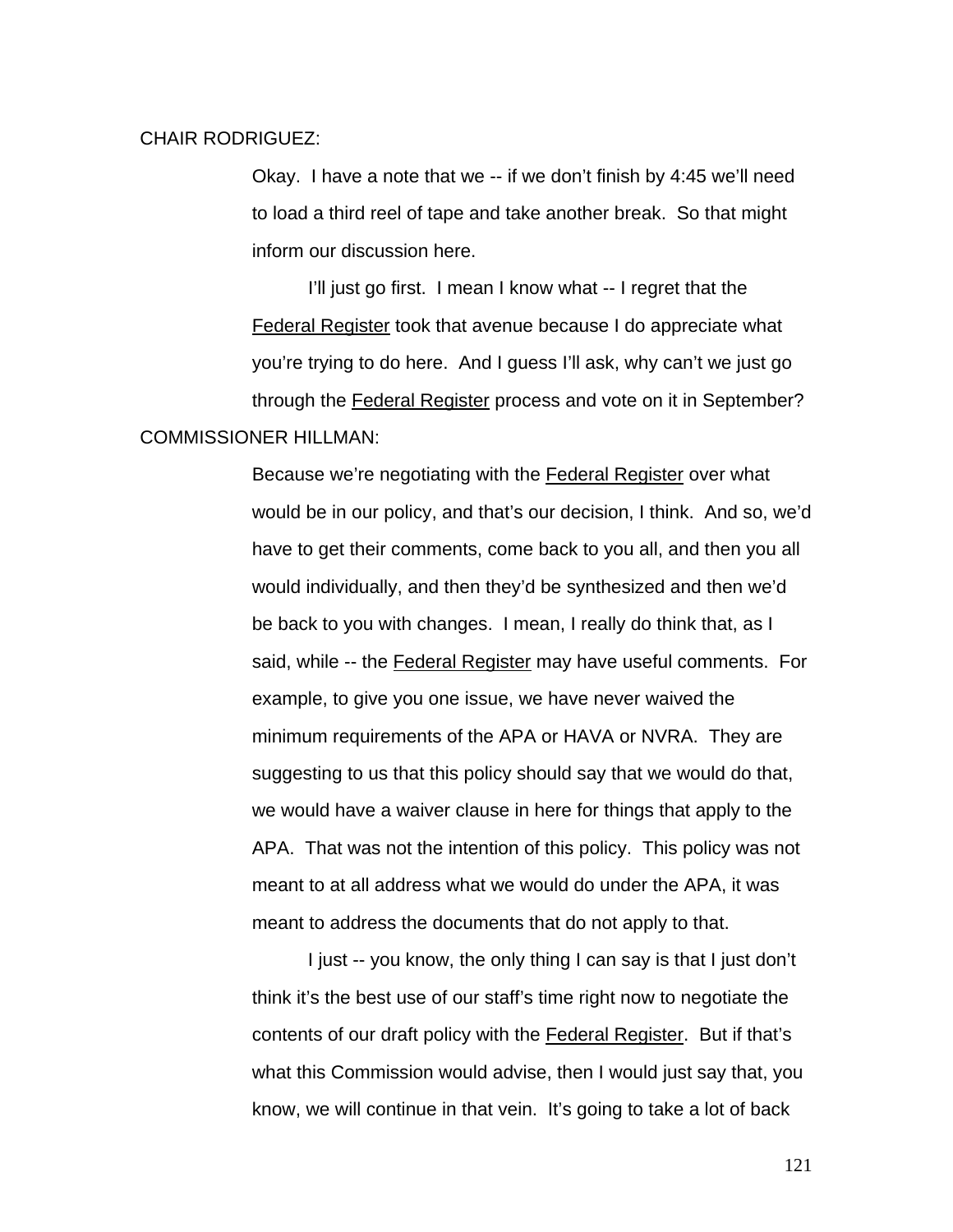and forth. And this would be where I would get to timelines to say, you know, if we're going to take their comments, synthesize it, get it back to you, then we have to be very disciplined about when and how we respond.

#### CHAIR RODRIGUEZ:

Okay. Vice-Chair Hunter.

## VICE-CHAIR HUNTER:

Commissioner Hillman and I also have discussed this in the past and I, for one, didn't think that we should require ourselves to post it in the Federal Register. I mean, I think we should, if we can and all that kind of stuff, but this is another example of why I think we shouldn't require ourselves to do this. As Commissioner Hillman suggested, it is not required by any kind of law or regulation that we post anything with the Federal Register and it by definition slows us down. I think a good case scenario is three to four days, and obviously it seems like the issue at hand is sort of the worst case scenario. But to me, I don't think it's something that we should require ourselves to do because it's not required by anything and because it slows us down.

 And, second, I also don't think that we should require ourselves to always post something for 30 days because that, too, is also not required by the APA to have a 30-day comment period. And Commissioner Hillman did add in, sort of, an emergency 21 days for comment if the Executive Director has a good cause and has demonstrated for reducing public comment. Under no circumstances shall the period of public comment be less than 21 days.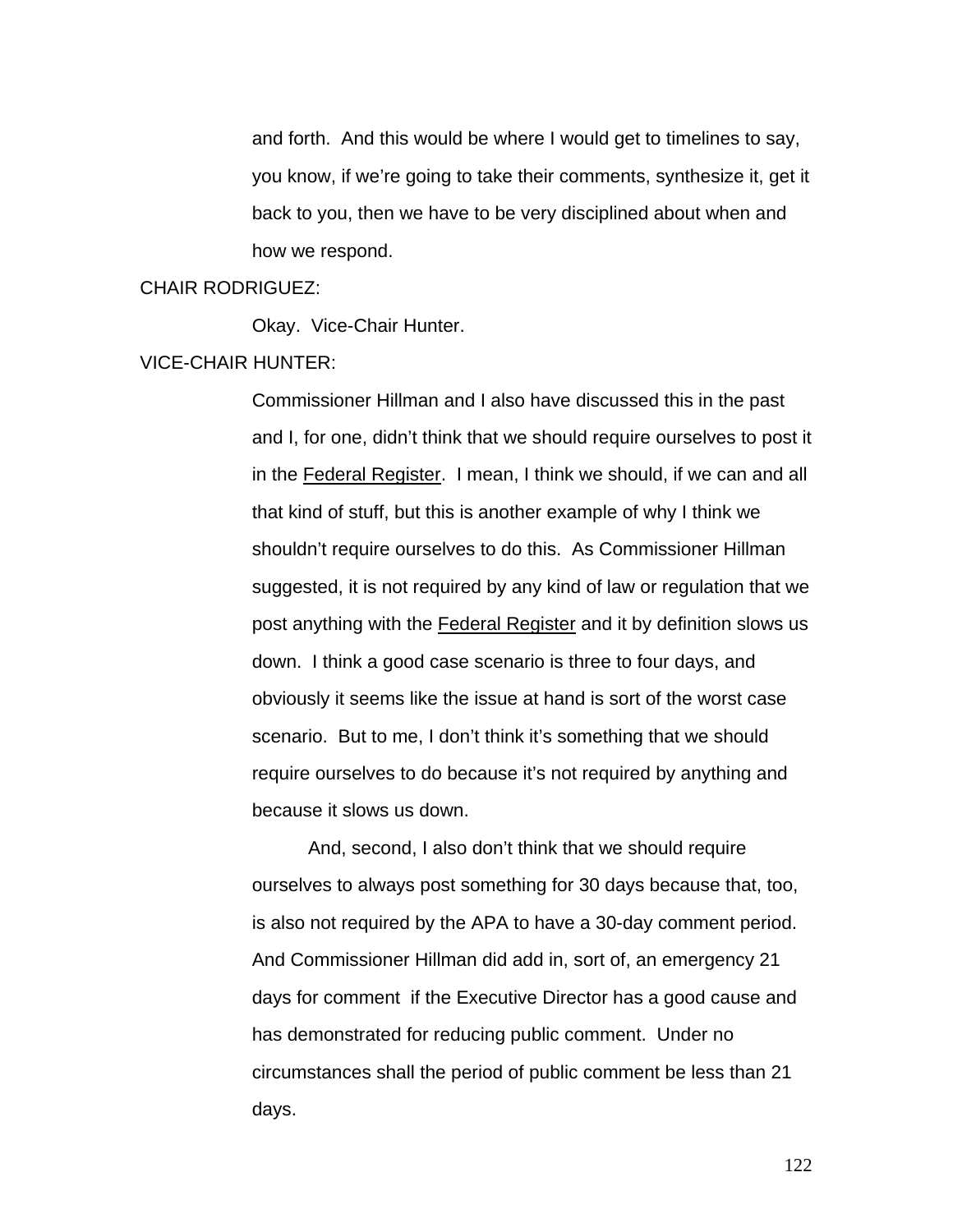And I appreciate, as well, where we're going with this. I think it's important and I appreciate Commissioner Hillman for doing this. I think it's a good move that we have a set policy on this. My only comment was not to require Federal Register posting and to consider having fewer than 21 days in the event something is some kind of emergency. And I don't know what that would be. I can't contemplate it right now. But I think we should consider making that a shorter number of days, if necessary.

### COUNSEL HODGKINS:

Madam Chair, if I might. I think that I understood where Commissioner Hunter was going, but I think there may have been a slight misspeaking there, so I wanted to just clarify.

I think where you're going is that, actually, the APA for things that are covered, do require 30 days.

### VICE-CHAIR HUNTER:

Right, right.

## COUNSEL HODGKINS:

But the types of things that we are talking about doing are either in excess of the requirements of the APA for documents that only require for instance posting the final document for notice to the public, or that are not covered by the APA at all.

### VICE-CHAIR HUNTER:

Right.

## COUNSEL HODGKINS:

And in those cases there's no requirement under the APA for a 30 day comment period.

VICE-CHAIR HUNTER: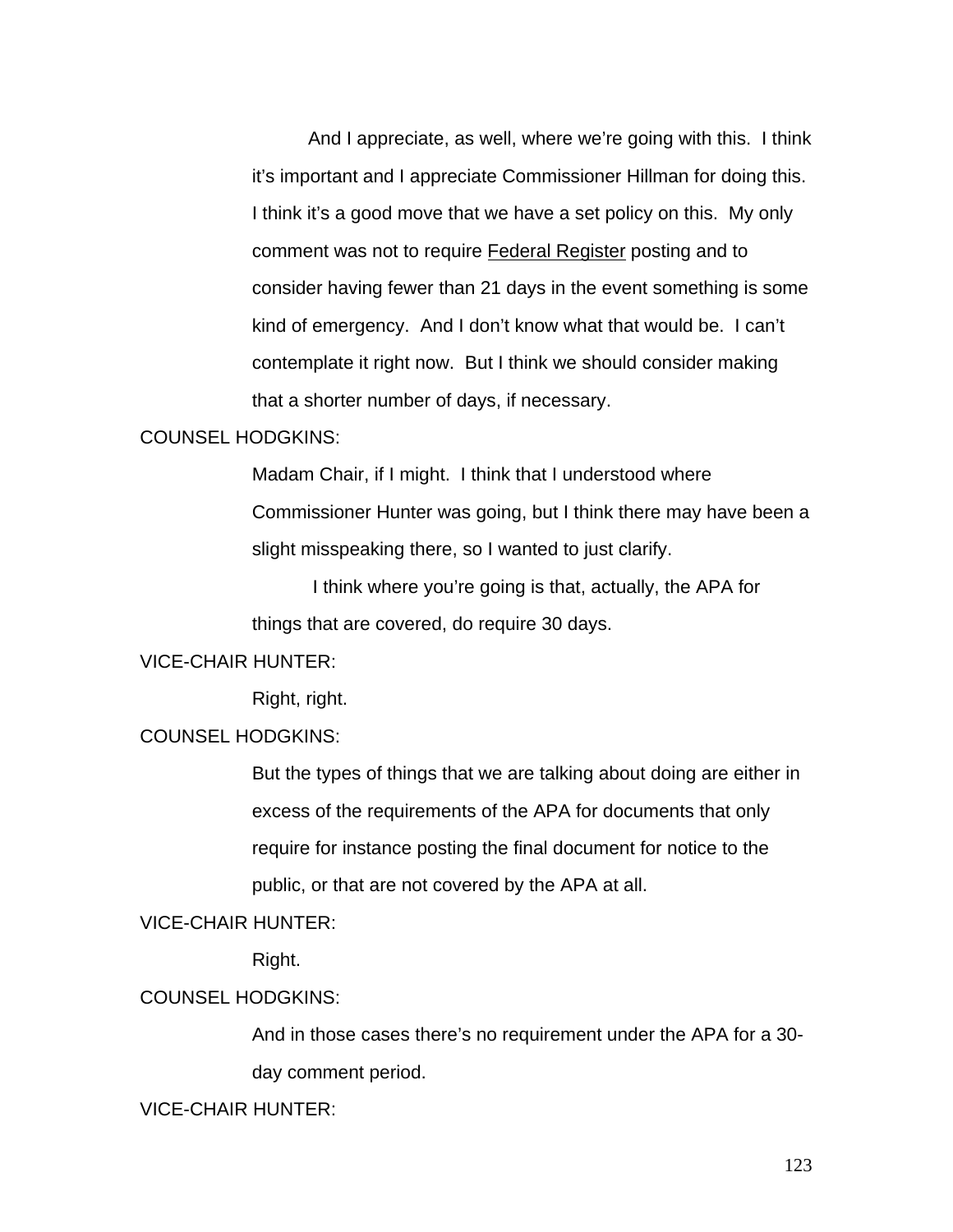That is correct. Thank you for clarifying that, but this is now a separate question. Does the APA require specifically 30 days in a general matter for posting policy?

### COUNSEL HODGKINS:

It does. If a matter is covered by the APA, it requires a minimum of 30 days posting. There are also other Executive Orders that would extend that for certain agencies and for certain actions.

#### CHAIR RODRIGUEZ:

Commissioner Davidson.

### COMMISSIONER DAVIDSON:

First of all I'd like to ask also, is there also an emergency where you have less days on the APA? And what timeframe is that?

## COUNSEL HODGKINS:

There is an ability for an agency head to waive the provisions of the APA for good cause shown, and that is in fact the provision that Commissioner Hillman alluded to the Federal Register wanting us to include in this policy. But as she stated, and it's my understanding of what her original policy is, there was never intention that that is what we were wanting to do with this policy was to provide a waiver which frankly already exists in law, but to provide a waiver to this additional step that is being proposed through Commissioner Hillman's policy.

## COMMISSIONER HILLMAN:

So, just to answer you, what I did in this policy was to apply the same principles of the APA; 30 days notice for good cause, less than 30 days notice, but no less than 21 days. What we have heard is, it is very difficult, and we've heard it from various things --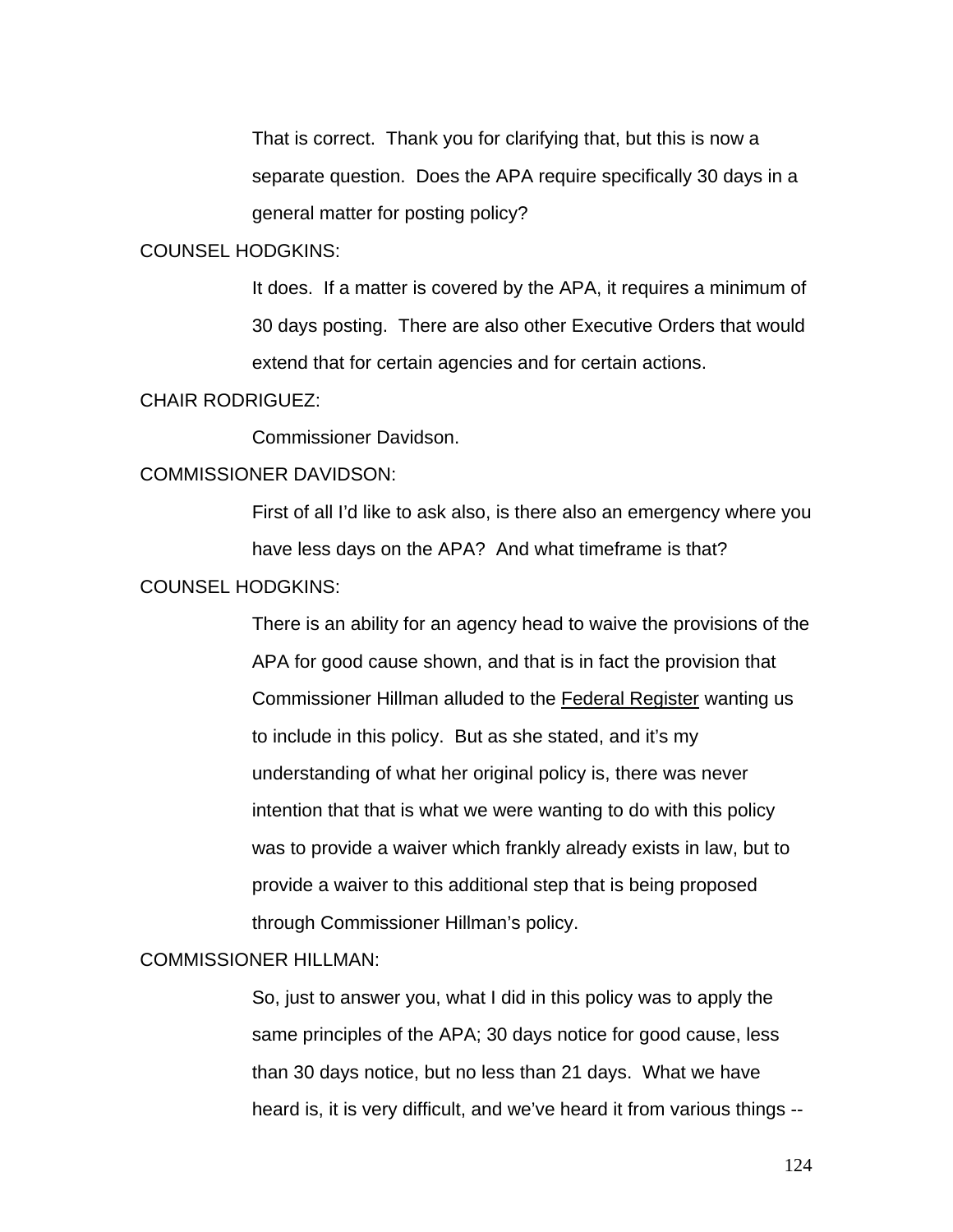I don't mean about heard it on this because this hasn't gone out for public comment yet -- but that on various things that we've done, it is very difficult for individuals and groups to respond to us with a ten-day notice because they're covering many, many issues and they're in many different places and they have small staffs. And so, you know, 21 days, minimally 14. But, you know, I assume we're going to end up negotiating around this anyhow. But I just tried to mirror in this policy what the APA would require.

## COMMISSIONER DAVIDSON:

Except for the emergency.

### COMMISSIONER HILLMAN:

No, there's no waiver provisions in here.

## COMMISSIONER DAVIDSON:

Right, but it's 21 days instead of...

## COMMISSIONER HILLMAN:

Well, I don't know what it is under the APA.

## COUNSEL HODGKINS:

It doesn't specify. It just allows for a waiver upon -- an exception upon good cause being shown. It doesn't define what good cause is, you know, et cetera, et cetera.

### COMMISSIONER DAVIDSON:

I happened to be out of town at a conference when Commissioner Hillman put this up, so we had our conversation on the telephone. And I asked for the ability to have an emergency and I did feel, you know, when you take -- as we heard today, it takes at least two, maybe three days to get in the Register a notice and that's what we're counting from. So, when you think about an emergency of 21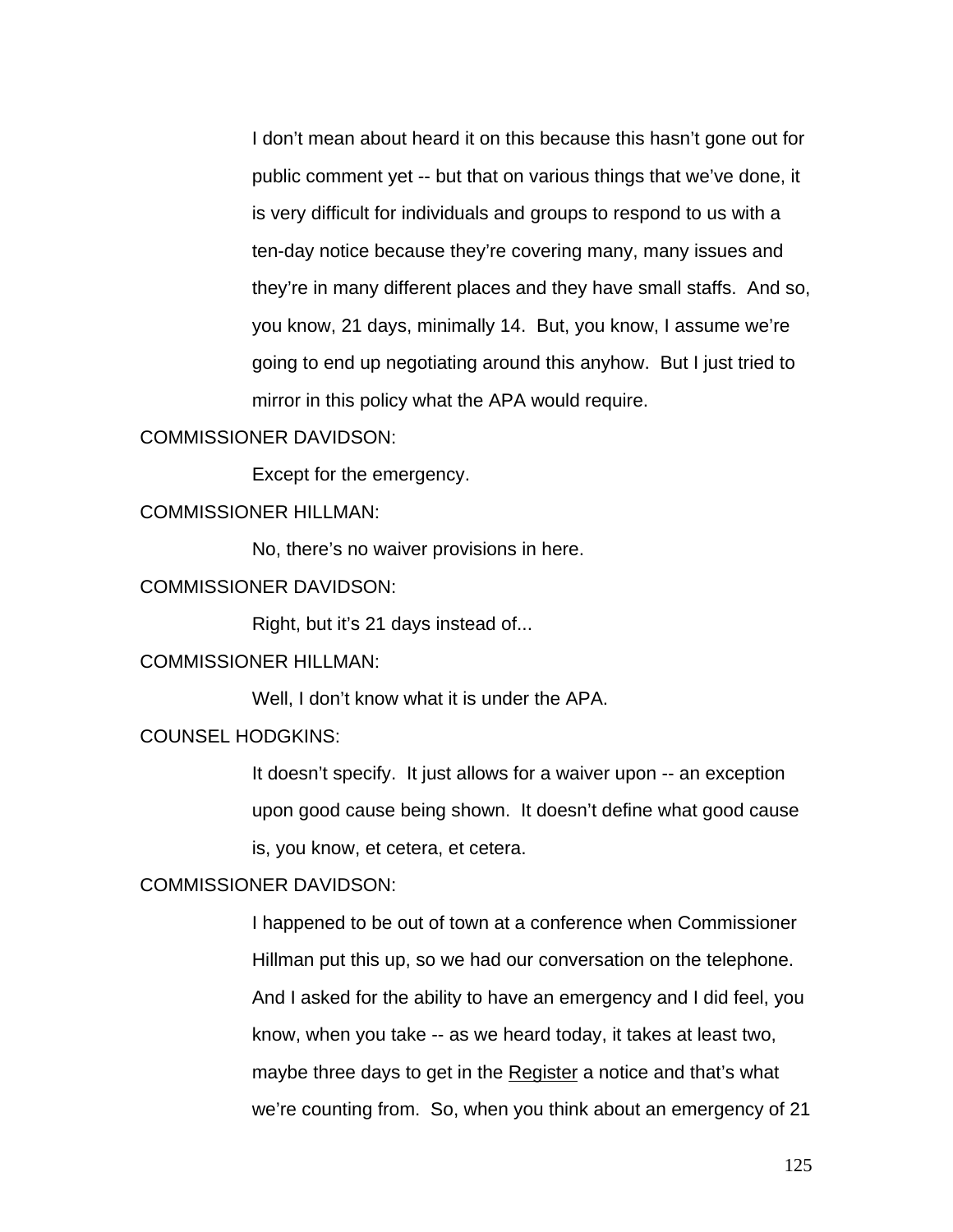days, we're putting it at 23 to 25 days before for comments, I mean until we can take action. So, I just think that there's sometimes that it's going to happen that we're going to need an emergency policy. And my question is, because I did suggest that and the timeframe is less than the 21 days, do I make my comments on the comment of when we post this? Or do we just discuss that in our meeting when we have it and propose an amendment?

#### COUNSEL HODGKINS:

Well, that's a very interesting question, because generally speaking, if I were advising you with regard to something that you posted in the Federal Register for notice and comment under the APA, I would tell you that your comments need to be included in the document that you post because that is the agency's statement on what is moving forward. But in this instance, what we have is one Commissioner's proposal on what a particular policy should be. It is not a statement of the agency. So, I think that the response that I would have for you is, either one.

## COMMISSIONER DAVIDSON:

Okay.

### VICE-CHAIR HUNTER:

Point of order. Should we clarify that it's Commissioner Hillman's proposal when posted in the Federal Register? I don't think it says that right now.

### COMMISSIONER HILLMAN:

Well, you know, in developing our procedures we need to be clear. I agreed to carry the water on this because somebody needed to advance it, but it was something we all agreed needed to be done.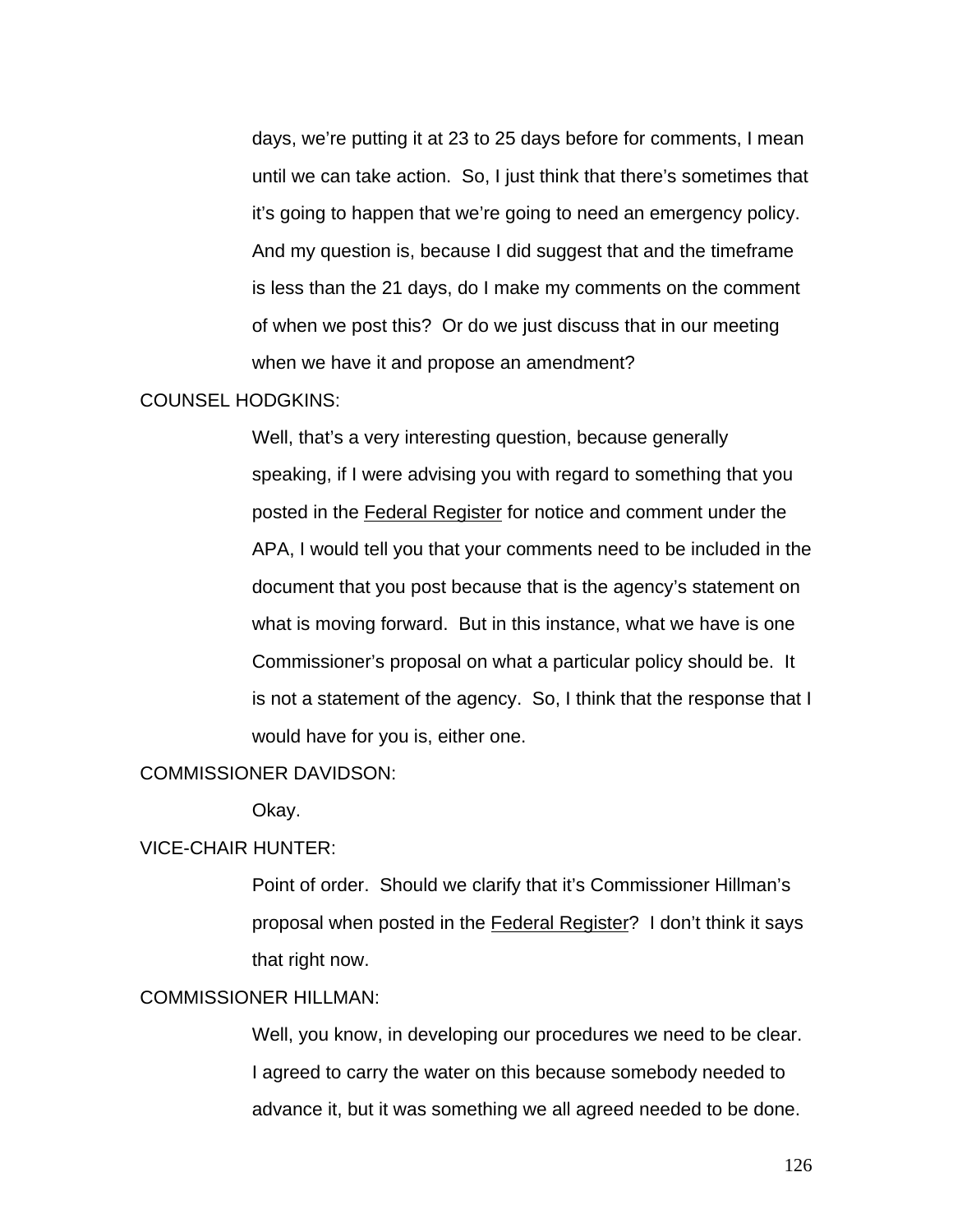So, I wasn't taking ownership of this, but because of our procedures, somebody has to take ownership of it. I was really hoping it would be advanced as a policy. We're stuck on the, is it 30 days? Is it 21 days? Is it, you know -- I mean, I really think, and this is just my own personal, that when something is put out for public comment -- the APA picked 30 days, I'm sure they had good reason, that was commented on to death, it's been around for a long time -- that EAC would adopt a policy to do less than that. Now we could always figure out whether -- and I didn't use the term emergency, I put, time sensitive, in here because I just can't imagine that we've got anything we deal with, is an emergency, but there are time sensitive issues in here. And so, I would think that in the comment period we could certainly, you know, take into consideration what comments, what our own feelings are about this. I mean, we could hold this up and try to negotiate this out, and it means that we'll just have it in September. So, it's Madam Chair your...

### CHAIR RODRIGUEZ:

Commissioner Hunter.

## VICE-CHAIR HUNTER:

This is similar to the proposal that we talked about earlier, which is, we agreed to post it even though we didn't necessarily agree to the substance of it. I certainly didn't agree to the substance of the previous one, so I'm willing to do that again, in this case, if the body feels that's the appropriate move.

## COMMISSIONER DAVIDSON:

Do you want to make a motion?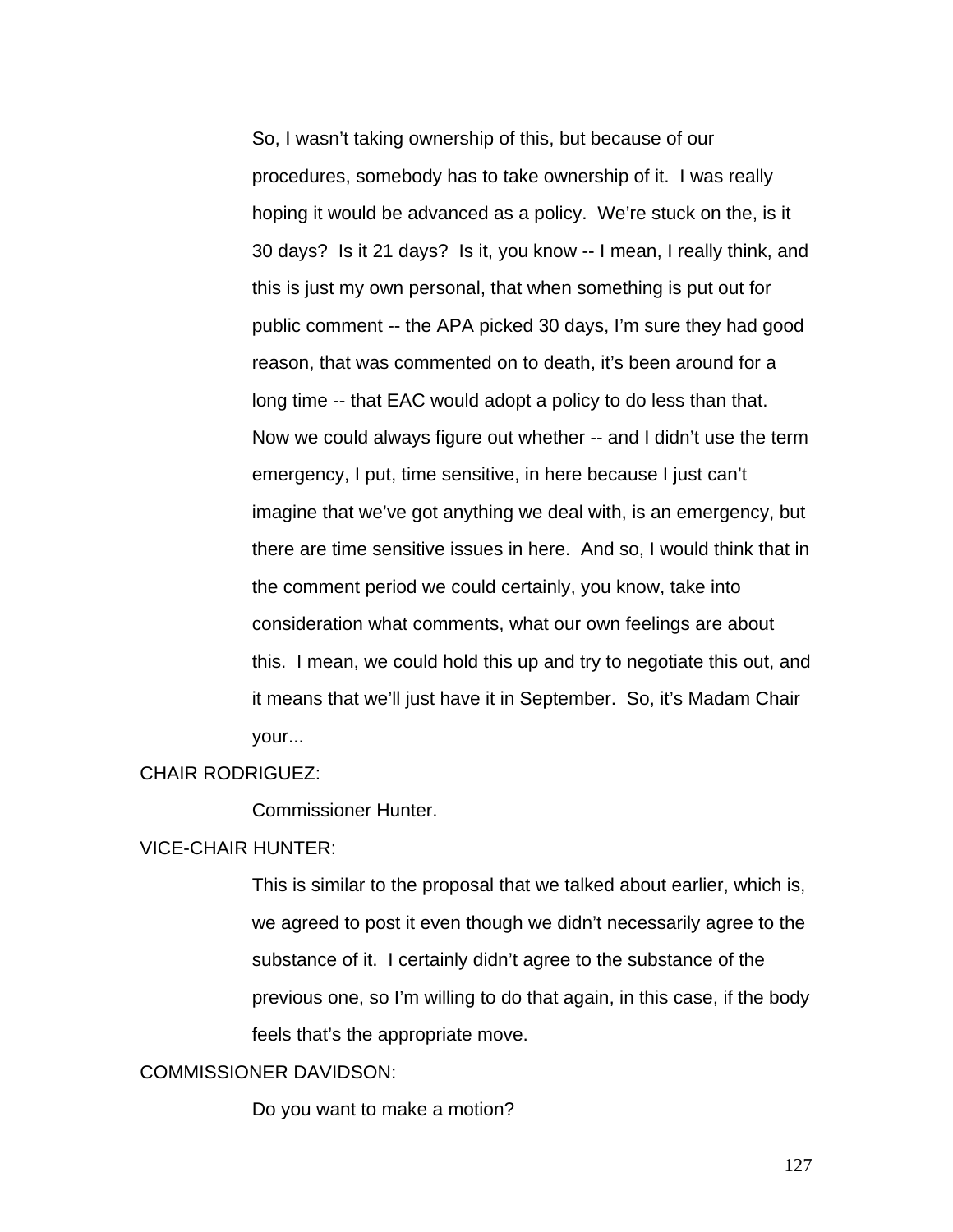## VICE-CHAIR HUNTER:

Okay. I move that we post the proposed "Notice and Public Comment Policy" on the EAC website for 30 days to receive comment on the policy and it will be later voted on in July? No?

# COMMISSIONER HILLMAN:

No.

# CHAIR RODRIGUEZ:

We can't do July.

## COMMISSIONER HILLMAN:

September.

## VICE-CHAIR HUNTER:

In September.

## COMMISSIONER DAVIDSON:

I'll second the motion.

## CHAIR RODRIGUEZ:

It's been moved and seconded to post the draft policy for "Notice and Public Comment" and calendar it in September for

consideration. Any discussion?

## VICE-CHAIR HUNTER:

September or in the event we meet at an earlier date. Maybe we could add that in. Is that...

# CHAIR RODRIGUEZ:

And just post it for 30 days. How's that? Any discussion on the motion? All those in favor indicate by saying aye. Any opposed? [The motion carried unanimously.]

\*\*\*

# CHAIR RODRIGUEZ: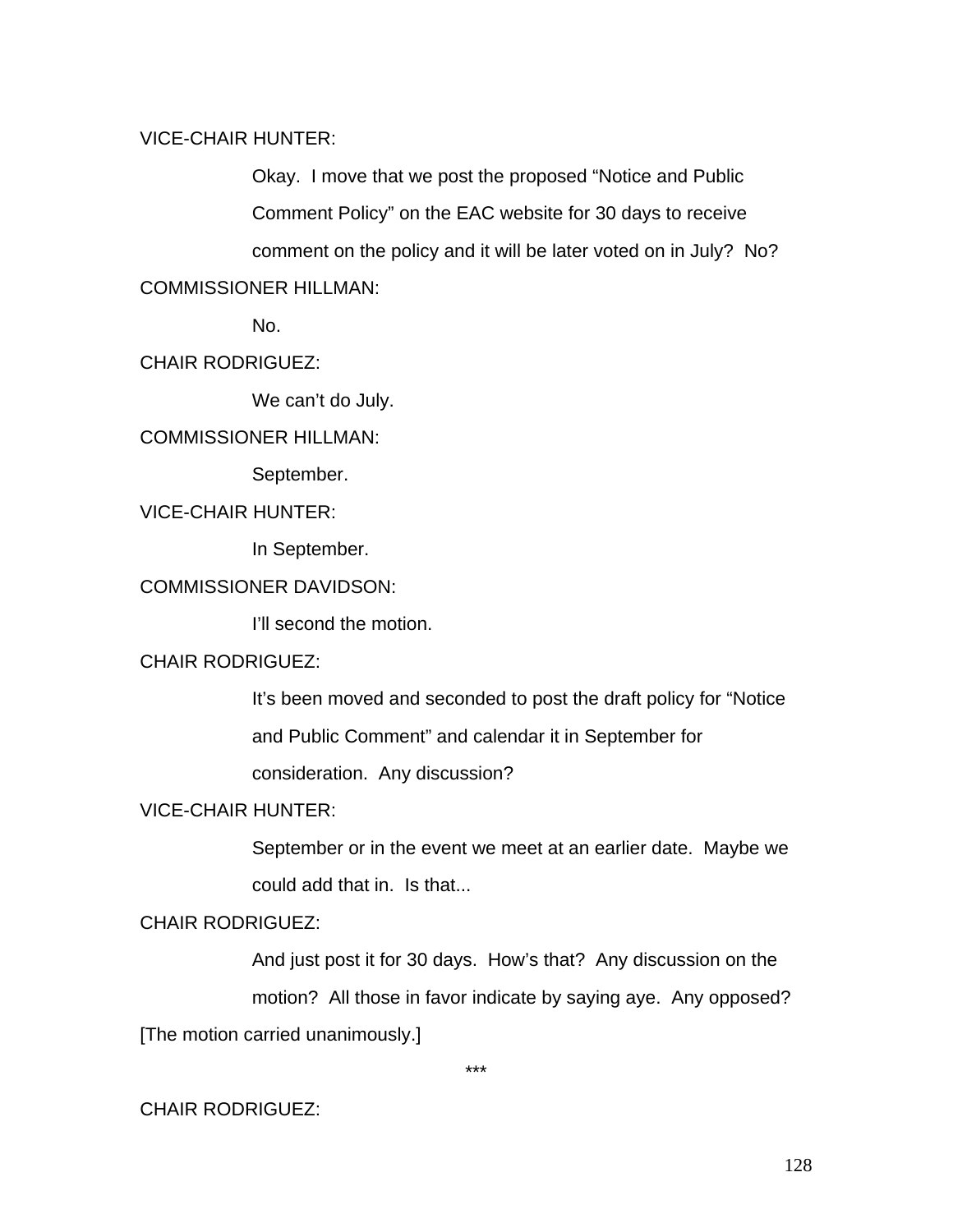Commissioner Hillman, Consideration of Draft Policy for Joint Partnership Task Force of EAC. And I wonder, if we should just stop here and change the tapes.

\*\*\*

[The Commission recessed at 4:39 p.m. and reconvened at 4:41 p.m.]

\*\*\*

#### CHAIR RODRIGUEZ:

Commissioner Hillman.

## COMMISSIONER HILLMAN:

Okay, I stopped in my process to draft a policy on the joint Federal taskforce because I was getting mixed signals and I honestly didn't -- while I was preparing for the Board of Advisors meeting I had limited time and didn't want to spend a lot of time drafting a proposed policy if there were people who fundamentally thought this was not a necessary thing for us to do.

So, let me just explain what my thinking was behind recommending a joint partnership taskforce. And I'm using a taskforce that, I believe it's Wildlife and Fisheries, or something, from the Department of Interior. But the taskforce was put together to do a couple or three things; clarify ambiguity, get information when it came to the "unique" relationship between the Federal agency and the State and local units of government. And it just seemed to apply so well to some of the issues that we occasionally confront where we find it useful to have a conversation with, in this case particularly, the State election officials, around the use of HAVA funds. This is not a replacement for the policy we have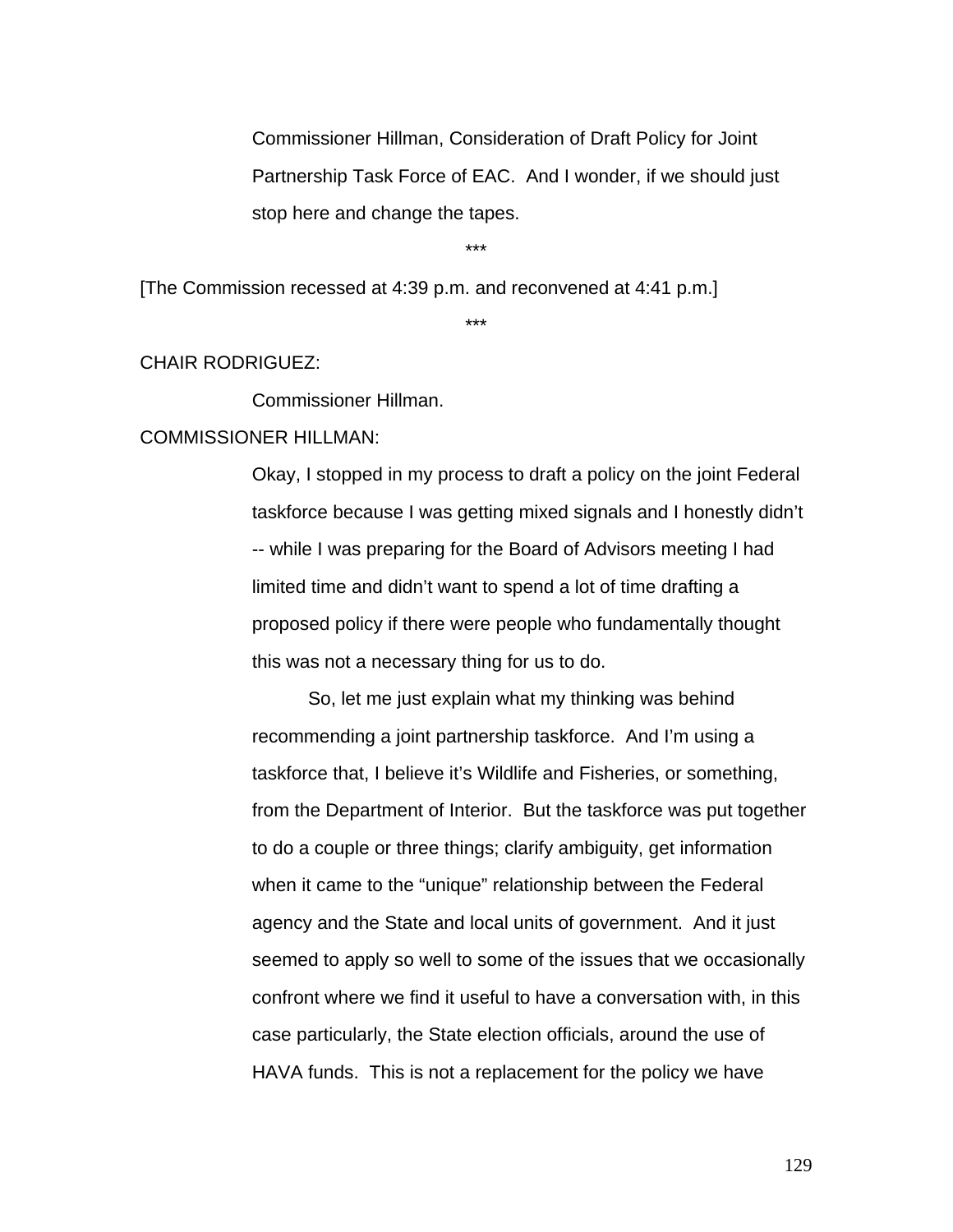when people seek advisories because they're asking specific questions about spending money. This is on the general issues.

And the one that immediately popped to mind was, if we had such as taskforce some of the issues would come up first before they became an issue, before EAC passes a policy and then people react to the policy that we could get some good information in a discussion regular setting.

And the MOE would have been one of them. I mean, it would be envisioned that there would be a taskforce and that the taskforce could appoint working groups. And the people on the work groups wouldn't necessarily be the people on the taskforce because different people with different expertise and experiences could lend more information to an issue than perhaps others.

But it was envisioned to be a rather quick turnaround on items that need consideration sooner rather than later. Yes, we have a Board of Advisors and, yes, we have a Standards Board. But those Boards were not structured to consider issues like MOE or the process to document under any of our existing policies. And just by their nature, it would be six to nine months before the Standards Board and the Board of Advisors could go through the complete process to give us feedback on those kind of issues.

So, I am, because it's something that I believe would be a very useful tool for the EAC, am prepared to proceed to draft the policy up. But I have to admit that I don't want to do it if the Commissioners don't think it would be a useful thing to do. You know, I'm not looking to write a draft policy just to write a draft policy. I was looking to do it if we thought this is something that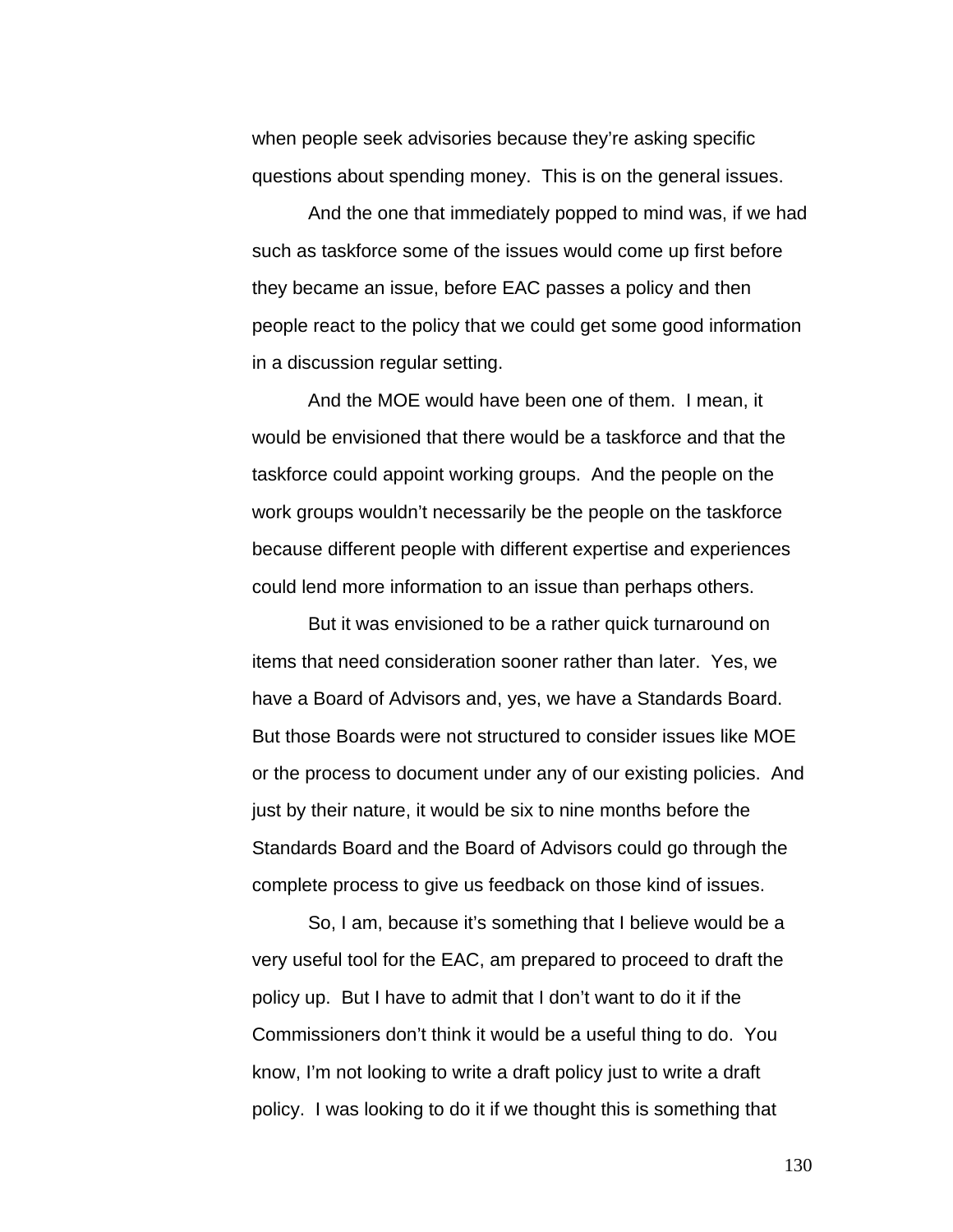would be a useful tool as we proceed. I mean, we're giving out more requirements payments, more and more issues are coming up. We don't know what the next one is, but we also know that the election officials have issues they'd like to bring to us, and not necessarily always in a seeking a formal advisory but be able to just think some things through out loud and find out what are the pros and cons and put some things on our screen that we need to consider.

 So, if I get a sense of this Commission that I should move forward to draft a policy, I will. But the email traffic really sent me mixed signals and I was like, okay.

## CHAIR RODRIGUEZ:

And I think that part of the reaction was to draw election officials from our Boards. That was my sense, but I didn't come up with that answer so I should look to one of the folks who came up with - perhaps Commissioner Davidson would opine.

#### COMMISSIONER DAVIDSON:

I agree. I think a policy of having a working group, that at times they have the ability to come to us with issues or that we can go to them and really work with it builds more than just being able to work things out ahead of time. It lets them know that their input is valuable to us, which I think is very important. It puts us more - yes, we're an agency and we have responsibilities but it also makes us open to their issues. So I think it's a plus.

And I think that at times there may be an area where that it may affect more than the election officials. For instance, if funding came to us for the disability community, we may want to bring in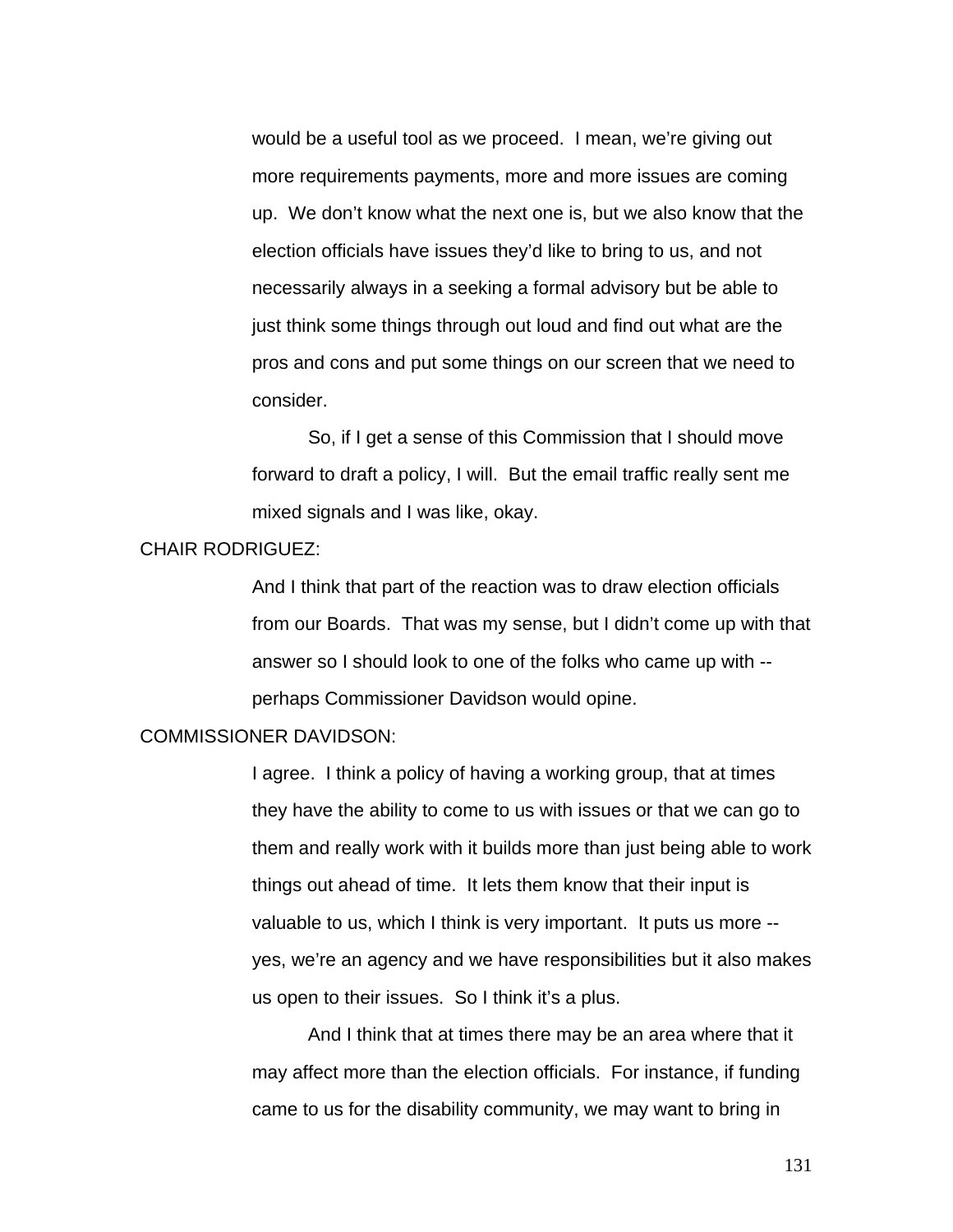some of those individuals, as well as the States, because it definitely would be important.

So that's one of the reasons why I said we have Boards, because we have that kind of representation on those Boards if we needed to pull from. Normally it would be just election officials I agree, but at times it may go over that arena. And our Advisory Board I just thought was a great area that we could pull from those individuals that have been in our meetings before and know a lot about the area of HAVA and understand it. So it wouldn't be like we would be, you know, educating. We could work with those people. So I think it's a good opportunity to bring in people because I think that when we had done that before in our data collection, we've had conference calls with -- our staff did with election people on, you know, what we were trying to gather, what kind of information we should be gathering, I think that was a really good process And as we move forward in that I think it will be very beneficial.

## CHAIR RODRIGUEZ:

Commissioner Hunter, do you have any thoughts? I guess I had recommended for the taskforce that we include advocacy groups. And I thought that the initial comments were opposed to that, but now Commissioner Davidson just said bring in advocacy groups. So I kind of view it as an opportunity not only to get buy-in from election officials but we heard from a lot of groups on Maintenance of Effort that we, you know, I didn't expect would -- I thought they'd be thinking about voter registration and other things like that, but then they got pretty deep into Maintenance of Effort. So, I thought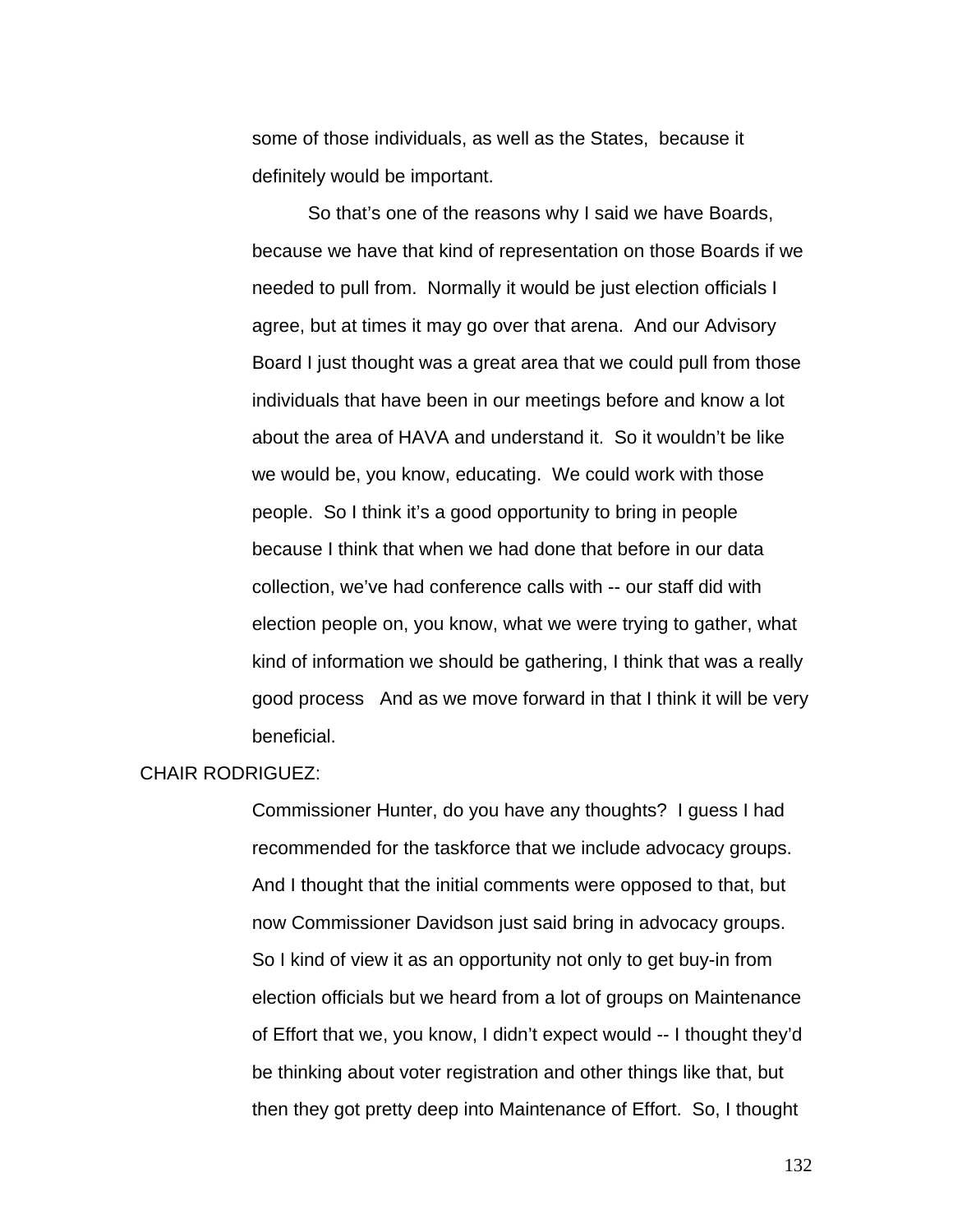this was a way to create a forum for hashing out those issues and that's why I, you know, in my opinion -- or when I expressed my opinion I stated that I thought we should have a couple of advocacy groups on it.

 One experience that I've really learned from a great deal as a Commissioner has been these roundtables on the VVSG, and just hearing a variety of input on the voting system guidelines has really to me been an educational experience. And I really have appreciated, you know, the variety of perspectives that we have been exposed to. And I just think that's kind of a model that we could apply to a whole bunch of situations, realizing that our core constituency is going to be our State election officials.

Vice-Chair Hunter.

## VICE-CHAIR HUNTER:

I agree with everything that's been said. I think it's obvious, but just to make the point that having the whole Standards Board, for example, opine on some of these issues would be unwieldy. There's a hundred and...

#### COMMISSIONER HILLMAN:

Ten.

### VICE-CHAIR HUNTER:

110, I knew that. 110 members on the Standards Board.

## CHAIR RODRIGUEZ:

It's your Board.

## VICE-CHAIR HUNTER:

So that would be difficult. But I think we could come up with a subcommittee or sort of a taskforce within the Standards Board and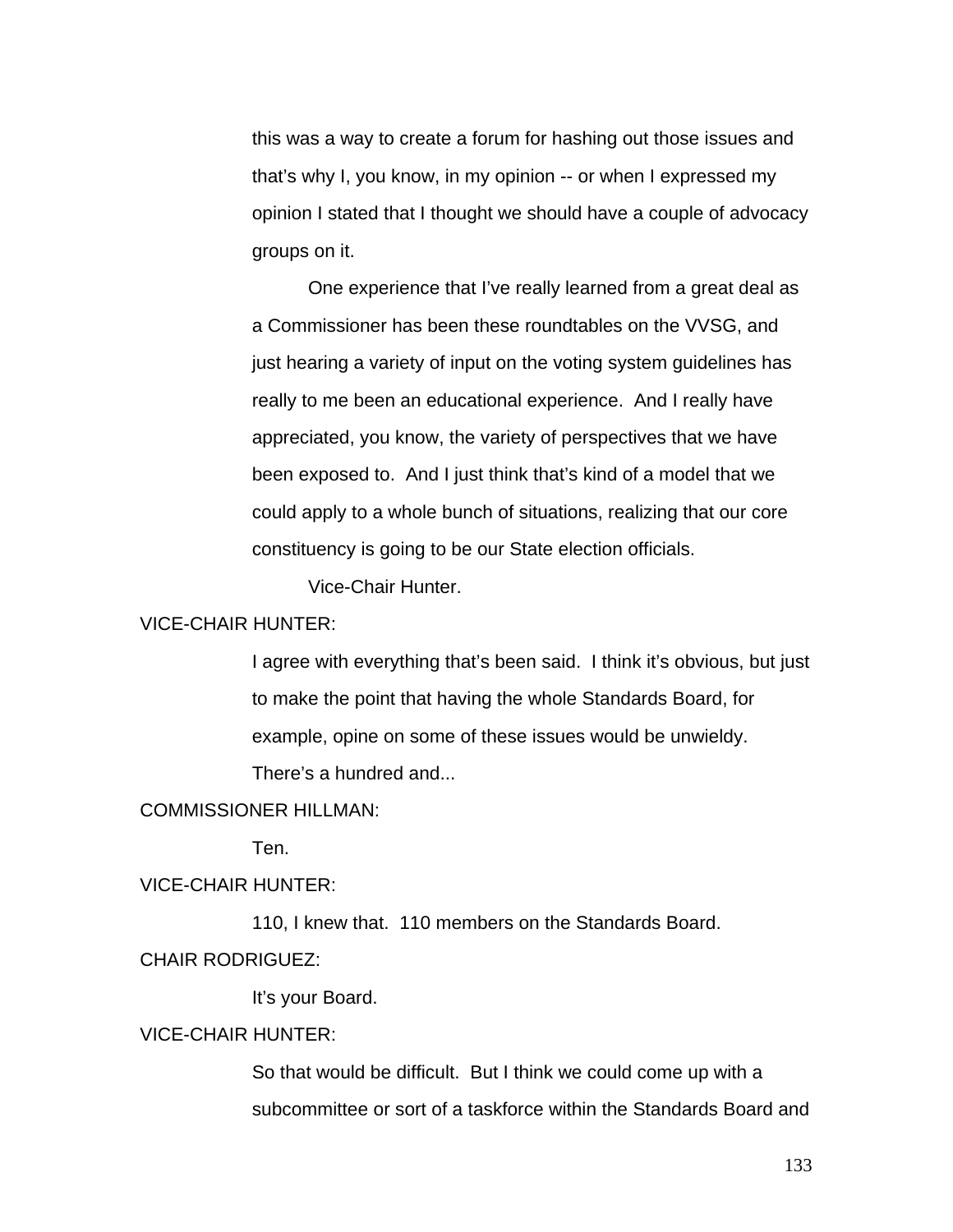I know that since I've been working with the Standards Board several of the members have said, you know, if you ever come up with a side group to work on, for example certification issues, or other different issues, they've all expressed -- several of them have expressed interest in serving on separate little groups on these things. So I think coming up with subcommittees as Commissioner Hillman did with the Board of Advisors. She came up with a research subcommittee group for the Board of Advisors, and I think that went quite well. So following after that model I think would be important.

 Another thing that just occurred to me as Commissioner Hillman was talking is, maybe those subgroups could then invite other people to join in the discussion. Just because, for example, Leslie Reynolds isn't on the Standards Board, you know, I'm sure we'll need her guidance and advice on more than one occasion and we can invite her to join in on those sort of subcommittee groups on certain issues.

## CHAIR RODRIGUEZ:

I think Commissioner Hillman that there's interest in proceeding with the taskforce.

### COMMISSIONER HILLMAN:

Okay. So I'll just take these comments into consideration as I draft a configuration for you all to respond to.

### VICE-CHAIR HUNTER:

Will the taskforce be part of an existing Board of

Advisors/Standards Board?

## COMMISSIONER HILLMAN: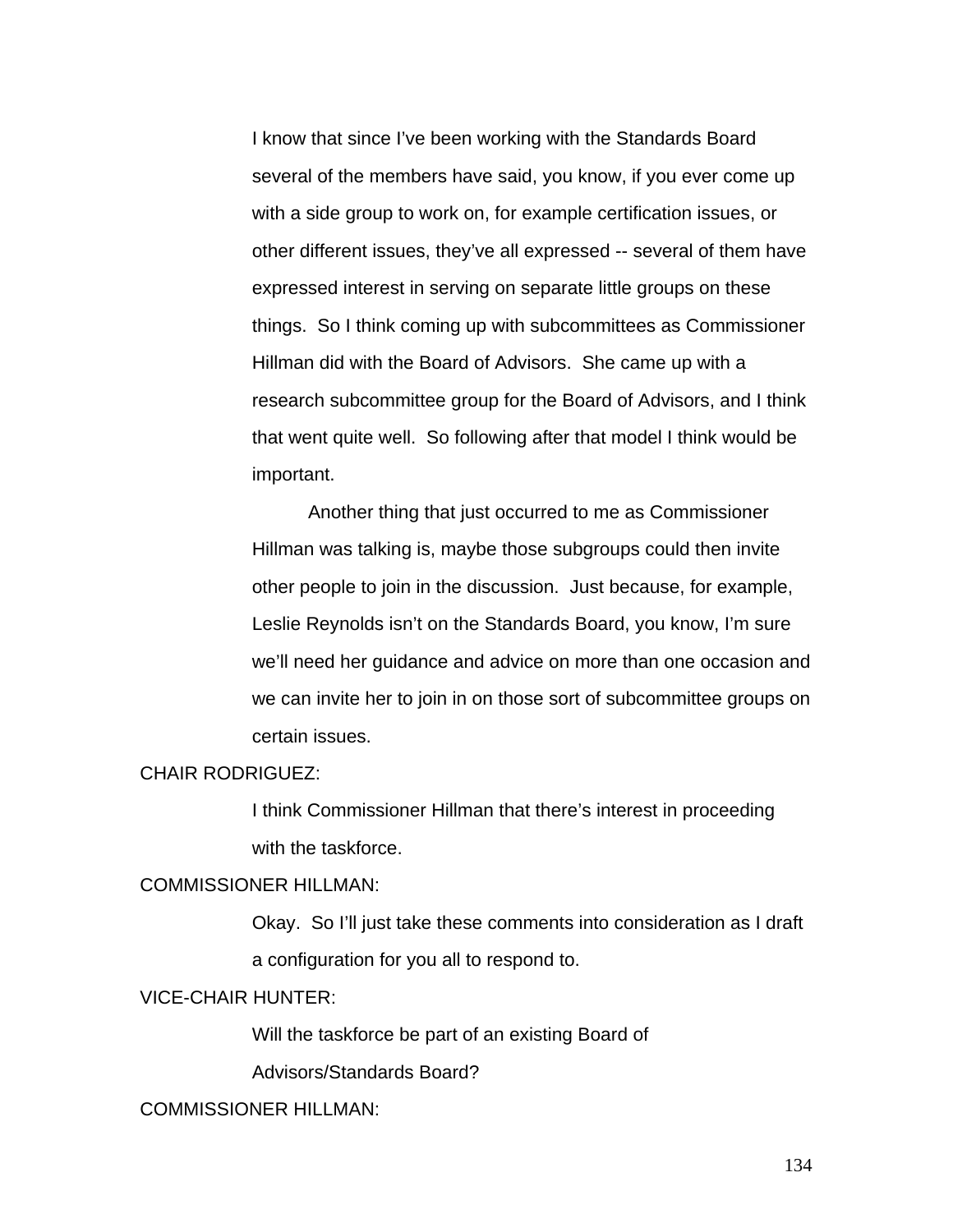No, I'm not recommending that because there are very specific regulations with respect to how they meet.

 For example, yes, the Board of Advisors had a Special Committee on EAC Research. However, that Committee could not give advice directly back to EAC. That Committee worked to give recommendations to the Board of Advisors. The Board of Advisors then took action on those recommendations and passed resolutions back to the EAC. So what I would propose would not be a substructure of any Board because otherwise all it would be, you know, it would just create a process that they'd have to go through.

#### CHAIR RODRIGUEZ:

 So they would have to report -- and is that because of the FACA? COMMISSIONER HILLMAN:

> Right, right. I mean if a committee -- if the Standards Board decided it wanted a committee that could function to give recommendations directly to EAC. For example, the Executive Board, does not give recommendations directly to EAC. The Executive Board makes its recommendations to the Standards Board and the Standards Board gives recommendations to EAC because the Executive Board does not notice and meet in public. If the Executive Board were to give recommendations directly to EAC, its meetings would have to be publicly noticed and they'd have to hold their meetings in public.

### VICE-CHAIR HUNTER:

But that would be the only requirement in order for them to provide guidance directly to the EAC, is that their meeting be held in public? COMMISSIONER HILLMAN: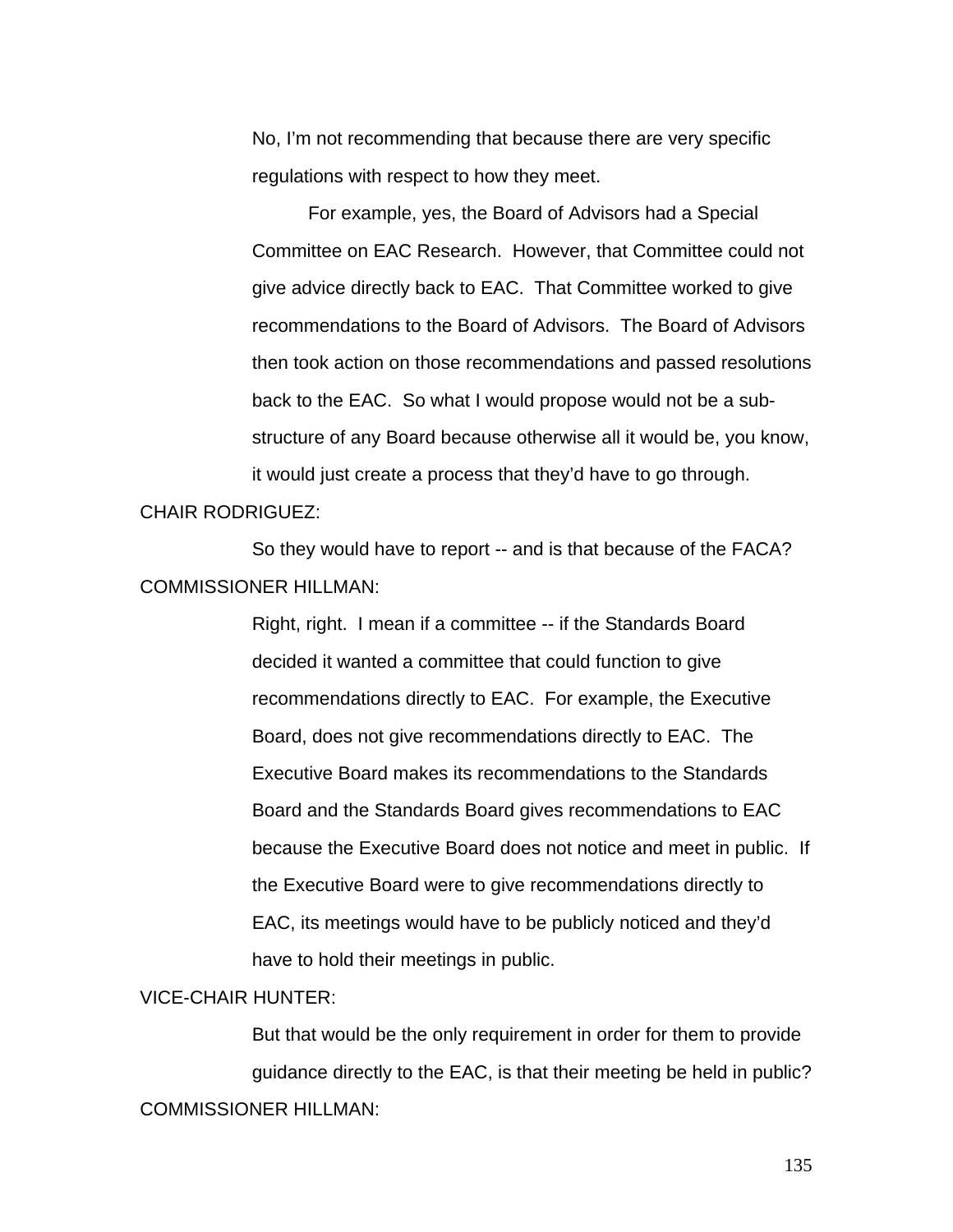Well, their own bylaws. I mean, obviously their own bylaws but that would be one of...

#### CHAIR RODRIGUEZ:

Well can I ask this, that we have a briefing on the various requirements and reporting hoops that we would have to jump through with a couple of different variations if we compose this committee with -- I guess we need a briefing on what the FACA rules are and how they might apply, or not, to a taskforce.

### COUNSEL HODGKINS:

If I may be so bold as to make a suggestion, I would be happy to, either myself or one of my staff members, work with Commissioner Hillman to come up with several different possibilities.

### COMMISSIONER HILLMAN:

Uh-huh.

### COUNSEL HODGKINS:

Because I think that your intuition is exactly correct. The Federal Advisory Committee Act is going to sort of intertwine all over this process and it's just a matter of what it is that you guys want to end -- where you want to end up in terms of what this Board -- what you want them to do, whether or not you want them to make a collective recommendation to you or if you're looking for individual comments. So, you know, let me work with Commissioner Hillman to come up with some suggestions.

## COMMISSIONER HILLMAN:

And I think one of the first things from the outset we have to decide, that I wasn't envisioning this as a body to make recommendations to EAC. I wasn't envisioning it as a tool to have conversations, to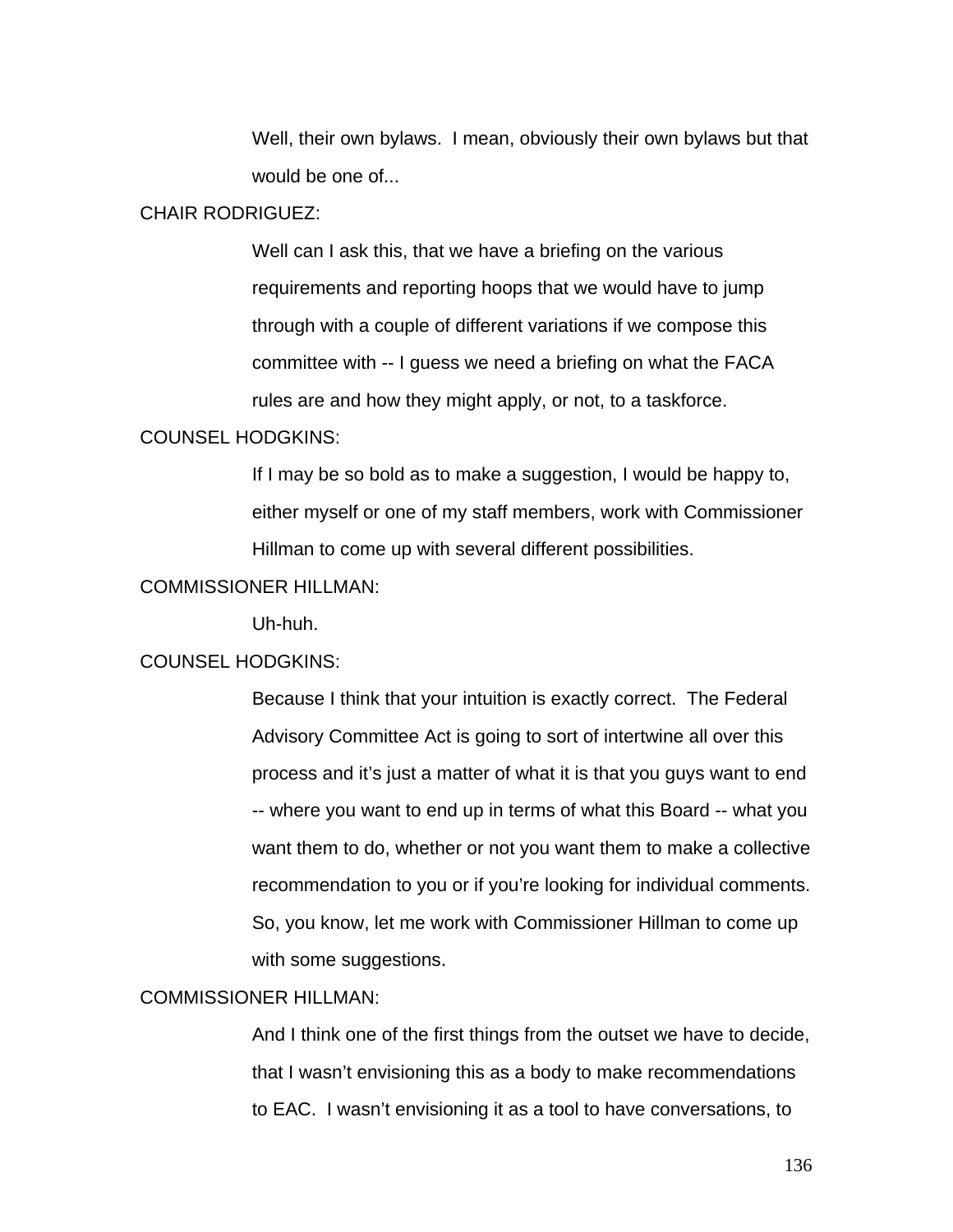hash issues out, to keep below the FACA radar screen, so we didn't have to publicly notice. Not that the discussions couldn't happen, but that's two weeks notice. It was just to be able to say, "We've got this issue coming up. What's good thinking on this issue"?

## CHAIR RODRIGUEZ:

I understand. So could we -- next Thursday I believe we're all gone and that Thursday is typically the day for our staff briefing, so we could schedule a special briefing the following week on Monday, Tuesday or Wednesday or have it on Thursday, which is July 3<sup>rd</sup>. So I won't pin anybody down on that, but we could try to do it within two weeks.

### VICE-CHAIR HUNTER:

Not July  $4<sup>th</sup>$ .

## CHAIR RODRIGUEZ:

Not July  $4<sup>th</sup>$ . I'd like to keep some momentum going but at the same time give Commissioner Hillman enough time to prepare a draft.

 Anymore comments on that taskforce? Okay, the next item on the agenda is Consideration of Draft Policy Regarding Allocable Cost Principles for HAVA Funding. Commissioner Hunter.

### VICE-CHAIR HUNTER:

Thank you, Chair Rodriguez. Mercifully, I don't have anything to present right now. I was going to talk a little bit about it, but I think it's best reserved for a later date. And I do have something in draft form but I decided to work a little bit more with some of the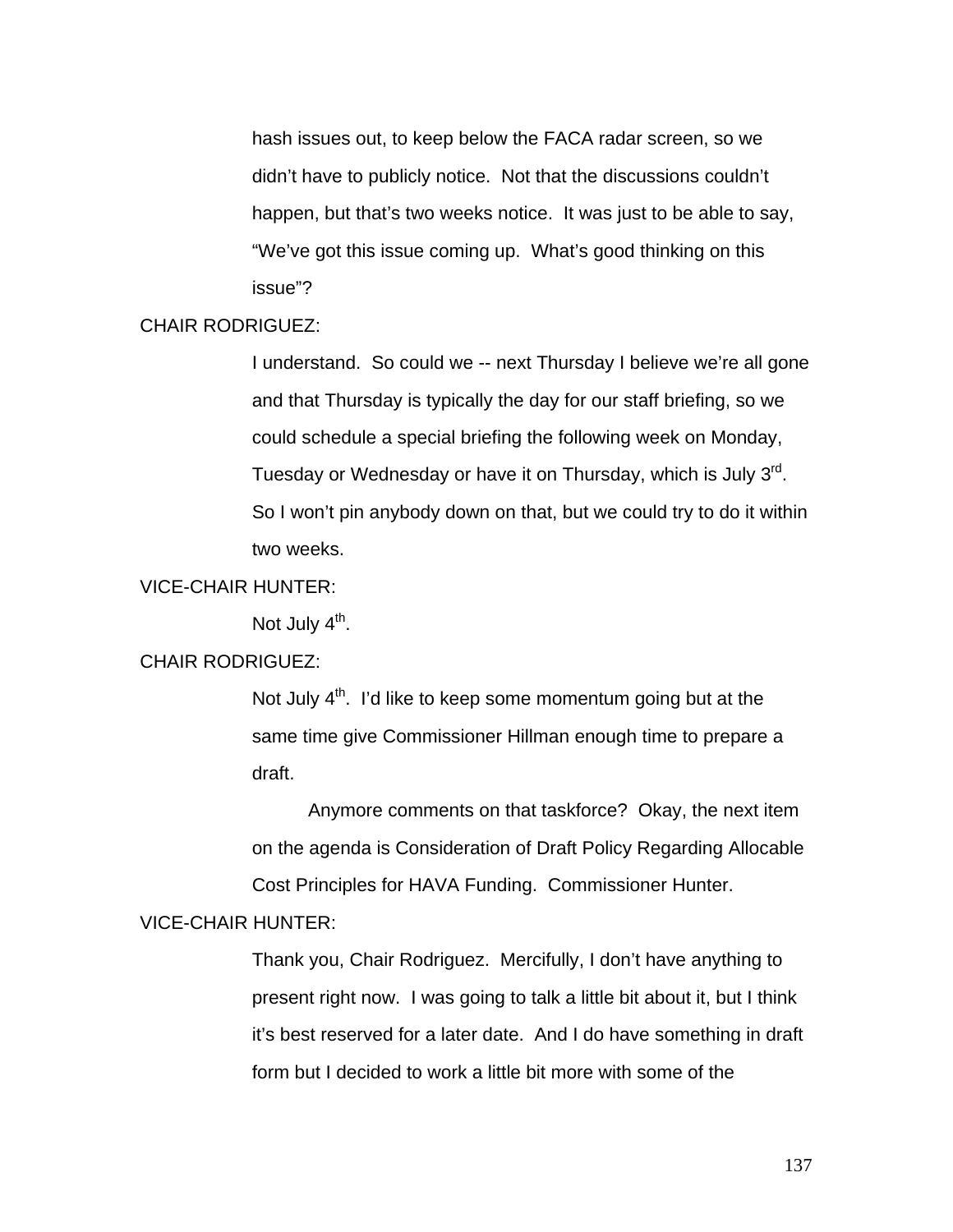Commissioners and some staff members before we present it to

the public, so, I do not have anything to present at this moment.

### CHAIR RODRIGUEZ:

Okay, thank you Vice-Chair Hunter.

So, I'll quickly go through what I have, as of right now, for the July 21<sup>st</sup> public meeting. We're going to do a contingency planning workshop. This meeting will be in Arizona at IACREOT which stands for something.

## EXECUTIVE DIRECTOR WILKEY:

International Association of Clerks, Recorders and Election Officials.

# CHAIR RODRIGUEZ:

Okay.

# VICE-CHAIR HUNTER:

Very good.

# CHAIR RODRIGUEZ:

And Treasurers, too.

# VICE-CHAIR HUNTER:

And Treasurers.

## CHAIR RODRIGUEZ:

The "T." So part of that meeting will be the contingency planning workshop. We will consider the EAC Laboratory Accreditation Program Manual. Mr. Cortes has said that we'll have the HAVA spending report, and we may actually vote on that in a tally vote before the meeting. We'll have Commissioner Hillman's replacement advisory opinion 07-003-B. And Commissioner Hunter possibly yours, too.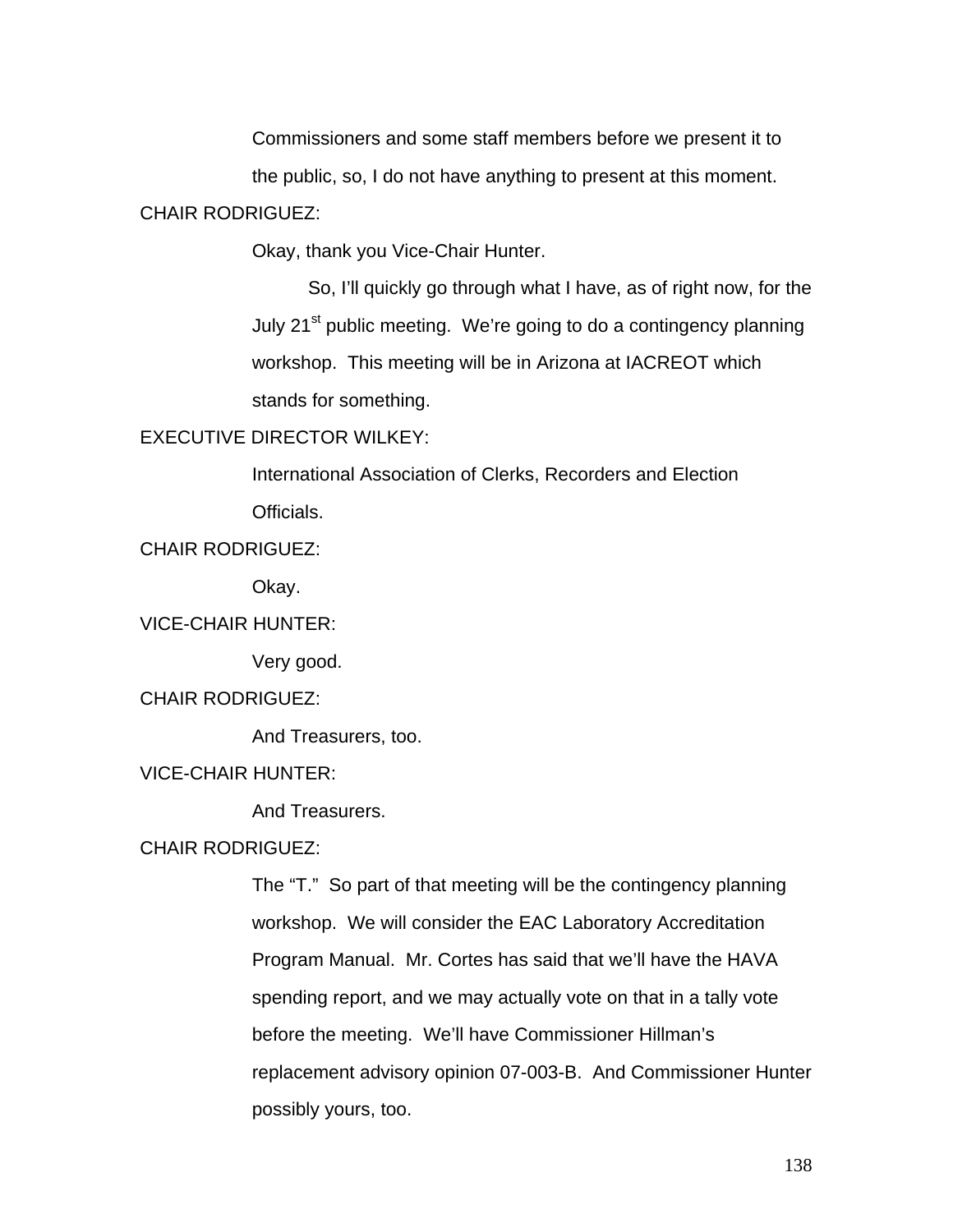## VICE-CHAIR HUNTER:

Possibly the allocable costs issue also.

## CHAIR RODRIGUEZ:

Okay. And your advisory opinion also?

VICE-CHAIR HUNTER:

Yes.

# CHAIR RODRIGUEZ:

Okay.

# VICE-CHAIR HUNTER:

Well that one was tabled at this point, right?

CHAIR RODRIGUEZ:

Right, it's still tabled.

# VICE-CHAIR HUNTER:

Okay.

# CHAIR RODRIGUEZ:

Okay. And we may have the allocable cost issue and then, of

course, Commissioner Hunter's advisory opinion 07-003-A. It's a

full agenda already. Do you have anything else for it?

# COMMISSIONER HILLMAN:

Well, I think it would be good to put on there just at least for update,

it won't be ready for comment, but the "Notice and Public

Comment...

# CHAIR RODRIGUEZ:

Okay.

# COMMISSIONER HILLMAN: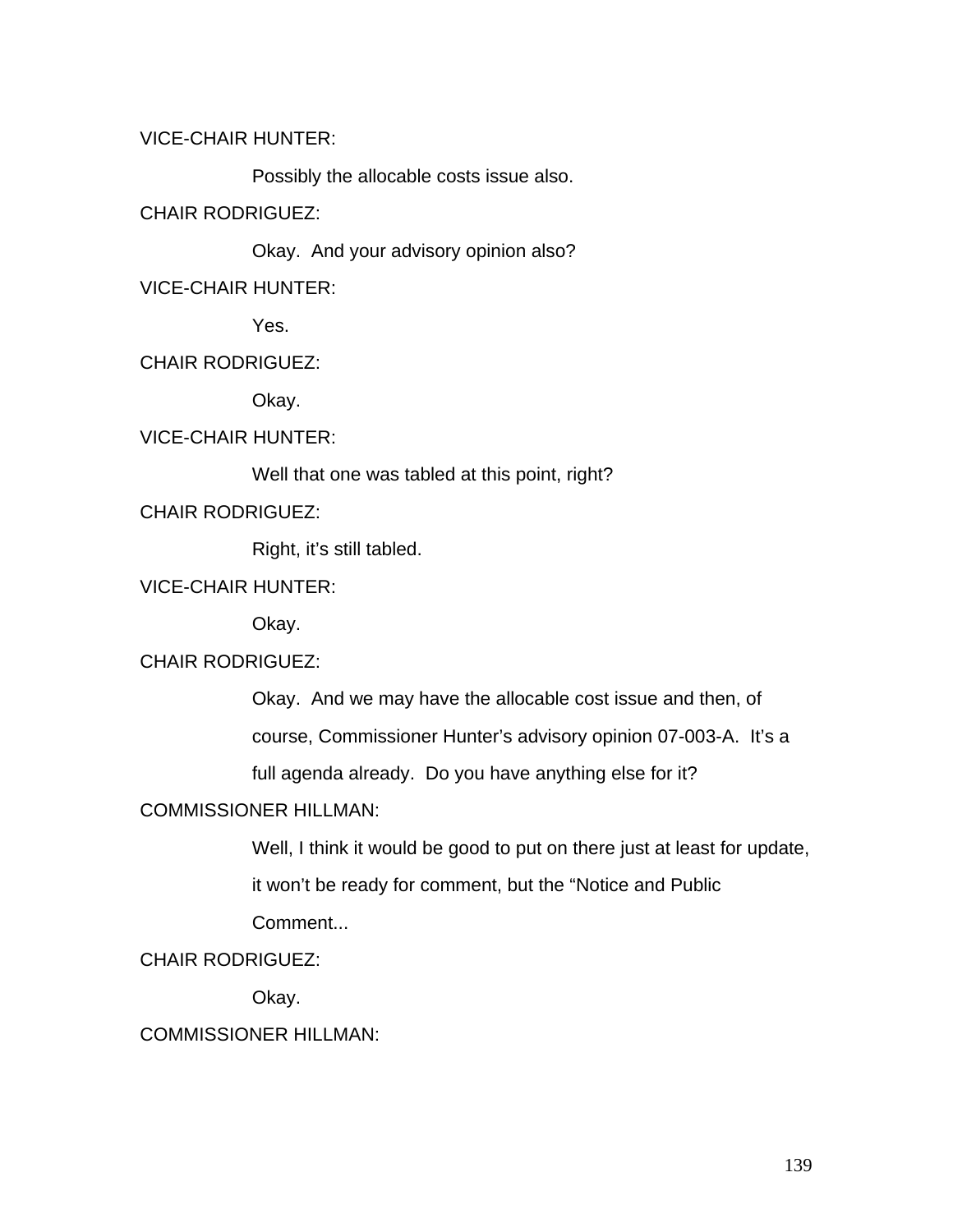...Policy." The draft on the taskforce. I'll just call it a joint taskforce so we won't get hung up on whether it's State election officials, whatever.

## EXECUTIVE DIRECTOR WILKEY:

And I'll have some suggestions for you, Commissioner.

### COMMISSIONER HILLMAN:

Okay. And then are we supposed to take up the -- or at least we should put on the changes to the State instructions.

### CHAIR RODRIGUEZ:

The NVRA.

## COMMISSIONER HILLMAN:

The NVRA.

## CHAIR RODRIGUEZ:

Right, we'll put it on. And again if they're not dramatic we may do a tally vote on those just to get them done.

Okay, any announcements or business? Mr. Wilkey.

## EXECUTIVE DIRECTOR WILKEY:

Madam Chair, just for the record, Mr. Cortes has informed me, based on the report he was giving earlier, that the last reports filed by Guam and New Hampshire were received in 2005 covering the period for 2004 for both Section 101 and 251 funds. So that should go on the record.

# CHAIR RODRIGUEZ:

Thank you very much. Any other announcements? So we'll be on the road a little bit in the next few weeks in Arizona July  $21<sup>st</sup>$ .

Is there a motion to adjourn?

### VICE-CHAIR HUNTER: